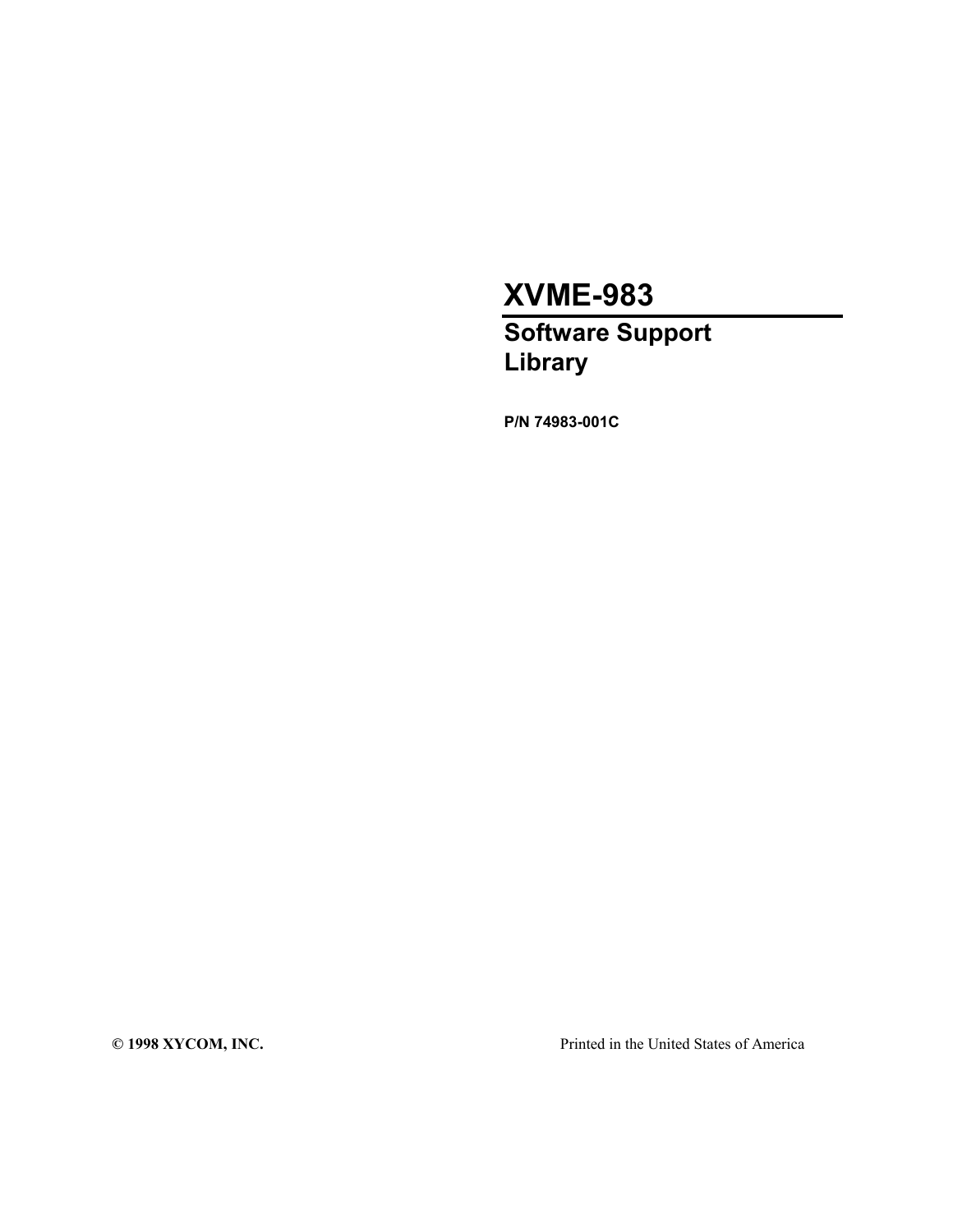## *Xycom Revision Record*

| <b>Revision</b> | <b>Description</b> | <b>Date</b> |
|-----------------|--------------------|-------------|
| A               | Manual Released    | 11/90       |
| B               | Manual Updated     | 5/92        |
| C               | Manual Updated     | 11/93       |

#### *Trademark Information*

Brand or product names are registered trademarks of their respective owners. Windows is a registered trademark of Microsoft Corp. in the United States and other countries.

#### *Copyright Information*

This document is copyrighted by Xycom Incorporated (Xycom) and shall not be reproduced or copied without expressed written authorization from Xycom.

The information contained within this document is subject to change without notice. Xycom does not guarantee the accuracy of the information and makes no commitment to keeping it up to date.

## **xycom**

Technical Publications Department 750 North Maple Road Saline, MI 48176-1292 734-429-4971 (phone) 734-429-1010 (fax)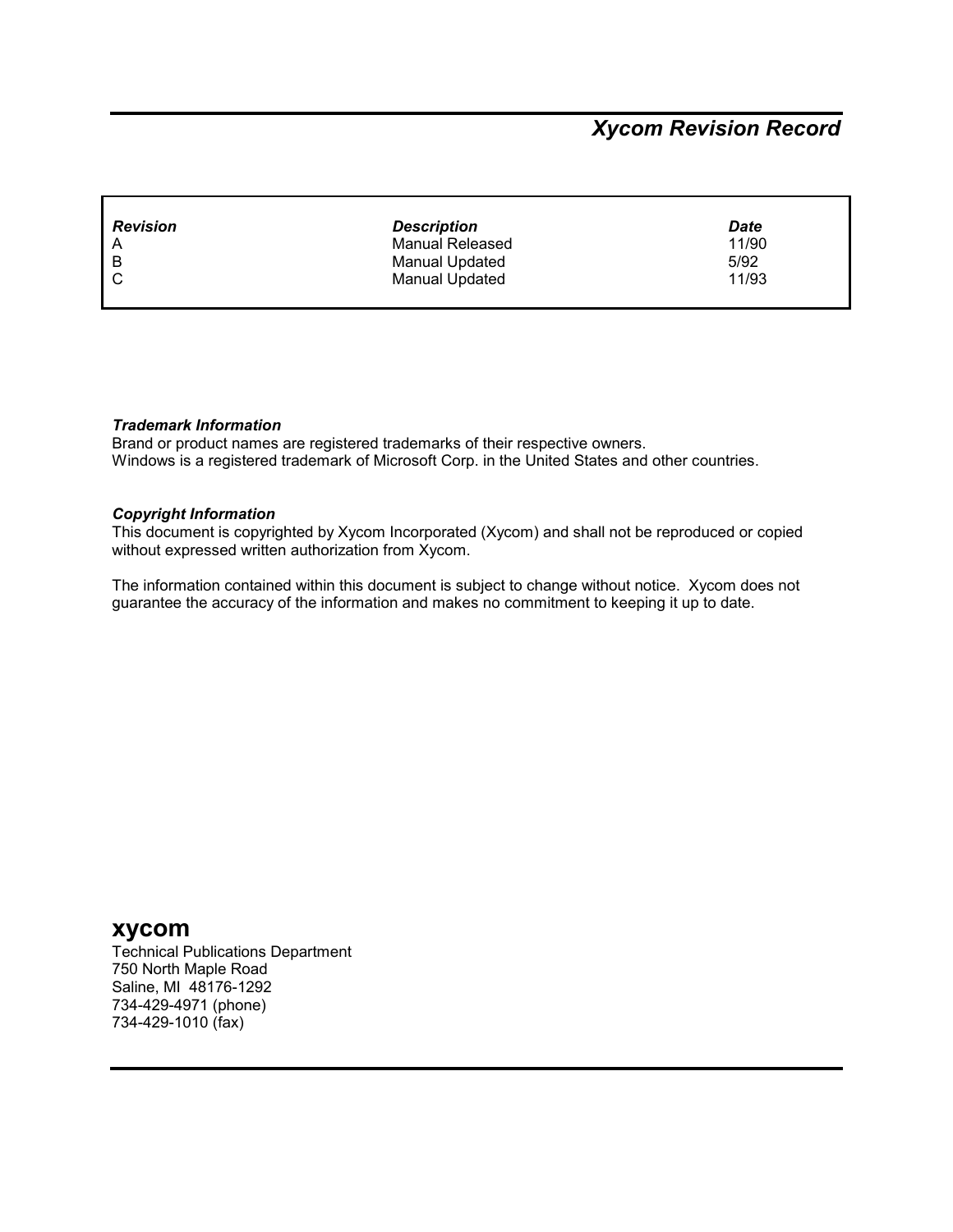#### **TABLE OF CONTENTS**

|   | <b>CHAPTER</b> | TITLE                                                      | PAGE    |
|---|----------------|------------------------------------------------------------|---------|
| 1 |                | <b>INTRODUCTION</b>                                        |         |
|   | 1.1            | <b>Manual Structure</b>                                    | $1 - 1$ |
|   | 1.2            | Overview                                                   | $1 - 1$ |
|   | 1.2.1          | <b>VMEbus Boards Supported with C Language Subroutines</b> | $1 - 2$ |
|   | 1.2.2          | <b>VMEbus Boards Supported with MS-DOS Drivers</b>         | $1 - 3$ |
|   | 1.3            | Library Organization                                       | $1 - 4$ |
|   | 1.4            | Installation                                               | $1-5$   |
|   | 1.4.1          | <b>EXAMPLES Directory</b>                                  | $1-5$   |
|   | 1.4.2          | <b>INCLUDE Directory</b>                                   | $1-8$   |
|   | 1.4.3          | <b>LIB Directory</b>                                       | $1-8$   |
|   | 1.4.4          | <b>SERIAL Directory</b>                                    | $1-9$   |
|   | 1.5            | Development Notes                                          | $1-9$   |
|   |                | <b>XVME GENERAL PURPOSE LIBRARY</b>                        |         |
|   | 2.1            | Introduction                                               | $2 - 1$ |
|   | 2.2            | Real Mode Window                                           | $2 - 1$ |
|   | 2.3            | Interrupts                                                 | $2 - 2$ |
|   | 2.4            | <b>General Purpose Routines</b>                            | $2 - 2$ |
|   | 2.4.1          | Initial XVME Library                                       | $2 - 3$ |
|   | 2.4.2          | Initialize XVME Library                                    | $2 - 4$ |

2.4.3 Release the VMEbus 2-4 2.4.3 2.4 2.4.4 Access the VMEbus 2-5 2.4.5 Set Real Mode Window 2-5 2.4.6 Read VMEbus Memory Through The Real Mode Window 2-6 2.4.7 Write VMEbus Memory Through The Real Mode Window 2-7 2.4.8 Read VMEbus Memory In Protected Mode 2-8 2.4.9 Write VMEbus Memory In Protected Mode 2-9 2.4.10 Set Interrupt Vector 2-10 2.4.11 Read Interrupt Vector 2-10 2.4.12 Mask the Interrupt Controller 2-11 2.4.13 Disable VME Interrupts 2-11 2.4.14 Enable VME Interrupts 2-11 2.4.15 Set NMI Interrupt Vector 2-12 2.4.16 Read NMI Vector 2-12 2.4.17 Enable Auxiliary NMI 2-13 2.4.18 Disable Auxiliary NMI 2-13 2.4.19 Generate VMEbus Interrupt 2-14 2.4.20 Enable the Watchdog Timer 2-14 2.4.21 Disable the Watchdog Timer 2-15 2.4.22 Strobe the Watchdog Timer 2-15

*i*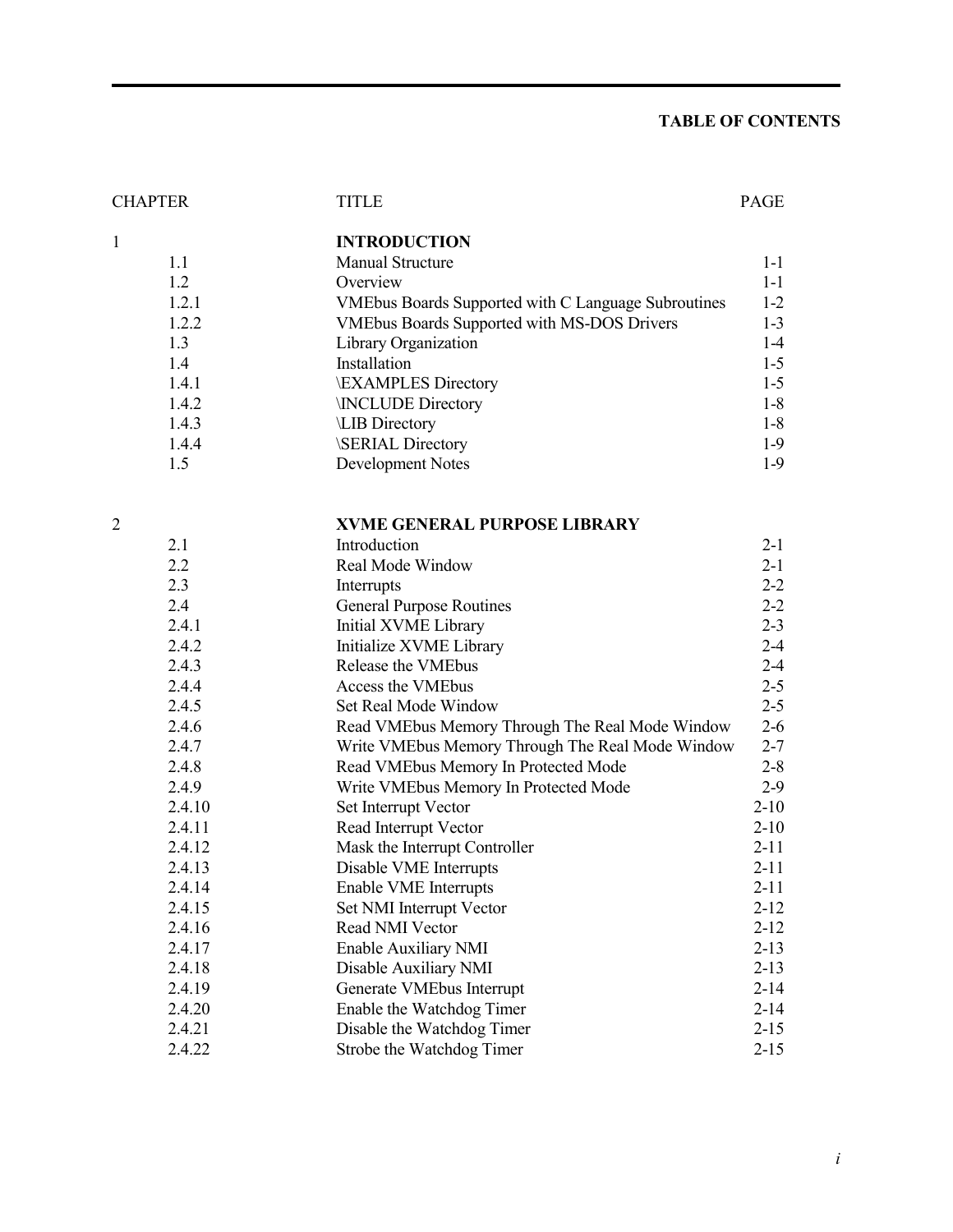## *Table of Contents*

| <b>CHAPTER</b> | <b>TITLE</b>                              | PAGE     |
|----------------|-------------------------------------------|----------|
| 3              | <b>MODULE LIBRARY: DIGITAL I/O BOARDS</b> |          |
| 3.1            | Introduction                              | $3-1$    |
| 3.2            | XVME-200/290 Digital I/O Module           | $3 - 2$  |
| 3.2.1          | Initialize                                | $3-2$    |
| 3.2.2          | Set the Counter Pre-Load Register         | $3 - 3$  |
| 3.2.3          | Set Port A Direction                      | $3 - 3$  |
| 3.2.4          | <b>Set Port B Direction</b>               | $3-4$    |
| 3.2.5          | Set Port A Sub Mode                       | $3-4$    |
| 3.2.6          | Set Port B Sub Mode                       | $3 - 5$  |
| 3.2.7          | Read a Byte                               | $3 - 5$  |
| 3.2.8          | Write a Byte                              | $3-6$    |
| 3.2.9          | <b>Interrupt Example</b>                  | $3-6$    |
| 3.3            | XVME-201 Digital I/O Module               | $3 - 7$  |
| 3.3.1          | Initialize                                | $3 - 8$  |
| 3.3.2          | <b>Set Port Direction</b>                 | $3 - 8$  |
| 3.3.3          | Set Port C Direction                      | $3-9$    |
| 3.3.4          | Set the Counter Pre-Load Register         | $3-9$    |
| 3.3.5          | Read a Byte                               | $3-10$   |
| 3.3.6          | Write a Byte                              | $3-10$   |
| 3.4            | XVME-202 PAMUX Controller                 | $3-11$   |
| 3.4.1          | Initialize                                | $3-11$   |
| 3.4.2          | Read a Byte                               | $3-12$   |
| 3.4.3          | Write a Byte                              | $3-12$   |
| 3.4.4          | Reset                                     | $3-13$   |
| 3.5            | XVME-212 Digital Input Module             | $3-14$   |
| 3.5.1          | Initialize                                | $3-14$   |
| 3.5.2          | Read a Byte                               | $3-15$   |
| 3.5.3          | Write a Byte                              | $3 - 15$ |
| 3.5.4          | Read a Word                               | $3-16$   |
| 3.5.5          | Write a Word                              | $3-16$   |
| 3.5.6          | Read Scan                                 | $3-17$   |
| 3.5.7          | Read Word Scan                            | $3-18$   |
| 3.5.8          | <b>Interrupt Disable</b>                  | $3-18$   |
| 3.5.9          | Read a Channel                            | $3-19$   |
| 3.5.10         | <b>Interrupt Example</b>                  | $3-19$   |
| 3.6            | XVME-220 Digital Output Module            | $3-20$   |
| 3.6.1          | Read a Channel                            | $3 - 20$ |
| 3.6.2          | Read a Byte                               | $3 - 21$ |
| 3.6.3          | Read a Word                               | $3 - 21$ |
| 3.6.4          | Read All                                  | $3 - 22$ |
| 3.6.5          | Write a Channel                           | $3 - 22$ |
| 3.6.6          | Write a Byte                              | $3 - 23$ |
| 3.6.7          | Write a Word                              | $3 - 23$ |
| 3.6.8          | Write All                                 | $3 - 24$ |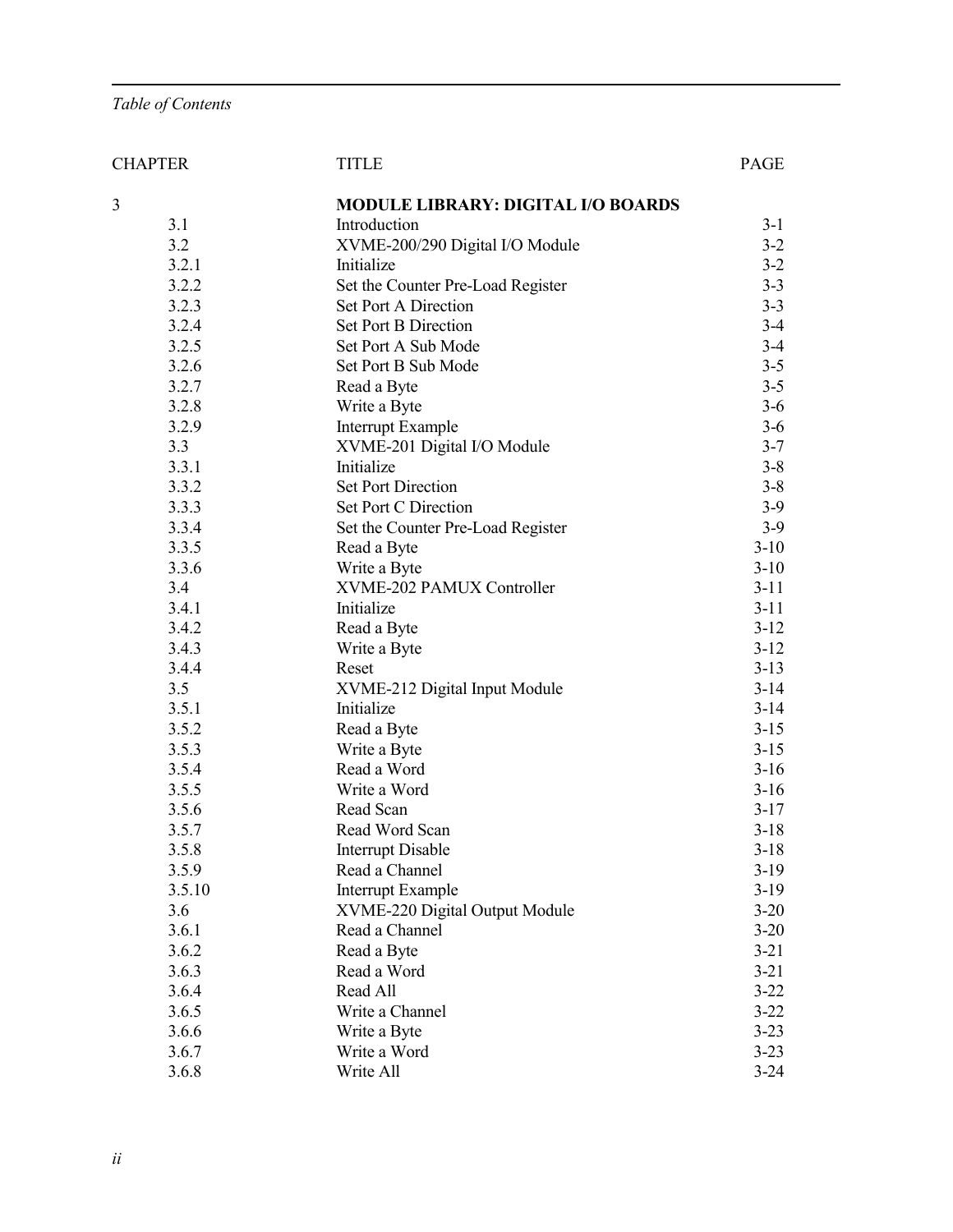*XVME-983 Manual November 1993*

| <b>CHAPTER</b> | <b>TITLE</b>                             | <b>PAGE</b> |
|----------------|------------------------------------------|-------------|
| 3.6.9          | Reset                                    | $3 - 24$    |
| 3.7            | XVME-240 Digital I/O Module              | $3 - 25$    |
| 3.7.1          | Reset                                    | $3 - 25$    |
| 3.7.2          | Read a Byte                              | $3-26$      |
| 3.7.3          | Read a Word                              | $3-26$      |
| 3.7.4          | Write a Byte                             | $3 - 27$    |
| 3.7.5          | Write a Word                             | $3 - 27$    |
| 3.7.6          | <b>Interrupt Example</b>                 | $3 - 28$    |
| 3.8            | XVME-244 Digital Output Module           | $3-29$      |
| 3.8.1          | Read a Channel                           | $3-29$      |
| 3.8.2          | Read a Byte                              | $3 - 30$    |
| 3.8.3          | Read a Word                              | $3 - 30$    |
| 3.8.4          | Read All                                 | $3 - 31$    |
| 3.8.5          | Write a Channel                          | $3 - 31$    |
| 3.8.6          | Write a Byte                             | $3 - 32$    |
| 3.8.7          | Write a Word                             | $3 - 32$    |
| 3.8.8          | Write All                                | $3 - 33$    |
| 3.8.9          | Reset                                    | $3 - 33$    |
| 3.9            | XVME-260 Digital Output Module           | $3 - 34$    |
| 3.9.1          | Read a Channel                           | $3 - 34$    |
| 3.9.2          | Read a Byte                              | $3 - 35$    |
| 3.9.3          | Read a Word                              | $3 - 35$    |
| 3.9.4          | Read All                                 | $3 - 36$    |
| 3.9.5          | Write a Channel                          | $3 - 36$    |
| 3.9.6          | Write a Byte                             | $3 - 37$    |
| 3.9.7          | Write a Word                             | $3 - 37$    |
| 3.9.8          | Write All                                |             |
| 4              | <b>MODULE LIBRARY: ANALOG I/O BOARDS</b> |             |
| 4.1            | Introduction                             | $4 - 1$     |
| 4.2            | XVME-500/590 Analog Input Module         | $4 - 2$     |
| 4.2.1          | Read a Byte                              | $4 - 2$     |
| 4.2.2          | Write a Byte                             | $4 - 3$     |
| 4.2.3          | Wait                                     | $4 - 3$     |
| 4.2.4          | Force an A/D Conversion                  | $4 - 4$     |
| 4.2.5          | Set Interrupt                            | $4 - 4$     |
| 4.2.6          | <b>Set Conversion Mode</b>               | $4 - 5$     |
| 4.2.7          | Reset                                    | $4 - 5$     |
| 4.2.8          | Analog to Digital                        | $4 - 6$     |

4.2.9 Set Gain Factor 4-7<br>4.2.10 Read Gain Factor 4-8

4.2.11 Interrupt Example 4-9 4.3 XVME-505/595 4-Channel Analog Output Module 4-10

4.2.10 Read Gain Factor<br>4.2.11 Interrupt Example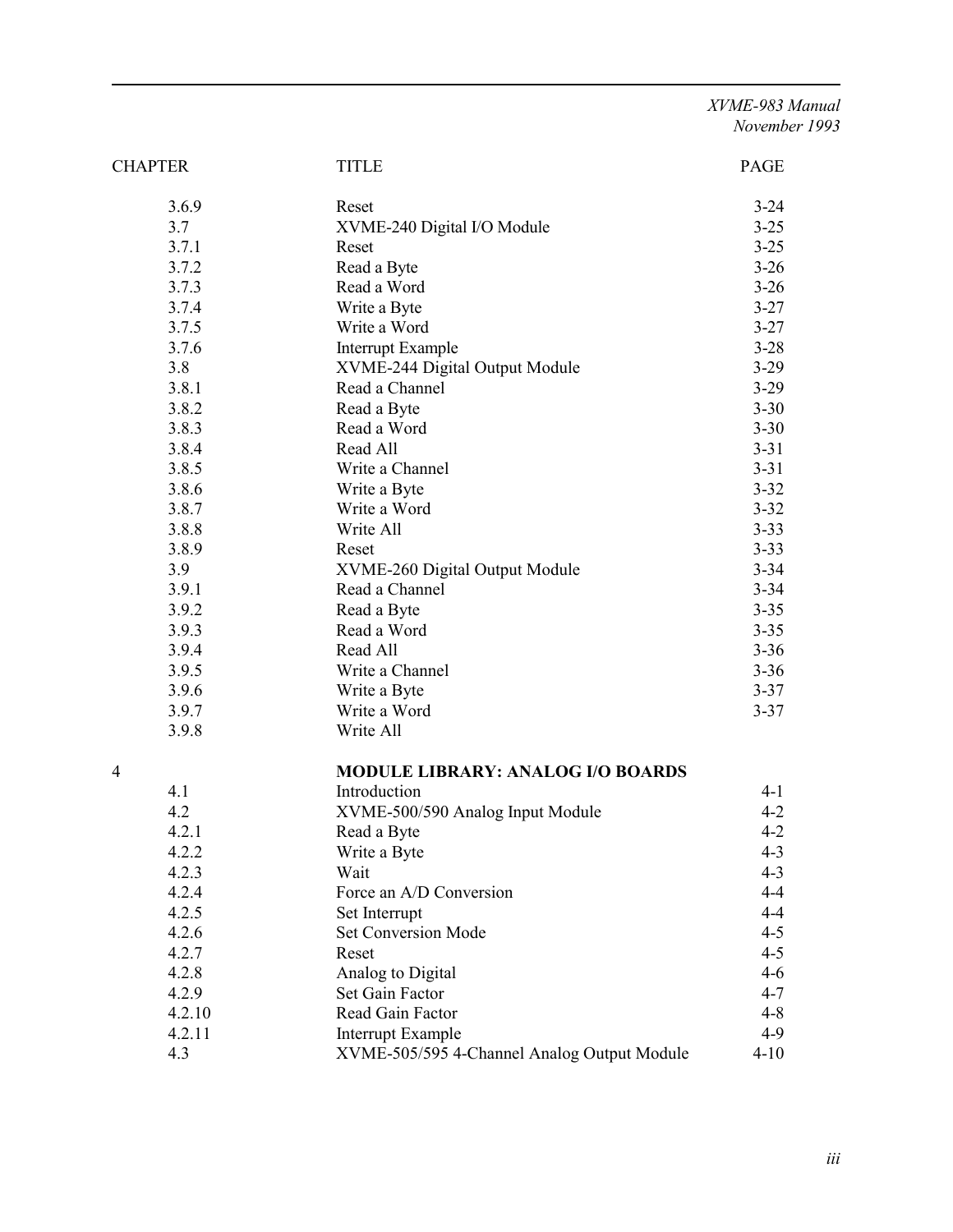## *Table of Contents*

| <b>CHAPTER</b> | TITLE                                         | PAGE     |
|----------------|-----------------------------------------------|----------|
| 4.3.1          | Channel Output                                | $4 - 10$ |
| 4.4            | XVME-530 Analog Output Module                 | $4-11$   |
| 4.4.1          | Read a Byte                                   | $4 - 11$ |
| 4.4.2          | Write a Byte                                  | $4 - 12$ |
| 4.4.3          | Reset                                         | $4 - 12$ |
| 4.4.4          | Wait                                          | $4 - 13$ |
| 4.4.5          | Channel Output                                | $4 - 13$ |
| 4.5            | XVME-540 Analog I/O Module                    | $4 - 14$ |
| 4.5.1          | Read a Byte                                   | $4 - 14$ |
| 4.5.2          | Write a Byte                                  | $4 - 15$ |
| 4.5.3          | Wait                                          | $4 - 15$ |
| 4.5.4          | Force an A/D Conversion                       | $4-16$   |
| 4.5.5          | Set Interrupt                                 | $4-16$   |
| 4.5.6          | <b>Set Conversion Mode</b>                    | $4-17$   |
| 4.5.7          | Reset                                         | $4 - 17$ |
| 4.5.8          | Analog to Digital                             | $4 - 18$ |
| 4.5.9          | Set Gain Factor                               | $4 - 18$ |
| 4.5.10         | Read Gain Factor                              | $4-19$   |
| 4.5.11         | Channel Output                                | $4-19$   |
| 4.6            | XVME-560 Analog I/O Module                    | $4 - 20$ |
| 4.6.1          | Read a Byte                                   | $4 - 21$ |
| 4.6.2          | Write a Byte                                  | $4 - 21$ |
| 4.6.3          | Wait                                          | $4 - 22$ |
| 4.6.4          | Force an A/D Conversion                       | $4 - 22$ |
| 4.6.5          | Set Interrupt                                 | $4 - 23$ |
| 4.6.6          | <b>Set Conversion Mode</b>                    | $4 - 23$ |
| 4.6.7          | Reset                                         | $4 - 24$ |
| 4.6.8          | Analog to Digital                             | $4 - 24$ |
| 4.6.9          | Set Gain Factor                               | $4 - 25$ |
| 4.6.10         | Interrupt Example                             | $4 - 26$ |
| 4.7            | XVME-566 High-Performance Analog Input Module | $4 - 27$ |
| 4.7.1          | Read a Byte                                   | $4 - 27$ |
| 4.7.2          | Write a Byte                                  | $4 - 28$ |
| 4.7.3          | Write a Word                                  | $4 - 28$ |
| 4.7.4          | Set Sample Clock                              | $4 - 29$ |
| 4.7.5          | Set Clock                                     | $4 - 29$ |
| 4.7.6          | Reset                                         | $4 - 30$ |
| 4.7.7          | Interrupt Example                             | $4 - 31$ |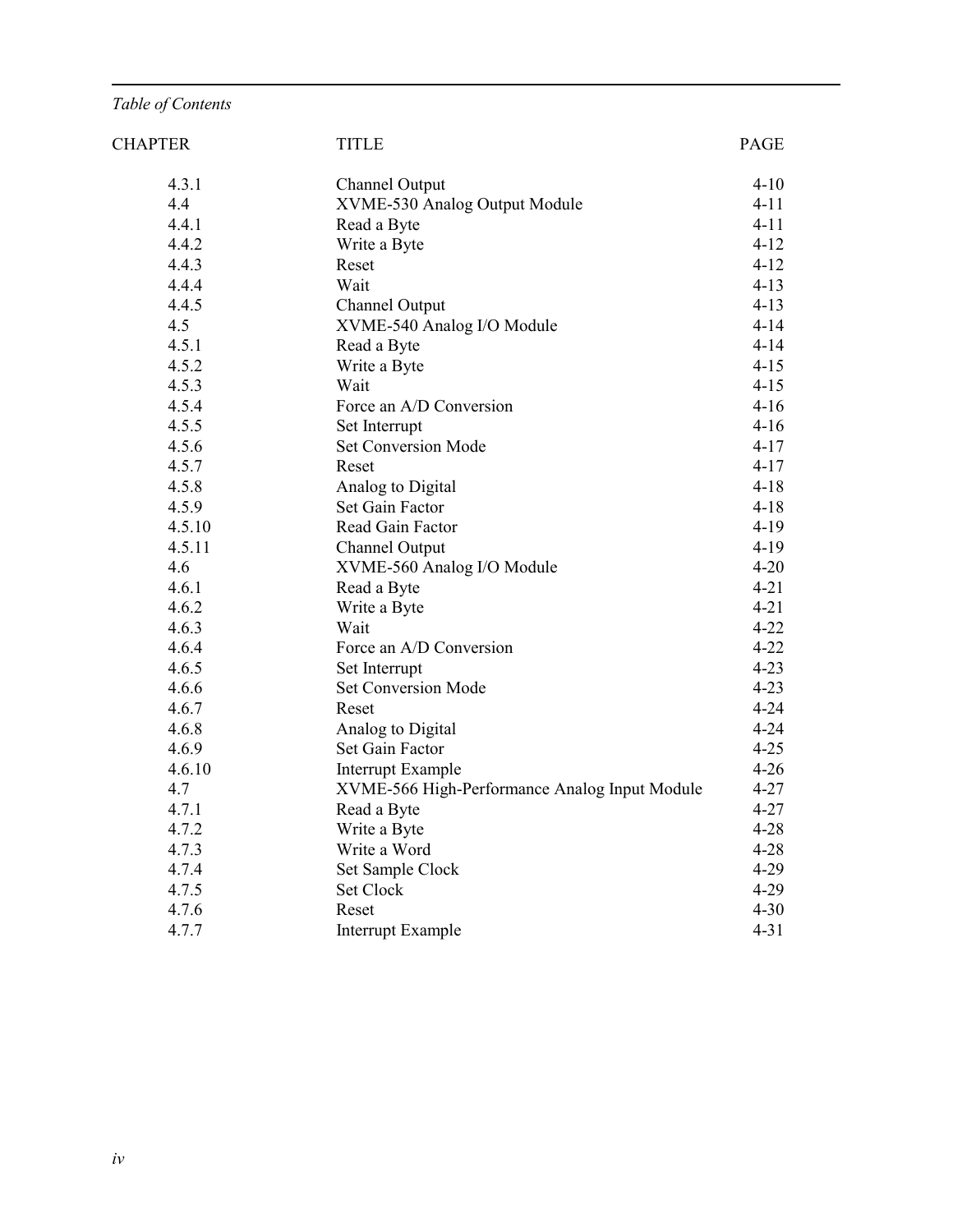|                |                                                               | XVME-983 Manual |
|----------------|---------------------------------------------------------------|-----------------|
|                |                                                               | November 1993   |
| <b>CHAPTER</b> | <b>TITLE</b>                                                  | <b>PAGE</b>     |
| 5              | <b>MODULE LIBRARY: COUNTER MODULES</b>                        |                 |
| 5.1            | Introduction                                                  | $5-1$           |
| 5.2            | XVME-203/293 Counter Module                                   | $5 - 2$         |
| 5.2.1          | Read a Byte                                                   | $5 - 2$         |
| 5.2.2          | Write a Byte                                                  | $5 - 3$         |
| 5.2.3          | Reset                                                         | $5 - 3$         |
| 5.2.4          | Set Clock                                                     | $5 - 4$         |
| 5.2.5          | Initialize Interrupt                                          | $5 - 4$         |
| 5.2.6          | Interrupt Example                                             | $5 - 5$         |
| 5.3            | XVME-230 Intelligent Counter Module                           | $5 - 5$         |
| 5.3.1          | Read a Byte                                                   | $5-6$           |
| 5.3.2          | Write a Byte                                                  | $5-6$           |
| 5.3.3          | <b>Build a Command Block</b>                                  | $5 - 7$         |
| 5.3.4          | Build a Command Block with Operand Buffer                     | $5 - 7$         |
| 5.3.5          | <b>Execute Command Block</b>                                  | $5 - 8$         |
| 5.3.6          | <b>Interrupt Example</b>                                      | $5 - 8$         |
|                |                                                               |                 |
| 6              | <b>MODULE LIBRARY:</b><br><b>MS-DOS COMMUNICATION DRIVERS</b> |                 |
| 6.1            | Introduction                                                  | $6-1$           |
| 6.2            | <b>VMEbus Base Address Jumpers</b>                            | $6-1$           |
| 6.3            | <b>Address Modifier Jumpers</b>                               | $6-1$           |
| 6.4            | <b>CONFIG.SYS</b>                                             | $6 - 2$         |
| 6.4.1          | File Name Field                                               | $6 - 2$         |
| 6.4.2          | Base Address Field (bbbb)                                     | $6 - 3$         |
| 6.4.3          | Channel Number (c)                                            | $6 - 3$         |
| 6.4.4          | Speed or Baud Rate (ss)                                       | $6 - 3$         |
| 6.4.5          | Parity (p)                                                    | $6 - 3$         |
| 6.4.6          | Databits (d)                                                  | $6 - 3$         |
| 6.4.7          | Stopbits (q)                                                  | $6 - 3$         |
| 6.5            | Examples                                                      | $6 - 4$         |
| 6.6            | Troubleshooting                                               | $6 - 4$         |
|                |                                                               |                 |
| 7              | XVME PC/AT INTERRUPT ROUTINES                                 |                 |
| 7.1            | Introduction                                                  | $7-1$           |
| 7.2            | Auxiliary Non-maskable Interrupt                              | $7 - 1$         |
| 7.3            | <b>BERR</b>                                                   | $7 - 4$         |
| 7.4            | Watchdog Timer (WDT)                                          | $7 - 6$         |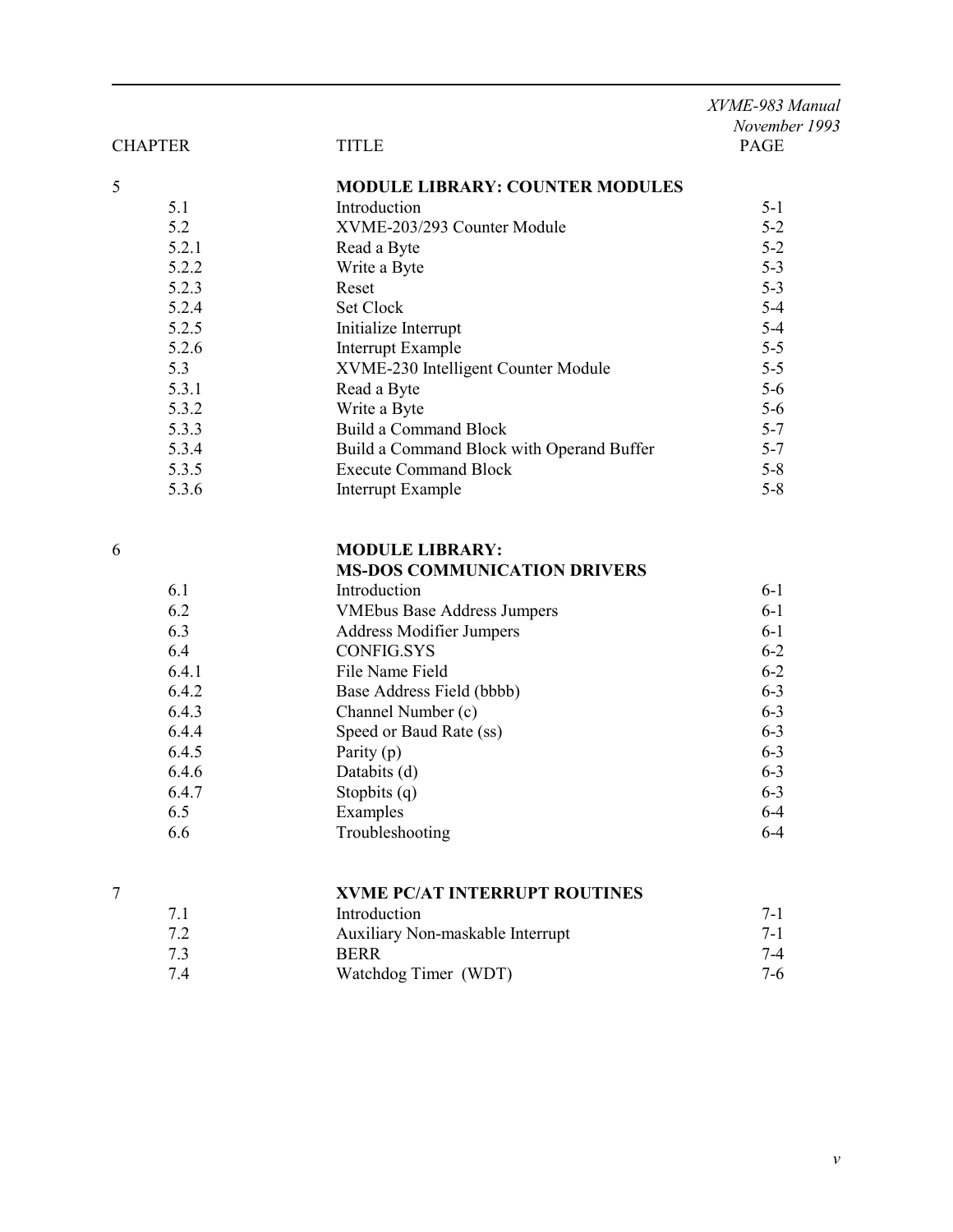*Table of Contents*

## **LIST OF TABLES**

| <b>TABLE</b> | TITLE                         | <b>PAGE</b> |
|--------------|-------------------------------|-------------|
| $2 - 1$      | <b>Reserved Constants</b>     | $2 - 3$     |
| $3-1$        | Digital I/O Routine Matrix    | $3-1$       |
| $4-1$        | Analog I/O Routine Matrix     | $4 - 1$     |
| $5-1$        | <b>Counter Command Matrix</b> | $5-1$       |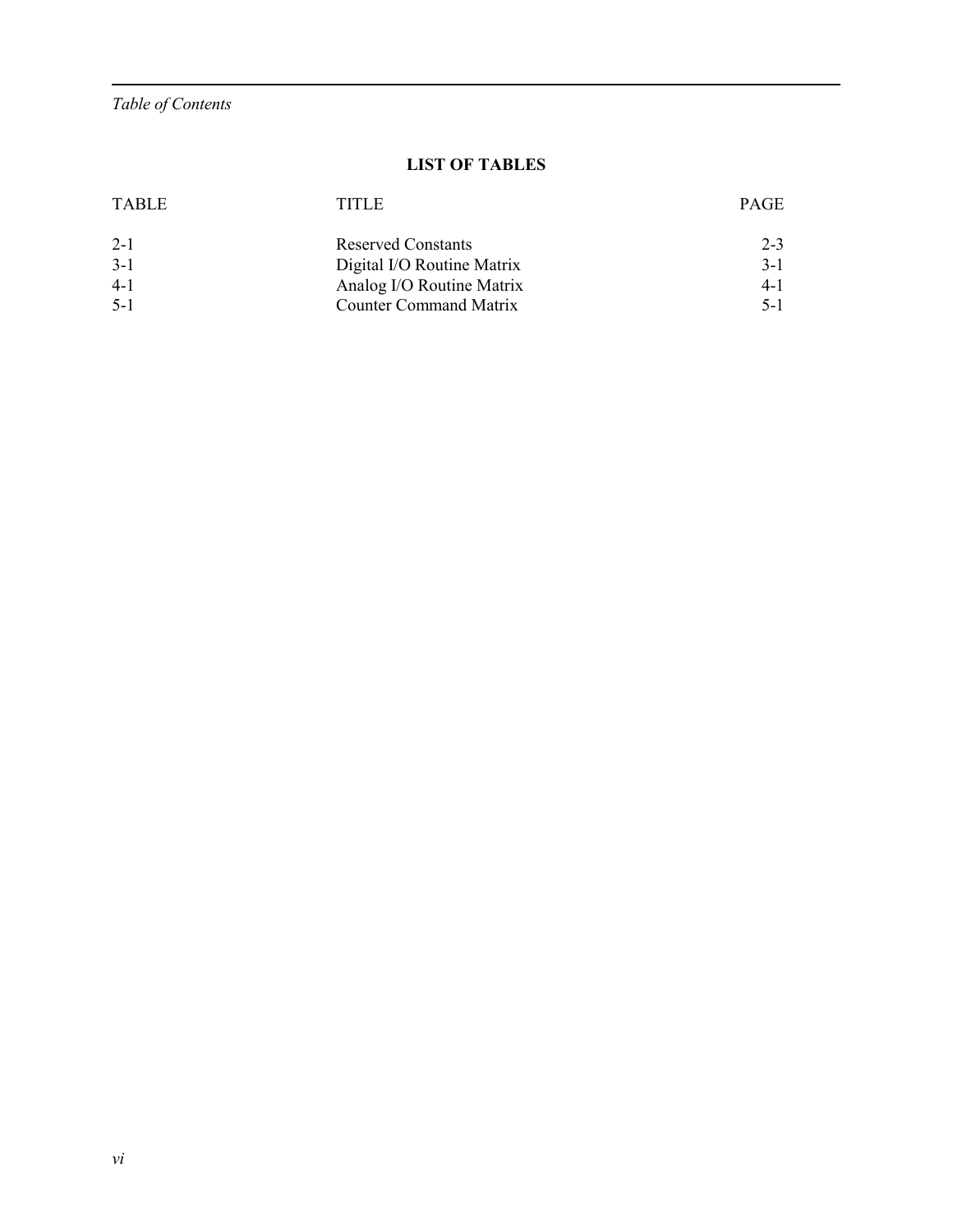## 1.1 **MANUAL STRUCTURE**

This manual is designed to help you understand and use the Xycom XVME-983 MS-DOS Software Support Library. Chapter 1 gives an overview of the package and directions on how to start using the library. Chapters 2-8 each describe a set of routines for a specific category of XVME boards.

This outline of the manual structure will help you find the specific sections containing information relevant to your system needs:

| Chapter 1 | Introduction                                 |
|-----------|----------------------------------------------|
| Chapter 2 | <b>XVME General Purpose Routines</b>         |
| Chapter 3 | Module Library: Digital I/O Boards           |
| Chapter 4 | Module Library: Analog I/O Boards            |
| Chapter 5 | Module Library: Counter Modules              |
| Chapter 6 | Module Library: Bitbus Module                |
| Chapter 7 | Module Library: MS-DOS Communication Drivers |
| Chapter 8 | XVME PC/AT Interrupt Routines                |
|           |                                              |

## 1.2 **OVERVIEW**

The XVME-983 MS-DOS Software Support Library (MS-DOS SSL) is a collection of routines designed to provide a consistent, easy-to-use tool for developing application programs for Xycom VMEbus board products. The routines in this library contain the low-level coding necessary to configure the supported hardware modules and perform I/O. You spend less time and effort programming since you do not need to write any module-specific codes or program any routines.

The XVME-983 MS-DOS SSL is distributed on one 3.5-inch, 1.44 Mbyte MS-DOS diskette. It runs on Xycom VMEbus PC/AT processor modules (XVME-674, 677, 678 and 688). The README.DOC file describes the contents of the disk and the location of specific files.

In addition to XVME module-specific routines, the SSL contains general purpose routines which, when run on PC/AT processor modules, can access either Xycom or non-Xycom hardware**.** Real and Protected mode routines provide access to VMEbus address spaces. There are also routines to set up, enable, and disable interrupts and their respective handlers.

The SSL includes source code for all routines. Most routines in this package are written in C; a few are written in assembly language. You can tailor these routines to the specific needs of your system.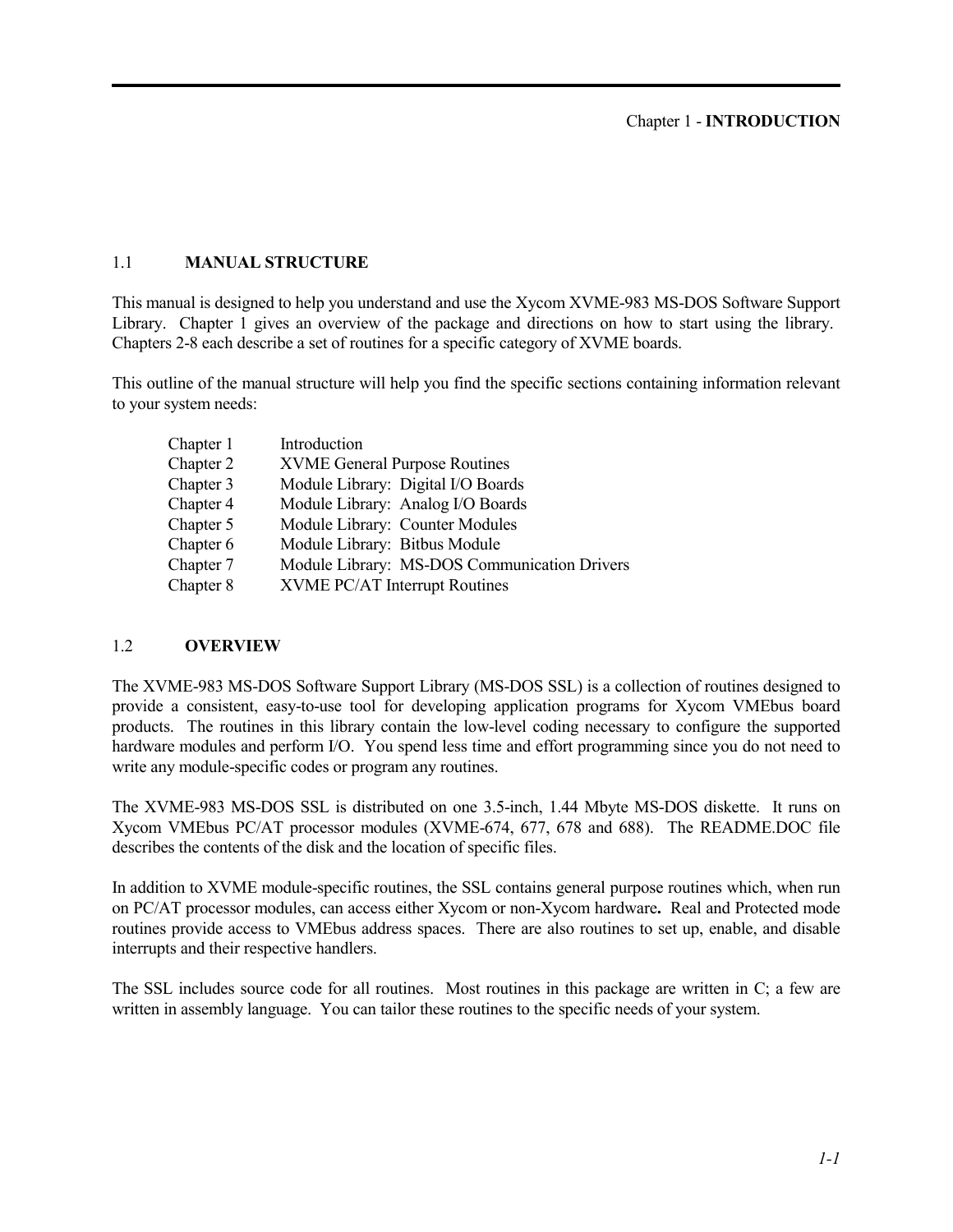## *Chapter 1 - Introduction*

The SSL diskette contains:

- Object code libraries to be linked with application programs
- Device drivers for Xycom VME communication boards
- Sample programs for every VME board supported
- Source code and make files for all programs and libraries

The **object code libraries** contain routines needed to communicate with Xycom VME boards. The object code libraries are available in all memory models supported by Microsoft C (version 7.0), Microsoft QuickC (version 2.5), and Borland Turbo C++ (version 3.0). You can simply link in the memory model library corresponding to your configuration to develop an application.

The **device drivers** for Xycom VME communication boards are compatible with MS-DOS version 3.0 or higher. The drivers provide all the necessary facilities to use these boards as additional serial I/O modules.

The sample programs in the Software Support Library (SSL) use each of the defined library routines. The SSL specifies all source files and make files needed to build any of the sample programs. You can use these source files and make files to integrate the SSL into application programs written for your Xycom products.

Most sample programs in this manual were compiled using Microsoft C 7.0. The \EXAMPLES\QCEXAMPL files explain how to use these routines with the Microsoft QuickC compiler; the  $\Epsilon$ XAMPLES\TCEXAMPL files pertain to the Borland Turbo C++ compiler (Section 1.2.1). If you want to recompile the example programs using Borland Turbo C++, you must refer to your compiler manual and the information in the appropriate directory to achieve the same results.

## 1.2.1 **VMEbus Boards Supported with C Language Subroutines**

## **PC/AT Processors**:

| XVME-674 | 33 MHz 80486DX or 66 MHz 80486DX2 processor; 4, 16, or 32 Mbytes                             |
|----------|----------------------------------------------------------------------------------------------|
|          | DRAM; IDE hard disk and floppy disk controllers; two serial ports and<br>one parallel port   |
| XVME-677 | 33 M; Hz 80486SX; 4, 16, or 32 Mbytes DRAM; IDE hard disk and floppy                         |
|          | disk controllers; Super VGA graphics controller; two serial ports; and one<br>parallel port. |
| XVME-678 | 25 MHz Cyrix 486SLC/e processor; 1 or 4 Mbytes DRAM; two RS-232C                             |
|          | serial ports; Super VGA controller; and 16-bit IDE hard drive controller                     |
| XVME-688 | 25 MHz 80386SX processor; 1 or 4 Mbytes DRAM; two serial ports; one                          |
|          | parallel port; Super VGA controller; and 80387SX math co-processor site                      |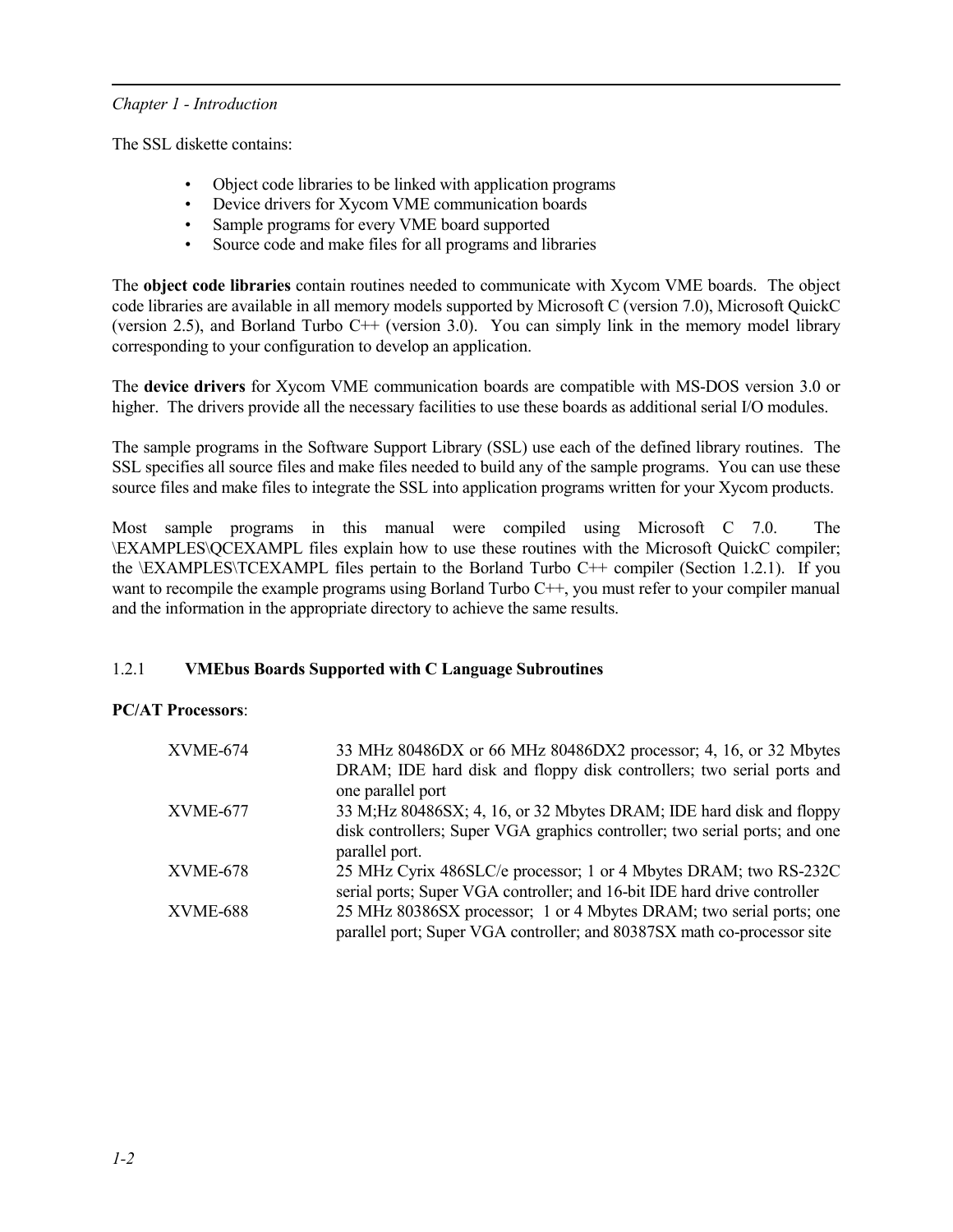## **Digital I/O**:

|          | XVME-200/29032-channel DIO with interrupts                              |
|----------|-------------------------------------------------------------------------|
| XVME-201 | 48-channel DIO without interrupts                                       |
| XVME-202 | PAMUX controller                                                        |
| XVME-212 | 32-channel isolated digital input module with change-of-state detection |
| XVME-220 | 32-channel isolated digital output module                               |
| XVME-240 | 80-channel digital TTL I/O module                                       |
| XVME-244 | 64-channel isolated digital I/O module                                  |
| XVME-260 | 32-channel relay output module                                          |

## **Analog I/O**:

| XVME-500/59016SE/8DI-channel analog input |                                                                 |
|-------------------------------------------|-----------------------------------------------------------------|
| XVME-505/5954-channel analog output       |                                                                 |
| XVME-530                                  | 8-channel isolated analog output module                         |
| XVME-540                                  | 32/16-channel analog input, 4-channel analog output, 12-bit A/D |
| XVME-560                                  | 64/32-channel analog input module                               |
| <b>XVME-566</b>                           | 100 KHz, 32/16-channel analog input module                      |

## **Counter Modules**:

XVME-203/29310-channel counter XVME-230 16-channel intelligent counter module

## 1.2.2 **VMEbus Boards Supported with MS-DOS Drivers**

## **Communication Module**s:

XVME-400/4904-channel RS-232C serial I/O XVME-401/4914-channel RS-422A/RS-485 serial I/O XVME-428 Intelligent Peripheral Controller Module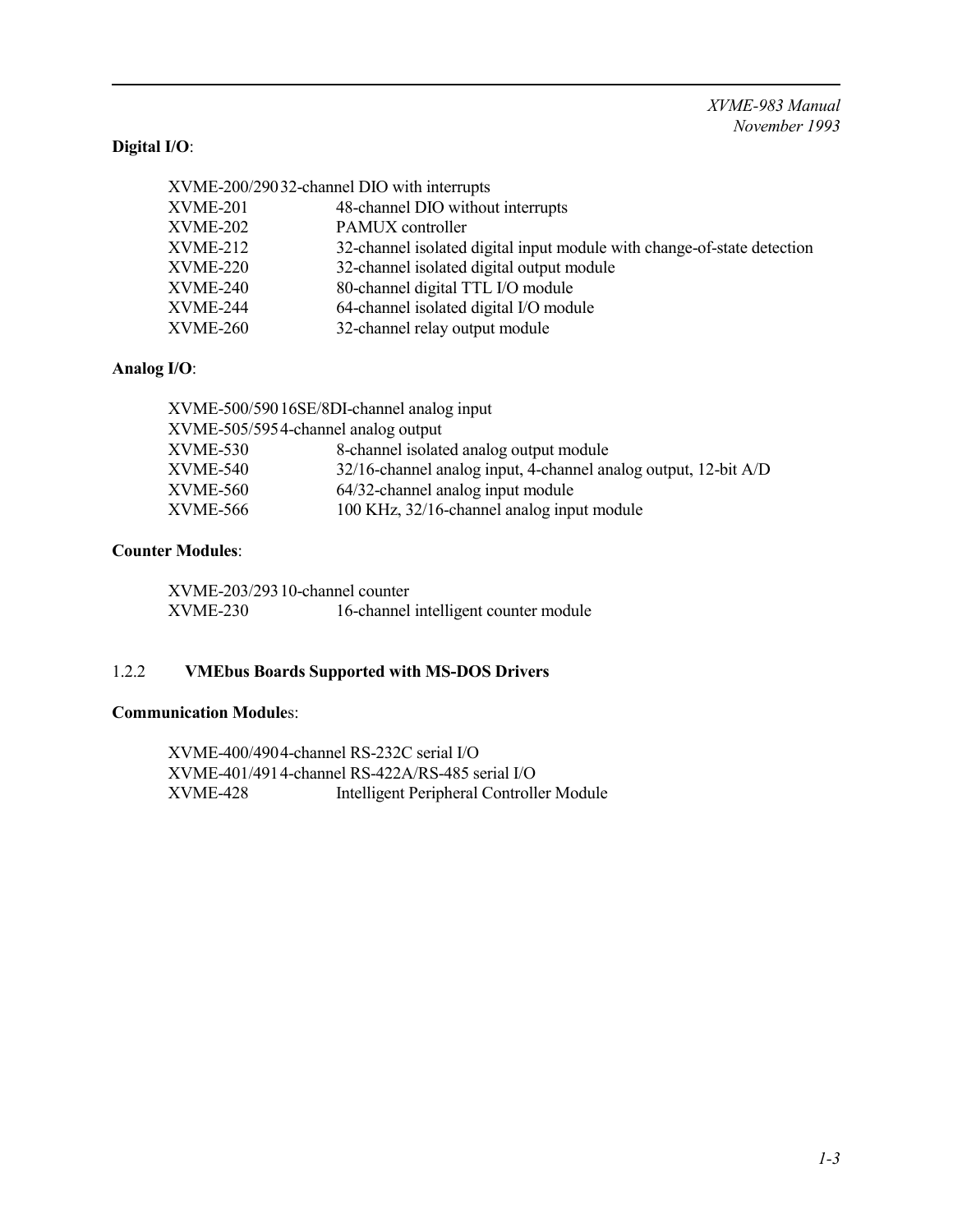## *Chapter 1 - Introduction*

## 1.3 **LIBRARY ORGANIZATION**

Each library module name references the type and memory model of the compiler which it is designed to support. The library names are all set up in this format:

XVME{compiler type}{memory model}.{library extension}

For example, XVMEMSCC.LIB is the XVME compact memory model library for the Microsoft C 7.0 compiler. The memory models and library extensions are compiler specific, as described below:

### *For Microsoft C 7.0*

XVMEMSCS.LIB for small memory model XVMEMSCC.LIB for compact memory model XVMEMSCM.LIB for medium memory model XVMEMSCL.LIB for large memory model XVMEMSCH.LIB for huge memory model

### *For Microsoft QuickC 2.5*

XVMEMQCS.LIB for small memory model XVMEMQCC.LIB for compact memory model XVMEMQCM.LIB for medium memory model XVMEMQCL.LIB for large memory model

#### *For Borland Turbo C++ 3.0*

XVMEBTCT.LIB for tiny memory model XVMEBTCS.LIB for small memory model XVMEBTCC.LIB for compact memory model XVMEBTCM.LIB for medium memory model XVMEBTCL.LIB for large memory model XVMEBTCH.LIB for huge memory model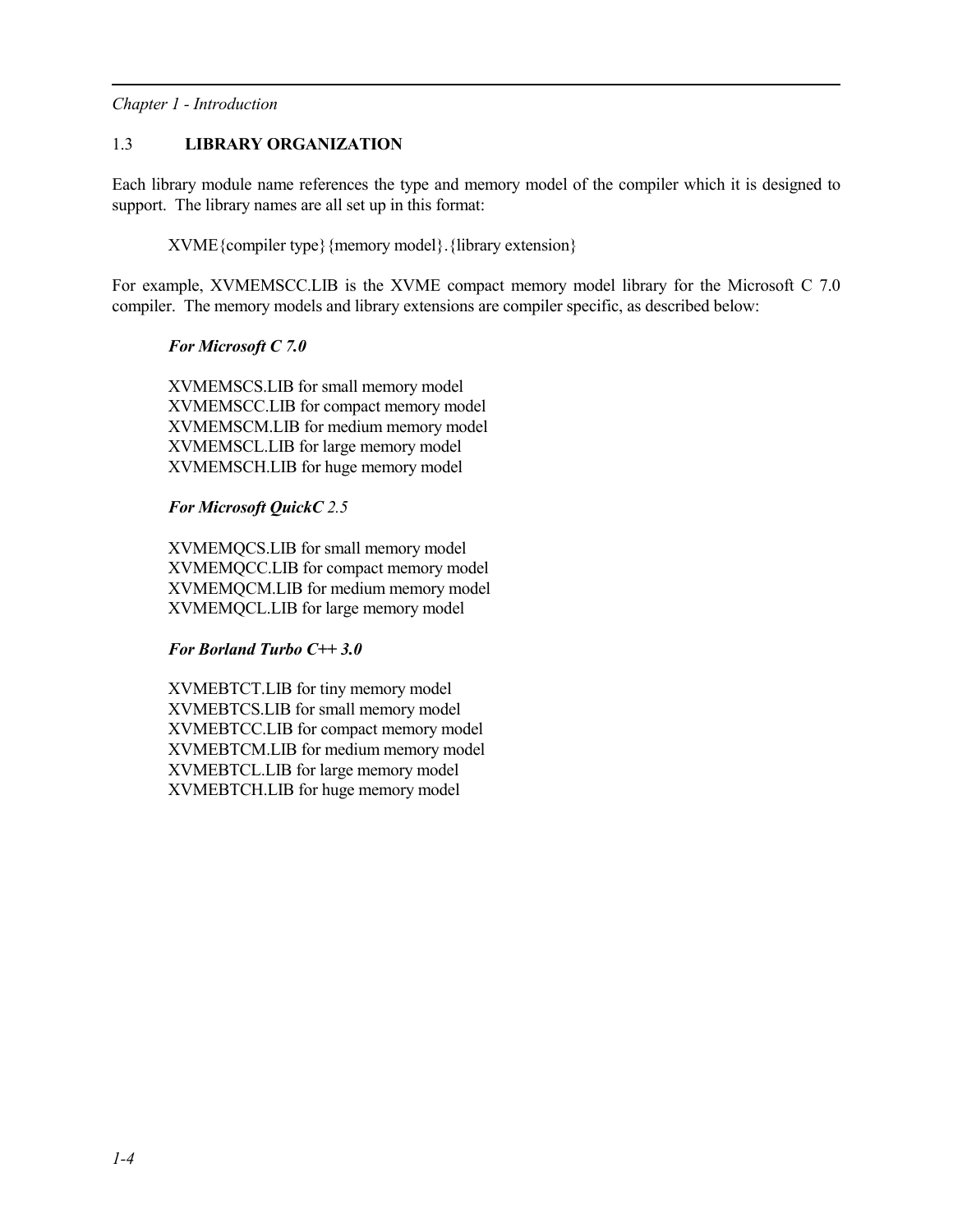*XVME-983 Manual November 1993*

## 1.4 **INSTALLATION**

#### **NOTE**

The information in the remainder of Chapter 1 is also found in a README.DOC file on the diskette.

You do not have to load the SSL files onto the hard disk to run the routines, but we suggest you install the files as directed in this chapter.

The directories on the XVME-983 SSL diskette are:

**\EXAMPLES** \INCLUDE  $\overline{\text{L}}$ \SERIAL

The INSTALL.BAT file on the SSL diskette can be used to create these directories (and their subdirectories) in a target directory and copy the files from the SSL diskette into these directories.

To install XVME983 on a hard disk directory, follow these steps (user input shown in boldface):

- 1. At the C:> prompt, type **MD XVME983** to create the XVME983 directory.
- 2. Type **CD XVME983** to get into the directory.
- 3. Put diskette into drive A.
- 4. Type **A:INSTALL** to run the install batch file.

Read the note in the section describing the \INCLUDE directory for additional installation instructions.

#### 1.4.1 **\EXAMPLES DIRECTORY**

The \EXAMPLES directory contains example programs for Xycom XVME modules. This directory is divided into the following subdirectories:

\EXAMPLES\ANALOG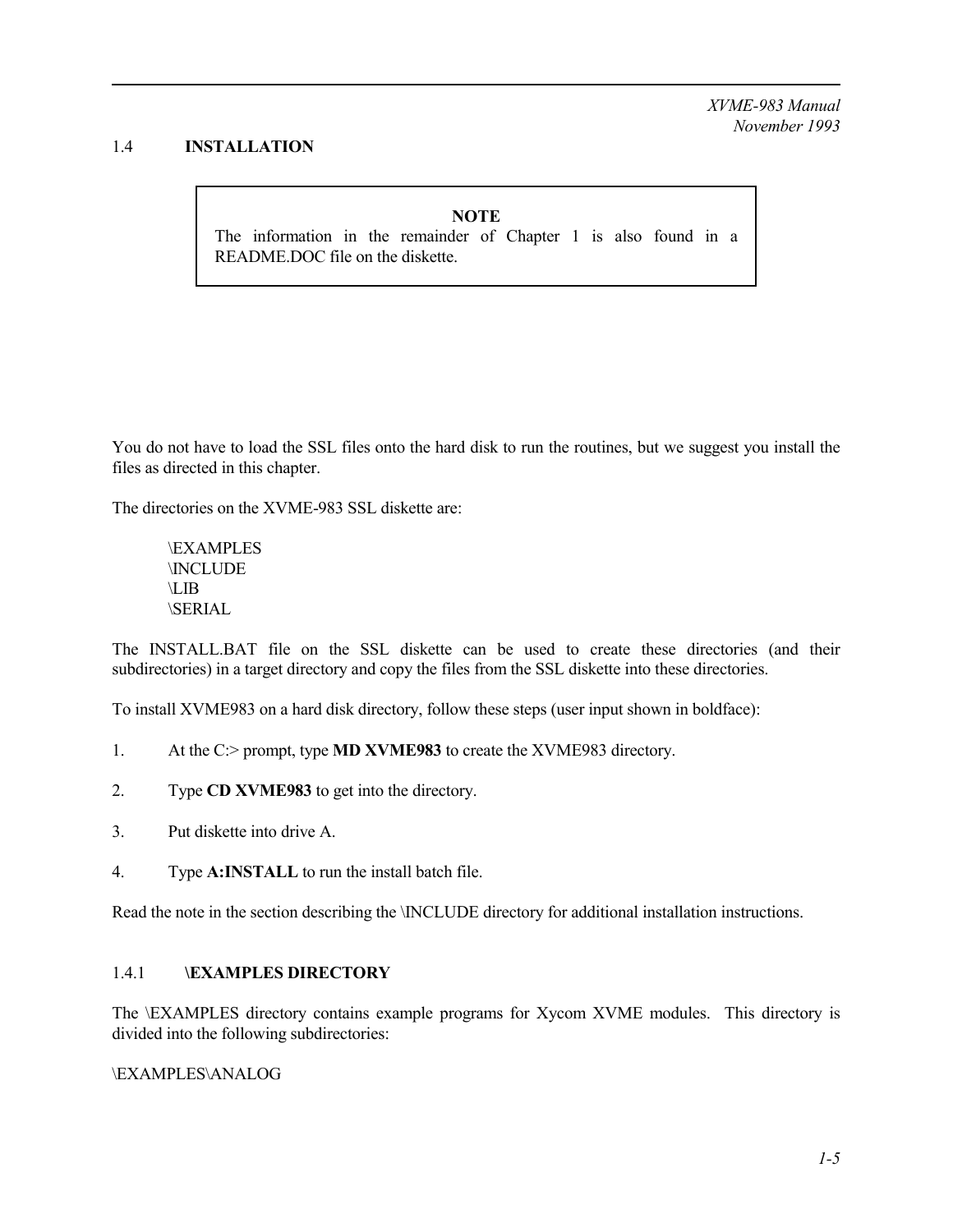| <b>ANALOG.xxx</b><br>X5xxDISP.xxx<br>X5xxTEXT.H<br>ALOG.MAK<br>X5xxINT.xxx<br><b>AINT.MAK</b> | Menu-driven program that allows users to call each of the routines. Users<br>are prompted for the parameters for the routines. Help screens are<br>provided to describe the routines and their parameters. The routines<br>physically read and write to the XVME-5xx boards in the VMEbus.<br>Modules linked into ANALOG.xxx for each of the XVME-5xx boards.<br>Include files for X5xxDISP.C files.<br>Make file for ANALOG.EXE.<br>Programs that show how to use the routines/boards with interrupts.<br>Make and Link file for all X5xxINT.EXE programs. |
|-----------------------------------------------------------------------------------------------|-------------------------------------------------------------------------------------------------------------------------------------------------------------------------------------------------------------------------------------------------------------------------------------------------------------------------------------------------------------------------------------------------------------------------------------------------------------------------------------------------------------------------------------------------------------|
| \EXAMPLES\BITBUS                                                                              |                                                                                                                                                                                                                                                                                                                                                                                                                                                                                                                                                             |
| <b>BITBUS.xxx</b>                                                                             | A program that shows how to use the XVME-402 with interrupts.                                                                                                                                                                                                                                                                                                                                                                                                                                                                                               |
| <b>BITPOLL.xxx</b>                                                                            | A program that shows how to use the XVME-402 in polled mode.                                                                                                                                                                                                                                                                                                                                                                                                                                                                                                |
| <b>BIT.MAK</b>                                                                                | Make and Link file for BITBUS and BITPOLL.                                                                                                                                                                                                                                                                                                                                                                                                                                                                                                                  |
| \EXAMPLES\COUNTER                                                                             |                                                                                                                                                                                                                                                                                                                                                                                                                                                                                                                                                             |
|                                                                                               | COUNTER.xxx Menu-driven program that lets users call each of the routines. Users are prompted<br>for the routine parameters. Help screens are provided to describe the<br>routines and their parameters. The routines physically read and write to<br>the XVME-2xx boards on the VMEbus.                                                                                                                                                                                                                                                                    |
| X2xxDISP.xxx                                                                                  | Modules linked into COUNTER.xxx for each of the XVME-2xx boards.                                                                                                                                                                                                                                                                                                                                                                                                                                                                                            |
| X2xxTEXT.H                                                                                    | Include files for X2xxDISP.C files.                                                                                                                                                                                                                                                                                                                                                                                                                                                                                                                         |
|                                                                                               | COUNT.MAK Make file for COUNTER.EXE.                                                                                                                                                                                                                                                                                                                                                                                                                                                                                                                        |
| X2xxINT.xxx                                                                                   | Programs that show how to use the routines/boards with interrupts.                                                                                                                                                                                                                                                                                                                                                                                                                                                                                          |
| <b>CINT.MAK</b>                                                                               | Make and Link file for all X2xxINT.EXE programs.                                                                                                                                                                                                                                                                                                                                                                                                                                                                                                            |
| \EXAMPLES\DIGITAL                                                                             |                                                                                                                                                                                                                                                                                                                                                                                                                                                                                                                                                             |
| DIGITAL.xxx                                                                                   | Menu-driven program that lets users call each of the routines. Users are<br>prompted for the routine parameters. Help screens are provided to<br>describe the routines and their parameters. The routines physically read<br>and write to the XVME-2xx boards in the VME bus.                                                                                                                                                                                                                                                                               |
| X2xxDISP.xxx                                                                                  | Modules linked into DIGITAL.xxx for each of the XVME-2xx boards.                                                                                                                                                                                                                                                                                                                                                                                                                                                                                            |
| X2xxTEXT.H                                                                                    | Include files for X2xxDISP.C files.                                                                                                                                                                                                                                                                                                                                                                                                                                                                                                                         |
| DIG.MAK                                                                                       | Make file for DIGITAL.EXE.                                                                                                                                                                                                                                                                                                                                                                                                                                                                                                                                  |
| X2xxINT.xxx                                                                                   | Programs that show how to use the routines/boards with interrupts.                                                                                                                                                                                                                                                                                                                                                                                                                                                                                          |
| <b>DINT.MAK</b>                                                                               | Make and Link file for all X2xxINT.EXE programs.                                                                                                                                                                                                                                                                                                                                                                                                                                                                                                            |
|                                                                                               |                                                                                                                                                                                                                                                                                                                                                                                                                                                                                                                                                             |

## \EXAMPLES\EDITMEM

 EDITMEM.XXX Menu-driven program that utilizes the general purpose memory transfer routines to read and/or write data anywhere in memory.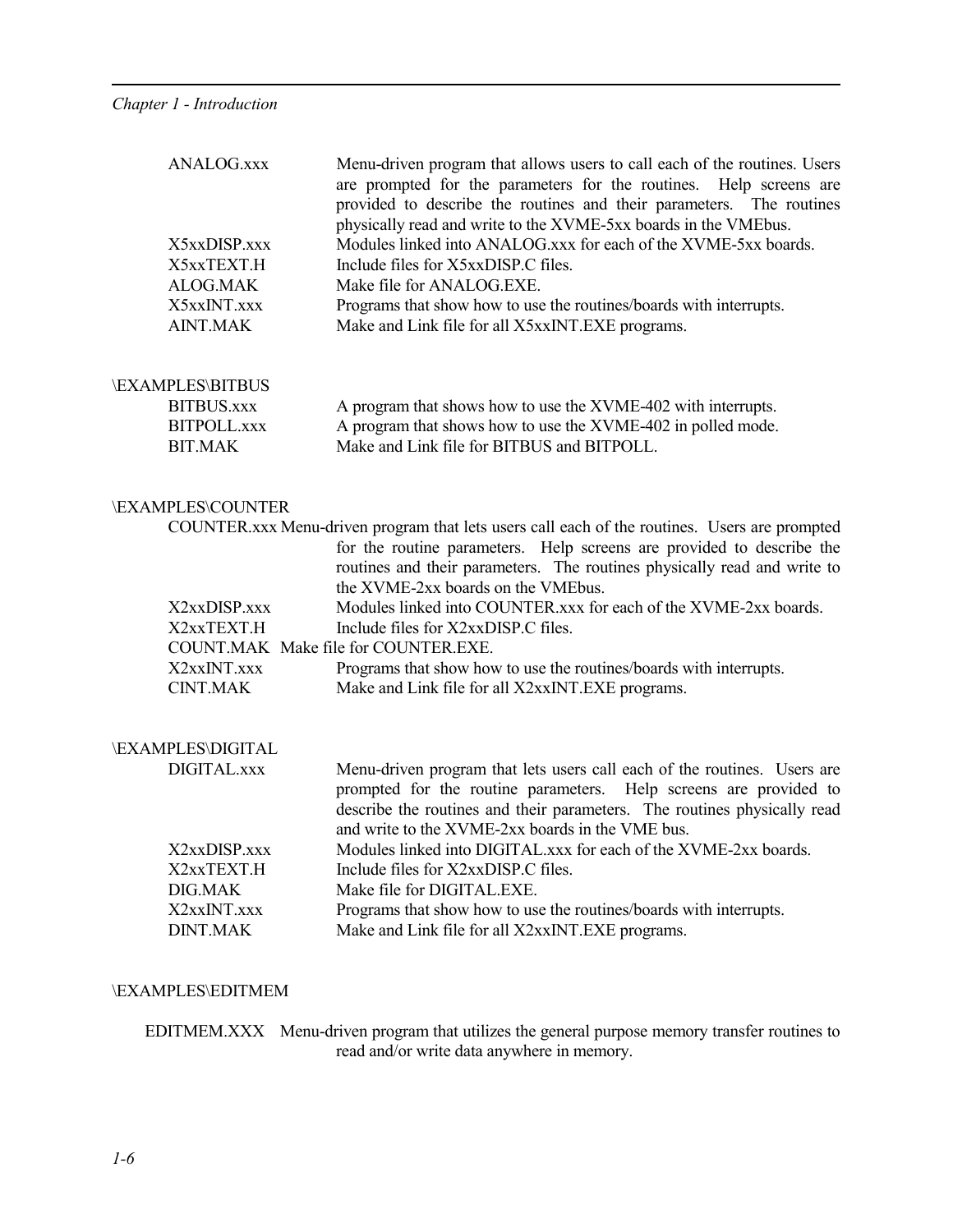#### \EXAMPLES\INCLUDE

This directory contains include files used by the utility routines for the example programs. In order for the make files and C programs to compile, the environmental variable INCLUDE should be set up to include this directory. This is done by executing the following command (as long as XVME983 was created in the root directory):

SET INCLUDE=%INCLUDE%;c:\XVME983\EXAMPLES\INCLUDE

#### \EXAMPLES\INT

ANMI.xxx A program that shows how to handle NMI interrupts. BERR.xxx A program that shows how to handle BUS ERROR interrupts. WDTIMER.xxxA program showing how to handle interrupts from the watch-dog-timer. DUALPORT.xxx A program showing how to handle dual-port interrupts.

\EXAMPLES\QCEXAMPL\IDE(compiled with Microsoft QuickC 2.5)

QCEXAM.BATA batch file that shows how to invoke the QuickC interactive environment when integrating the XVME-983 software support library.

#### \EXAMPLES\QCEXAMPL\CMDLINE

QCEXAM.BATA batch file that shows how to make a QuickC program in the non-interactive environment when integrating the XVME-983 software support library.

\EXAMPLES\TCEXAMPL (compiled with Borland Turbo C++ 3.0)

TCEXAM.BAT A batch file that shows how to invoke the Turbo C interactive environment when integrating the XVME-983 software support library.

#### \EXAMPLES\UTILS

This directory contains files which provide general support routines (i.e., window display, data entry) for the example programs.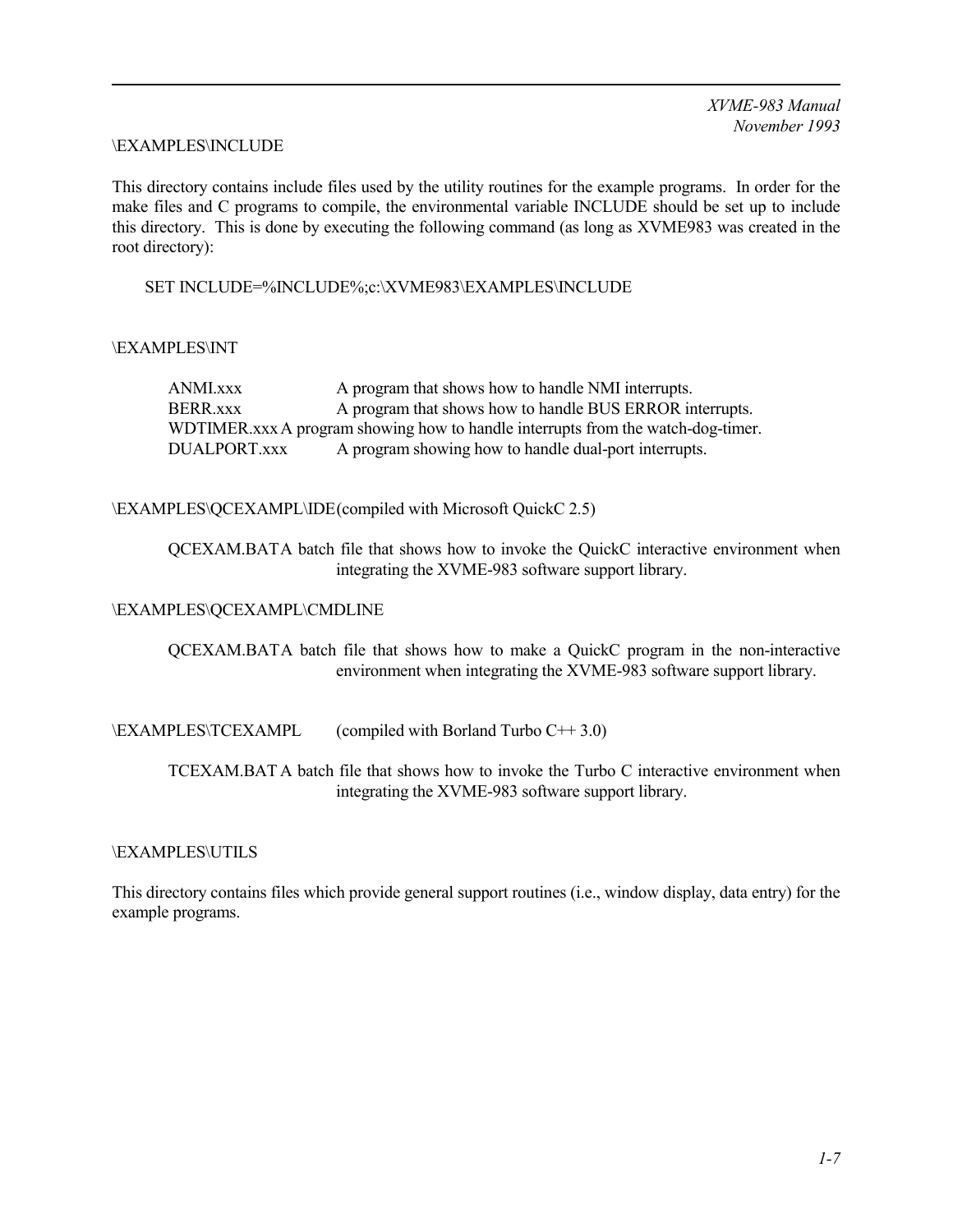*Chapter 1 - Introduction*

## 1.4.2 **\INCLUDE DIRECTORY**

The \INCLUDE directory contains include files used by the library routines and the example programs. In order for the make files and C programs to compile, the environmental variable INCLUDE should be set up to include this directory. This is done by or executing the following command (as long as XVME983 was created in the root directory):

#### SET INCLUDE=%INCLUDE%;c:\XVME983\INCLUDE

### 1.4.3 **\LIB DIRECTORY**

The \LIB directory contains the XVME-983 software support library. Included in the \LIB\SOURCES subdirectory is the source code and make files necessary to recreate the libraries. This subdirectory contains the following files:

BTCLIBS.BAT Batch file that builds the XVMEBTCx.LIB library files. BUILDALL.BAT Batch file that builds all the XVMExxxx.xxx library files. MQCLIBS.BAT Batch file that builds the XVMEMQCx.LIB library files. MSCLIBS.BAT Batch file that builds the XVMEMSCx.LIB library files.

The \LIB\SOURCES directory is further divided into the following subdirectories:

#### \LIB\SOURCES\ANALOG

| XVME5xx.xxx               | Support routines for each board.              |
|---------------------------|-----------------------------------------------|
| \BTCLIB\ANALLIB.MAK       | Make file for the support routines (Turbo C). |
| <b>MQCLIB\ANALLIB.MAK</b> | Make file for the support routines (QuickC).  |
| \MSCLIB\ANALLIB.MAK       | Make file for the support routines (MSC).     |

#### \LIB\SOURCES\COUNTER

| XVME2xx.xxx          | Support routines for each board.              |
|----------------------|-----------------------------------------------|
| \BTCLIB\COUNTLIB.MAK | Make file for the support routines (Turbo C). |
| \MQCLIB\COUNTLIB.MAK | Make file for the support routines (QuickC).  |
| \MSCLIB\COUNTLIB.MAK | Make file for the support routines (MSC).     |

\LIB\SOURCES\DIGITAL

| XVME2xx.xxx          | Support routines for each board.              |
|----------------------|-----------------------------------------------|
| \BTCLIB\DIGITLIB.MAK | Make file for the support routines (Turbo C). |
| \MQCLIB\DIGITLIB.MAK | Make file for the support routines (QuickC).  |
| \MSCLIB\DIGITLIB.MAK | Make file for the support routines (MSC).     |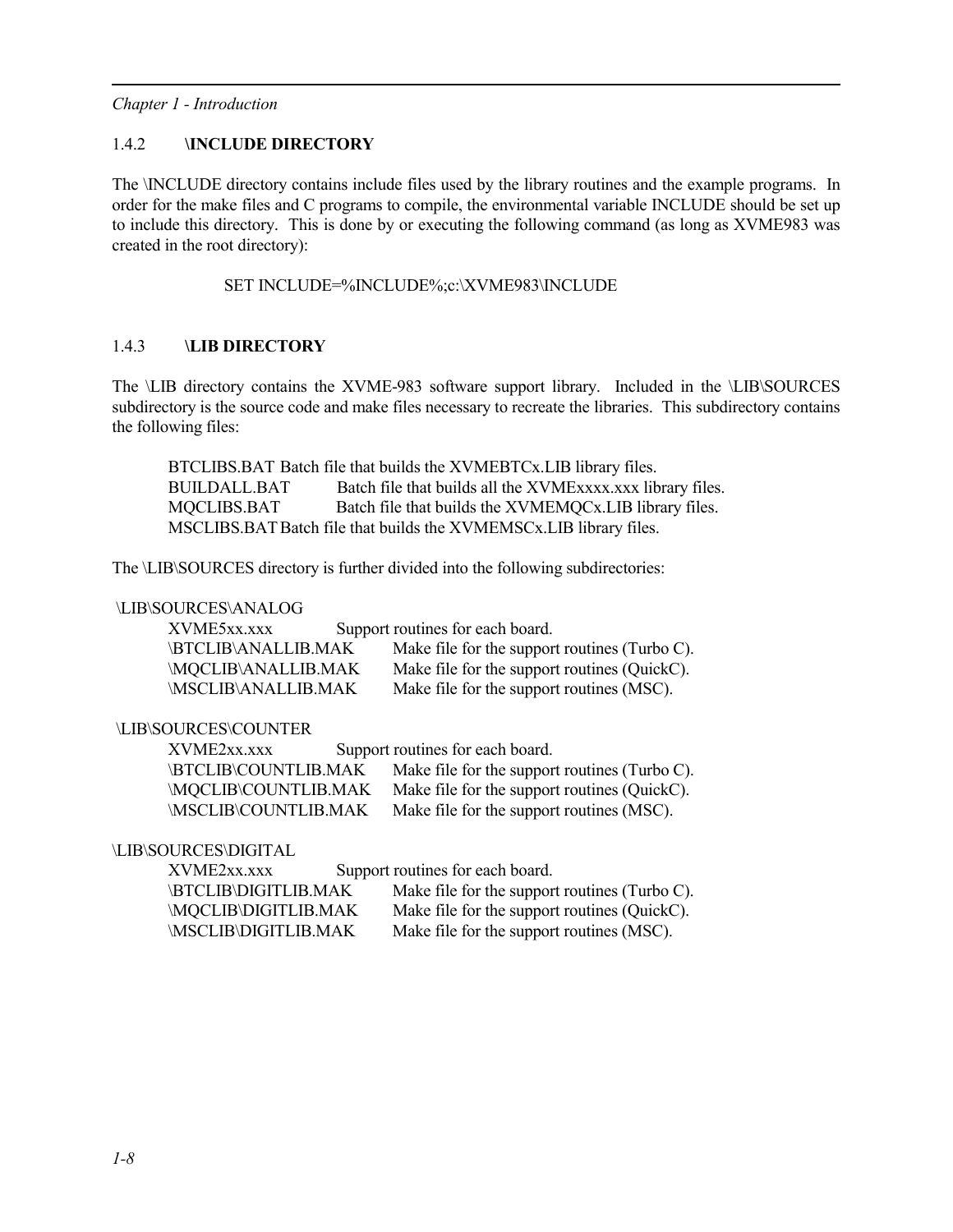*XVME-983 Manual November 1993*

\LIB\SOURCES\XVME

| XVME.C                     | VMEbus general purpose routines.                          |
|----------------------------|-----------------------------------------------------------|
| P286MT.ASM                 | 80286 protected mode memory transfer routine.             |
| P386MT.ASM                 | 80386 protected mode memory transfer routine.             |
| NONANSI.ASM                | Rewritten C library routines that were not ANSI standard. |
| \BTCLIB\XVMELIB.MAK        | Make file for the support routines (Turbo C).             |
| \MQCLIB\XVMELIB.MAK        | Make file for the support routines (QuickC).              |
| <b>\MSCLIB\XVMELIB.MAK</b> | Make file for the support routines (MSC).                 |

## 1.4.4 **\SERIAL DIRECTORY**

The \SERIAL directory contains the files for the XVME-400 and 428 device drivers. This directory is divided into subdirectories:

| <b>SERIAL\X40X</b>        |                      |                                                                                    |
|---------------------------|----------------------|------------------------------------------------------------------------------------|
|                           | X40X.SYS             | Device driver for XVME-400/401 boards.                                             |
|                           | <i><b>SOURCE</b></i> | Subdirectory containing C and assembly source code and a make file for the driver. |
| <i><b>SERIAL X42X</b></i> |                      |                                                                                    |
|                           | X42X SYS             | Device driver for XVME-428                                                         |
|                           | <i><b>SOURCE</b></i> | Subdirectory containing C and assembly source code and a make file for the driver. |
|                           |                      |                                                                                    |

## 1.5 **DEVELOPMENT NOTES**

Development was performed on a 80486 AT machine using DOS 5.0.

Development tools were as follows:

| For Microsoft $(R)$ C:    | Those supplied with version 7.0. CL.EXE, LINK.EXE, LIB.EXE,<br>MAKE, EXE, and MASM 5.1                                    |
|---------------------------|---------------------------------------------------------------------------------------------------------------------------|
| For Microsoft (R) QUICKC: | Those supplied with version 2.5. QC.EXE, QCL.EXE,<br>LINK.EXE, LIB.EXE, MAKE.EXE, and MASM 5.1                            |
|                           | For Borland Turbo C++: Those supplied with Turbo C++ 3.0. TC.EXE, TCC.EXE, TLINK.EXE,<br>TLIB.EXE, MAKE.EXE, and TASM 2.0 |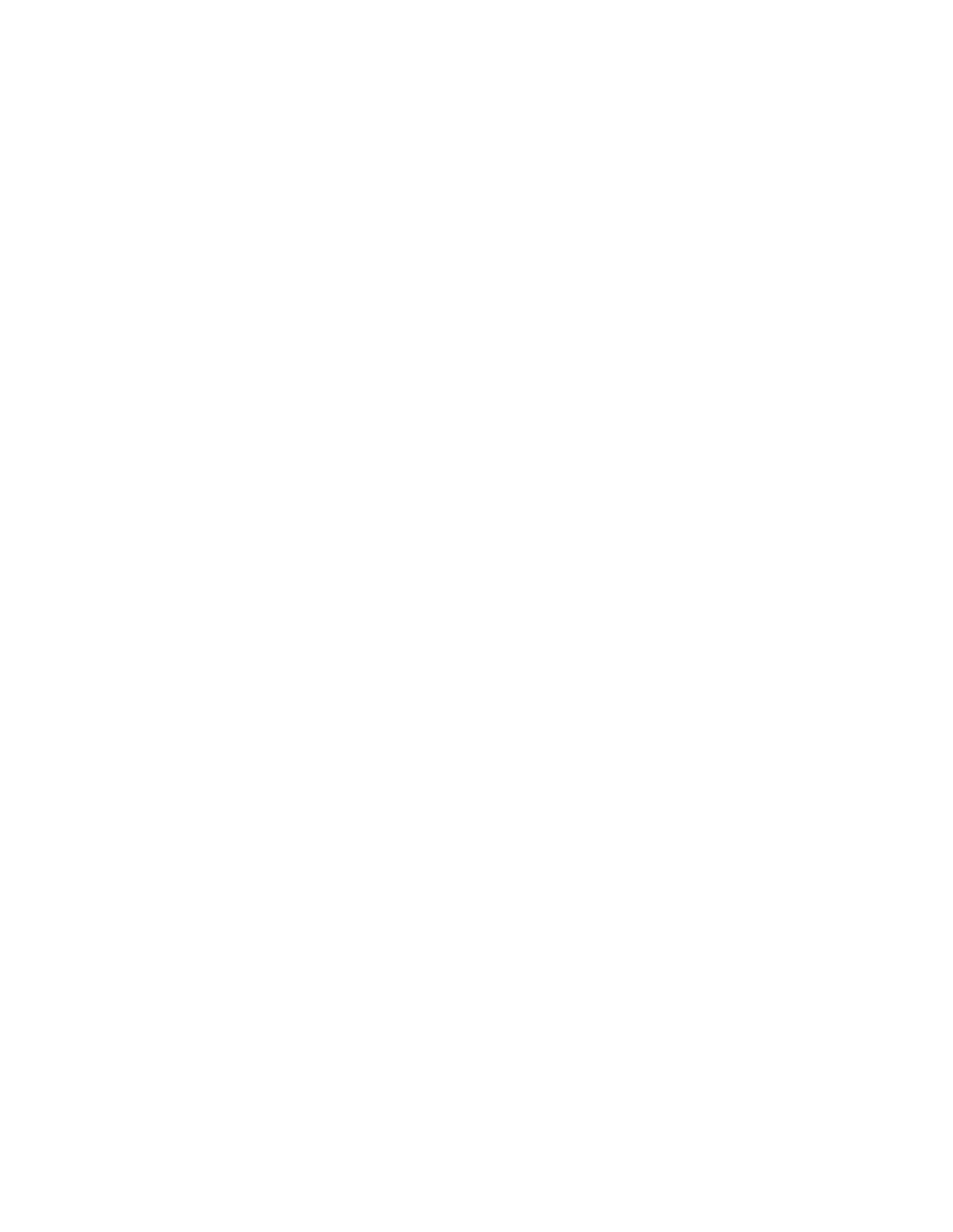## 2.1 **INTRODUCTION**

These general purpose routines are designed to let users easily program Xycom's VMEbus PC/AT processor modules (see Section 1.2.1). This chapter deals with two areas: transferring data to and from the VMEbus address space and supporting VMEbus interrupts. These routines form the basis of all of the specialized routines found in the XVME-983 MS-DOS Software Support Library.

### 2.2 **REAL MODE WINDOW**

Some of the general purpose routines use the Real Mode Window (RMW). The RMW provides a mechanism for addressing the entire VMEbus memory space without the need to run the CPU in protected mode. It is 64 Kbytes long and resides at addresses 0E0000-0EFFFF. The window can be configured, via software, to address one of the following: VMEbus Short I/O, VMEbus Standard Address Space, VMEbus IACK Space, or EPROM. You can also configure some PC/AT modules to address VMEbus Extended Address Space. Refer to your PC/AT module manual to determine if you can access Extended Address Space.

When the RMW is configured for VMEbus Short I/O, the 64 Kbyte Short I/O Address Space may be accessed through the 64 Kbyte window. Any references to the RMW will map directly into the VMEbus Short I/O Space.

When the RMW is configured for VMEbus Standard Address Space, the 64 Kbyte window may be used to access any 64 Kbyte block of the VMEbus Standard Address space. In this mode, the 16 Mbyte Standard Address Space is logically divided into 256 64 Kbyte blocks that are configured through software.

When the RMW is configured for VMEbus IACK, a byte read from specific locations in the RMW will cause the PC/AT processor to perform a VMEbus IACK cycle. The data returned from the byte read will be the status ID vector returned from the responding interrupter.

When the RMW is configured for EPROM, the lower 64 Kbytes of the PC/AT's EPROM will appear in the window. This is the mode selected after reset. This mode is compatible with the IBM PC/AT architecture.

When the RMW is configured for VMEbus Extended Address Space, the 64 Kbyte window may be used to access any 64 Kbyte block of the VMEbus Extended Address Space. In this mode, the 4 Gbyte Extended Address Space is logically divided into 65,536 64 Kbyte blocks which are configured through software.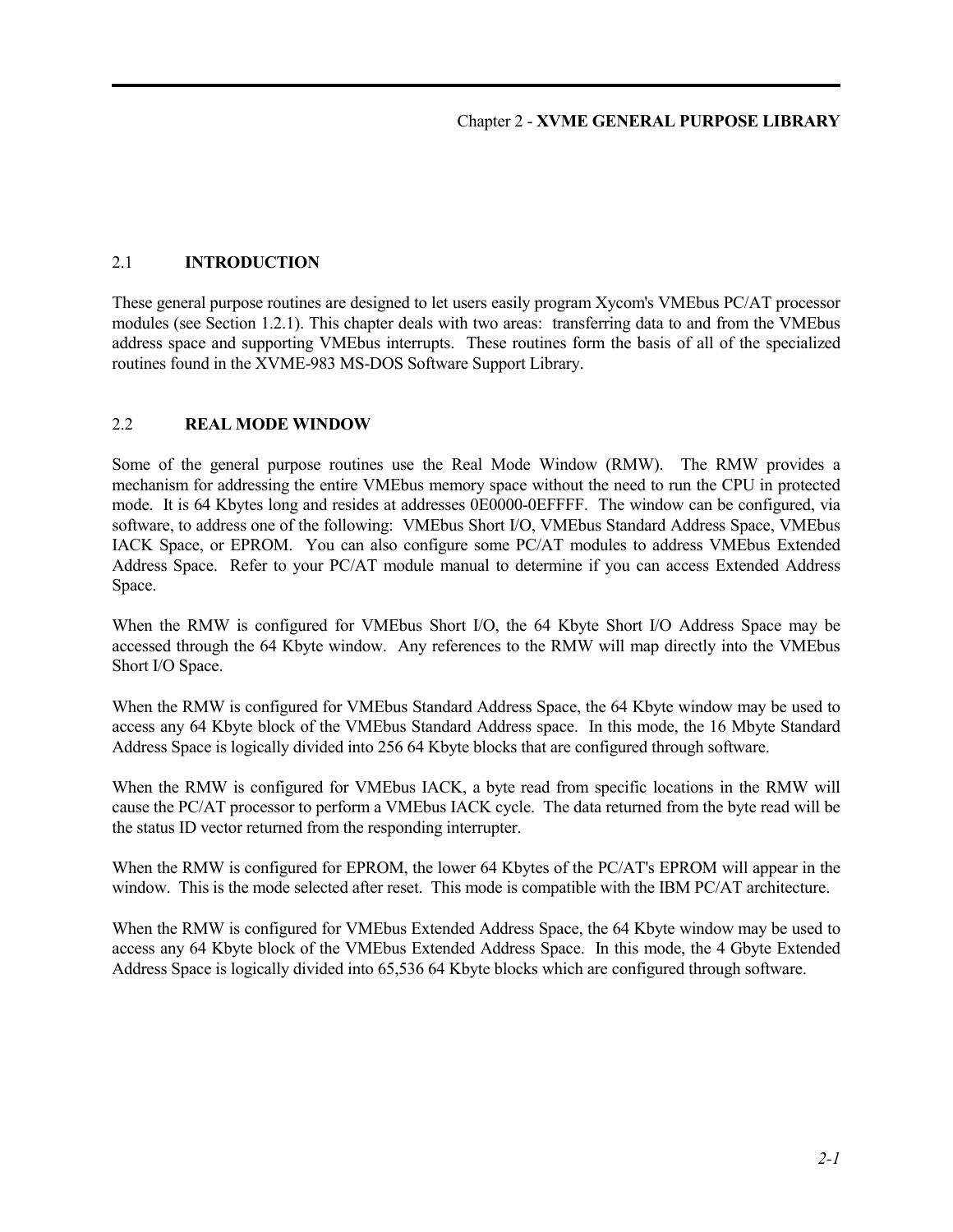## 2.3 **INTERRUPTS**

All Xycom VMEbus PC/AT processor modules are capable of handling interrupts on all seven VMEbus interrupt levels. The XVME-674 and 677 also contain a VMEbus interrupter circuit. This local interrupter allows the local CPU to generate a VMEbus interrupt on any of the seven VMEbus interrupt levels.

## 2.4 **GENERAL PURPOSE ROUTINES**

The routines in this section are designed to either process interrupts or transfer memory on any of Xycom VMEbus PC/AT processor modules. Functions unique to a specific CPU are called out.

The parameters you use when implementing the general purpose routines must match the type expected by the routine. If you pass an invalid parameter, the routine will operate erratically.

### **Parameters:**

| AccessType     | $= 1$ byte                             | Address         | $=$ 4 bytes |
|----------------|----------------------------------------|-----------------|-------------|
| Block64K       | $= 2 bytes$                            | BlockSize       | $= 2$ bytes |
| Buffptr        | $=$ Pointer to 1st byte of data buffer | <b>CPU</b>      | $= 2$ bytes |
| EnableFlag     | $= 1$ byte                             | EndianType      | $= 1$ byte  |
| IntHandler     | $= 4$ bytes                            | <b>IRQLevel</b> | $= 1$ byte  |
| Level          | $= 1$ byte                             | TimeOut         | $= 1$ byte  |
| TransType      | $= 1$ byte                             | Vector          | $= 1$ byte  |
| <b>VMELock</b> | $= 1$ byte                             |                 |             |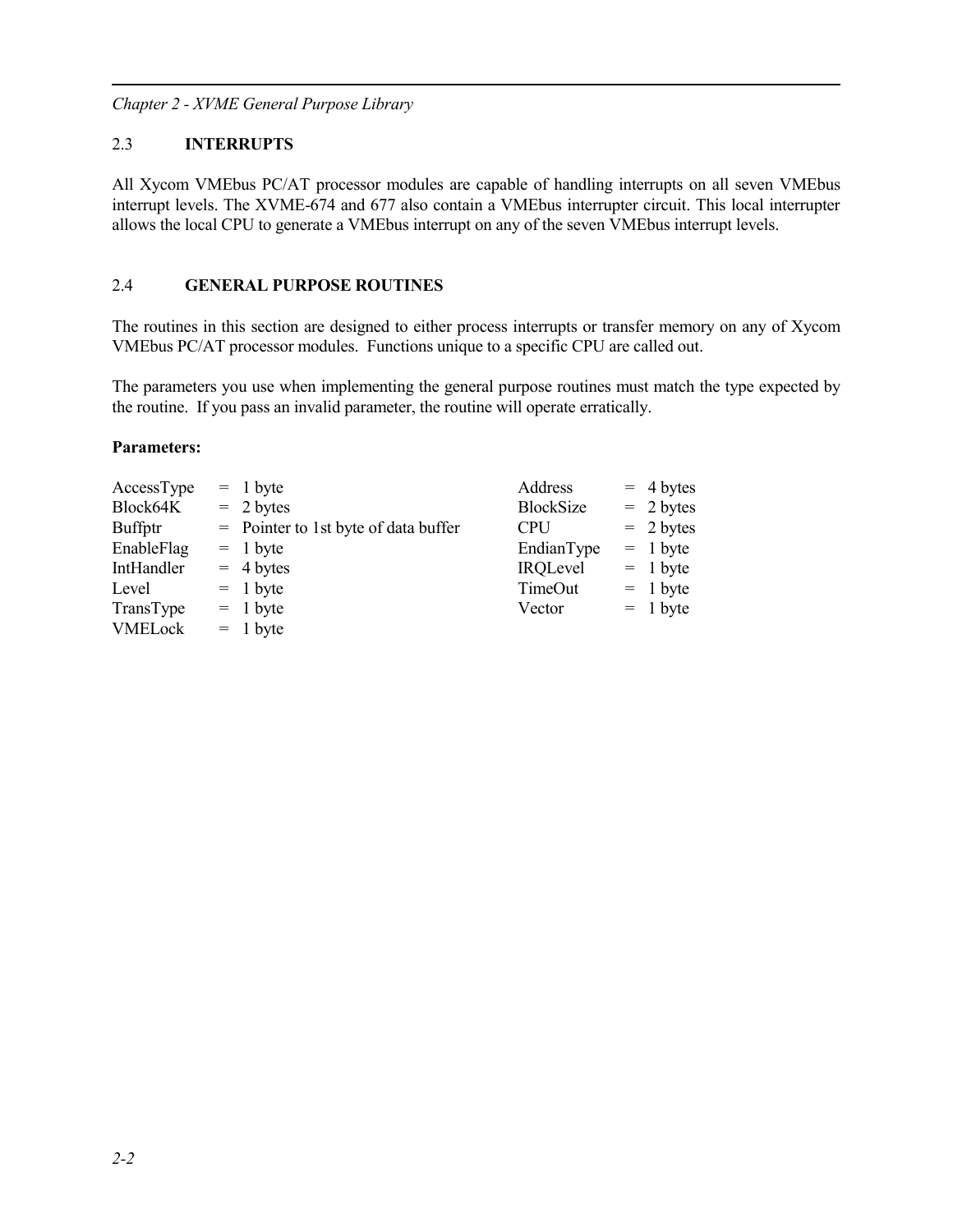*XVME-983 Manual November 1993*

Certain parameters for the general purpose routines have reserved constants, as shown in Table 2-1.

| <b>Parameter</b> |                                                                                   | <b>Constants</b>                                                                                                                            |
|------------------|-----------------------------------------------------------------------------------|---------------------------------------------------------------------------------------------------------------------------------------------|
| AccessType       | <b>IACK ACCESS</b><br>SHORT IO ACCESS<br>PROM ACCESS<br><b>EXTEND ADDR ACCESS</b> | Interrupt acknowledge space<br>Standard address space<br>XVME-CPU ROM address space<br>Extended address space                               |
| EnableFlag       | <b>DISABLE</b><br><b>ENABLE</b>                                                   |                                                                                                                                             |
| EndianType       | <b>BIGENDIAN</b><br><b>LITTLEENDIAN</b>                                           | 680X0 byte ordering<br>80X86 byte ordering                                                                                                  |
| TransType        | <b>TRANSFER8</b><br>TRANSFER16<br>TRANSFER32                                      | 8 bits<br>16 bits<br>32 bits                                                                                                                |
| <b>VMELock</b>   | <b>LOCK</b><br><b>UNLOCK</b>                                                      | Keep the VMEbus for entire blocksize transfer<br>Release and then re-acquire the VMEbus for<br>each TransType transfer within the blocksize |

These constants are defined in the file \INCLUDE\XVMEDEFS.H.

## **Source Code Location:** \LIB\SOURCES\XVME\XVME.C

## 2.4.1 **Initial XVME Library**

#### Syntax:

AutoInitLib()

#### Function:

Dynamically determines which XVME-CPU module is being used and initializes the XVME SSL. This routine or the InitLib routine **must** be called initially for the library to function correctly.

## Return Value:

Type of CPU module (674, 677, 678, or 688)

## 2.4.2 **Initialize XVME Library**

Syntax:

InitLib(CPU)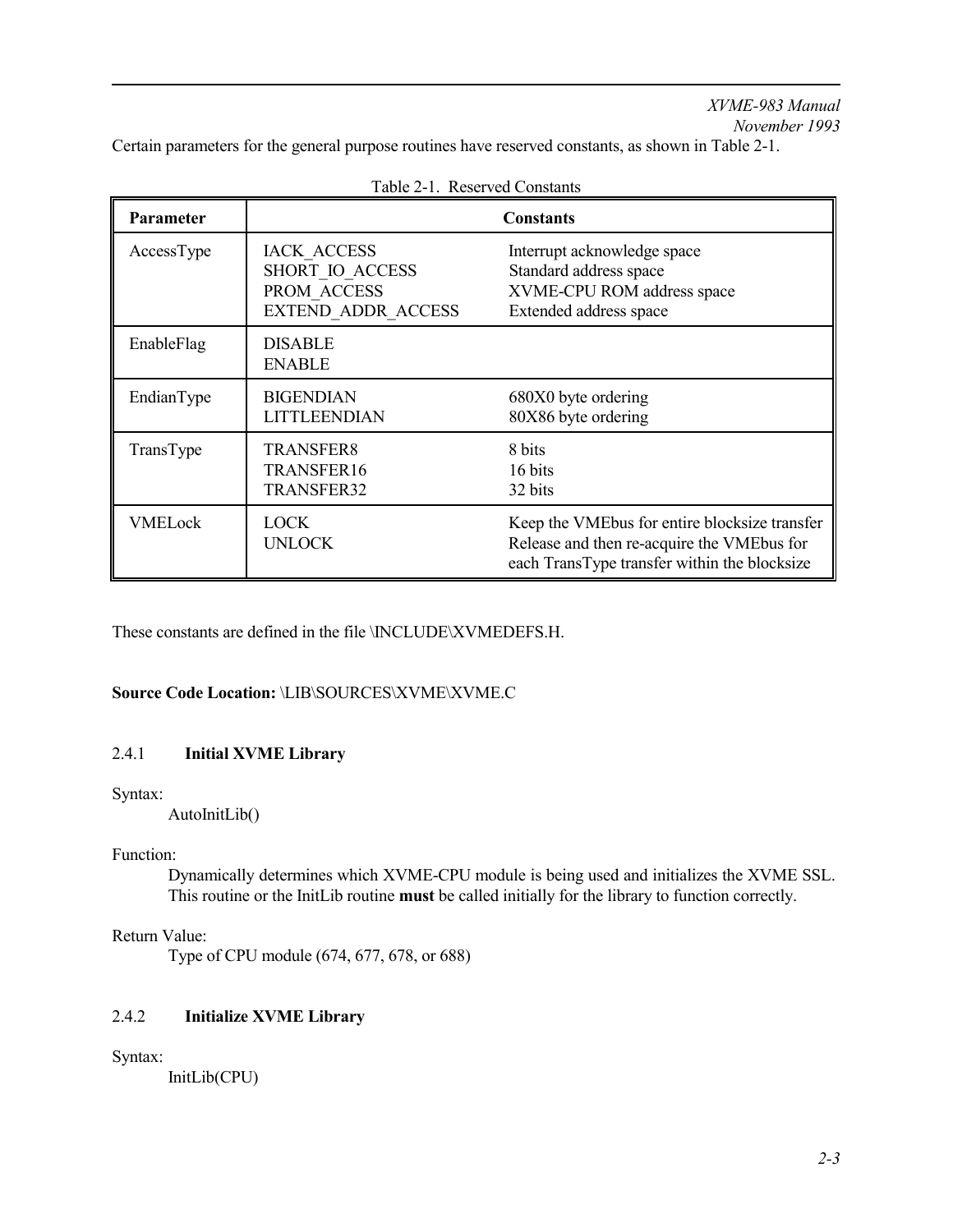#### Where:

 $CPU = Type of XVME CPU module (674, 677, 678, or 688)$ 

#### Function:

This routine initializes the XVME SSL for a particular XVME CPU model. It **must** be called initially with the appropriate CPU value for the library to function correctly.

#### Return Value:

None

#### 2.4.3 **Release the VMEbus**

#### Syntax:

ReleaseVMEBus()

#### Function:

This routine releases the VMEBus from CPU control.

## Return Value:

None

#### 2.4.4 **Access the VMEbus**

Syntax:

LockVMEBus(TimeOut)

#### Where:

 $TimeOut = Amount of time to wait for the bus$ 

#### Function:

This routine tries to gain access to the VMEbus within the specified time. The TimeOut value has a resolution of 55 milliseconds (i.e., a value of 18 is approximately equal to one second). If the routine receives a value of zero, it waits infinitely for the bus. A zero value is returned if the CPU has successfully accessed the VMEbus. A non-zero value is returned if the TimeOut value expires before gaining access to the VMEbus.

#### Return Value:

Zero if VMEbus has been accessed; non-zero if not

#### 2.4.5 **Set Real Mode Window**

#### Syntax:

Set RM\_Window(AccessType,Block64K)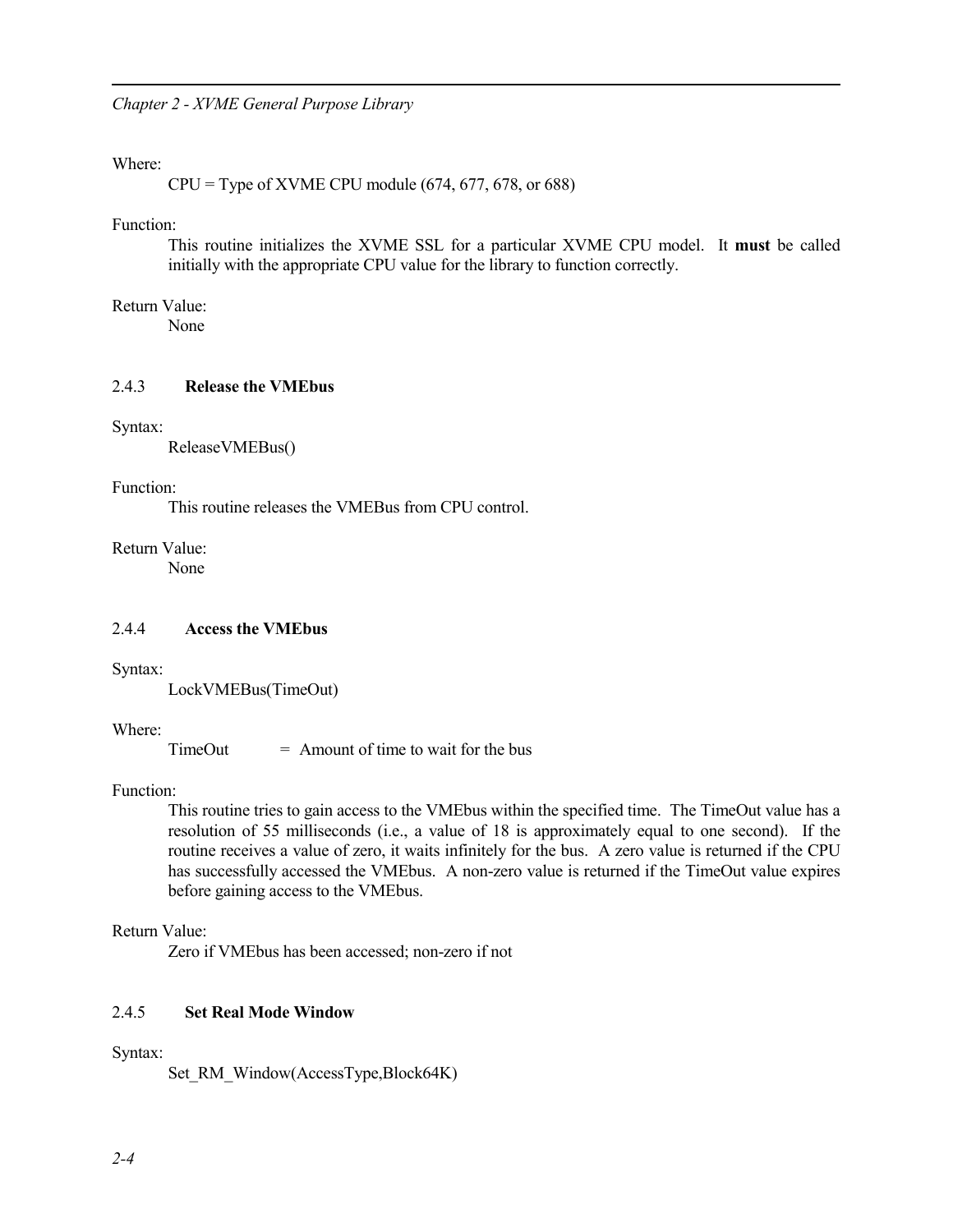Where:

| AccessType | $=$ | Type of VMEbus access desired                                             |
|------------|-----|---------------------------------------------------------------------------|
|            |     | IACK ACCESS - interrupt acknowledge space                                 |
|            |     | SHORT IO ACCESS - short I/O space                                         |
|            |     | STAND ADDR ACCESS - standard address space                                |
|            |     | PROM ACCESS - XVME-CPU ROM address space                                  |
|            |     | EXTEND ADDR ACCESS - extended address space                               |
|            |     | $(XVME-674, 677)$                                                         |
| Block64    |     | Which 64 Kbyte block to map in if standard or extended access is desired. |

## Function:

This routine maps the Real Mode Window (0xE0000 - 0xEFFFF) to the desired VMEbus address space.

Return Value:

None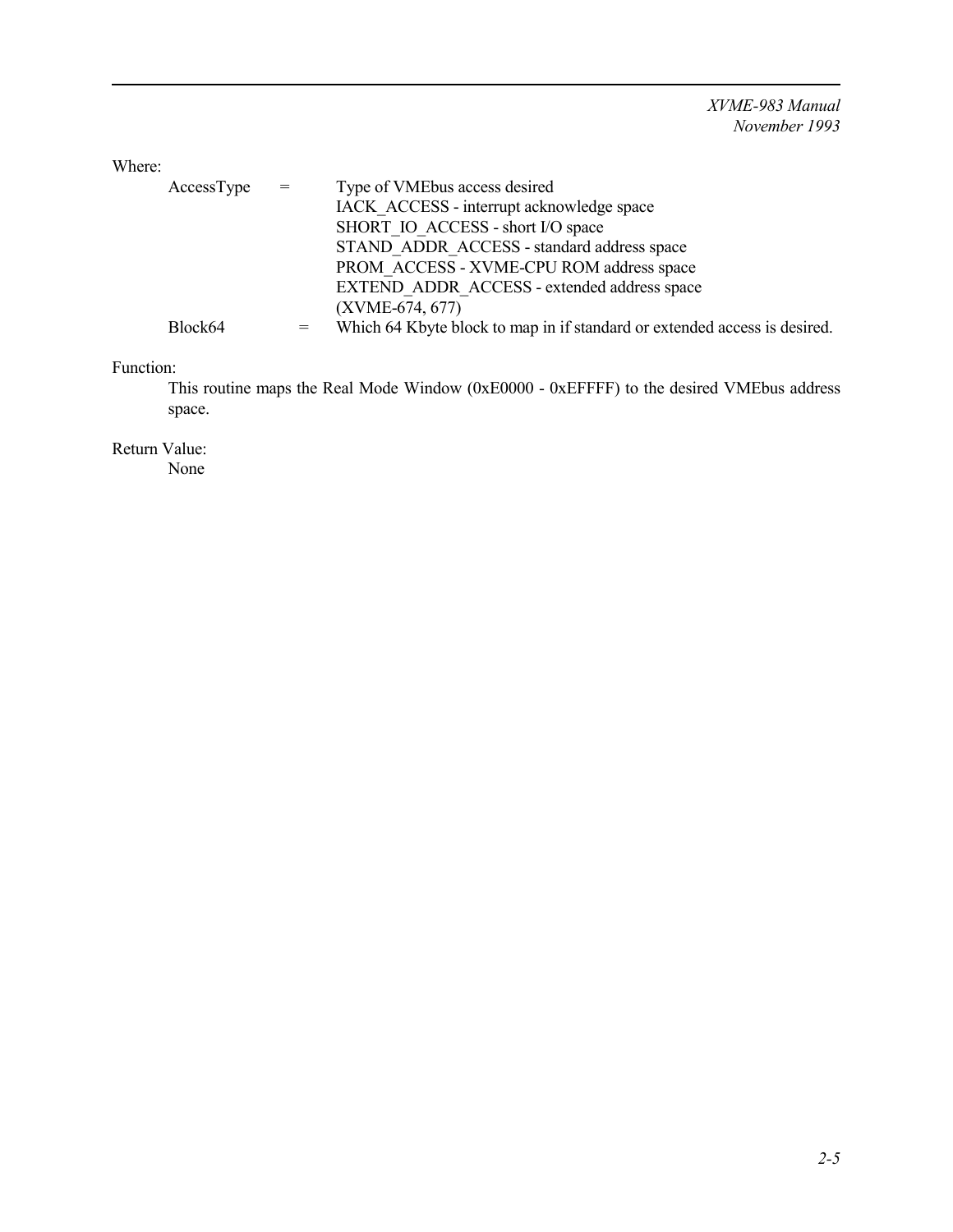#### 2.4.6 **Read VMEbus Memory Through The Real Mode Window**

#### Syntax:

ReadVMEBusMemoryRM(Buffptr,TransType,EndianType,BlockSize,AccessType,Address, VMELock)

#### Where:

| <b>Buffptr</b> | $=$ A byte pointer to the local storage area                              |
|----------------|---------------------------------------------------------------------------|
| TransType      | $=$ Type of data transfer                                                 |
|                | <b>TRANSFER8 - 8 bits</b>                                                 |
|                | TRANSFER16 - 16 bits                                                      |
|                | TRANSFER32 - 32 bits                                                      |
| EndianType     | $=$ BIGENDIAN(680x0) or LITTLEENDIAN(80x86)                               |
| BlockSize      | $=$ Number of bytes to read (1 to 64K)                                    |
| AccessType     | $=$ Type of VMEbus access                                                 |
|                | IACK ACCESS - Interrupt Acknowledge Space                                 |
|                | SHORT IO ACCESS - Short I/O Space                                         |
|                | STAND ADDR ACCESS - Standard Address Space                                |
|                | PROM ACCESS - XVME-CPU Local EPROM Space                                  |
|                | EXTEND ADDR ACCESS - Extended Address Space                               |
| Address        | = Specifies starting address for the transfer (32-bit address)            |
| <b>VMELock</b> | = Set TRUE to lock the VMEbus for the entire BlockSize transfer. Else the |
|                | VMEBus will be locked and then released for each transfer within          |
|                | BlockSize.                                                                |

#### Function:

This routine reads a block of memory on the VMEbus through the Real Mode Window (0xE0000 - 0xEFFFF). This routine **cannot** be used to read the local dual-port memory on the PC/AT processor.

## Return Value:

Zero if successful; non-zero if not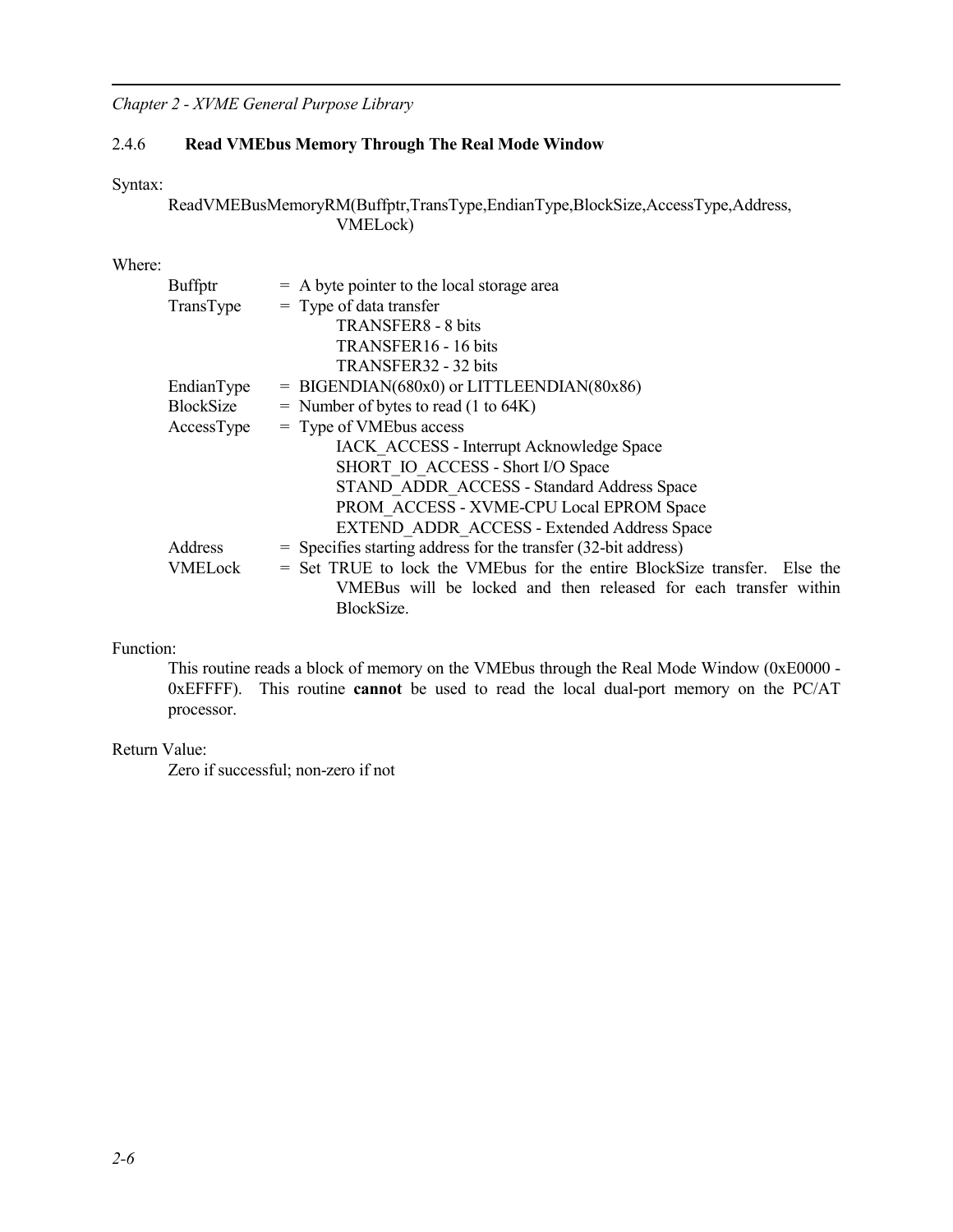## 2.4.7 **Write VMEbus Memory Through The Real Mode Window**

Syntax:

```
WriteVMEBusMemoryRM(Buffptr,TransType,EndianType,
           BlockSize,AccessType,Address,VMELock)
```
Where:

| Buffptr        | $=$ A byte pointer to the local storage area                              |
|----------------|---------------------------------------------------------------------------|
| TransType      | $=$ Type of data transfer                                                 |
|                | TRANSFER8 - 8 bits                                                        |
|                | TRANSFER16 - 16 bits                                                      |
|                | TRANSFER32 - 32 bits                                                      |
| EndianType     | $= BIGENDIAN(680x0)$ or LITTLEENDIAN(80x86)                               |
| BlockSize      | $=$ Number of bytes to write (1 to 64K)                                   |
| AccessType     | = Type of VMEbus access                                                   |
|                | IACK ACCESS - Interrupt Acknowledge space                                 |
|                | SHORT IO ACCESS - Short I/O Space                                         |
|                | STAND ADDR ACCESS - Standard Address Space                                |
|                | PROM ACCESS - XVME-CPU EPROM Address Space                                |
|                | EXTEND ADDR ACCESS - Extended Address Space                               |
| Address        | $=$ Specifies starting address for the transfer (32-bit address)          |
| <b>VMELock</b> | = Set TRUE to lock the VMEbus for the entire BlockSize transfer. Else the |
|                | VMEBus will be locked and then released for each transfer within          |
|                | BlockSize.                                                                |

## Function:

This routine writes a block of memory out on the VMEbus through the Real Mode Window (0xE0000 - 0xEFFFF). This routine **cannot** be used to write to local dual port memory.

#### Return Value:

Zero if successful; non-zero if not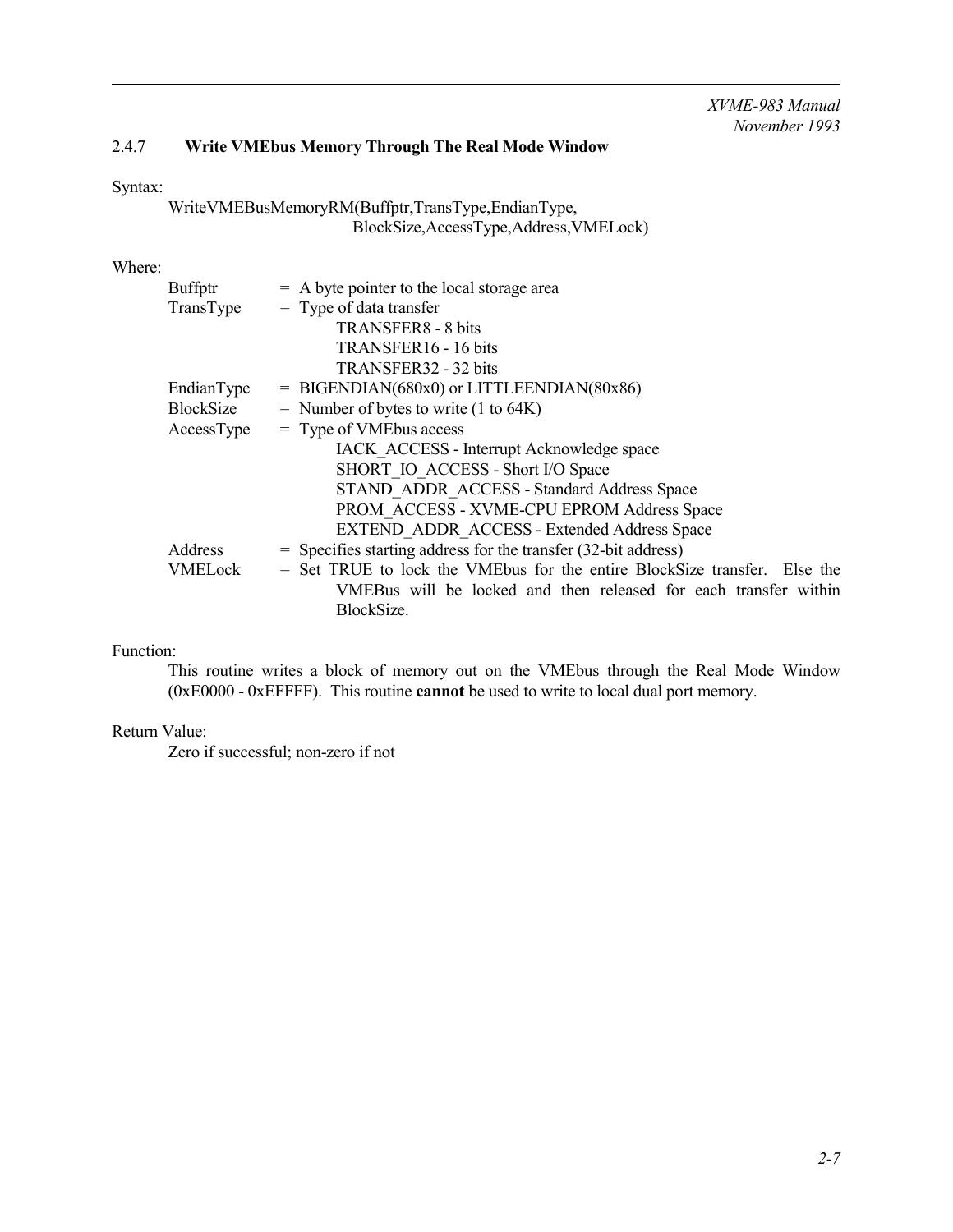### 2.4.8 **Read VMEbus Memory In Protected Mode**

Syntax:

ReadVMEBusMemoryPM(Buffptr,TransType,EndianType,BlockSize,Address,VMELock)

where:

| Buffptr    | $=$ A byte pointer to the local storage area                                  |
|------------|-------------------------------------------------------------------------------|
| TransType  | $=$ Type of data transfer                                                     |
|            | TRANSFER8 - 8 bits                                                            |
|            | TRANSFER16 - 16 bits                                                          |
|            | TRANSFER32 - 32 bits                                                          |
| EndianType | $=$ BIGENDIAN(680x0) or LITTLEENDIAN(80x86)                                   |
| BlockSize  | $=$ Number of bytes to read (1 to 64K)                                        |
| Address    | $=$ Specifies starting address for the transfer (32-bit address)              |
| VMELock    | $=$ Set TRUE to lock the VME bus for the entire Block Size transfer. Else the |
|            | VMEBus will be locked and then released for each transfer within              |
|            | BlockSize.                                                                    |

#### Function:

This routine reads a block of memory out on the VMEbus with the CPU in Protected Mode. This routine **can** be used to read from local dual-port memory.

#### Return Value:

Zero if successful; non-zero if not

#### **NOTE**

This routine is not available for the XVME-678 or 688. These modules cannot access the VMEbus in protected mode.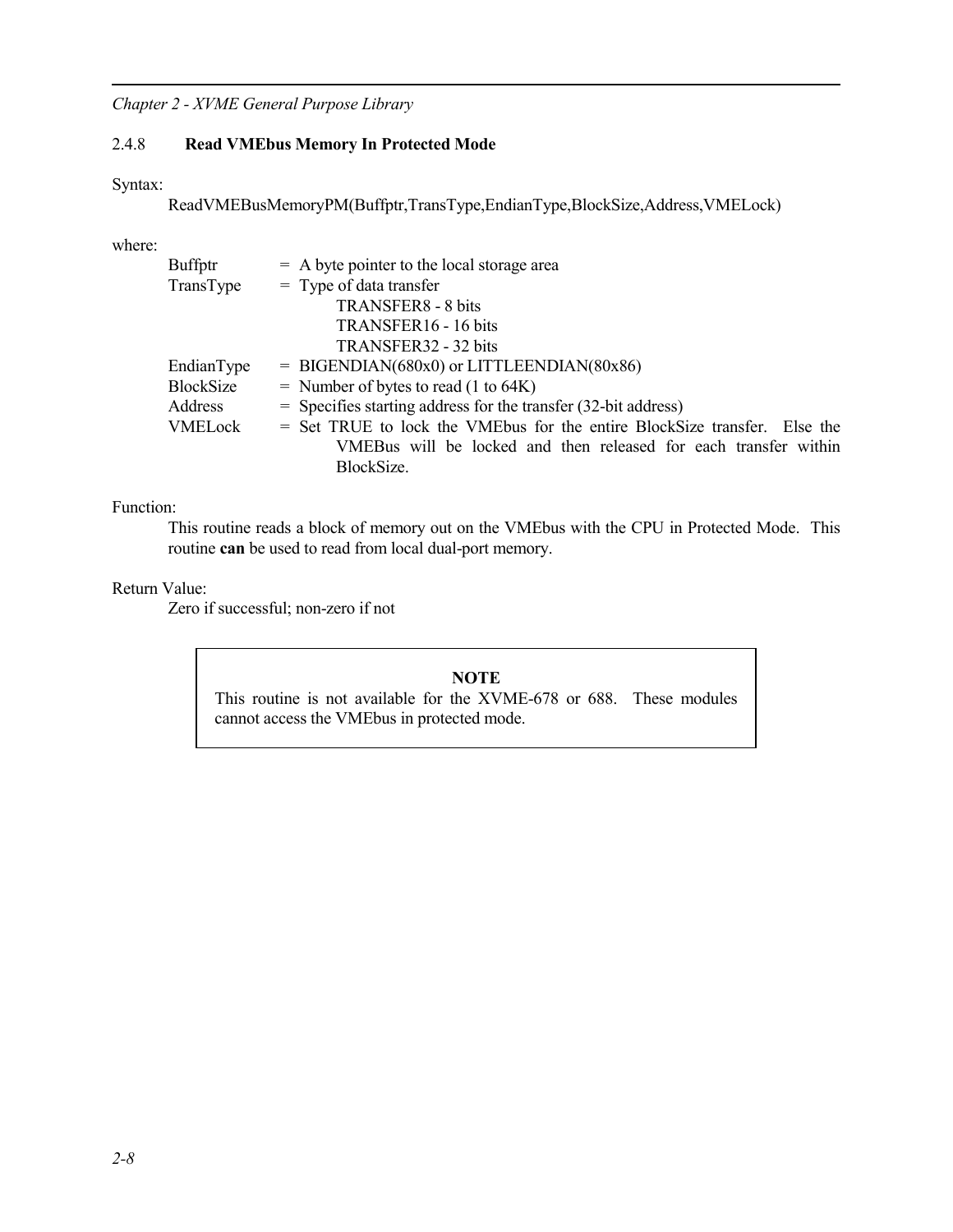## *XVME-983 Manual November 1993*

## 2.4.9 **Write VMEbus Memory In Protected Mode**

Syntax:

WriteVMEBusMemoryPM(Buffptr,TransType,EndianType,BlockSize,Address,VMELock)

Where:

| Buffptr          | $=$ A byte pointer to the local storage area                               |
|------------------|----------------------------------------------------------------------------|
| TransType        | $=$ Type of data transfer                                                  |
|                  | <b>TRANSFER8 - 8 bits</b>                                                  |
|                  | TRANSFER16 - 16 bits                                                       |
|                  | TRANSFER32 - 32 bits                                                       |
| EndianType       | $=$ BIGENDIAN(680x0) or LITTLEENDIAN(80x86)                                |
| <b>BlockSize</b> | $=$ Number of bytes to write (1 to 64K)                                    |
| Address          | $=$ Specifies starting address for the transfer (32-bit address)           |
| VMELock          | = Set TRUE to lock the VME bus for the entire BlockSize transfer. Else the |
|                  | VMEBus will be locked and then released for each transfer within           |
|                  | BlockSize.                                                                 |

Function:

This routine writes a block of memory out on the VMEbus with the CPU in Protected Mode. This routine **can** be used to write to local dual-port memory.

Return Value:

Zero if successful; non-zero if not

#### **NOTE**

This routine is not available for the XVME-678 or 688. These modules cannot access the VMEbus in protected mode.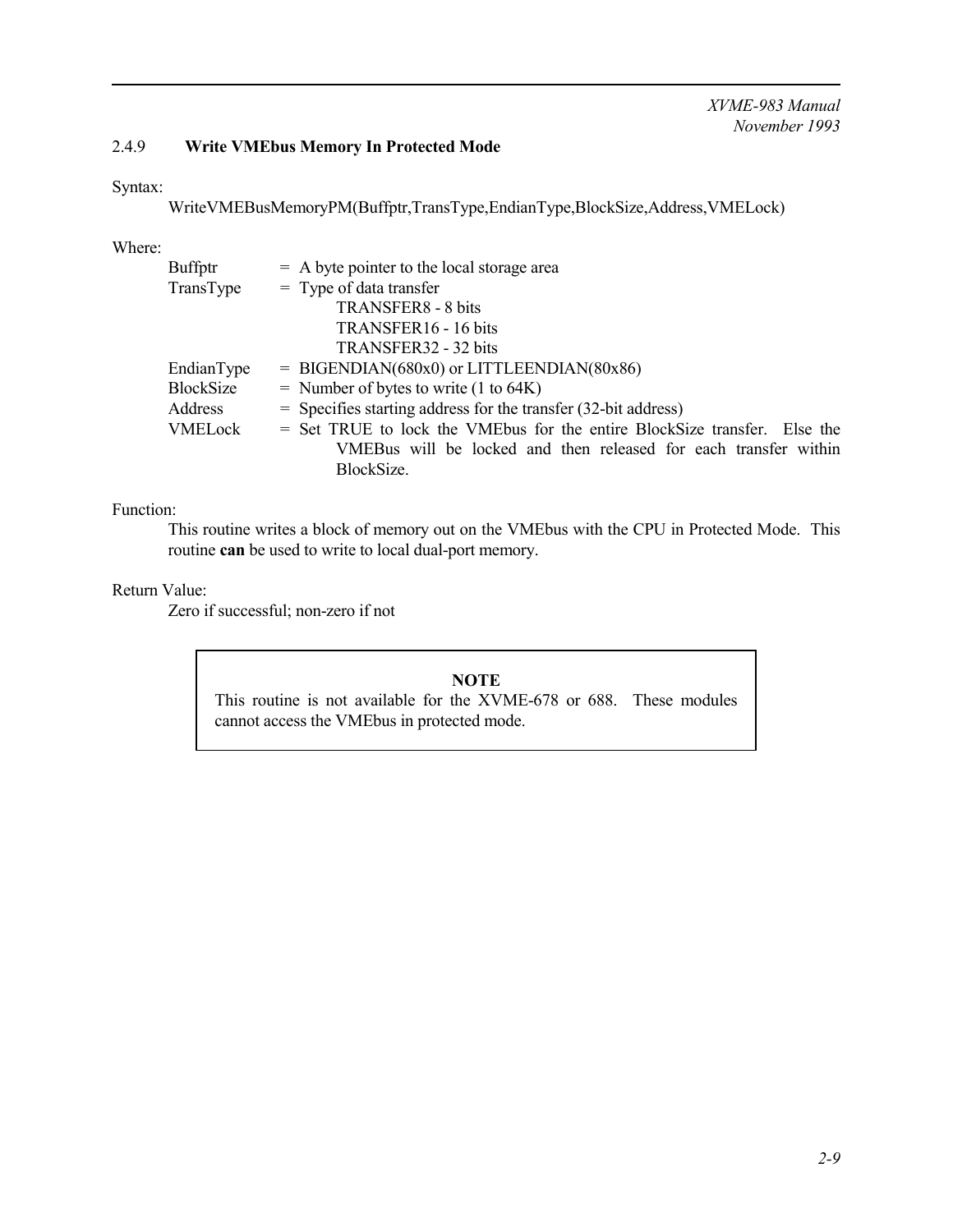#### 2.4.10 **Set Interrupt Vector**

#### Syntax:

SetIntVect(IRQLevel, IntHandler)

#### Where:

| <b>IRQLevel</b> | $= AT \, IRQ \, (0-15)$ level whose interrupt vector is to be replaced. |
|-----------------|-------------------------------------------------------------------------|
| IntHandler      | $=$ Address of user-defined interrupt handler                           |

#### Function:

This routine sets the desired IRQ (0 - 15) vector to point to the user-defined interrupt handler. It returns the IRQ vector that is being replaced so it can be restored at a later time if desired.

#### Return Value:

Address of original IRQ vector

## 2.4.11 **Read Interrupt Vector**

#### Syntax:

ReadIntVect(IRQLevel)

#### Where:

 $IRQLevel = AT IRQ (0-15)$  level whose interrupt vector is to be read

#### Function:

This routine returns the current interrupt vector for the desired IRQ (0 - 15) level.

#### Return Value:

Address of IRQ vector

#### 2.4.12 **Mask the Interrupt Controller**

#### Syntax:

Mask8259(IRQLevel, EnableFlag)

#### Where:

IRQLevel  $= AT \, IRQ \, (8-15)$  level to mask. EnableFlag = Flag (ENABLE/DISABLE) to enable or disable.

#### Function:

This routine sends the appropriate mask to the slave 8259 interrupt controller to enable or disable the desired IRQ level.

#### Return Value:

None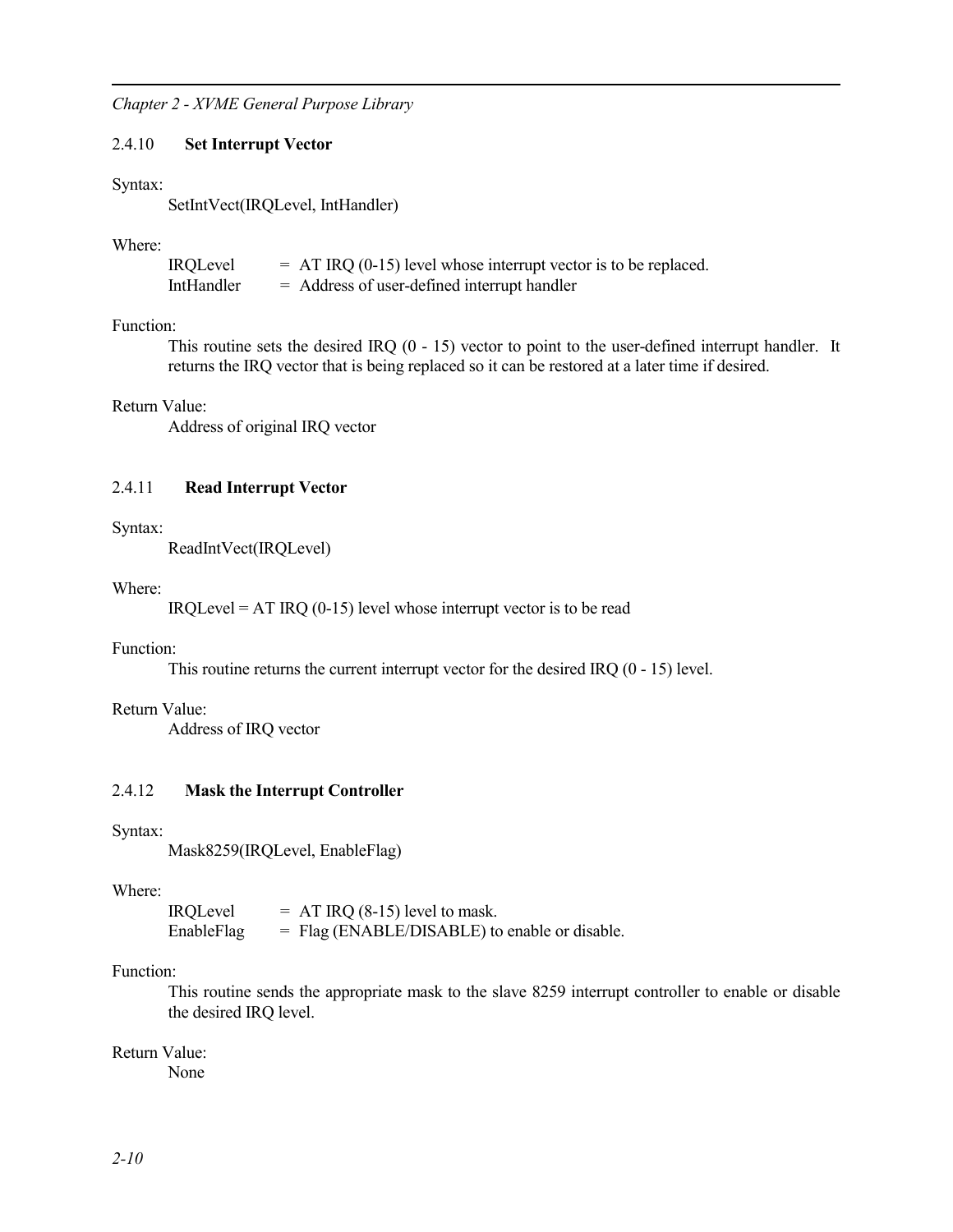*XVME-983 Manual November 1993*

#### 2.4.13 **Disable VME Interrupts**

Syntax:

DisableVMEInterrupts()

Function:

This routine disables the AT Auxiliary Maskable Interrupts used for VME interrupt levels 1-7 and the dual-port interrupt.

Return Value:

None

## 2.4.14 **Enable VME Interrupts**

Syntax:

EnableVMEInterrupts()

Function:

This routine enables the AT Auxiliary Maskable Interrupts used for VME interrupt levels 1-7 and the dual-port interrupt.

Return Value:

None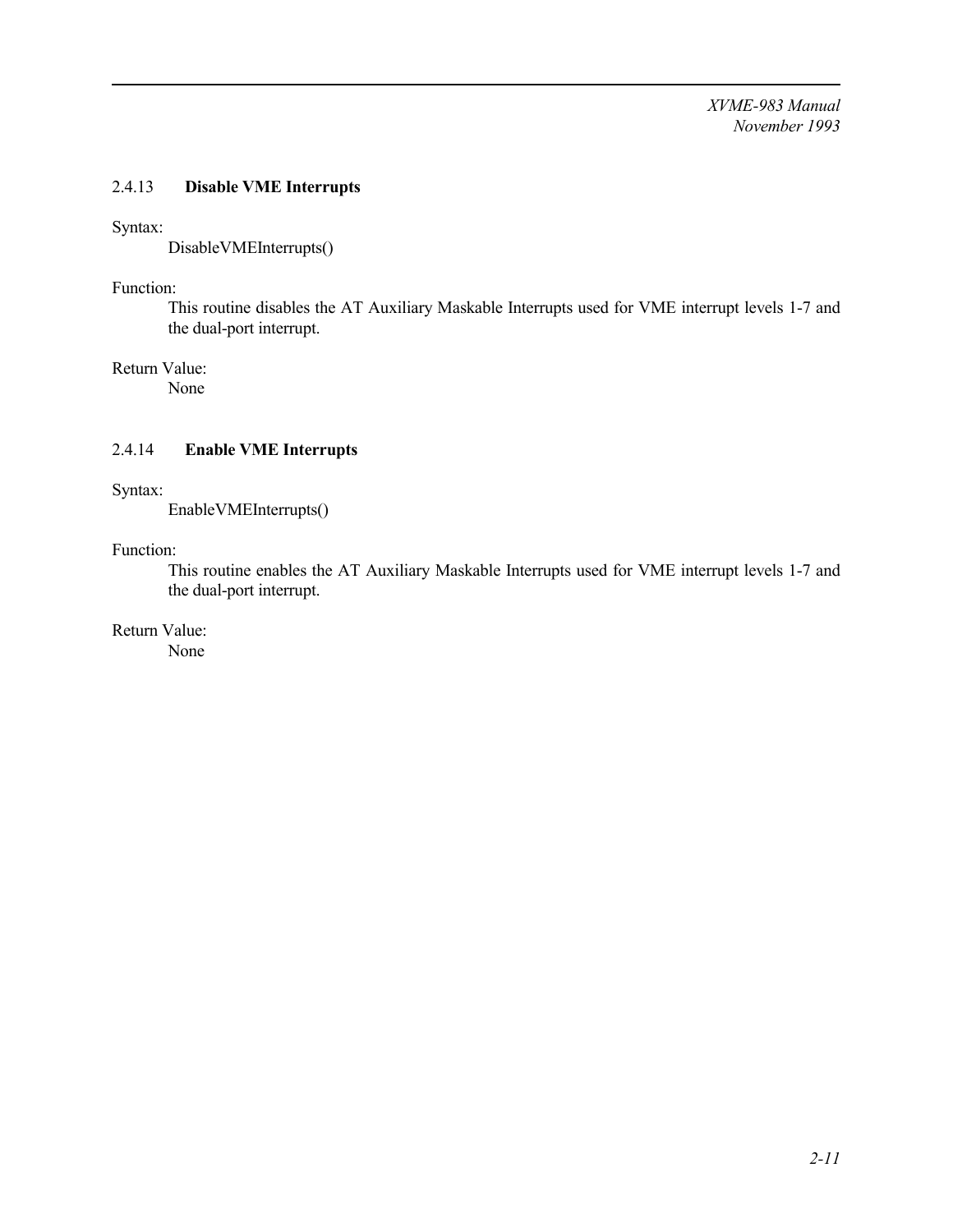## 2.4.15 **Set NMI Interrupt Vector**

#### Syntax:

SetNMIVect(IntHandler)

#### Where:

IntHandler = Address of user-defined interrupt handler.

#### Function:

This routine sets the NMI vector to point to the user-defined interrupt handler. It returns the NMI vector that is being replaced so it can be restored at a later time if desired.

## Return Value:

Address of the original NMI vector

## 2.4.16 **Read NMI Vector**

#### Syntax:

ReadNMIVect()

### Function:

This routine returns the current NMI interrupt vector.

## Return Value:

Address of the current NMI vector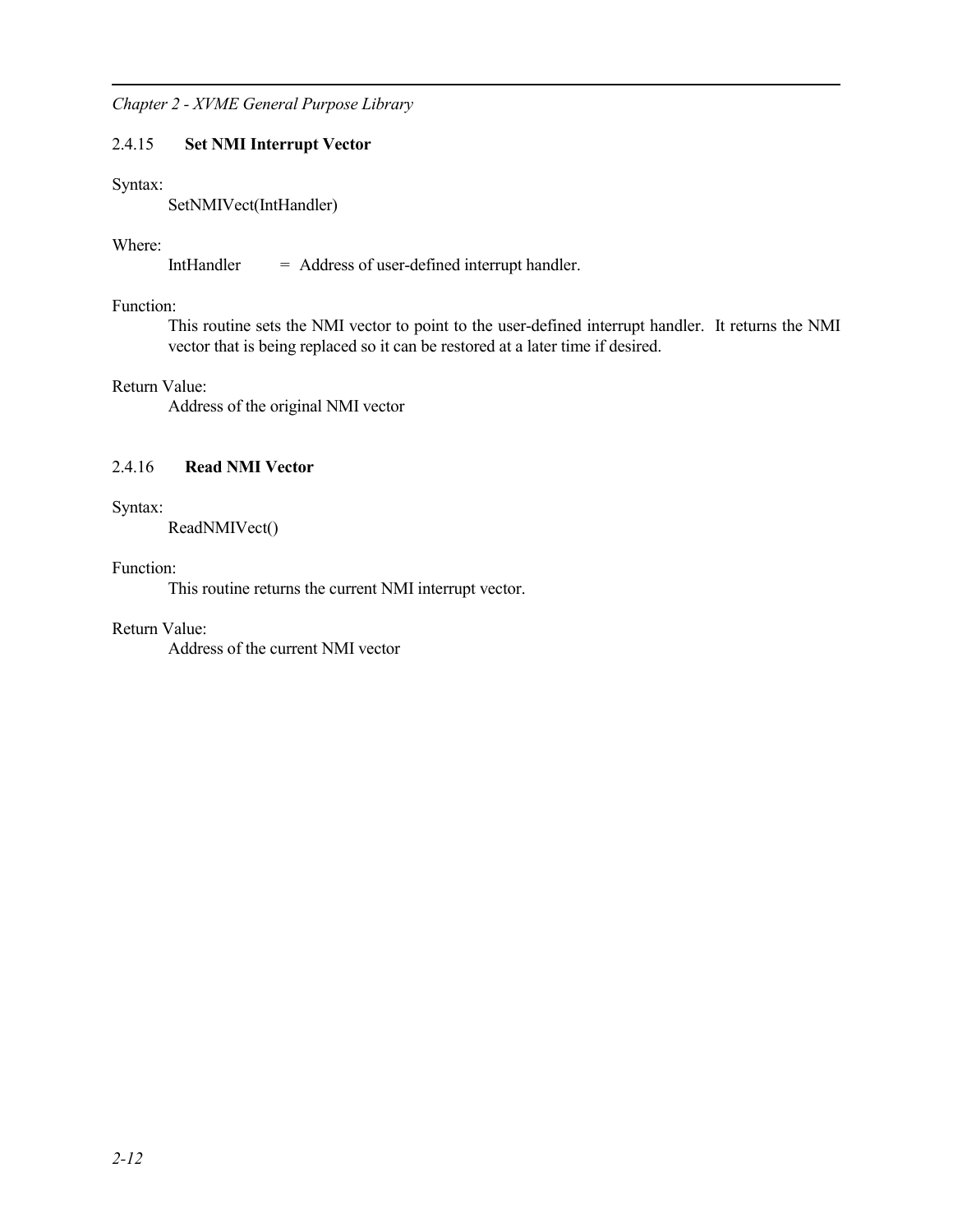### 2.4.17 **Enable Auxiliary NMI**

#### Syntax:

EnableNMIInt()

## Function:

This routine enables Auxiliary NMIs.

## Return Value:

None

## 2.4.18 **Disable Auxiliary NMI**

## Syntax:

DisableNMIInt()

### Function:

This routine disables Auxiliary NMIs.

## Return Value:

None

## 2.4.19 **Generate VMEbus Interrupt**

#### Syntax:

GenVMEBusInt(Level,Vector)

## Where:

| Level<br>$=$ | VME bus interrupt level (1-7) |
|--------------|-------------------------------|
| $Vector =$   | Interrupt vector $(0-255)$    |

## Function:

This routine generates a VMEbus interrupt on the specified level. An error value will be returned if the XVME-CPU board cannot generate a VMEbus interrupt.

## Return Value:

Zero if successful; non-zero if not

## **NOTE**

This routine is not available on the XVME-678 or 688, as they do not have a VMEbus Interrupter.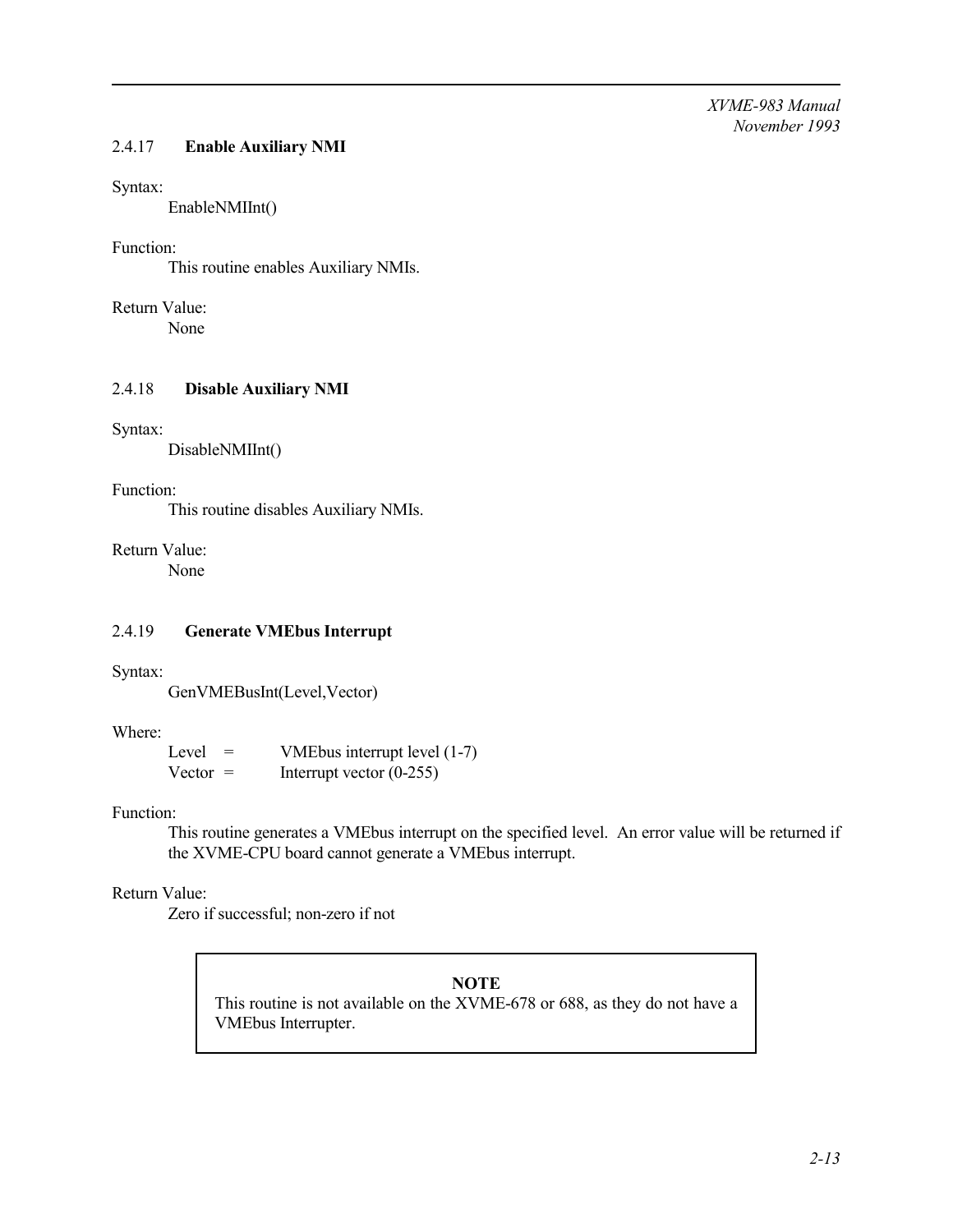## 2.4.20 **Enable the Watchdog Timer**

#### Syntax:

EnableWDTimer()

#### Function:

This routine enables the Watchdog Timer.

#### Return Value:

None

## **NOTE**

This routine is not available on the XVME-678 or 688, as they do not have a Watchdog timer.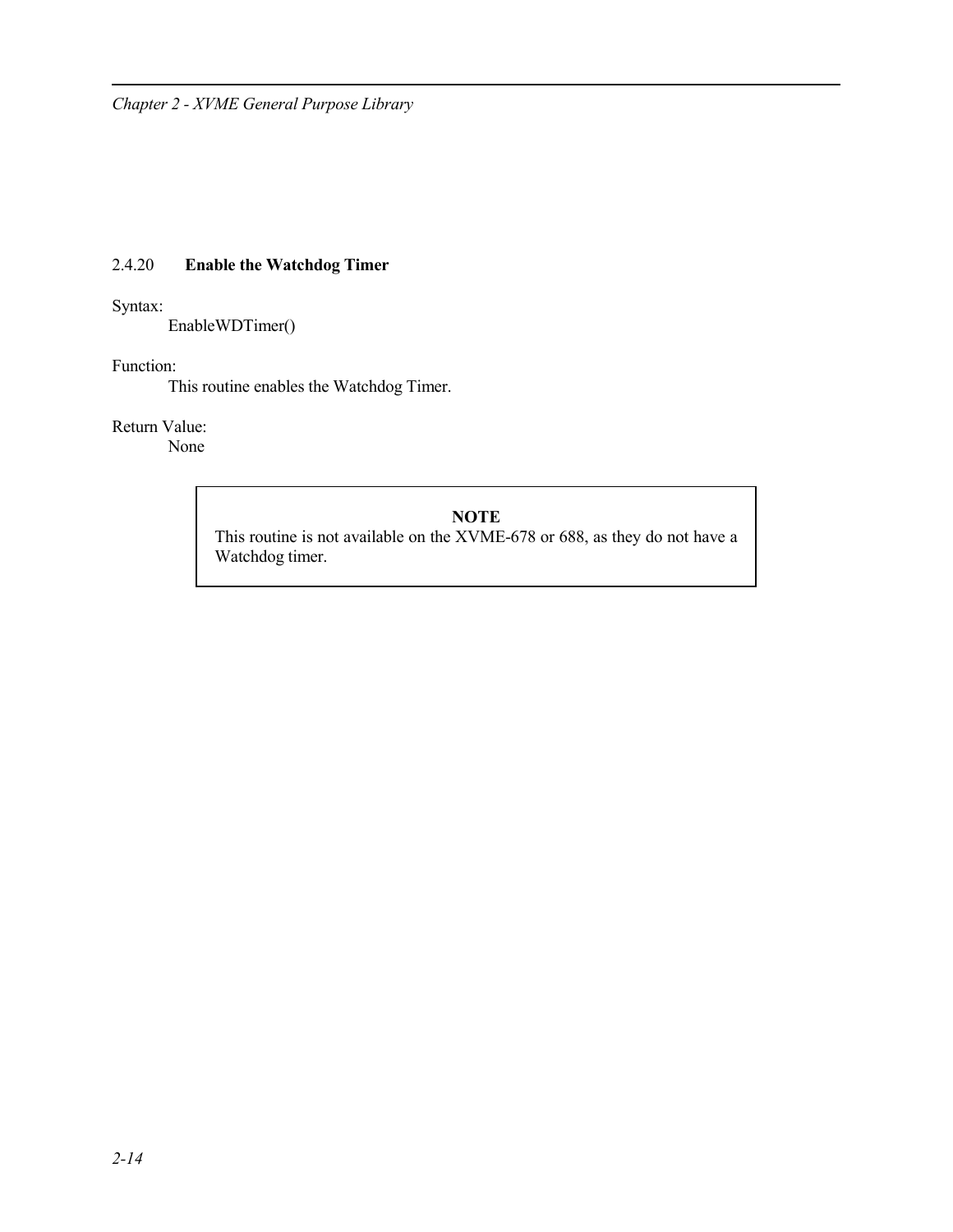## 2.4.21 **Disable the Watchdog Timer**

#### Syntax:

DisableWDTimer()

### Function:

This routine disables the Watchdog Timer.

## Return Value:

None

**NOTE** This function is not available on the XVME-678 or 688.

## 2.4.22 **Strobe the Watchdog Timer**

Syntax:

StrobeWDTimer()

Function:

This routine retriggers the Watchdog Timer. This routine must be executed at least once every 150 ms to keep the Watchdog Timer from generating an Auxiliary NMI (if enabled).

Return Value:

None

## **NOTE**

This function is not available on the XVME-678 or 688.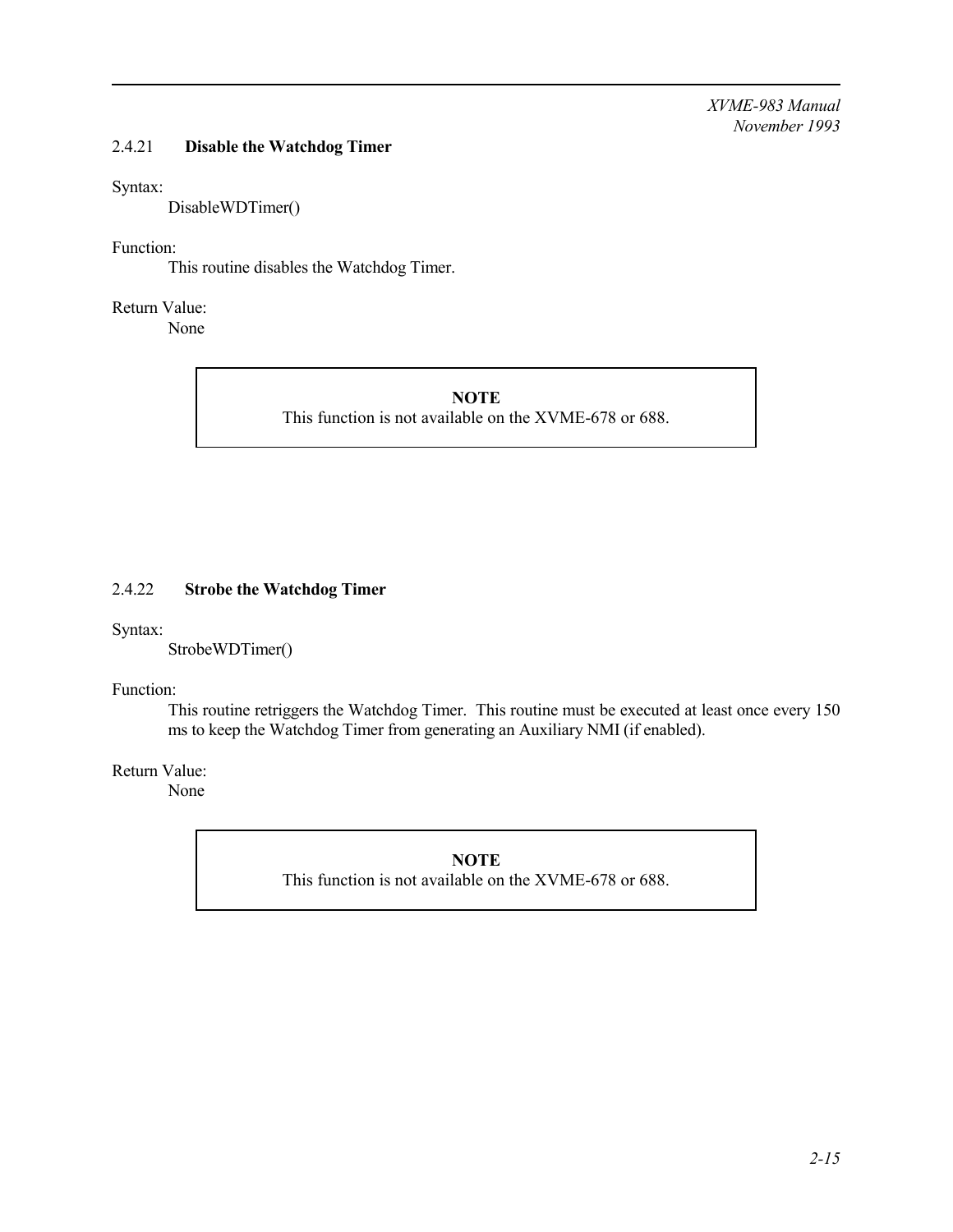## 2.4.23 **Reset the Watchdog Timer**

## Syntax:

ResetWDTimer()

## Function:

This routine resets the Watchdog Timer after it has timed out.

## Return Value:

None

**NOTE** This function is not available on the XVME-678 or 688.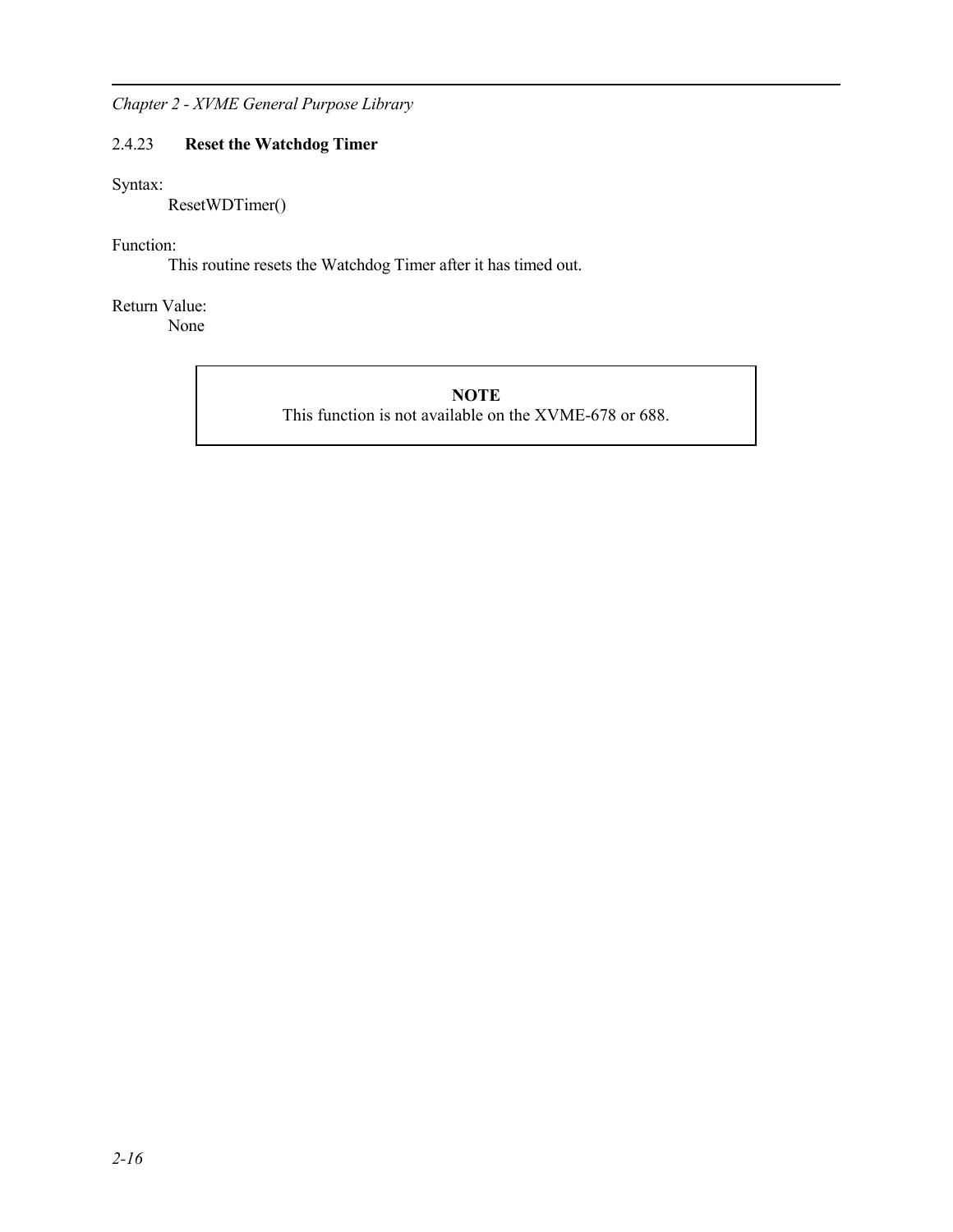## 3.1 **INTRODUCTION**

| <b>MODULE</b> |           |           |           |           |           |           |           |     |
|---------------|-----------|-----------|-----------|-----------|-----------|-----------|-----------|-----|
| Routine       | 200/290   | 201       | 202       | 212       | 220       | 240       | 244       | 260 |
| CPLoad        | $\bullet$ | $\bullet$ |           |           |           |           |           |     |
| Init          | $\bullet$ | $\bullet$ | $\bullet$ | $\bullet$ |           |           |           |     |
| InitDisable   |           |           |           |           |           |           |           |     |
| Read          |           | $\bullet$ |           |           |           |           |           |     |
| ReadAll       |           |           |           |           | $\bullet$ |           | $\bullet$ |     |
| ReadChannel   |           |           |           | $\bullet$ | $\bullet$ |           | $\bullet$ |     |
| ReadPort      |           |           |           |           |           |           |           |     |
| Read2Ports    |           |           |           |           |           |           |           |     |
| Read4Ports    |           |           |           |           |           |           |           |     |
| ReadScan      |           |           |           | $\bullet$ |           |           |           |     |
| ReadWord      |           |           |           |           | $\bullet$ | $\bullet$ | $\bullet$ |     |
| ReadWordScan  |           |           |           |           |           |           |           |     |
| Reset         |           |           | $\bullet$ |           | $\bullet$ |           | $\bullet$ |     |
| SetPortDir    |           | $\bullet$ |           |           |           |           |           |     |
| SetPortADir   | $\bullet$ |           |           |           |           |           |           |     |
| SetPortBDir   |           |           |           |           |           |           |           |     |
| SetPortCDir   |           | $\bullet$ |           |           |           |           |           |     |
| SetSubModeA   | $\bullet$ |           |           |           |           |           |           |     |
| SetSubModeB   | $\bullet$ |           |           |           |           |           |           |     |
| Write         | $\bullet$ | $\bullet$ |           |           | $\bullet$ |           |           |     |
| WriteAll      |           |           |           |           | $\bullet$ |           |           |     |
| WriteChannel  |           |           |           |           |           |           |           |     |
| WriteWord     |           |           |           | $\bullet$ | $\bullet$ | $\bullet$ | $\bullet$ |     |
|               | 200/290   | 201       | 202       | 212       | 220       | 240       | 244       | 260 |

# Table 3-1. Digital I/O Routine Matrix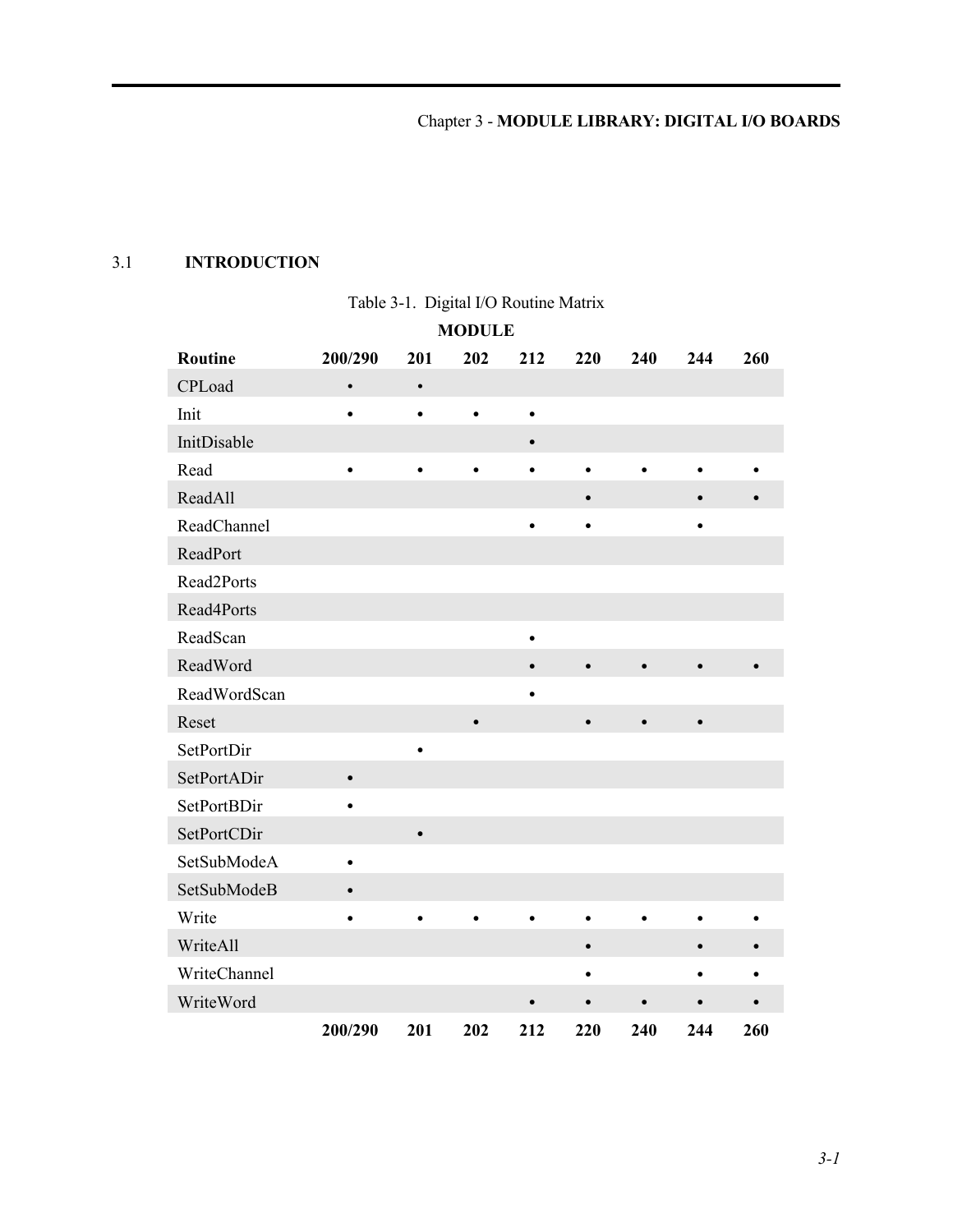*Chapter 3 - Module Library: Digital I/O Boards*

## 3.2 **XVME-200/290 DIGITAL I/O MODULE**

The XVME-200 is a Digital I/O Module consisting of a VMEbus interface, two 68230 PI/T chips, and TTL buffers. The two PI/T chips provide 32 bits of digital I/O. The XVME-200 provides VMEbus interrupts and makes the PI/T timer available to users. The XVME-290 is a 6U version of the XVME-200 with the I/O routed to the VMEbus P2 connector.

The parameters used in the XVME-200/290 routines must match the type expected by the routine. If you pass an invalid parameter, the routine will operate erratically.

### **Parameters:**

| <b>ByteData</b> | $=$ | 1 byte  | Direction | $=$ | 1 byte  |
|-----------------|-----|---------|-----------|-----|---------|
| <b>PITNum</b>   | $=$ | 1 byte  | Register  | $=$ | 2 byte  |
| SubMode         | $=$ | 1 byte  | TimerVal  | $=$ | 4 bytes |
| X200Base        | $=$ | 2 bytes |           |     |         |

### **Source Code Location:** LIB\SOURCES\DIGITAL\XVME200.C

The routines in the following sections are available to the user in the XVME-983 Software Support Library.

## 3.2.1 **Initialize**

Syntax:

X200Init(X200Base)

Where:

X200Base = board address in VMEbus short I/O space

Function:

This function initializes Port C and Data Direction Registers on both PI/T chips to prevent unintentional interrupts.

Return Value:

None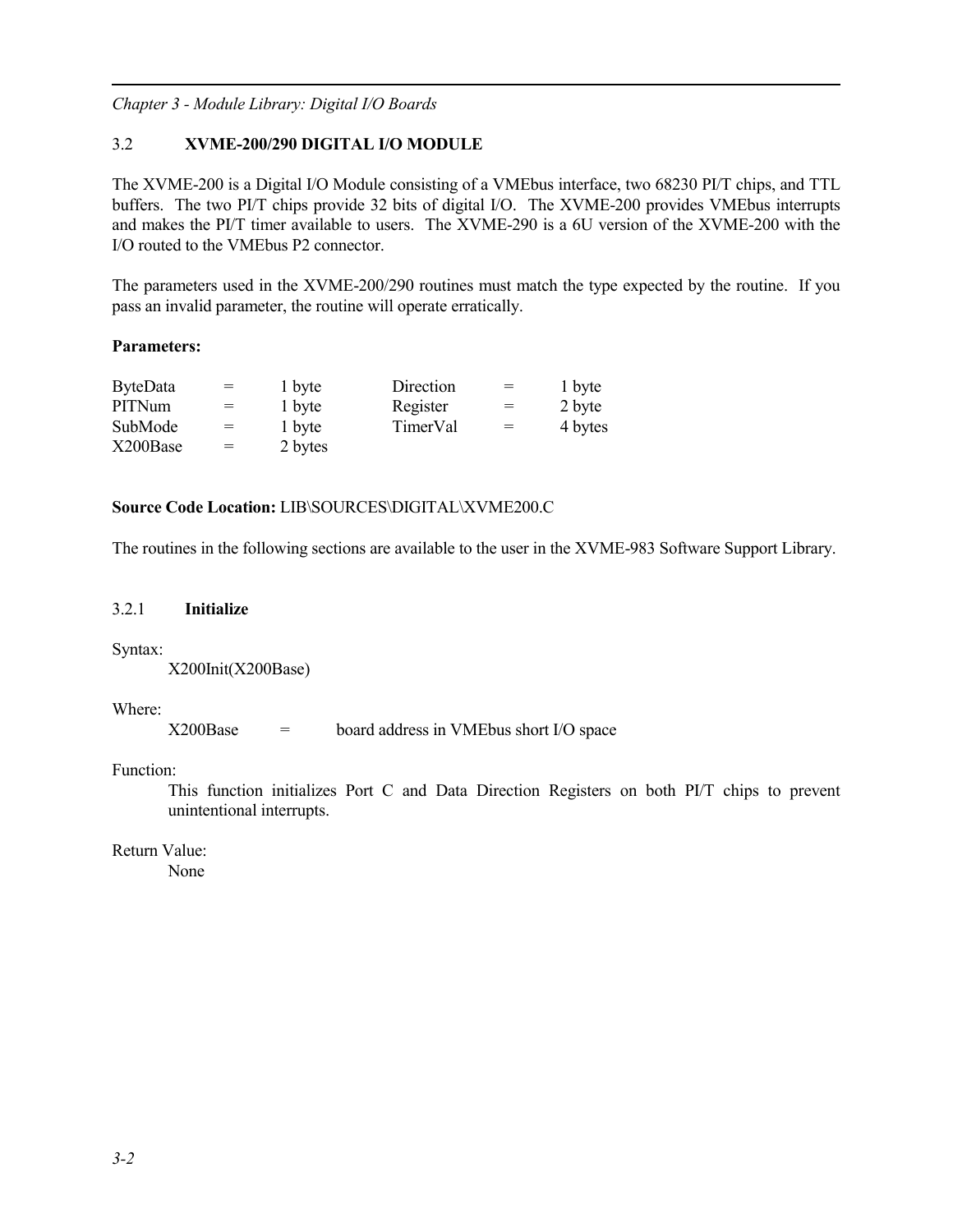## 3.2.2 **Set the Counter Pre-Load Register**

#### Syntax:

X200CPLoad(X200Base,PITNum,TimerVal)

### Where:

| X200Base      | $=$ | Board address in VMEbus short I/O space |
|---------------|-----|-----------------------------------------|
| <b>PITNum</b> | $=$ | Number of $PI/T$ chip (0 or 1)          |
| TimerVal      | $=$ | Value to write into register (24 bit)   |

### Function:

This routine writes a value between 0 and 16,777,215 to the Counter Pre-Load Register of the indicated PI/T chip.

# Return Value:

None

### 3.2.3 **Set Port A Direction**

### Syntax:

X200PortADir(X200Base,PITNum,Direction)

### Where:

| X200Base  | $=$ | Board address in VMEbus short I/O space   |
|-----------|-----|-------------------------------------------|
| PITNum    | $=$ | Number of $PI/T$ chip (0 or 1)            |
| Direction | $=$ | Sets port to either IN $(0)$ or OUT $(1)$ |

# Function:

This routine sets the data direction for Port A, as well as the transceiver direction, on the desired PI/T chip.

Return Value: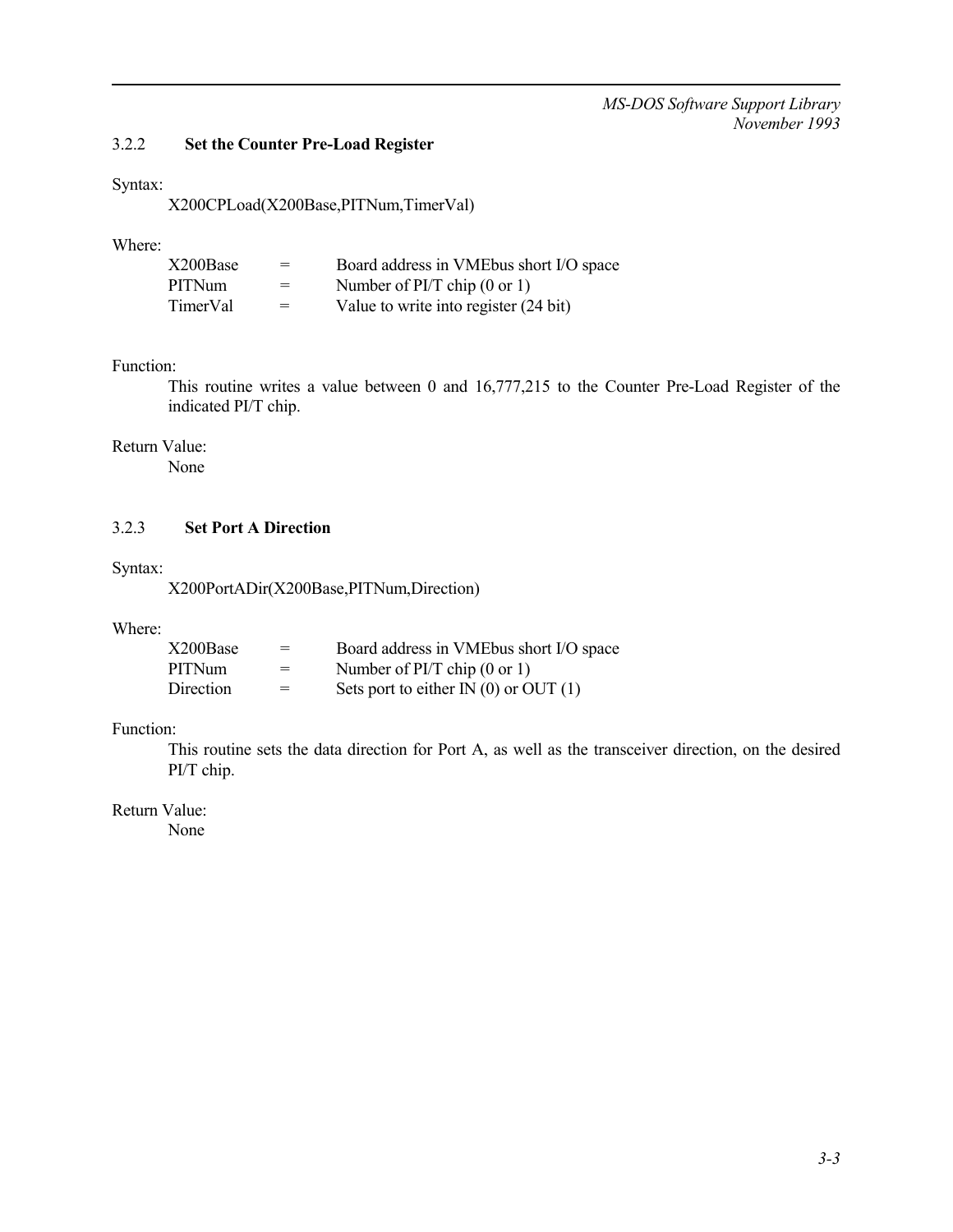## 3.2.4 **Set Port B Direction**

### Syntax:

X200PortBDir(X200Base,PITNum,Direction)

### Where:

| X200Base  | $=$ | Board address in VME bus short I/O space  |
|-----------|-----|-------------------------------------------|
| PITNum    | $=$ | Number of $PI/T$ chip (0 or 1)            |
| Direction | $=$ | Sets port to either IN $(0)$ or OUT $(1)$ |

# Function:

This routine sets the Port B Data Direction, as well as the transceiver direction, on the desired PI/T chip.

## Return Value:

None

# 3.2.5 **Set Port A Sub Mode**

### Syntax:

X200SubModeA(X200Base,PITNum,SubMode)

# Where:

| X200Base | = | Board address in VME bus short I/O space |
|----------|---|------------------------------------------|
| PITNum   |   | Number of $PI/T$ chip (0 or 1)           |
| SubMode  |   | Sets Sub Mode                            |
|          |   | $0 = 0$ or $0X$                          |
|          |   | $1 = 1$                                  |
|          |   | $2 = 1X$                                 |

## Function:

This routine sets the Port A Sub Mode in the Port A control Register on the desired PI/T chip.

# Return Value: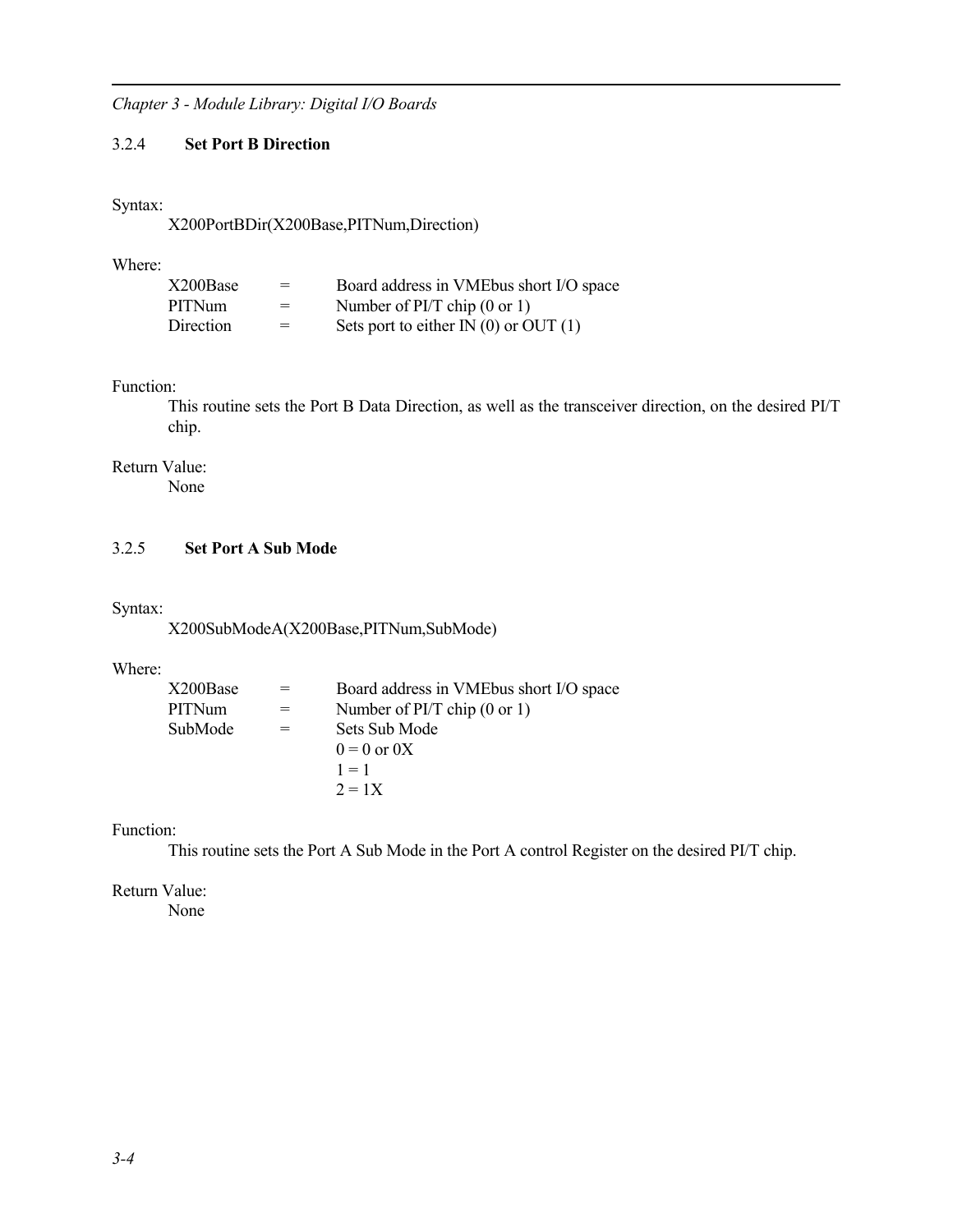# 3.2.6 **Set Port B Sub Mode**

### Syntax:

X200SubModeB(X200Base,PITNum,SubMode)

### Where:

| X200Base | Board address in VMEbus short I/O space |
|----------|-----------------------------------------|
| PITNum   | Number of $PI/T$ chip (0 or 1)          |
| SubMode  | Sets Sub Mode                           |
|          | $0 = 0$ or $0X$                         |
|          | $1 = 1$                                 |
|          | $2 = X$                                 |

### Function:

This routine sets the Port B Sub Mode in the Port B control register on the desired PI/T chip.

## Return Value:

None

## 3.2.7 **Read a Byte**

#### Syntax:

X200Read(X200Base,PITNum,Register)

# Where:

| X200Base | $=$ | Board address in VMEbus short I/O space |
|----------|-----|-----------------------------------------|
| PITNum   | $=$ | Number of $PI/T$ chip (0 or 1)          |
| Register | $=$ | Address offset of register to Read      |

# Function:

This routine reads and returns a byte from a desired register in the chosen PI/T chip. The XVME-200/290 manual contains all of the register definitions and corresponding addresses.

# Return Value:

Byte read from register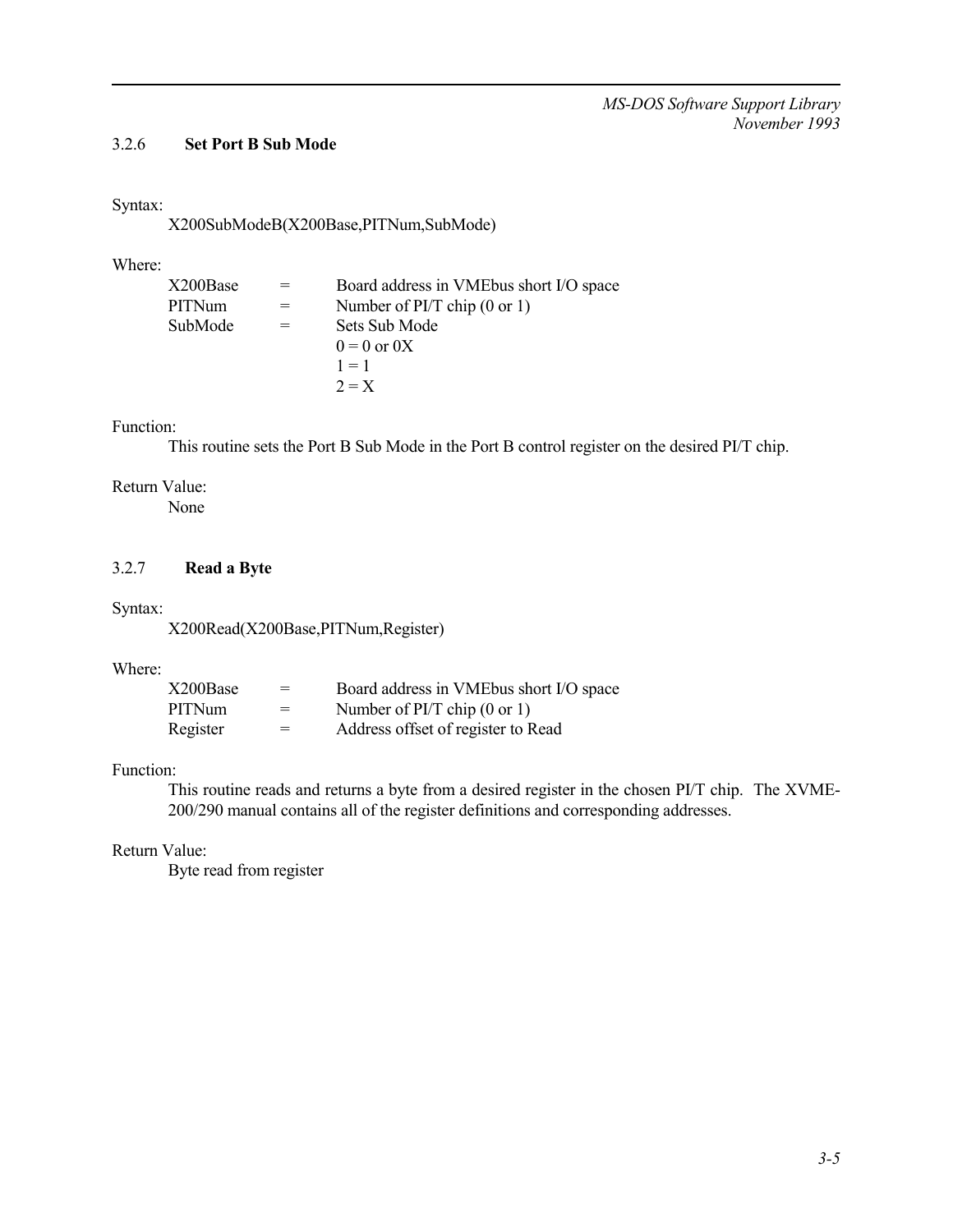# 3.2.8 **Write a Byte**

Syntax:

X200Write(X200Base,PITNum,Register,ByteData)

# Where:

| $=$ | Board address in VMEbus short I/O space |
|-----|-----------------------------------------|
| $=$ | Number of $PI/T$ chip (0 or 1)          |
| $=$ | Address offset of register to Read      |
| $=$ | The byte value to be written            |
|     |                                         |

# Function:

This routine writes a given byte to a desired register in the chosen PI/T chip. The XVME-200/290 manual contains all of the register definitions and corresponding addresses.

Return Value:

None

# 3.2.9 **Interrupt Example**

There are two types of interrupts on the XVME-200/290: port and timer. For your system to acknowledge either type of interrupt, you must set your jumpers and/or switches as detailed below. You can also refer to the XVME-200/290 manual for further details.

An example program for each type of interrupt can be found in the library. The file for the port interrupt example is:

# \EXAMPLES\DIGITAL\X200PINT.EXE

The file for the timer interrupt example is:

# \EXAMPLES\DIGITAL\X200TINT.EXE

## **Port Interrupt Jumpers***:*

| XVME-200: | J1 and J2 are IN (handshake line H2 is an INPUT)<br>JA1 - JA3 configured to enable one of the VME bus interrupt levels. |
|-----------|-------------------------------------------------------------------------------------------------------------------------|
| XVME-290: | J1 and J2 are IN (handshake line H2 is an INPUT)<br>JA1 - JA3 configured to enable one of the VME bus interrupt levels. |

To cause an interrupt, ground line H2. An Interrupt Occurred message will appear on screen.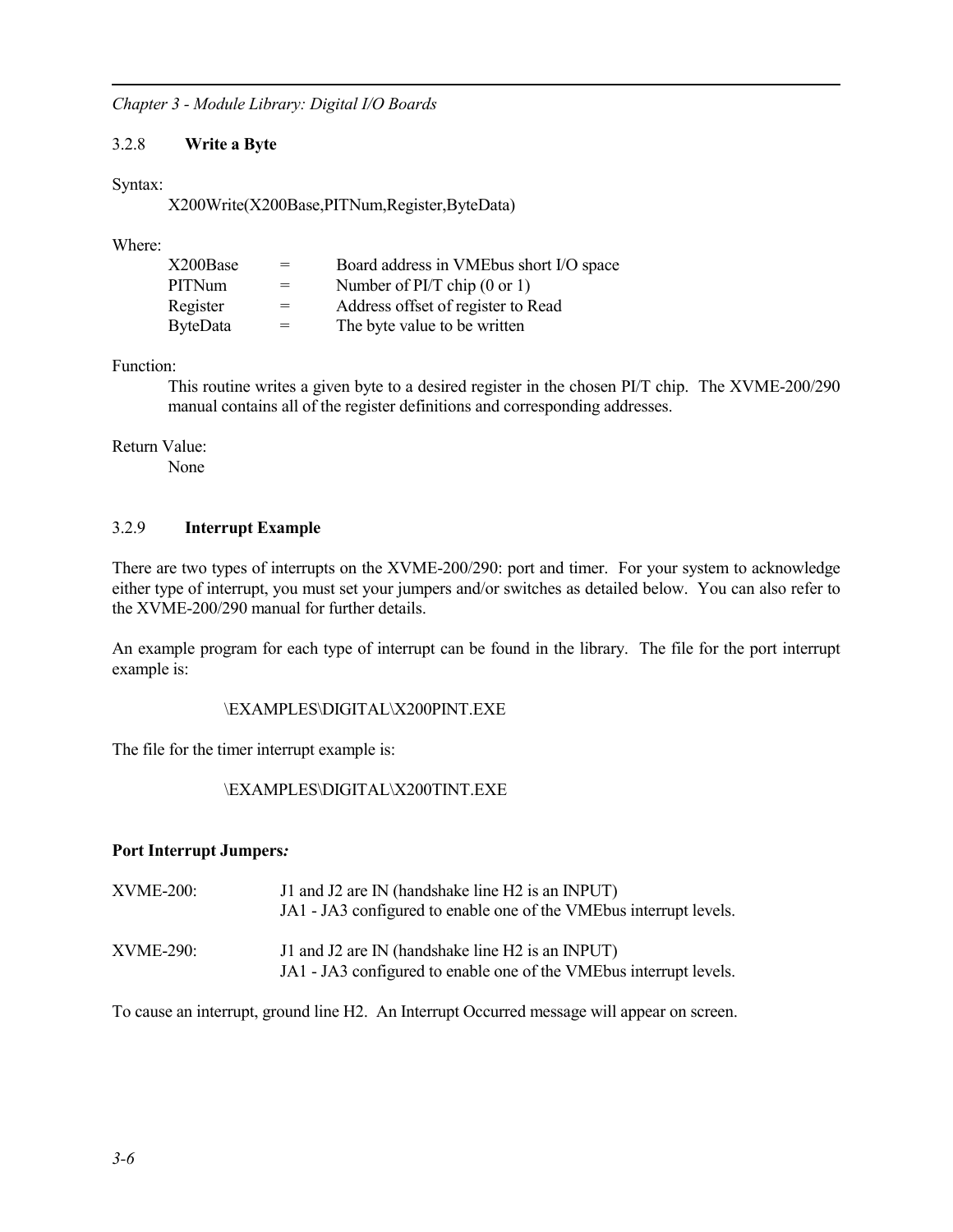# **Timer Interrupt Jumpers***:*

XVME-290: JA1 - JA3 configured to enable on VMEbus interrupt level

XVME-200: JA1 - JA3 configured to enable on VMEbus interrupt level

An interrupt will occur approximately every 0.5 sec. A Timer Int n message will appear on the screen.

# 3.3 **XVME-201 DIGITAL I/O MODULE**

The XVME-201 is a Digital I/O Module consisting of a VMEbus interface, two 68230 PI/T chips, and TTL buffers. The two PI/T chips provide 48 bits of digital I/O. The XVME-201 also makes the PI/T timer available to the user. The XVME-201 is not capable of generating interrupts.

The parameters used in the routines for the XVME-201 must match the type expected by the routine. If you pass an invalid parameter, the routine will operate erratically.

# **Parameters:**

| <b>ByteData</b> | $=$ | 1 byte  | Direction | $=$ | 1 byte  |
|-----------------|-----|---------|-----------|-----|---------|
| <b>PITNum</b>   | $=$ | 1 byte  | Register  | $=$ | 2 bytes |
| TimerVal        | $=$ | 4 bytes | X201Base  | $=$ | 2 bytes |

**Source Code Location:** \LIB\SOURCES\DIGITAL\XVME201.C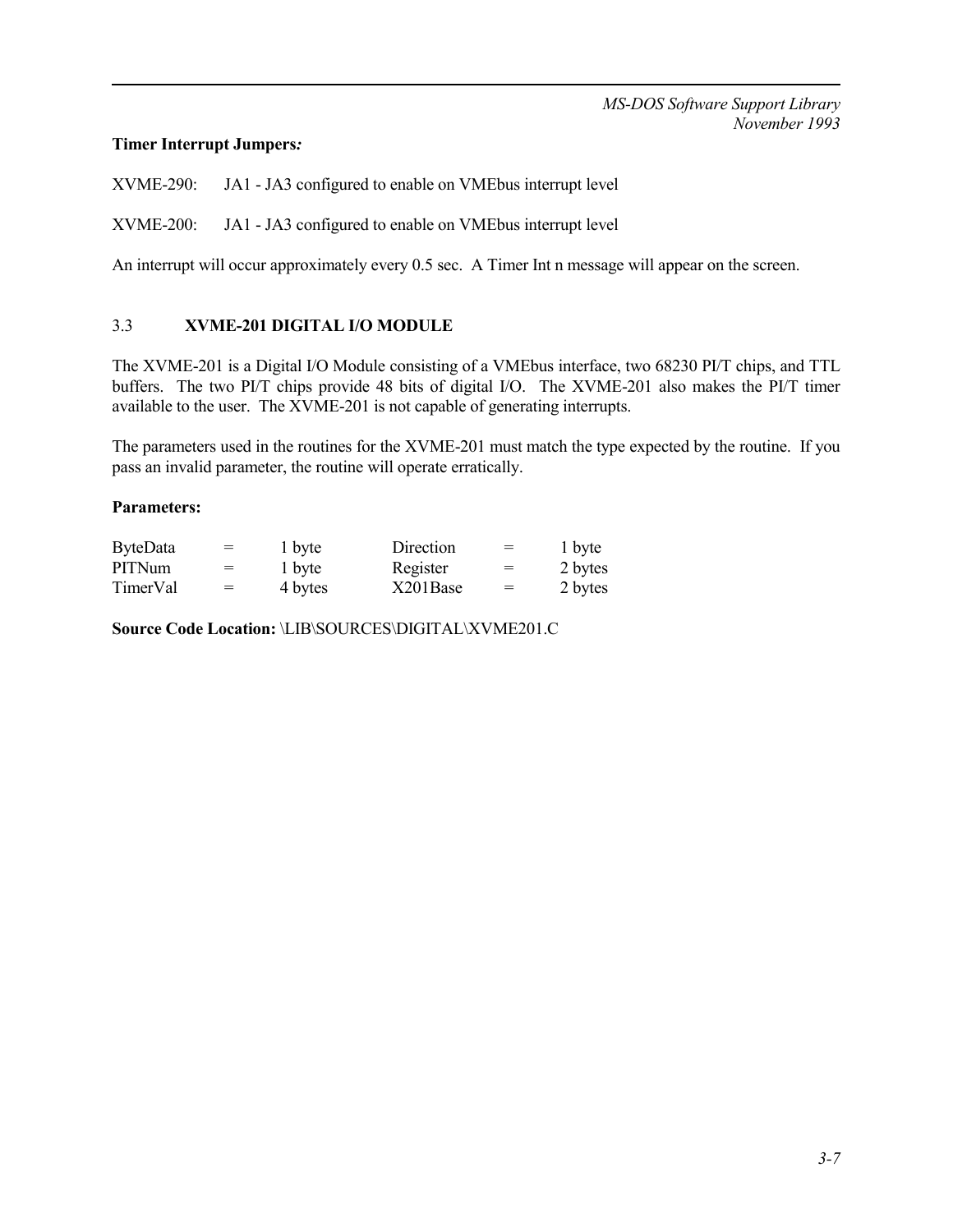The routines in the following sections are available to the user in the XVME-983 Software Support Library.

### 3.3.1 **Initialize**

### Syntax:

X201Init(X201Base)

### Where:

X201Base = Board address in VMEbus short I/O space

#### Function:

This function initializes the two PI/T chips to Mode 0, Submode 1X, and sets Port C by disabling Timer and Port Interrupts.

## Return Value:

None

## 3.3.2 **Set Port Direction**

Syntax:

SetPortDir(X201Base,PITnum,Direction)

#### Where:

| X201Base      | $=$ | Board address in VMEbus short I/O space |
|---------------|-----|-----------------------------------------|
| <b>PITNum</b> | $=$ | Number of $PI/T$ chip (0 or 1)          |
| Direction     | $=$ | Sets port to either IN or OUT           |

### Function:

This routine sets the data direction for Port A, as well as the transceiver direction, on the desired PI/T chip.

If Direction =  $\theta$  (IN): all pins on Ports A and B are set up as inputs, then the transceiver set to input.

If Direction = 1 (OUT): the transceiver is set to output, then all pins on Ports A and B are set up as outputs.

# Return Value:

None

### 3.3.3 **Set Port C Direction**

### Syntax:

X201PortCDir(X201Base,PITNum,Direction)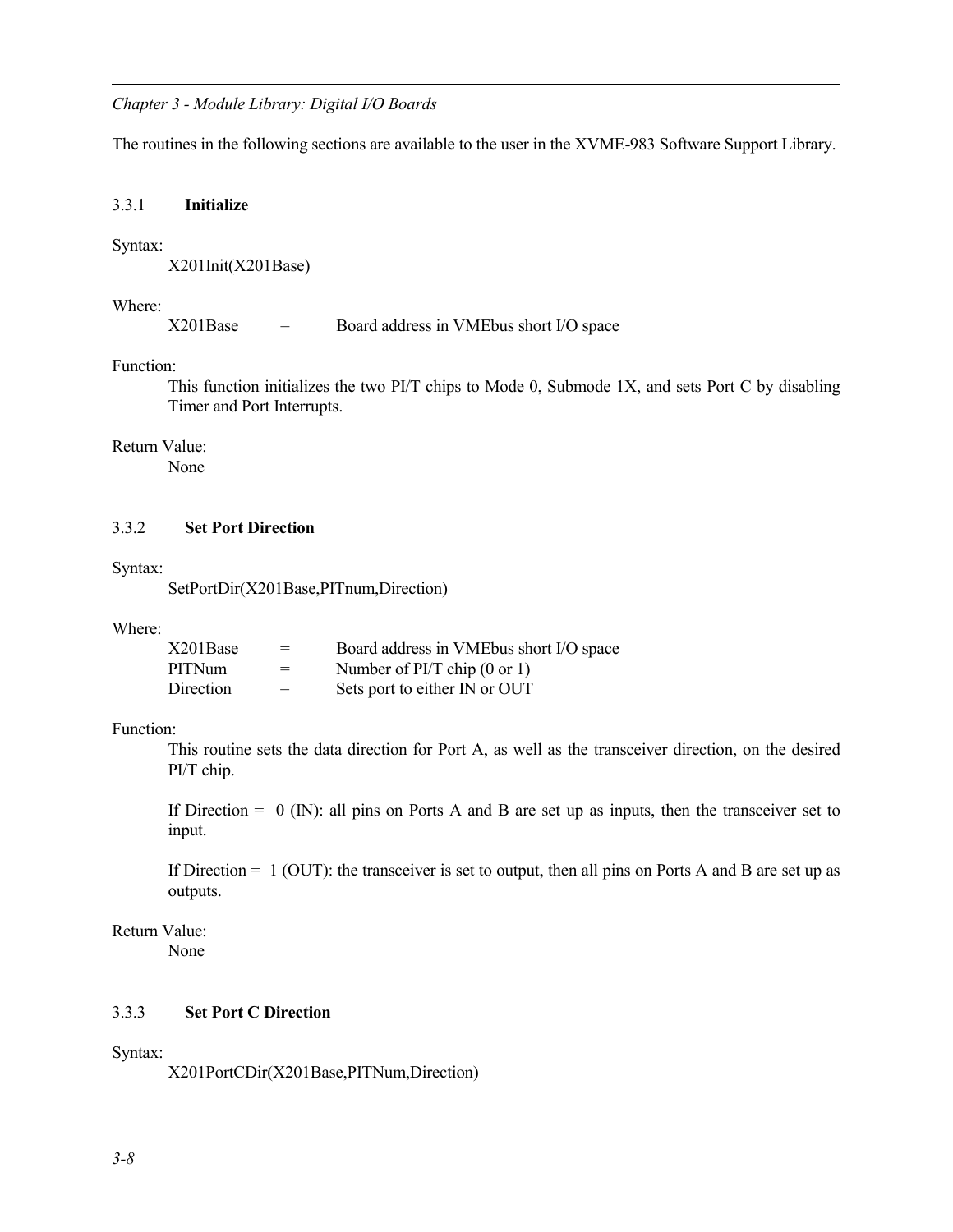Where:

| X201Base  | $=$ | Board address in VME bus short I/O space |
|-----------|-----|------------------------------------------|
| PITNum    | $=$ | Number of $PI/T$ chip (0 or 1)           |
| Direction | $=$ | Sets port to either IN or OUT            |

## Function:

This routine sets the Port C pins as either all inputs or all outputs.

If Direction =  $0$  (IN): All pins on Port C are set up as inputs and the transceiver set to input. If Direction =  $1 (OUT)$ : The transceiver is set to output, then all pins on Port C are set up as outputs.

Return Value:

None

# 3.3.4 **Set the Counter Pre-Load Register**

#### Syntax:

X201CPLoad(X201Base,PITNum,TimerVal)

#### Where:

| X201Base | $=$ | Board address in VMEbus short I/O space |
|----------|-----|-----------------------------------------|
| PITNum   | $=$ | Number of $PI/T$ chip (0 or 1)          |
| TimerVal | $=$ | Value to write into register (24 bit)   |

### Function:

This routine writes a value between 0 - 16,777,215 to the Counter Pre-Load Register of the indicated PI/T chip.

### Return Value: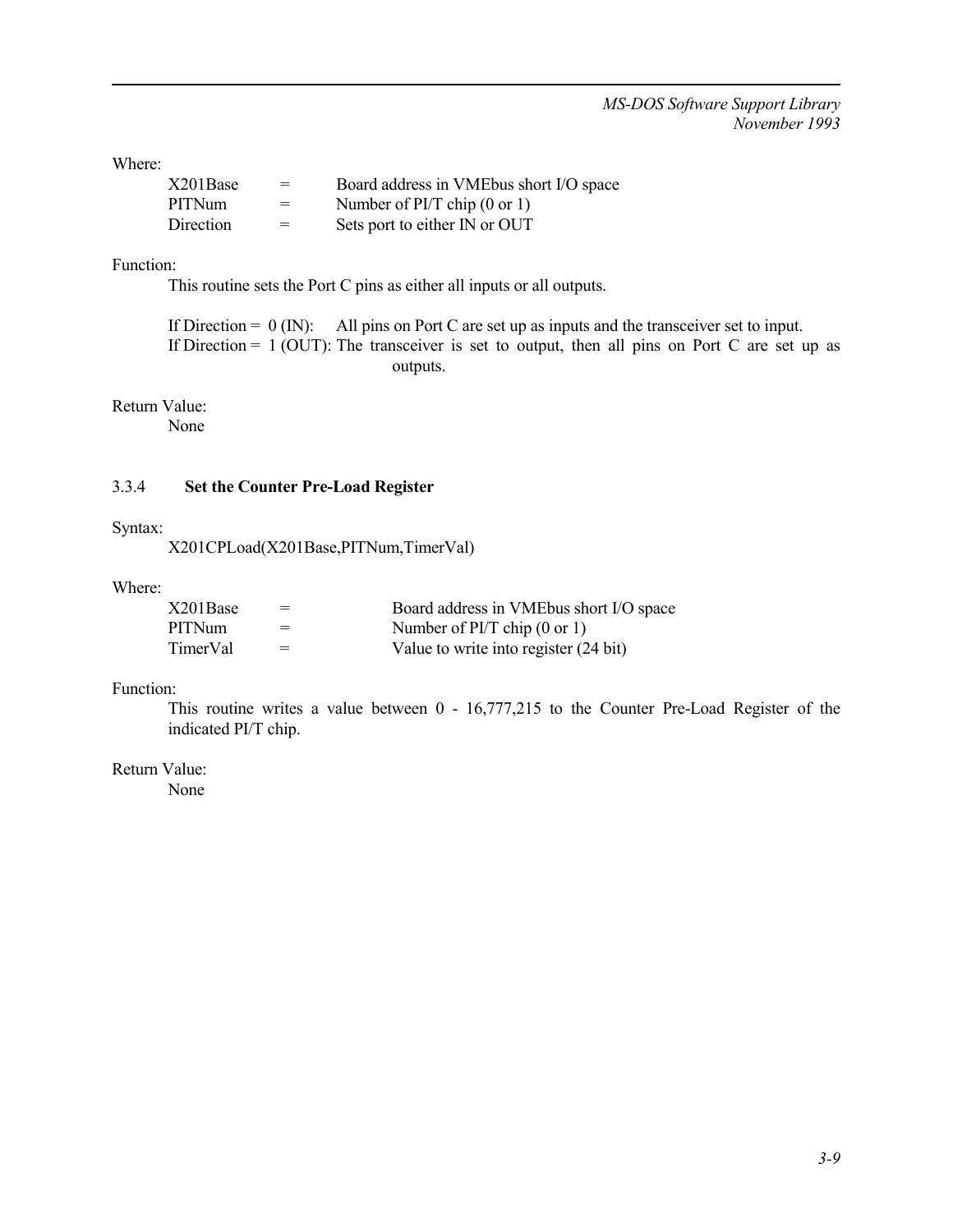## 3.3.5 **Read a Byte**

### Syntax:

X201Read(X201Base,PITNum,Register)

### Where:

| X201Base      | $=$ | Board address in VMEbus short I/O space |
|---------------|-----|-----------------------------------------|
| <b>PITNum</b> | $=$ | Number of $PI/T$ chip (0 or 1)          |
| Register      | $=$ | Address offset of register to Read      |

### Function:

This routine reads and returns a byte from a desired register in the chosen PI/T chip. The XVME-201 manual contains all of the register definitions and corresponding addresses.

### Return Value:

Byte read from register

## 3.3.6 **Write a Byte**

### Syntax:

X201Write(X201Base,PITNum,Register,ByteData)

## Where:

| X201Base        | $=$ | Board address in VMEbus short I/O space |
|-----------------|-----|-----------------------------------------|
| PITNum          |     | Number of $PI/T$ chip (0 or 1)          |
| Register        |     | Address offset of register to Read      |
| <b>ByteData</b> |     | The byte value to be written            |

### Function:

This routine writes a given byte to a desired register in the chosen PI/T chip. The XVME-201 manual contains all of the register definitions and corresponding addresses.

## Return Value: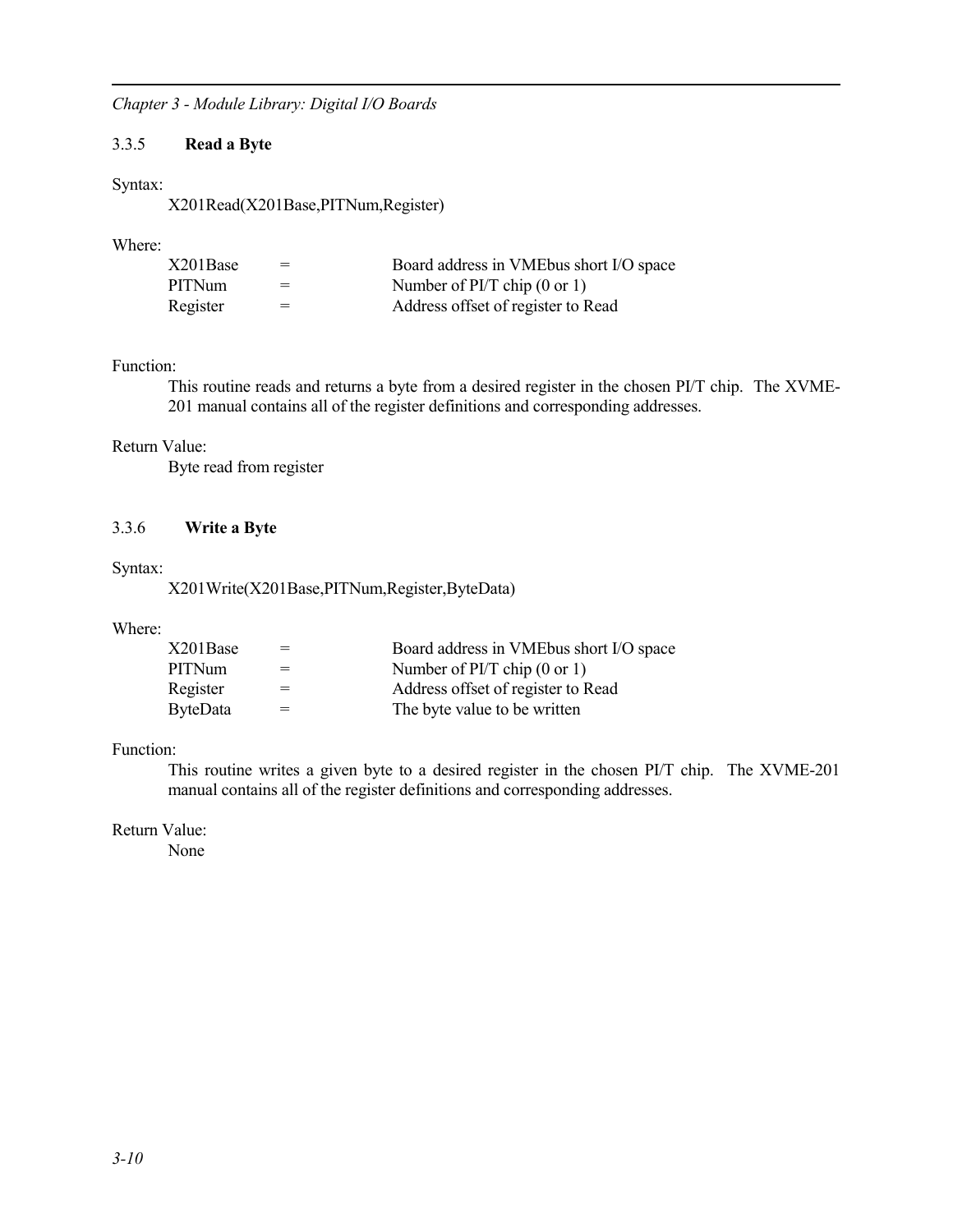# 3.4 **XVME-202 PAMUX CONTROLLER**

The XVME-202 PAMUX Interface Module is a single-high VMEbus compatible board that allows a VMEbus master to communicate with a PAMUX I/O subsystem.

The parameters used in the routines for the XVME-202 must match the type expected by the routine. If you pass an invalid parameter, the routine will operate erratically.

## **Parameters:**

| Bank<br>$=$     | 1 byte |         |
|-----------------|--------|---------|
| <b>ByteData</b> | $=$    | 1 byte  |
| X202Base        | $=$    | 2 bytes |

## **Source Code Location:** \LIB\SOURCES\DIGITAL\XVME202.C

The routines in the following sections are available to the user in the XVME-983 Software Support Library.

## 3.4.1 **Initialize**

### Syntax:

X202Init (X202Base)

#### Where:

X202Base = Board address in VMEbus short I/O space.

### Function:

This routine deactivates the reset line to enable the module.

## Return Value: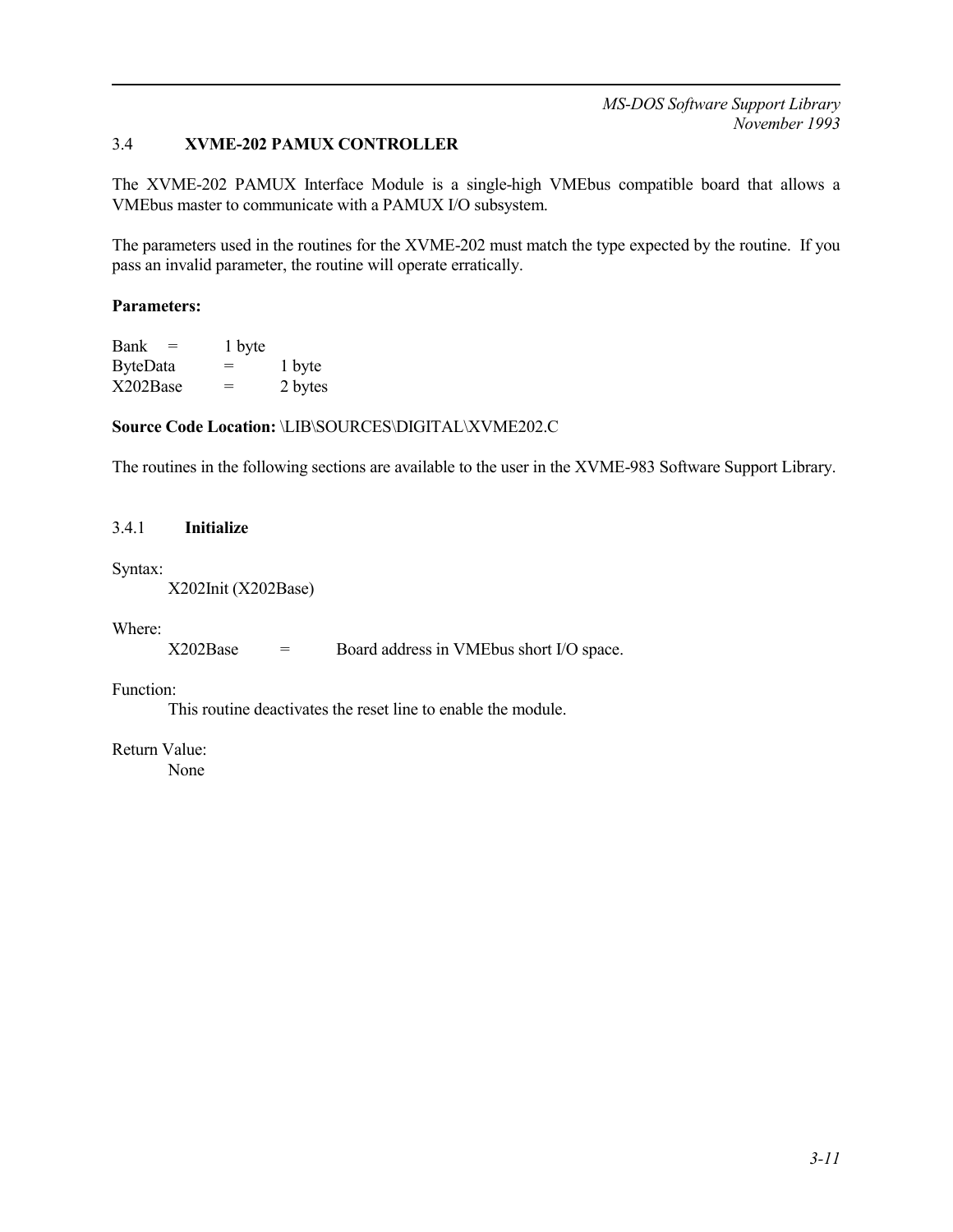### 3.4.2 **Read a Byte**

#### Syntax:

X202Read (X202Base,Bank)

### Where:

| X202Base | $=$ | Board address in VME bus short I/O space |
|----------|-----|------------------------------------------|
| Bank     | =   | Bank register to read from $(0-63)$      |

### Function:

This routine reads a byte value from the desired PAMUX bank. The XVME-202 manual contains information on bank register parameters.

## Return Value:

Byte read from bank

# 3.4.3 **Write a Byte**

Syntax: X202Write (X202Base,Bank,ByteData)

#### Where:

| X202Base        | $=$ | Board address in VMEbus short I/O space |
|-----------------|-----|-----------------------------------------|
| Bank            | $=$ | Bank register to write to               |
| <b>ByteData</b> | $=$ | The byte value to be written            |

# Function:

This routine writes a byte value to the desired PAMUX bank. The XVME-202 manual contains information on bank register definitions.

## Return Value:

None

## 3.4.4 **Reset**

#### Syntax:

X202Reset (X202Base)

#### Where:

X202Base = Board address in VMEbus short I/O space

## Function:

This routine asserts the reset line on the XVME-202 which in turn will reset the attached PAMUX units.

## Return Value: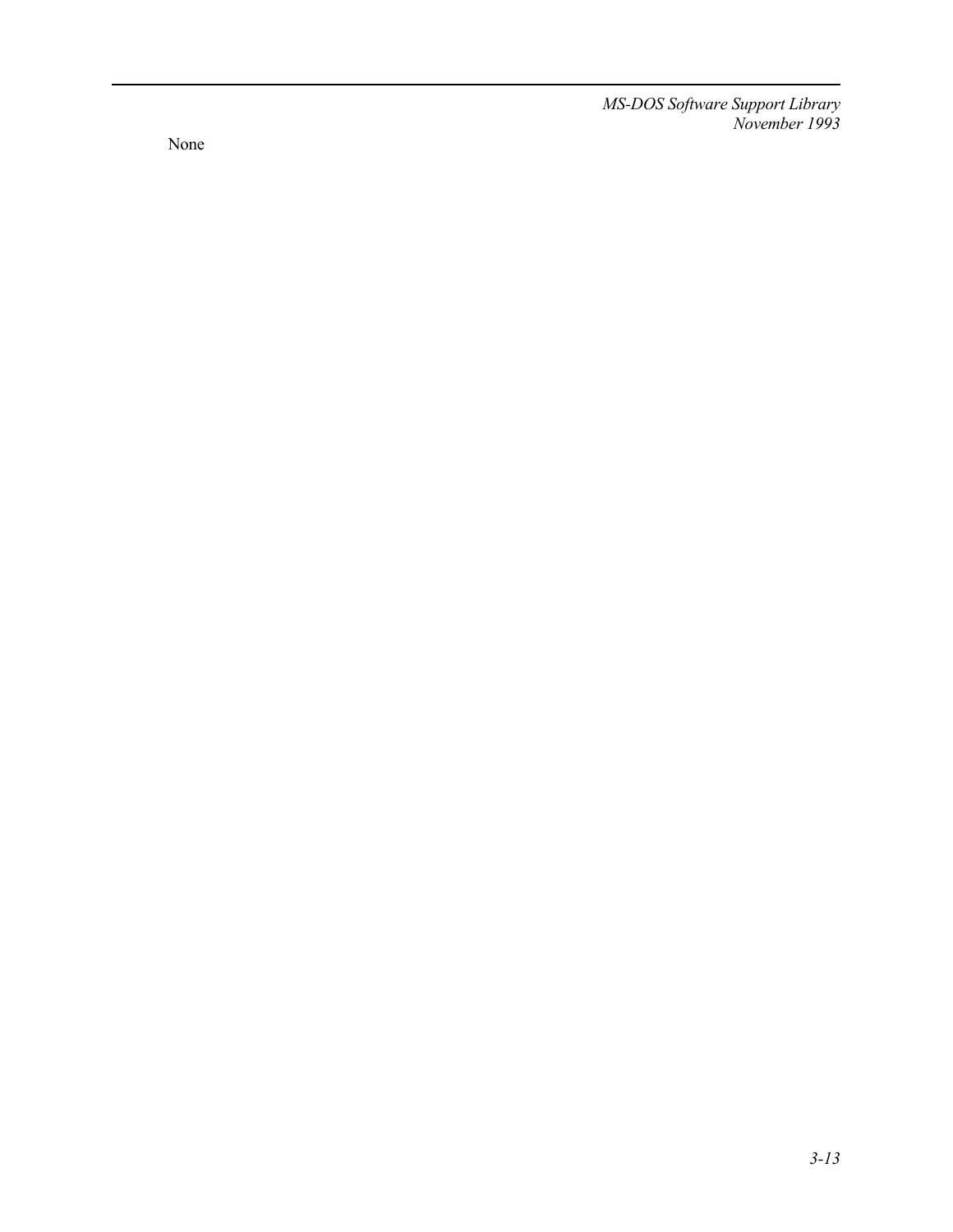# 3.5 **XVME-212 DIGITAL INPUT MODULE**

The XVME-212 is a Digital Input Module consisting of a VMEbus interface with 32 isolated digital input channels. The XVME-212 features a programmable scanner which can detect a change of state on any input line and generate a VMEbus interrupt on any level when a change of state is detected.

The parameters used in the routines for the XVME-212 must match the type expected by the routine. If you pass an invalid parameter, the routine will operate erratically.

## **Parameters:**

| Channel         | $=$ | 1 byte  | <b>CRStatus</b>  | $=$ | Pointer to 1st byte of data buffer |
|-----------------|-----|---------|------------------|-----|------------------------------------|
| <b>ByteData</b> | $=$ | 1 byte  | <b>DRStatus</b>  | $=$ | Pointer to 1st byte of data buffer |
| Port            |     | 1 byte  | Register         | $=$ | 2 bytes                            |
| RegisterSet     | $=$ | 1 byte  | <b>StartPort</b> | $=$ | 1 byte                             |
| WordData        | $=$ | 2 bytes | X212Base         | $=$ | 2 bytes                            |

**Source Code Location:** \LIB\SOURCES\DIGITAL\XVME212.C

The routines in the following sections are available to the user in the XVME-983 Software Support Library.

## 3.5.1 **Initialize**

Syntax:

X212Init(X212Base)

Where:

| X212Base | Board address in VME bus short I/O space |
|----------|------------------------------------------|
|          |                                          |

Function: This function will clear all of the Change Registers by reading all of the corresponding Data Registers. The FAIL LED will go out and the PASS LED will light.

Return Value: None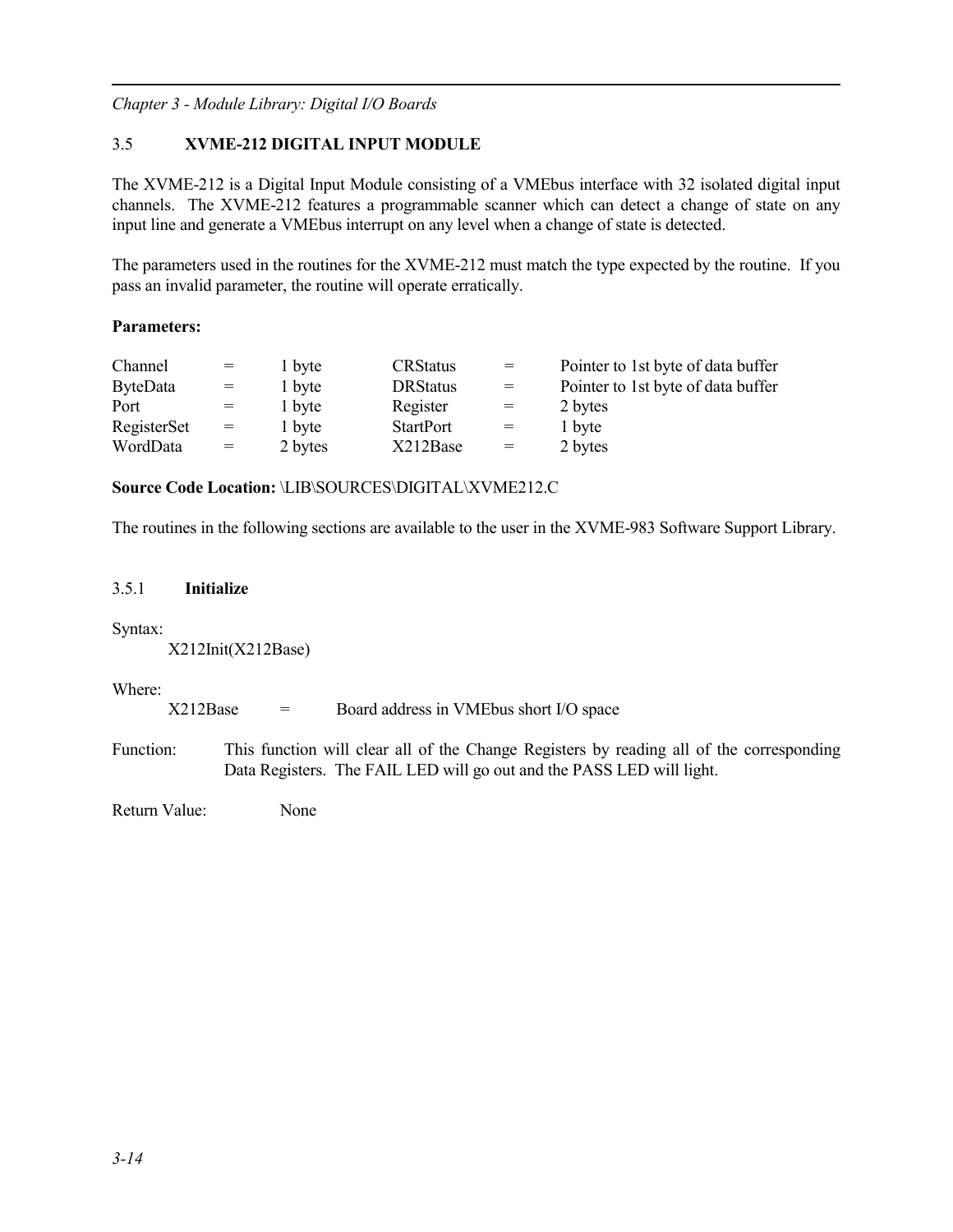## 3.5.2 **Read a Byte**

### Syntax:

X212Read(X212Base,Register)

## Where:

| X212Base | $=$ | Board address in VME bus short I/O space |
|----------|-----|------------------------------------------|
| Register | $=$ | Address offset of register to Read       |

## Function:

This routine reads and returns a byte from a desired register. The XVME-212 manual contains all of the register definitions and corresponding addresses.

> **NOTE** Reading any Change Register stops the XVME-212 scanner.

# Return Value:

The byte read at the desired register

## 3.5.3 **Write a Byte**

Syntax:

```
X212Write(X212Base,Register,ByteData)
```
Where:

| X212Base        | $=$ | Board address in VMEbus short I/O space |
|-----------------|-----|-----------------------------------------|
| Register        | $=$ | Address offset of register to Read      |
| <b>ByteData</b> | $=$ | The byte value to be written            |

## Function:

This routine writes a given byte to a desired register. The XVME-212 manual contains all of the register definitions and corresponding addresses.

Return Value: None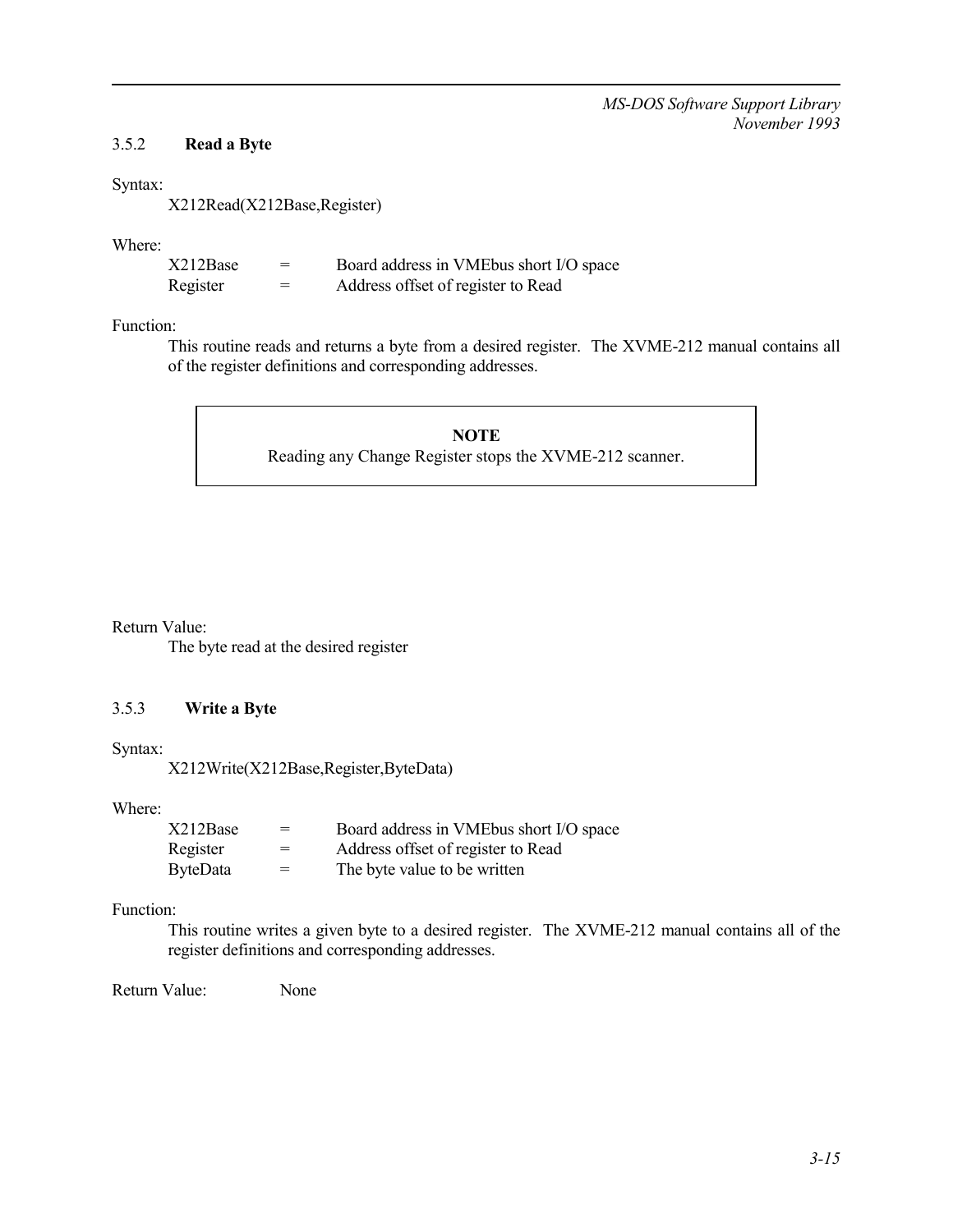# 3.5.4 **Read a Word**

### Syntax:

X212ReadWord(X212Base,Register)

## Where:

| X212Base | $=$ | Board address in VME bus short I/O space |
|----------|-----|------------------------------------------|
| Register | $=$ | Address offset of first register to Read |

## Function:

This routine reads and returns a word (2 byte) value from two consecutive registers. The XVME-212 manual contains all of the register definitions and corresponding addresses.

# Return Value:

The word value read starting at the specified register

# 3.5.5 **Write a Word**

### Syntax:

X212WriteWord(X212Base,Register,WordData)

## Where:

| X212Base | $=$ | Board address in VMEbus short I/O space |
|----------|-----|-----------------------------------------|
| Register | $=$ | Address offset of register              |
| WordData | $=$ | The word value to be written            |

### Function:

This routine writes a given word (two bytes) to a desired register. The XVME-212 manual contains all of the register definitions and corresponding addresses.

# Return Value: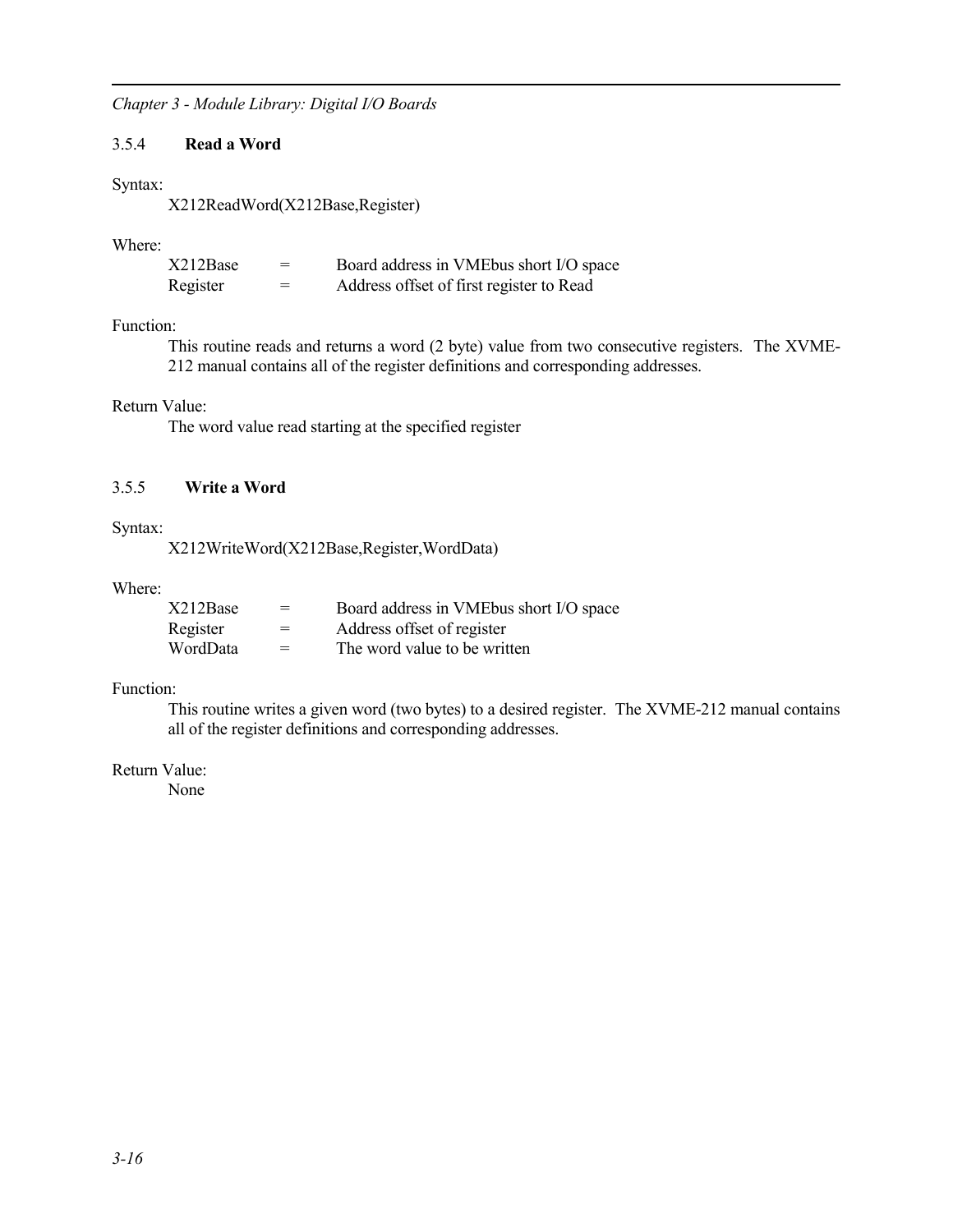## 3.5.6 **Read Scan**

Syntax:

X212ReadScan(X212Base,CRStatus,DRStatus,Port)

Where:

| X212Base        |     |          |                   | Board address in VMEbus short I/O space                      |
|-----------------|-----|----------|-------------------|--------------------------------------------------------------|
| <b>CRStatus</b> |     |          |                   | Pointer to a byte Where Change Register status can be stored |
| <b>DRStatus</b> | $=$ |          |                   | Pointer to a byte Where Data Register status can be stored   |
| Port            |     |          | One of four ports |                                                              |
|                 |     | $\theta$ |                   | Port 1                                                       |
|                 |     |          |                   | Port 2                                                       |
|                 |     |          | $=$               | Port 3                                                       |
|                 |     |          |                   | Port 4                                                       |

Function:

This routine first reads the Change Register status for the specified port. This causes the XVME-212 Scanner to stop. The routine then reads that same port's Data Register status. Reading the Data Register status restarts the Scanner.

# **NOTE**

All interrupts should be disabled during this routine to minimize the time that the scanner is off.

Return Value: None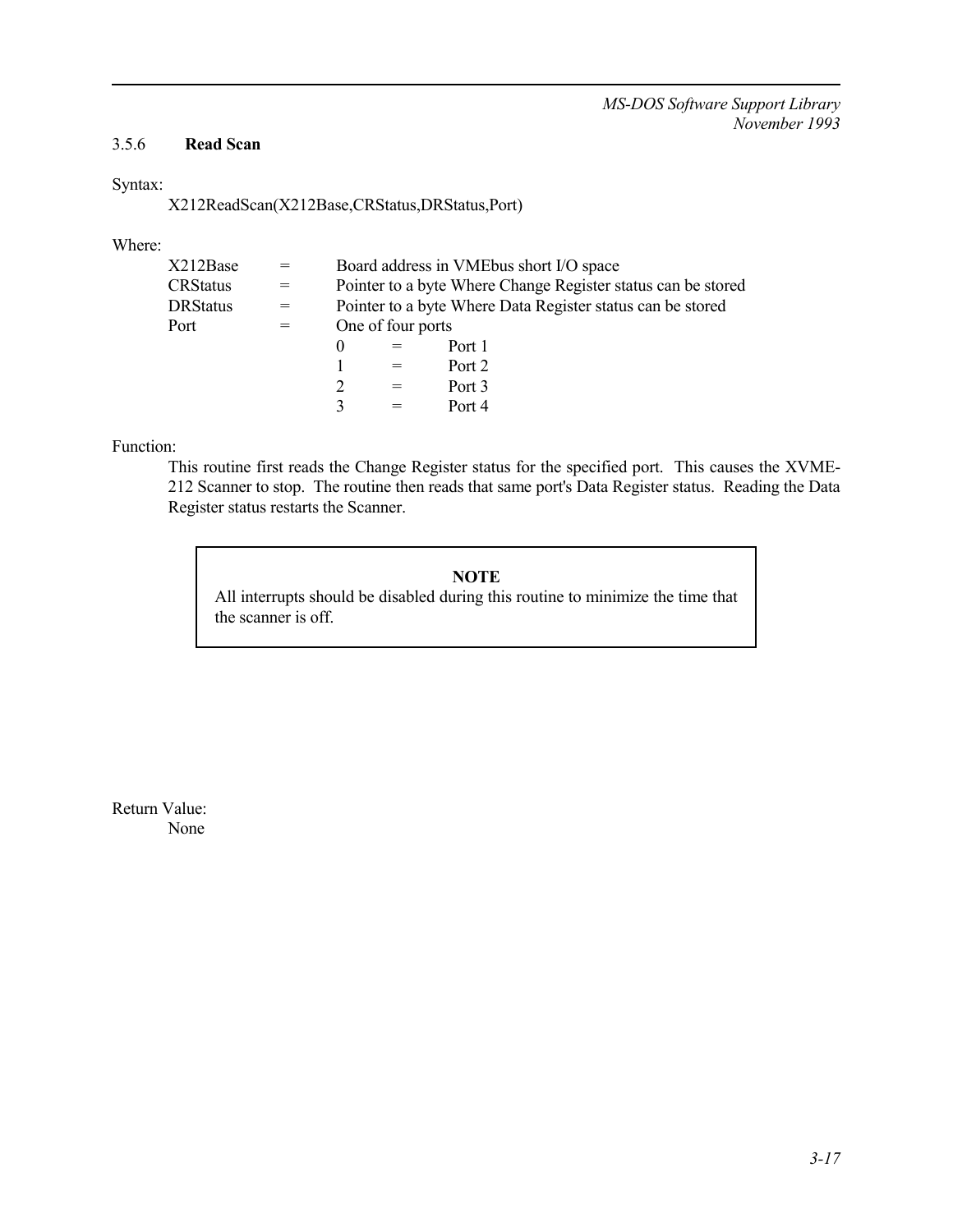# 3.5.7 **Read Word Scan**

Syntax:

X212ReadWordScan(X212Base,CRStatus,DRStatus,StartPort)

Where:

| X212Base         | $=$ |                                                              | Board address in VMEbus short I/O space |  |
|------------------|-----|--------------------------------------------------------------|-----------------------------------------|--|
| <b>CRStatus</b>  | $=$ | Pointer to a word Where Change Register status can be stored |                                         |  |
| <b>DRStatus</b>  | $=$ | Pointer to a word Where Data Register status can be stored   |                                         |  |
| <b>StartPort</b> | $=$ |                                                              | Identifies the first of four ports      |  |
|                  |     |                                                              | If StartPort is: Data is read from:     |  |
|                  |     | $\theta$                                                     | Ports 1 and 2                           |  |
|                  |     |                                                              | Ports 2 and 3                           |  |
|                  |     | $\mathcal{D}$                                                | Ports 3 and 4                           |  |

## Function:

This routine performs the same function as ReadScan, except that it reads two bytes.

# 3.5.8 **Interrupt Disable**

## Syntax:

X212IntDisable(X212Base)

## Where:

```
X212Base = Board address in VMEbus short I/O space
```
# Function:

This function will disable the Interrupt Enable bit in the Status Control Register.

# Return Value: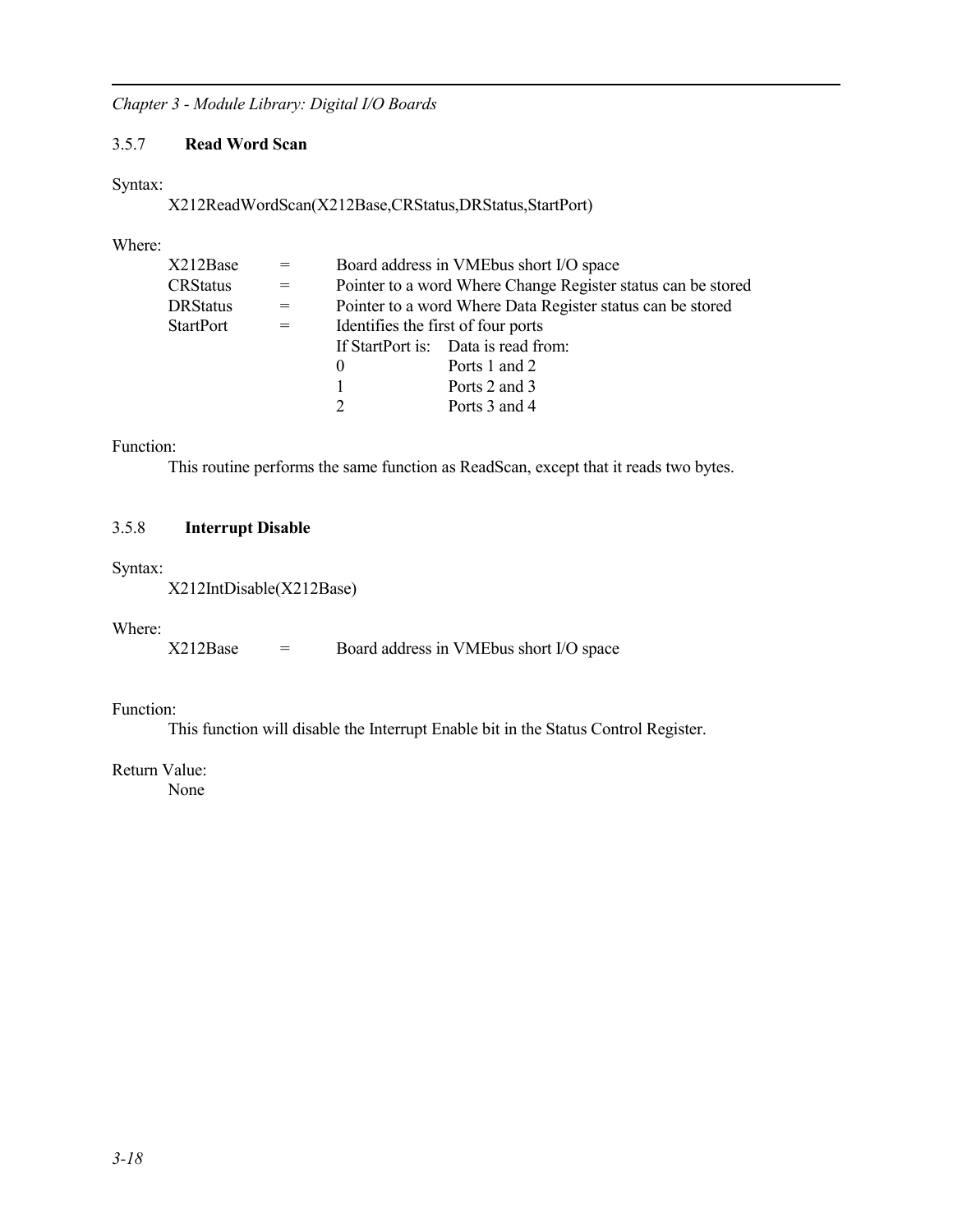## 3.5.9 **Read a Channel**

Syntax:

X212ReadChannel(X212Base,Channel,RegisterSet)

Where:

| X212Base    | $=$ | Board address in VME bus short I/O space      |  |  |
|-------------|-----|-----------------------------------------------|--|--|
| Channel     | $=$ | Channel containing status information         |  |  |
| RegisterSet | $=$ | Indicates which register to read channel from |  |  |
|             |     | Change Register<br>$() =$                     |  |  |
|             |     | Data Register<br>$1 =$                        |  |  |

Function:

This routine reads a channel from a Data or Change Register and returns:

 $0$  = Channel is low

 $1$  = Channel is high

Return Value:

0 or 1

# 3.5.10 **Interrupt Example**

For your system to acknowledge interrupts generated by the board, you must set your jumpers and or switches as detailed below. Please refer to the XVME PC/AT manual and the XVME-212 manual for further details.

An example program for the use of these interrupts can be found in the library. The file for the example is as follows:

# \EXAMPLES\DIGITAL\X212INT.EXE

## **Jumpers**:

XVME-212: Switch SW2 configured to enable one of the VMEbus interrupt levels.

An Interrupt Occurred message will appear on screen each time a change of state occurs on any one of the 32 input channels.

# 3.6 **XVME-220 DIGITAL OUTPUT MODULE**

The XVME-220 is a Digital Output Module consisting of a VMEbus interface with 32 isolated digital output channels. All outputs are software readable and disabled whenever the module is reset. Open collector outputs are provided to 30VDC and 100mA. Transient and Reverse bias protection is available on all output channels.

The parameters used in the routines for the XVME-220 must match the type expected by the routine. If you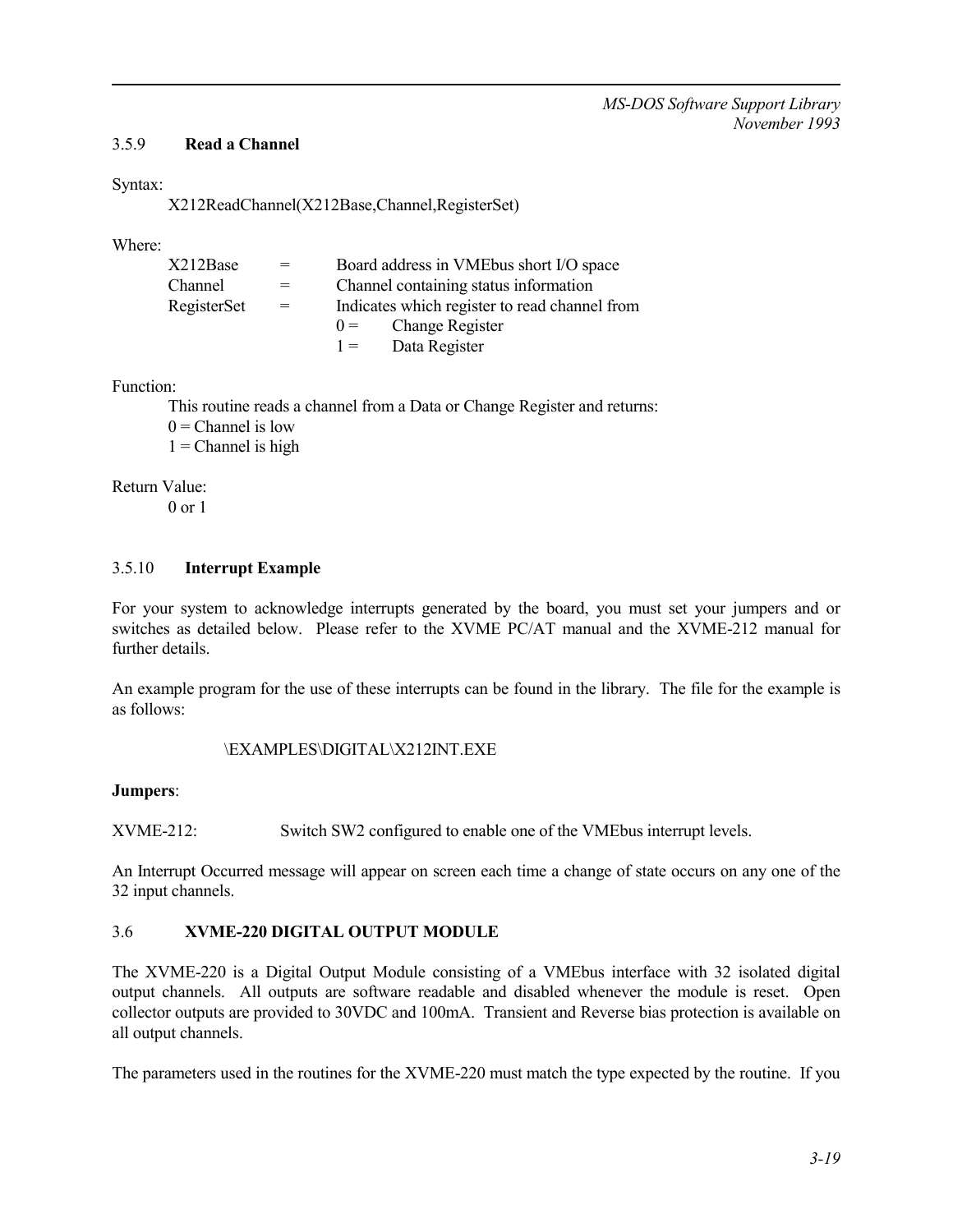pass an invalid parameter, the routine will operate erratically.

# **Parameters:**

| <b>ByteData</b>  | $=$ | 1 byte  | Channel  | $=$ | 1 byte  |
|------------------|-----|---------|----------|-----|---------|
| <b>DWordData</b> | $=$ | 4 bytes | Register | $=$ | 2 bytes |
| Start<br>$=$     |     | 2 bytes | WordData | $=$ | 2 byte  |
| X220Base         | $=$ | 2 bytes |          |     |         |

## **Source Code Location:** \LIB\SOURCES\DIGITAL\XVME220.C

The routines in the following sections are available to the user in the XVME-983 Software Support Library.

# 3.6.1 **Read a Channel**

Syntax:

X220ReadChannel(X220Base,Channel)

### Where:

| X220Base |   | Board address in VME bus short I/O space       |
|----------|---|------------------------------------------------|
| Channel  | = | Channel containing status information $(0-31)$ |

# Function:

This routine reads a specified channel and returns:

 $0 =$  Channel is low<br>  $1 =$  Channel is high  $=$  Channel is high

Return Value:

0 or 1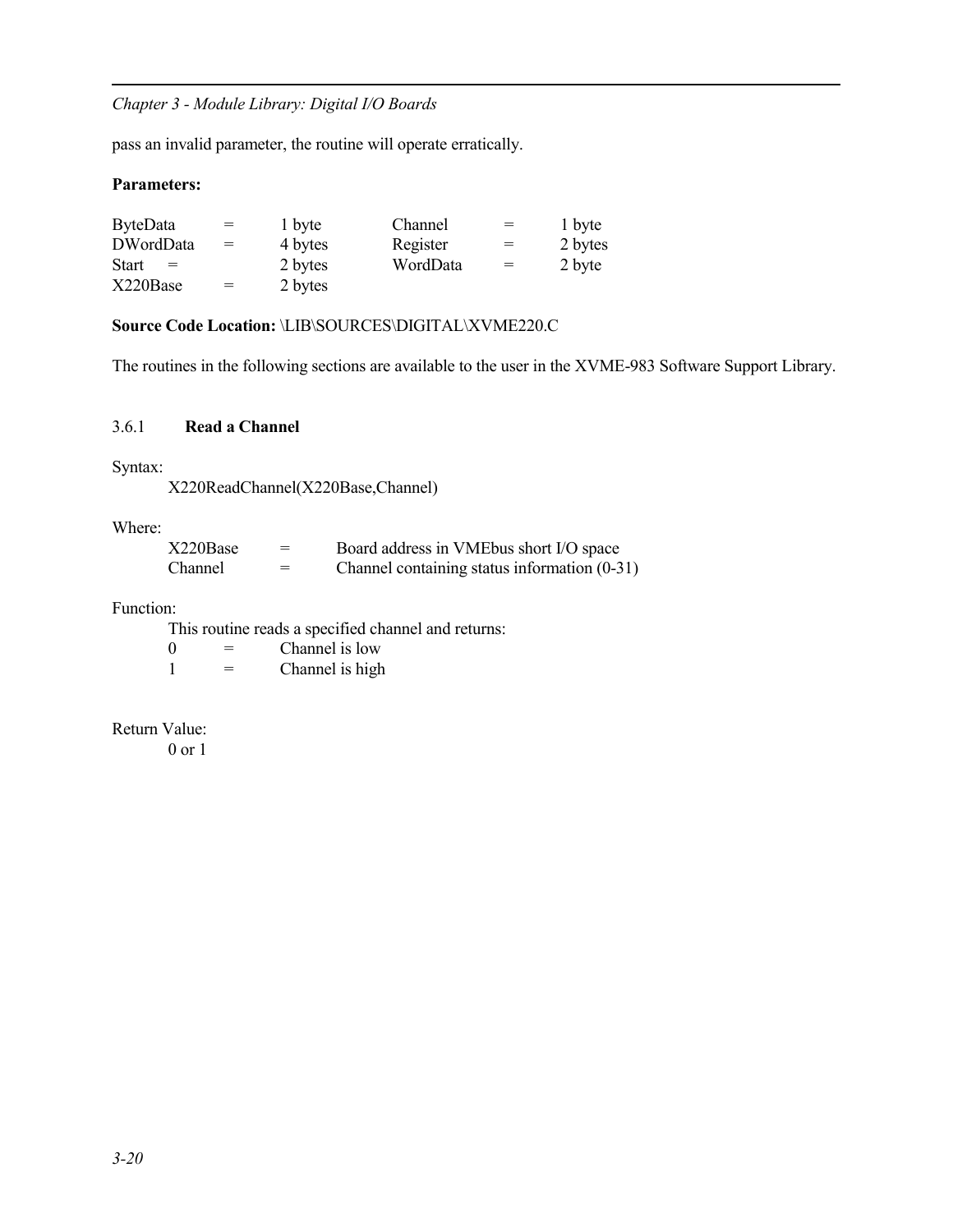## 3.6.2 **Read a Byte**

#### Syntax:

X220Read(X220Base,Register)

## Where:

| X220Base | $=$ | Board address in VME bus short I/O space   |
|----------|-----|--------------------------------------------|
| Register | $=$ | Address offset of register or port to Read |

### Function:

This routine reads and returns a byte value from a register or port. The XVME-220 manual contains all of the register definitions and corresponding addresses.

# Return Value:

Byte value read from desired register

# 3.6.3 **Read a Word**

#### Syntax::

X220ReadWord(X220Base,Start)

#### Where:

| X220Base | = | Board address in VME bus short I/O space         |
|----------|---|--------------------------------------------------|
| Start    | = | Address offset of first register or port to Read |

# Function:

This routine reads and returns a word value from two consecutive registers or ports. The XVME-220 manual contains all of the register definitions and corresponding addresses.

### Return Value:

The word value read starting at the specified register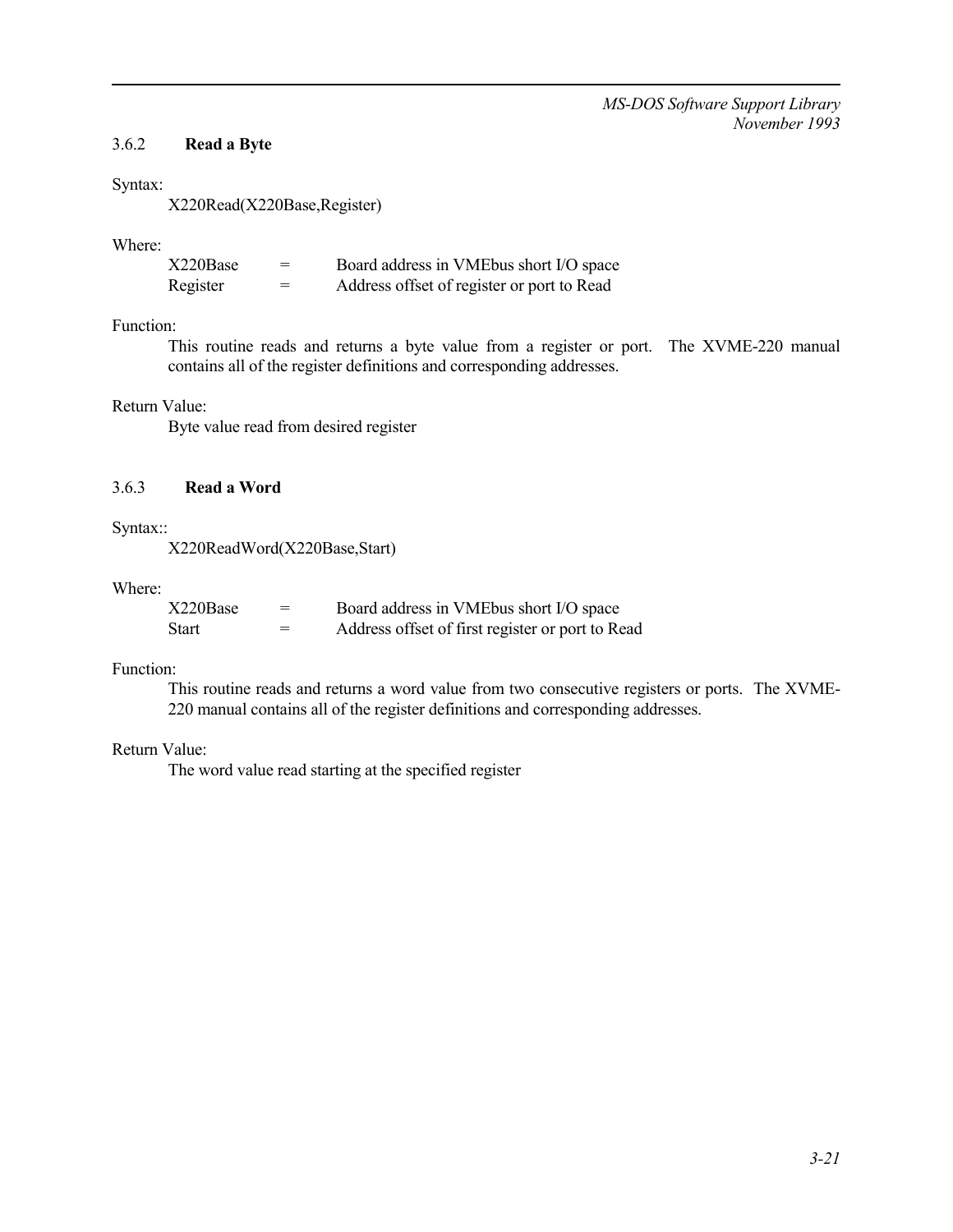# 3.6.4 **Read All**

Syntax:

X220ReadAll(X220Base)

## Where:

X220Base = Board address in VMEbus short I/O space

## Function:

This routine reads and returns a four byte (2 word) value from all four output status registers. The XVME-220 manual contains all of the register definitions and corresponding addresses.

# Return Value:

The double word status of all four ports

# 3.6.5 **Write a Channel**

## Syntax:

X220WriteChannel(X220Base,Channel,ByteData)

## Where:

| X220Base        | $=$ |                                              |  | Board address in VME bus short I/O space |
|-----------------|-----|----------------------------------------------|--|------------------------------------------|
| Channel         | $=$ | Channel to write status information $(0-31)$ |  |                                          |
| <b>ByteData</b> | $=$ | Information to configure output Channel      |  |                                          |
|                 |     | $\mathbf{0}$                                 |  | Channel set low                          |
|                 |     |                                              |  | Channel set high                         |

## Function:

This routine sets a specified channel to the desired polarity

# Return Value: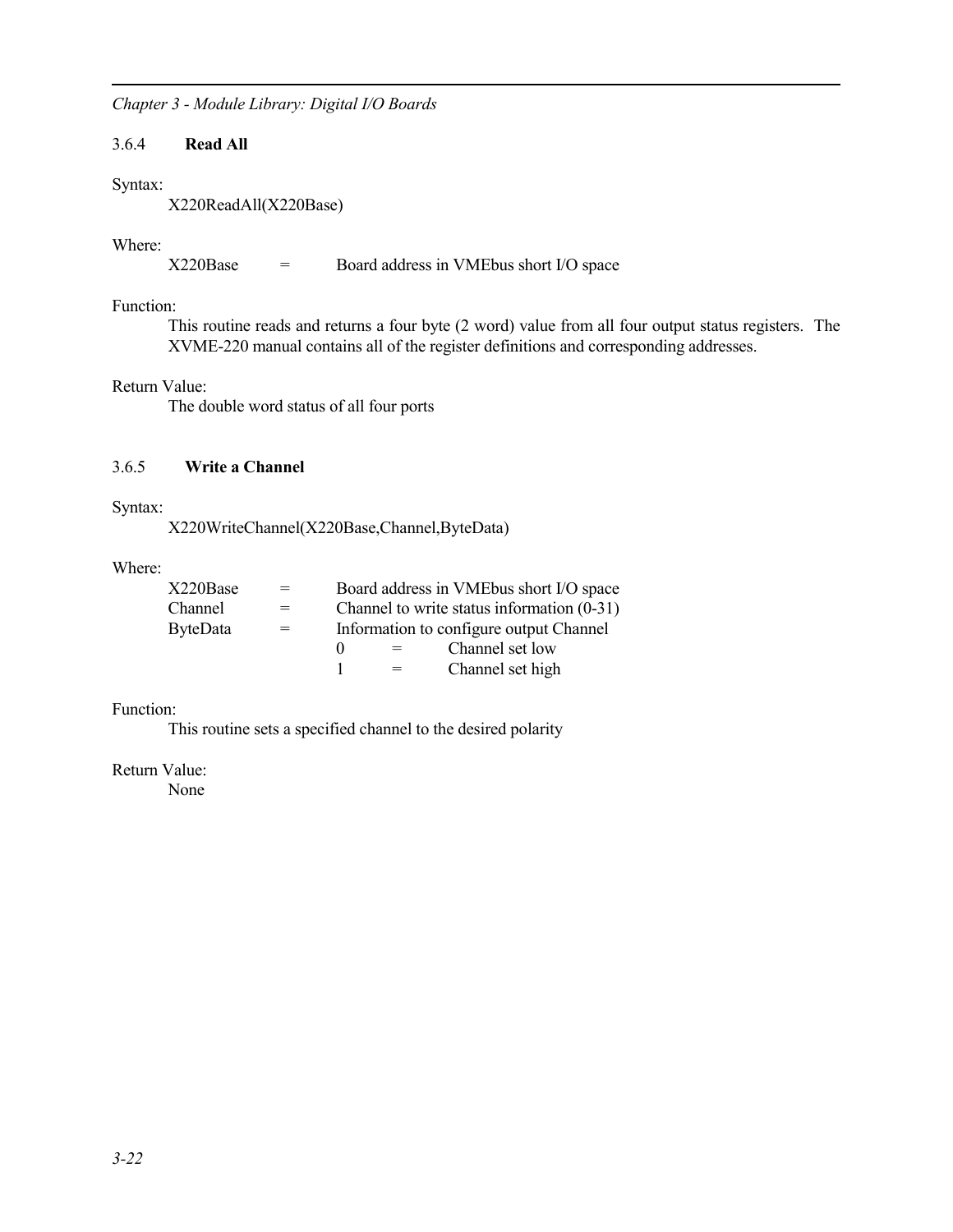### 3.6.6 **Write a Byte**

#### Syntax:

X220Write(X220Base,Register,ByteData)

## Where:

| X220Base        | $=$ | Board address in VMEbus short I/O space     |
|-----------------|-----|---------------------------------------------|
| Register        | $=$ | Address offset of register or port to write |
| <b>ByteData</b> | $=$ | The byte value to be written                |

# Function:

This routine writes a given byte to a desired register or port. The XVME-220 manual contains all of the register and port definitions and corresponding addresses.

#### Return Value:

None

## 3.6.7 **Write a Word**

### Syntax:

X220WriteWord(X220Base,Start,WordData)

## Where:

| X220Base | $=$ | Board address in VMEbus short I/O space           |
|----------|-----|---------------------------------------------------|
| Start    | $=$ | Address offset of first register or port to write |
| WordData | $=$ | The word value to be written                      |

### Function:

This routine writes a given word (two bytes) to two consecutive registers or ports. The XVME-220 manual contains all of the register and port definitions and corresponding addresses.

### Return Value: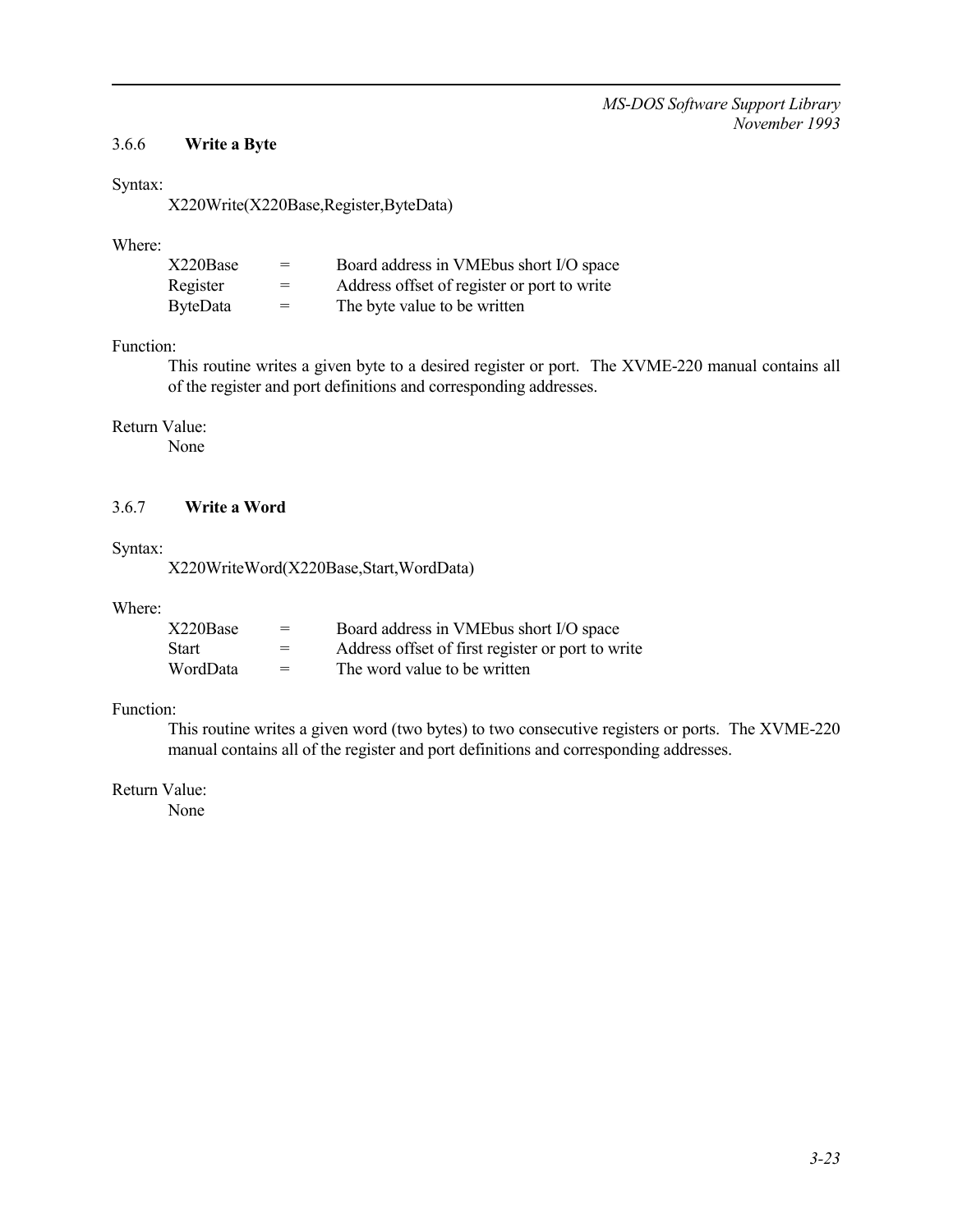# 3.6.8 **Write All**

Syntax:

X220WriteAll(X220Base,DWordData)

## Where:

| X220Base  | $=$ | Board address in VME bus short I/O space |
|-----------|-----|------------------------------------------|
| DWordData | $=$ | The double word value to be written      |

## Function:

This routine writes two words (four bytes) to all four configuration ports, configuring all 32 output channels.

## Return Value:

None

# 3.6.9 **Reset**

### Syntax:

X220Reset(X220Base)

## Where:

X220Base = Board address in VMEbus short I/O space

## Function:

This routine sets all of the output port configuration registers to 0.

# Return Value: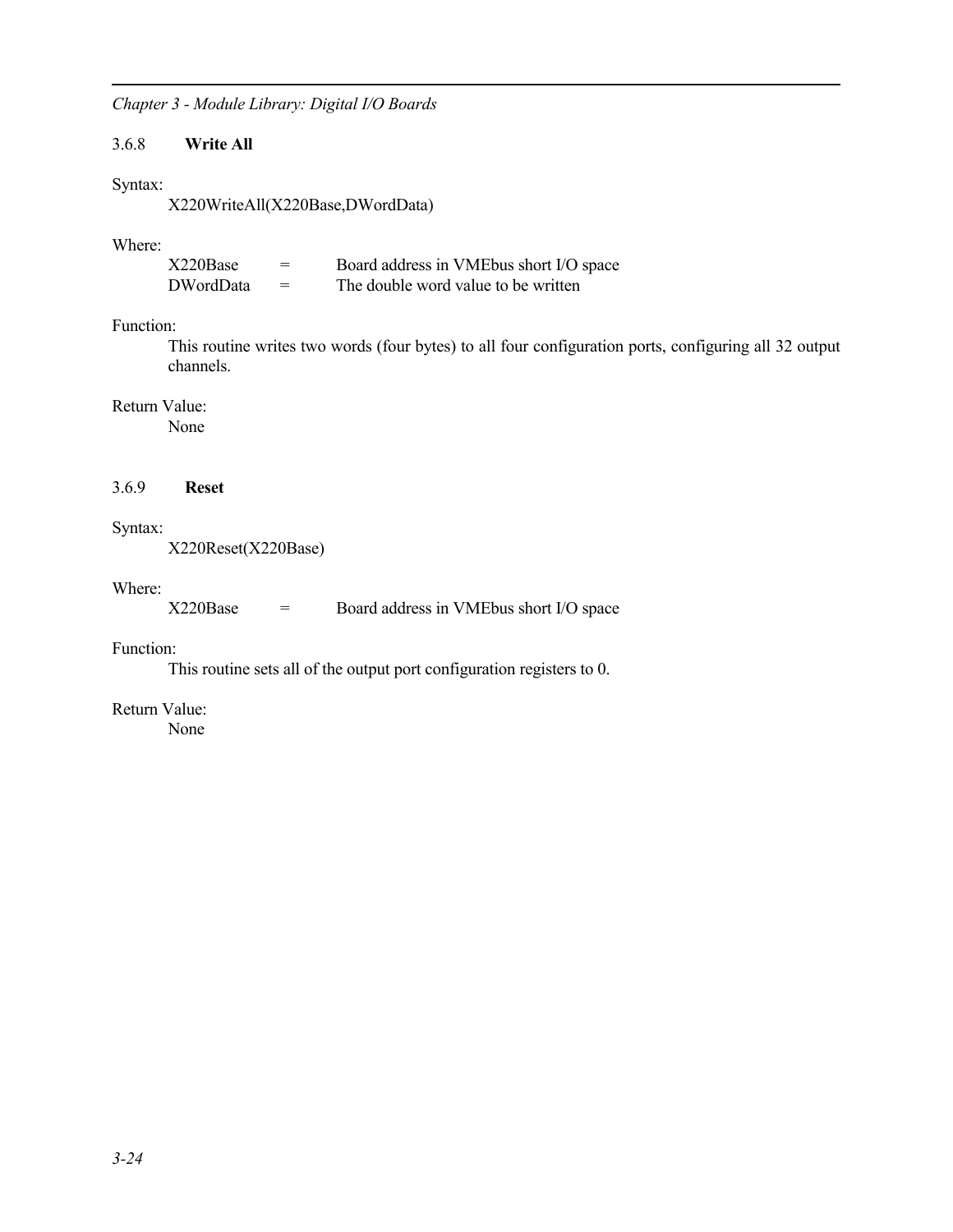# 3.7 **XVME-240 DIGITAL INPUT/OUTPUT MODULE**

The XVME-240 is a Digital Input/Output Module that provides 80 TTL-level channels. Sixty-four of these channels are organized as eight ports of 8 bits each. All of the ports can be programmed individually as either input or output. The XVME-240 also provides eight edge-selectable inputs that can be programmably masked to generate VMEbus interrupts. Eight flag outputs are also provided.

The parameters used in the routines for the XVME-240 must match the type expected by the routine. If you pass an invalid parameter, the routine will operate erratically.

# **Parameters:**

| <b>ByteData</b> | $=$ | 1 byte  | Register | $=$ | 2 bytes |
|-----------------|-----|---------|----------|-----|---------|
| <b>Start</b>    | $=$ | 2 bytes | WordData | $=$ | 2 bytes |
| X240Base        | $=$ | 2 bytes |          |     |         |

## **Source Code Location:** \LIB\SOURCES\DIGITAL\XVME240.C

The routines in the following sections are available to the user in the XVME-983 Software Support Library.

## 3.7.1 **Reset**

## Syntax:

X240Reset(X240Base)

## Where:

X240Base = Board address in VMEbus short I/O space

## Function:

This routine sets the interrupt mask to 0, sets the output flags as low, clears the interrupt latches, and sets all ports as inputs. The PASS LED will be ON and the FAIL LED will be OFF

Return Value: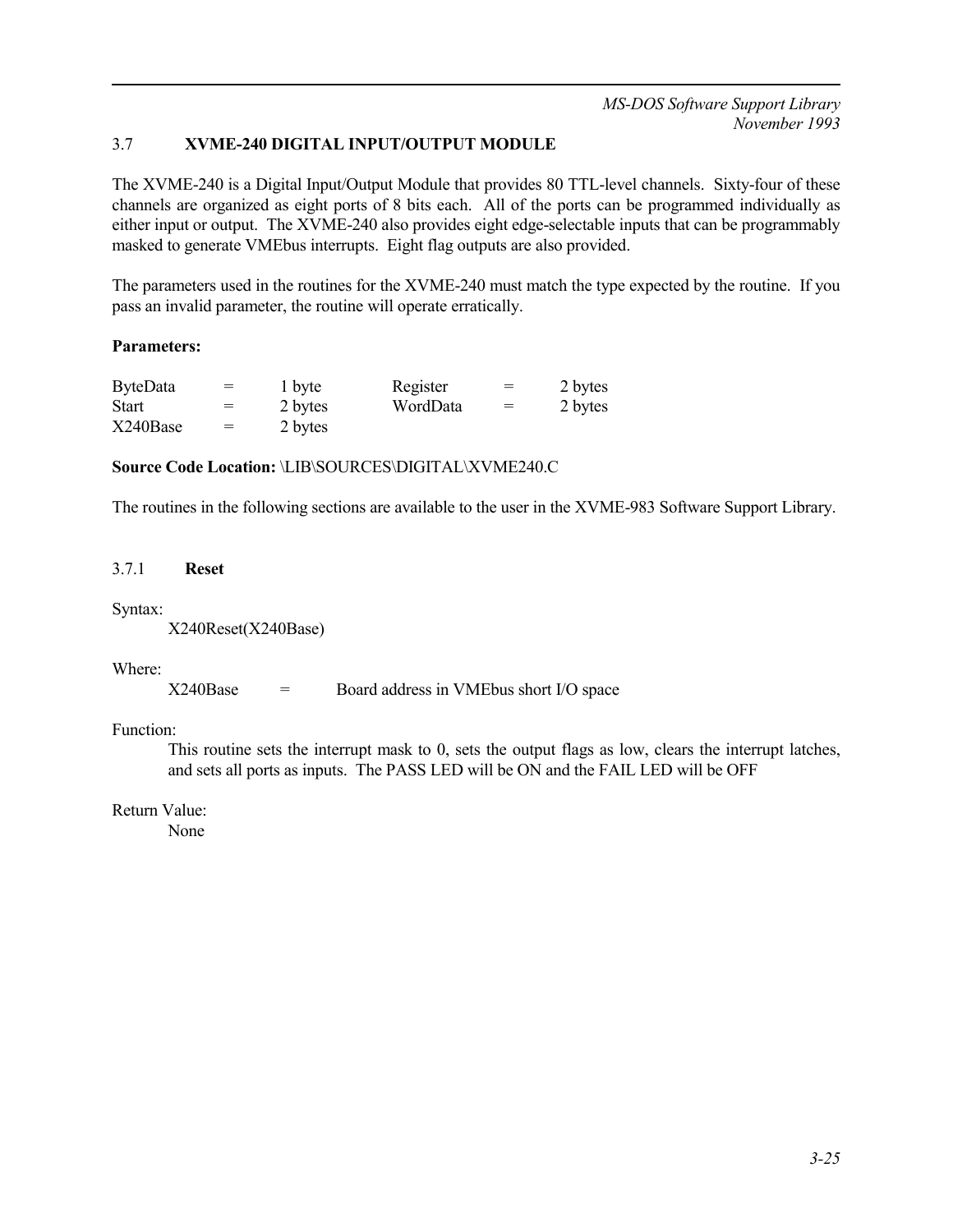### 3.7.2 **Read a Byte**

#### Syntax:

X240Read(X240Base,Register)

#### Where:

| X240Base | $=$ | Board address in VMEbus short I/O space    |
|----------|-----|--------------------------------------------|
| Register | $=$ | Address offset of register or port to Read |

### Function:

This routine reads and returns a byte value from a register or port. The XVME-240 manual contains all of the register definitions and corresponding addresses.

### Return Value:

Byte value read from specified port or register

# 3.7.3 **Read a Word**

#### Syntax:

X240ReadWord(X240Base,Start)

#### Where:

| X240Base | = | Board address in VME bus short I/O space         |
|----------|---|--------------------------------------------------|
| Start    | = | Address offset of first register or port to Read |

# Function:

This routine reads and returns a word (two byte) value from two consecutive registers or ports. The XVME-240 manual contains all of the register definitions and corresponding addresses.

## Return Value:

The word value read starting at the specified port or register

#### 3.7.4 **Write a Byte**

#### Syntax:

X240Write(X240Base,Register,ByteData)

#### Where:

| X240Base | $=$ | Board address in VMEbus short I/O space     |
|----------|-----|---------------------------------------------|
| Register | $=$ | Address offset of register or port to write |
| ByteData | $=$ | The byte value to be written                |

# Function:

This routine writes a given byte to a desired register or port. The XVME-240 manual contains all of the register and port definitions and corresponding addresses.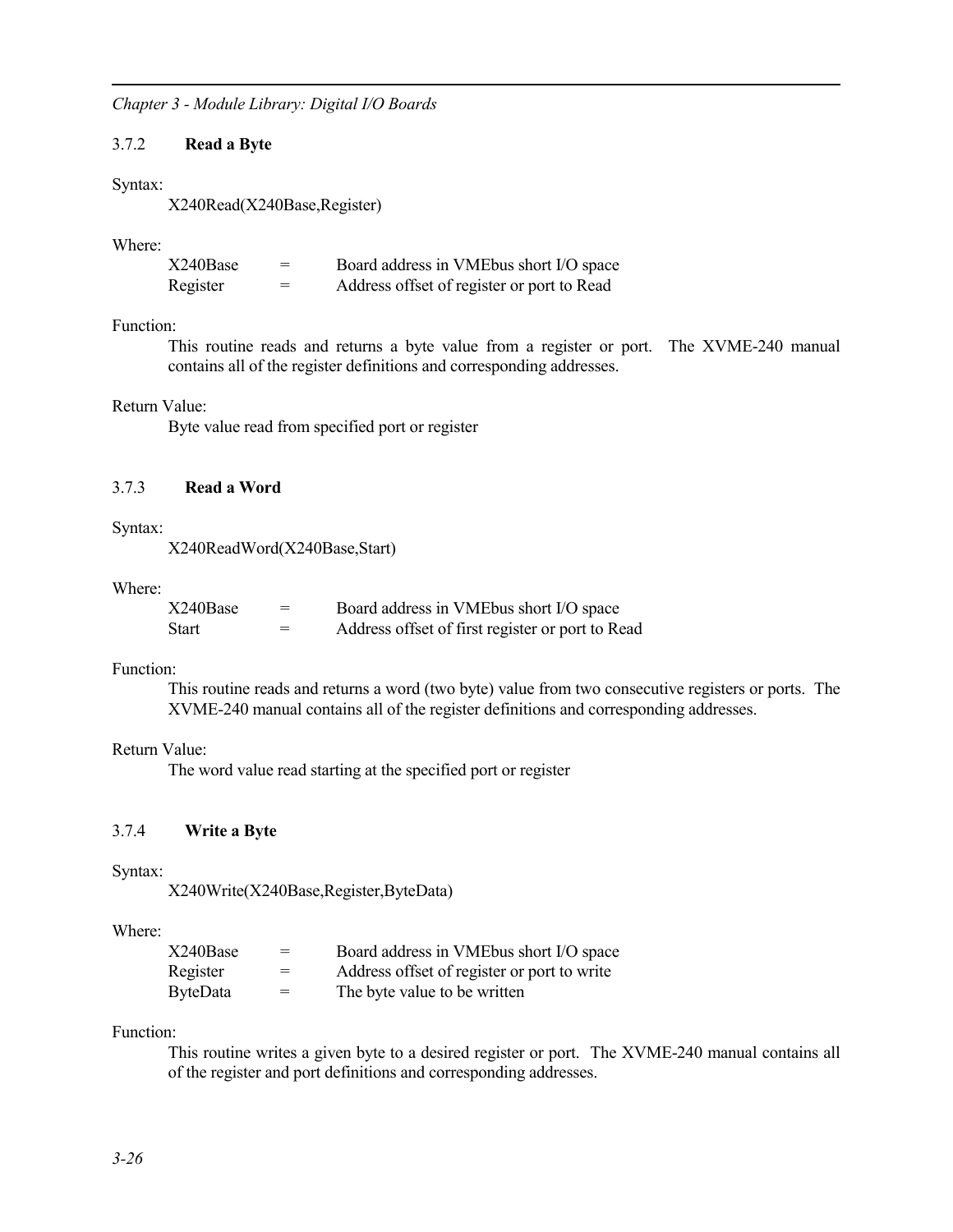Return Value: None

### 3.7.5 **Write a Word**

Syntax:

X240WriteWord(X240Base,Start,WordData)

# Where:

| X240Base     | $=$ | Board address in VMEbus short I/O space           |
|--------------|-----|---------------------------------------------------|
| <b>Start</b> | $=$ | Address offset of first register or port to write |
| WordData     | $=$ | The word value to be written                      |

# Function:

This routine writes a given word (two bytes) to two consecutive registers or ports. The XVME-240 manual contains all of the register and port definitions and corresponding addresses.

# Return Value: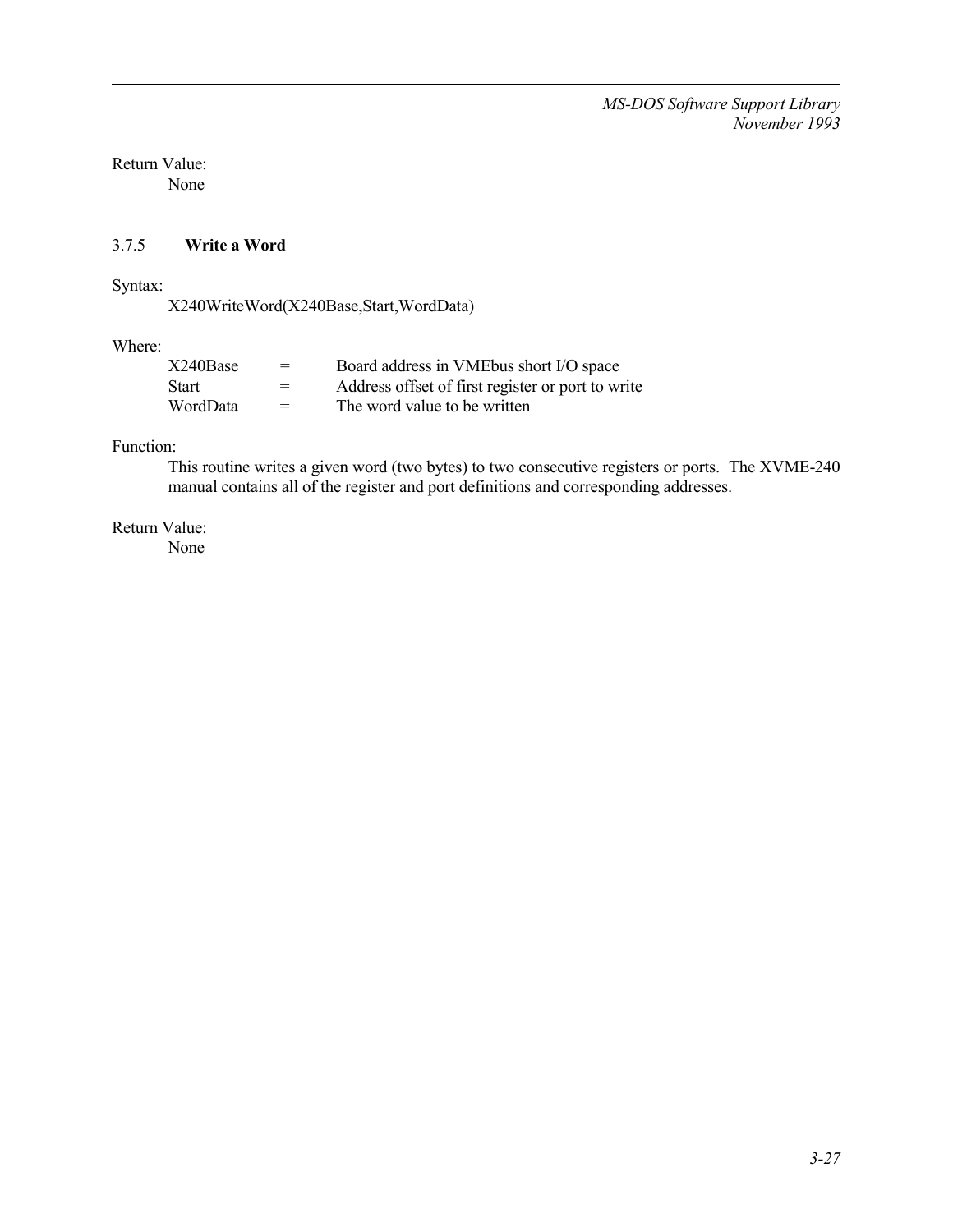# 3.7.6 **Interrupt Example**

The XVME-240 board will generate an interrupt whenever one of the eight edge-selectable inputs is toggled.

For your system to acknowledge interrupts generated by the board, you must set your jumpers and or switches as detailed below. Please refer to the XVME PC/AT manual and the XVME-240 manual for further details.

An example program for the use of interrupts can be found in the Library. The file for the example is:

# \EXAMPLES\DIGITAL\X240INT.EXE

# **Jumpers**:

XVME-240: One of the interrupts must be enabled via switch S2.

An Interrupt Occurred message will appear on screen each time a change of state occurs on any one of the edge-selectable inputs.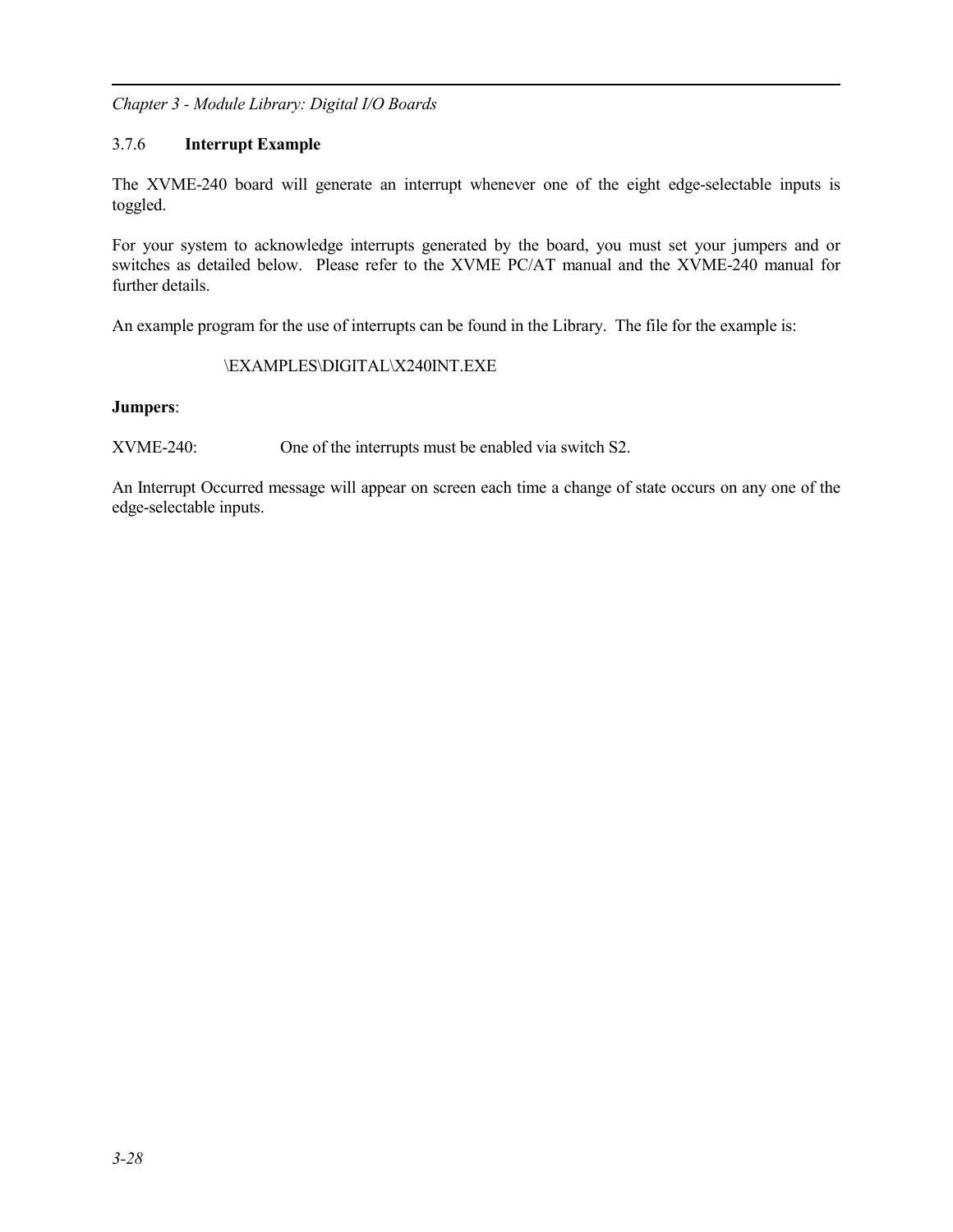# 3.8 **XVME-244 DIGITAL OUTPUT MODULE**

The XVME-244 is a Digital Output Module consisting of a VMEbus interface with 64 isolated digital I/O channels, 32 input channels, and 32 output channels. The inputs are arranged in four groups of eight each. Each group is optically isolated from the others.

The parameters used in the routines for the XVME-244 must match the type expected by the routine. If you pass an invalid parameter, the routine will operate erratically.

### **Parameters:**

| STATUS REG $=$<br>129(0x81)       |
|-----------------------------------|
| <b>OUTPUT REG=</b><br>130(0x82)   |
| FILTERED REG<br>160 (0xA0)<br>$=$ |
| 192 (0xC0)<br>$=$                 |
|                                   |
|                                   |
|                                   |
|                                   |

## **Source Code Location:** \LIB\SOURCES\DIGITAL\XVME244.C

The routines in the following sections are available to the user in the XVME-983 Software Support Library.

## 3.8.1 **Read a Channel**

#### Syntax:

X244ReadChannel(X244Base,Channel,Type)

## Where:

| X244Base | $=$ | Board address in VME bus short I/O space               |
|----------|-----|--------------------------------------------------------|
| Channel  | $=$ | Channel containing status information $(0-31)$         |
| Type     | $=$ | Register type (INPUT REG, FILTERED REG, or OUTPUT REG) |

# Function:

This routine reads a specified channel and returns:

 $0 =$  Channel is low

 $1 =$  Channel is high

# Return Value:

0 or 1

## 3.8.2 **Read a Byte**

## Syntax:

X244Read(X244Base,Register,Type)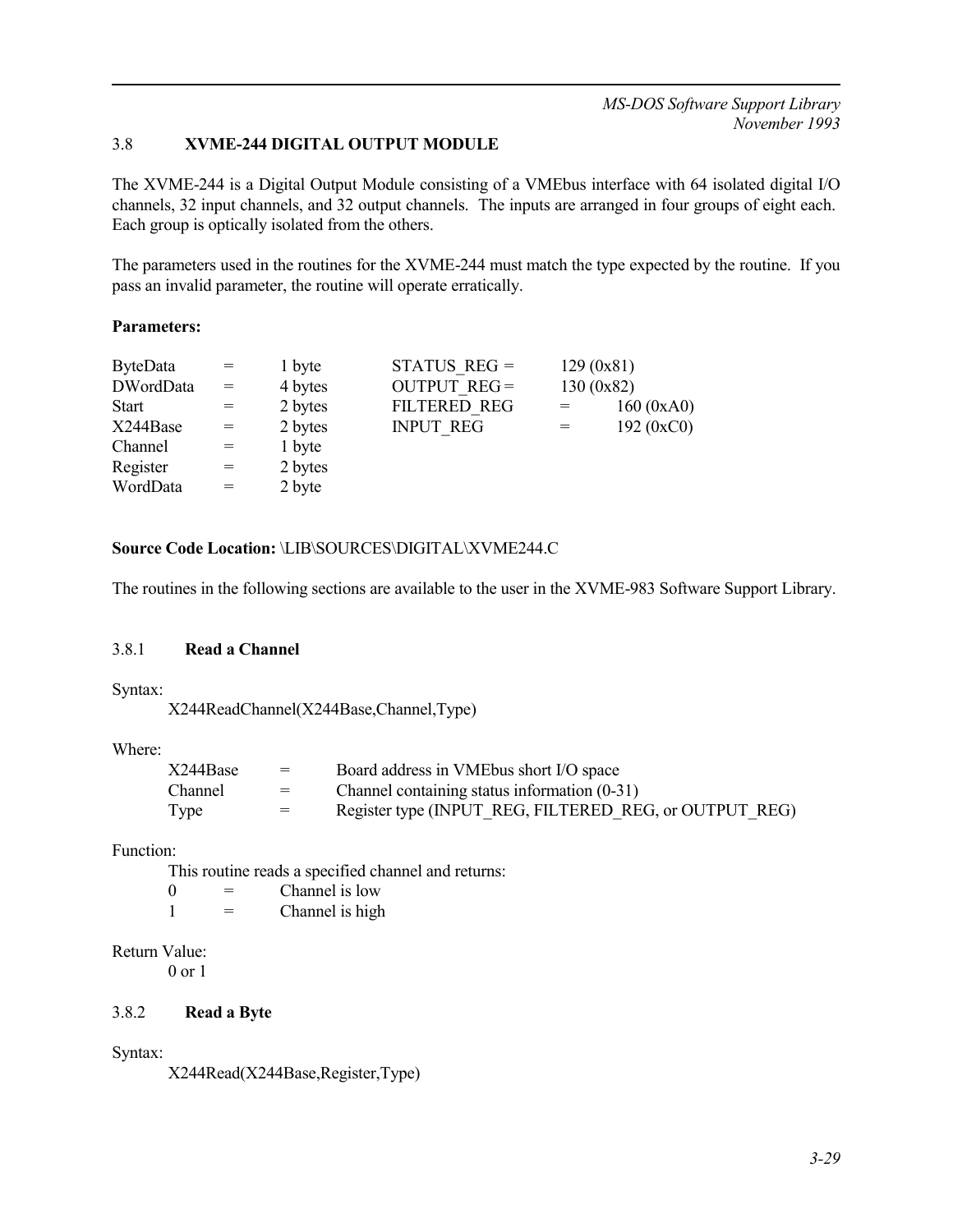Where:

| X244Base | $=$ | Board address in VME bus short I/O space                                     |
|----------|-----|------------------------------------------------------------------------------|
| Register | $=$ | Address offset of register or port to Read                                   |
| Type     | $=$ | Register type (STATUS REG, INPUT REG, FILTERED REG, or<br><b>OUTPUT REG)</b> |

## Function:

This routine reads and returns a byte value from a register. The XVME-244 manual contains all of the register definitions and corresponding addresses.

### Return Value:

Byte value read from desired register

# 3.8.3 **Read a Word**

### Syntax::

X244ReadWord(X244Base,StartReg,Type)

### Where:

| X244Base        | $=$ | Board address in VME bus short I/O space               |
|-----------------|-----|--------------------------------------------------------|
| <b>StartReg</b> | $=$ | Address offset of first register or port to Read       |
| Type            | $=$ | Register type (INPUT REG, FILTERED REG, or OUTPUT REG) |

### Function:

This routine reads and returns a word value from two consecutive registers. The XVME-244 manual contains all of the register definitions and corresponding addresses.

# Return Value:

The word value read starting at the specified register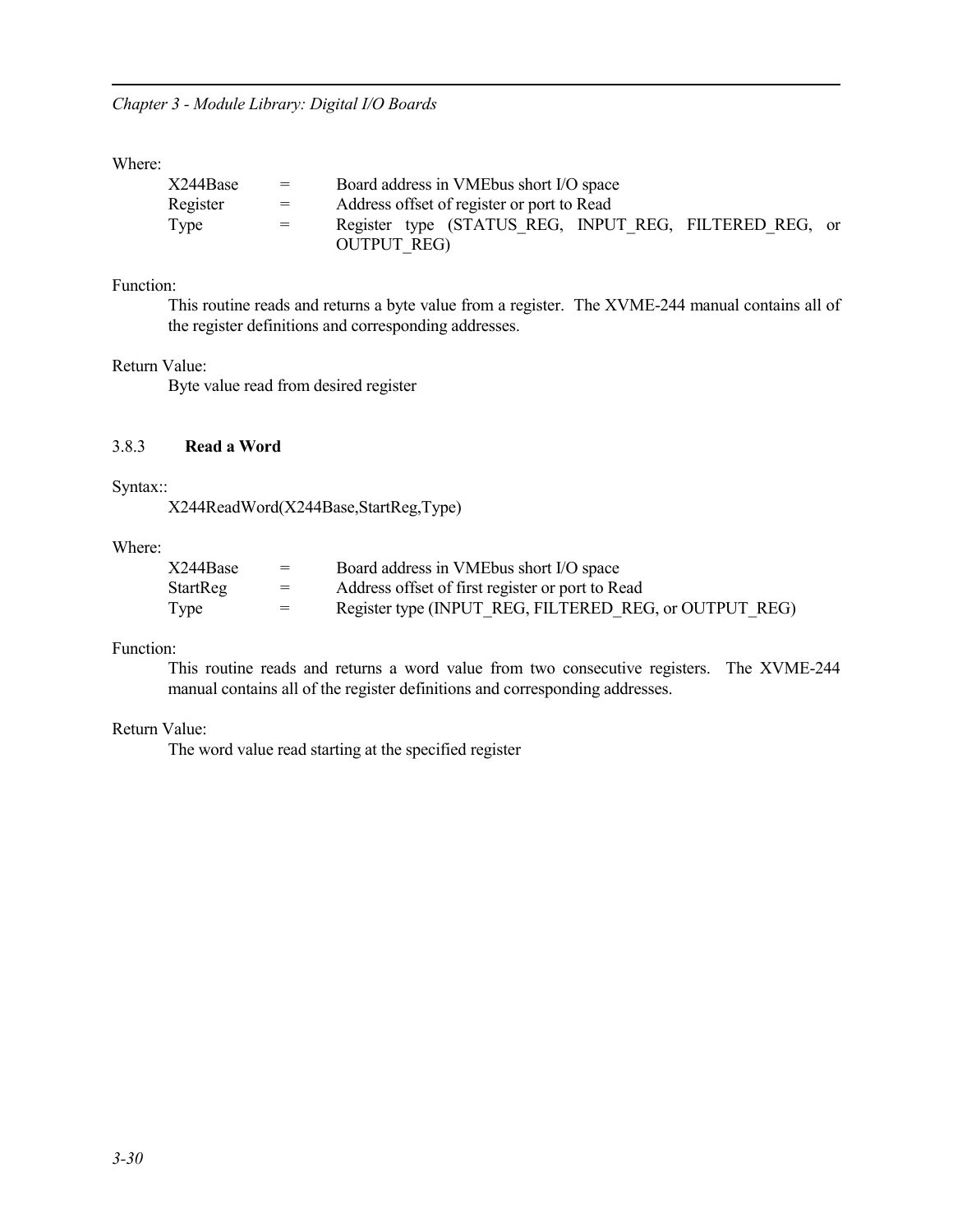## 3.8.4 **Read All**

#### Syntax:

X244ReadAll(X244Base,Type)

## Where:

| X244Base | $=$ | Board address in VME bus short I/O space               |
|----------|-----|--------------------------------------------------------|
| Type     | $=$ | Register type (INPUT REG, FILTERED REG, or OUTPUT REG) |

# Function:

This routine reads and returns a four byte (2 word) value from all four output status registers. The XVME-244 manual contains all of the register definitions and corresponding addresses.

## Return Value:

The double word status of all four ports

# 3.8.5 **Write a Channel**

### Syntax:

X244WriteChannel(X244Base,Channel,Data)

#### Where:

| X244Base | $=$ |                   |         | Board address in VME bus short I/O space     |
|----------|-----|-------------------|---------|----------------------------------------------|
| Channel  | $=$ |                   |         | Channel to write status information $(0-31)$ |
| Data     |     |                   |         | Information to configure output Channel      |
|          |     | $\mathbf{\Omega}$ | $=$ $-$ | Channel set low                              |
|          |     |                   |         | Channel set high                             |

# Function:

This routine sets a specified channel to the desired polarity

# Return Value: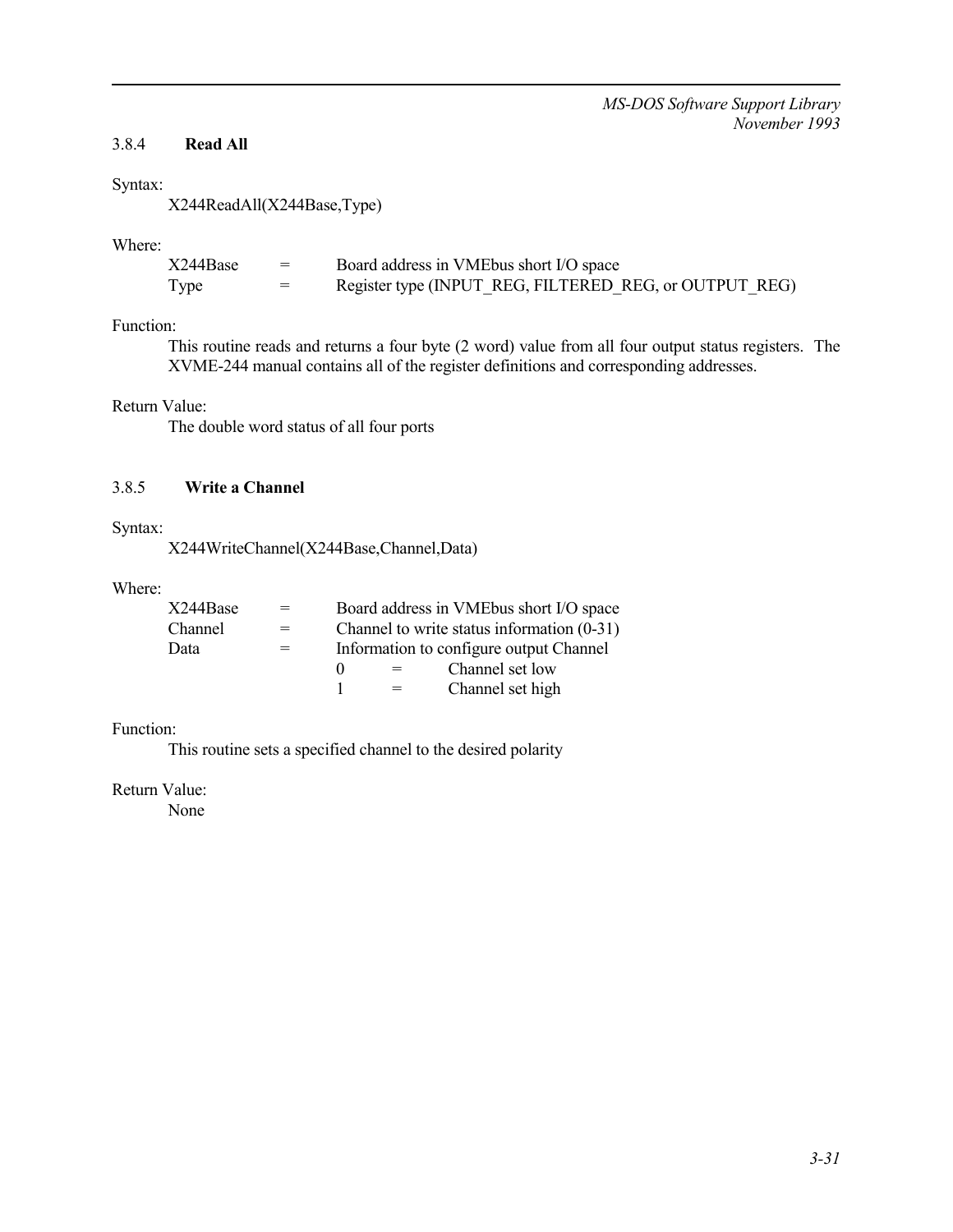## 3.8.6 **Write a Byte**

### Syntax:

X244Write(X244Base,Register,Type,Data)

## Where:

| X244Base | $=$ | Board address in VMEbus short I/O space     |
|----------|-----|---------------------------------------------|
| Register | $=$ | Address offset of register to write $(0-3)$ |
| Type     | $=$ | Register type (STATUS REG or OUTPUT REG)    |
| Data     | $=$ | The byte value to be written                |

## Function:

This routine writes a given byte to a desired register or port. The XVME-244 manual contains all the register definitions and corresponding addresses.

# Return Value:

None

# 3.8.7 **Write a Word**

### Syntax:

X244WriteWord(X244Base,StartReg,WordData)

## Where:

| X244Base | $=$ | Board address in VMEbus short I/O space            |
|----------|-----|----------------------------------------------------|
| StartReg | $=$ | Address offset of first register to write (0 or 2) |
| WordData | $=$ | The word value to be written                       |

# Function:

This routine writes a given word (two bytes) to two consecutive output registers. The XVME-244 manual contains all of the register and port definitions and corresponding addresses.

Return Value: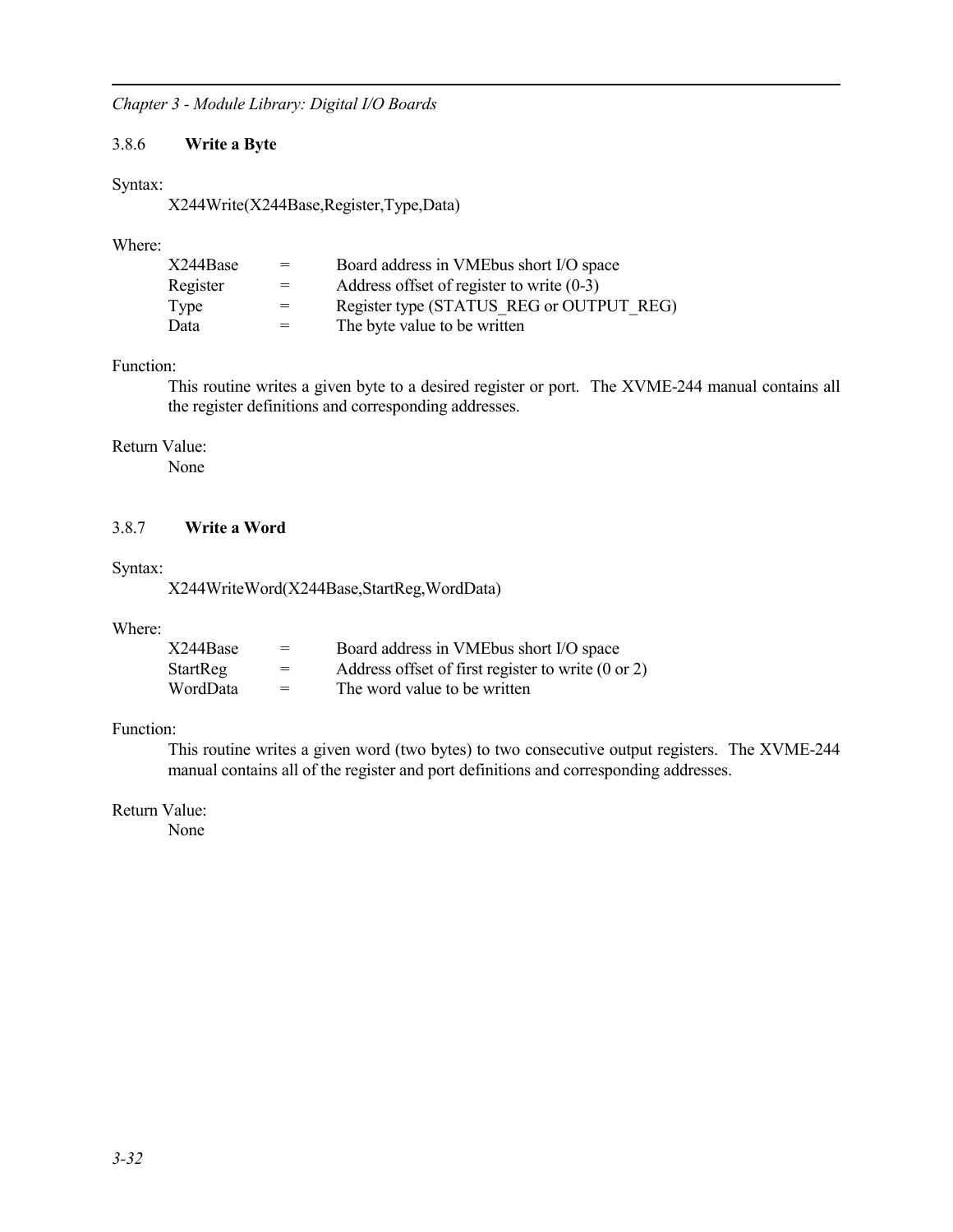## 3.8.8 **Write All**

## Syntax:

X244WriteAll(X244Base,LongData)

## Where:

| X244Base | $=$ | Board address in VME bus short I/O space |
|----------|-----|------------------------------------------|
| LongData | $=$ | The double word value to be written      |

## Function:

This routine writes two words (four bytes) to all four output registers, configuring all 32 output channels.

# Return Value:

None

# 3.8.9 **Reset**

### Syntax:

X244Reset(X244Base)

## Where:

X244Base = Board address in VMEbus short I/O space

## Function:

This routine sets all of the output registers to 0.

# Return Value: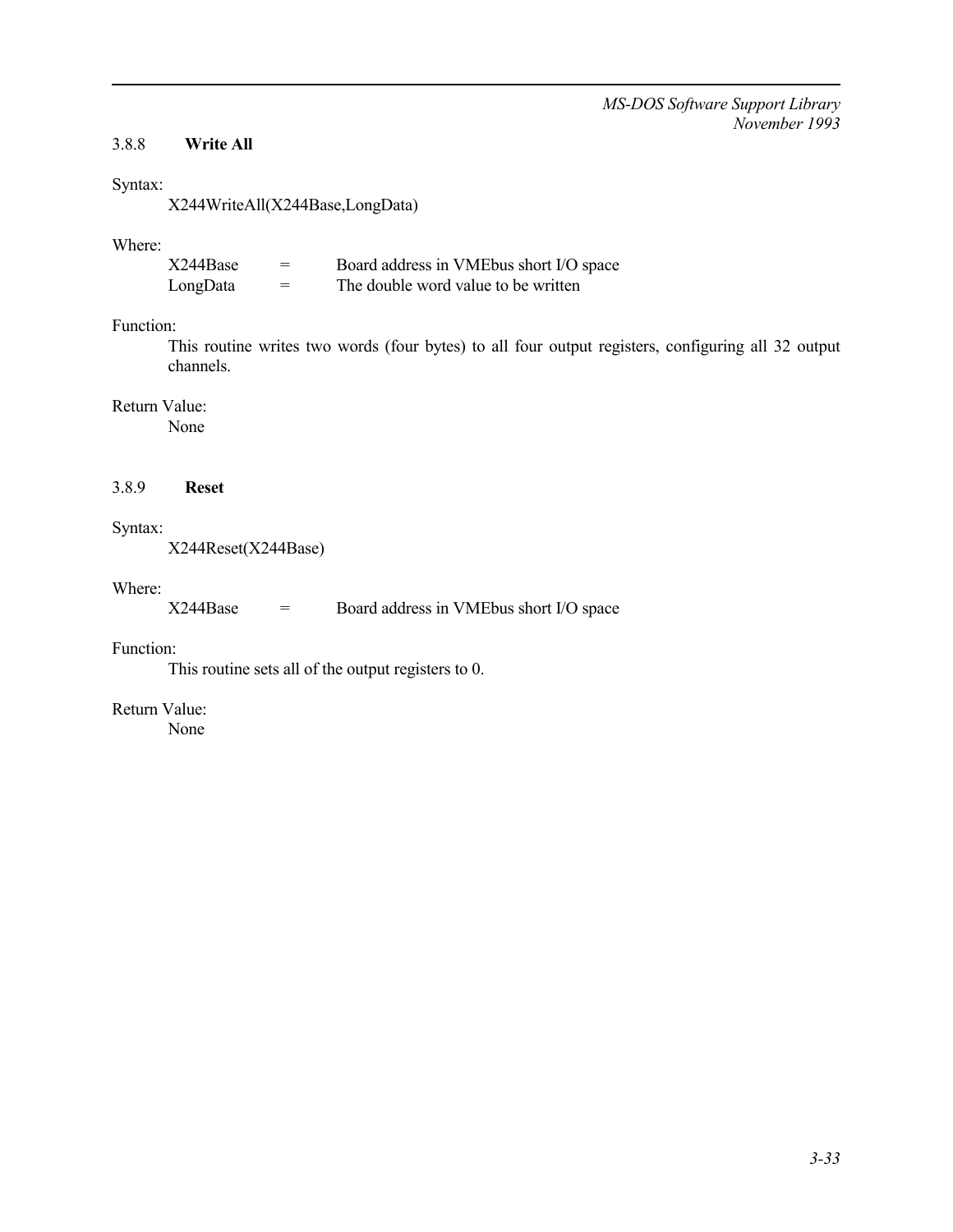# 3.9 **XVME-260 DIGITAL OUTPUT MODULE**

The XVME-260 is a Digital Relay Output Module that provides 32 channels of relay output, 300 VDC isolation, and transient suppression. The outputs are capable of switching either AC or DC loads. All outputs are software readable and disabled whenever the module is set to run diagnostics. All relays return to a Normally Open (NO) state when the module is reset for standard operation.

The parameters used in the routines for the XVME-260 must match the type expected by the routine. If you pass an invalid parameter, the routine will operate erratically.

# **Parameters:**

| <b>ByteData</b> | $=$ | 1 byte  | Channel  | $=$ | 1 byte  |
|-----------------|-----|---------|----------|-----|---------|
| DWordData       | $=$ | 4 bytes | Register | $=$ | 2 bytes |
| <b>Start</b>    | $=$ | 2 bytes | WordData | $=$ | 2 bytes |
| X260Base        | $=$ | 2 bytes |          |     |         |

**Source Code Location:** \LIB\SOURCES\DIGITAL\XVME260.C

The routines in the following sections are available to the user in the XVME-983 Software Support Library.

# 3.9.1 **Read a Channel**

Syntax:

ReadChannel(X260Base,Channel)

Where:

| X260Base | =   | Board address in VME bus short I/O space     |
|----------|-----|----------------------------------------------|
| Channel  | $=$ | Channel containing status information (0-31) |

# Function:

This routine reads a specified channel and returns:  $0 =$  Channel relay is open

 $1 =$  Channel relay is closed

Return Value:

0 or 1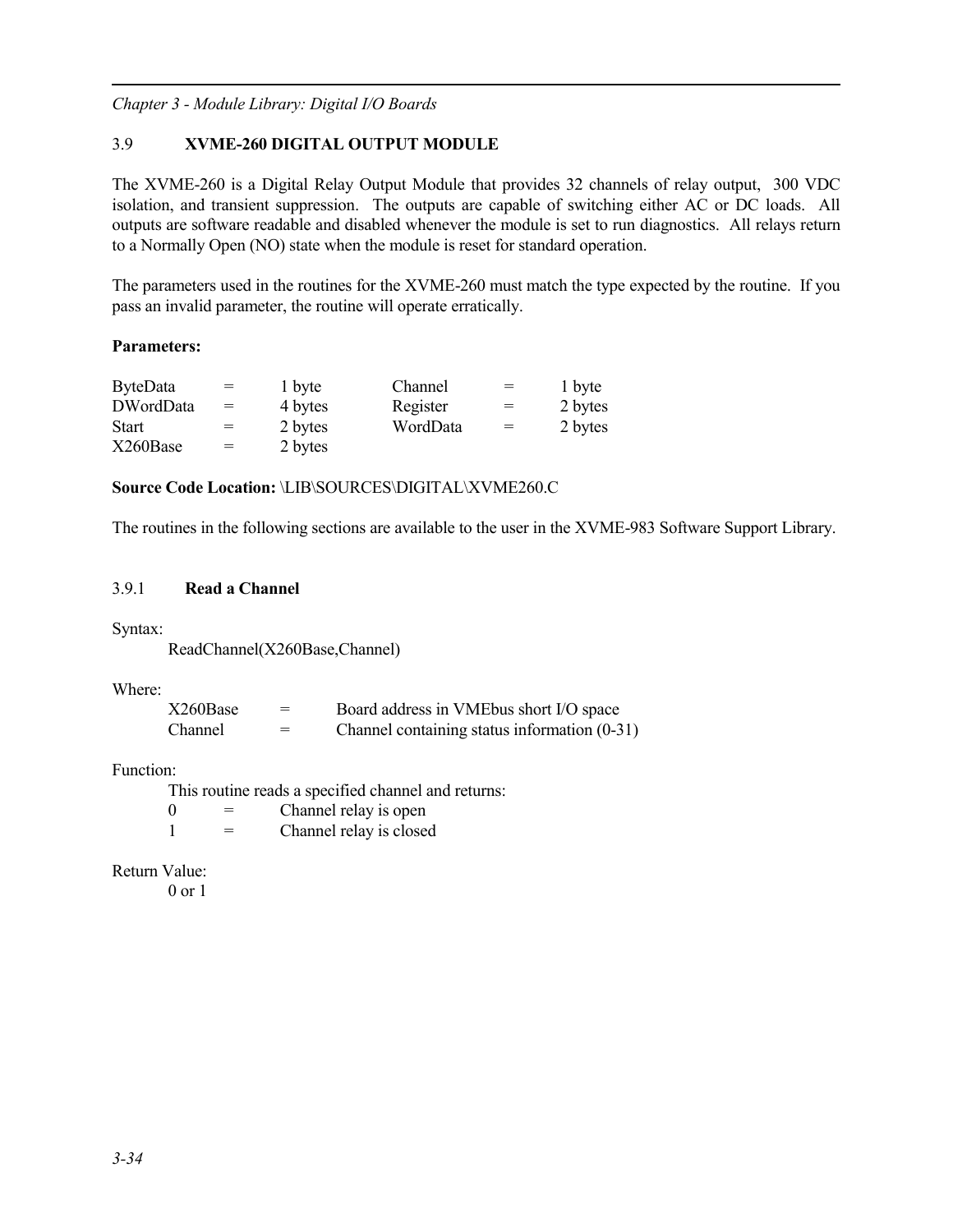## 3.9.2 **Read a Byte**

#### Syntax:

X260Read(X260Base,Register)

#### Where:

| X260Base | =   | Board address in VME bus short I/O space |
|----------|-----|------------------------------------------|
| Register | $=$ | Address offset of port register to Read  |

## Function:

This routine reads and returns a byte value from a port register. The XVME-260 manual contains all of the register definitions and corresponding addresses.

#### **NOTE**

This routine will invert the bit read from the port register, showing the actual state of the port.

### Return Value:

The inverted byte value read at the specified port register

# 3.9.3 **Read a Word**

#### Syntax:

```
X260ReadWord(X260Base,Start)
```
### Where:

| X260Base | Board address in VME bus short I/O space         |
|----------|--------------------------------------------------|
| Start    | Address offset of first register or port to Read |

#### Function:

This routine reads and returns a word value from two consecutive port registers. The XVME-260 manual contains all of the register definitions and corresponding addresses.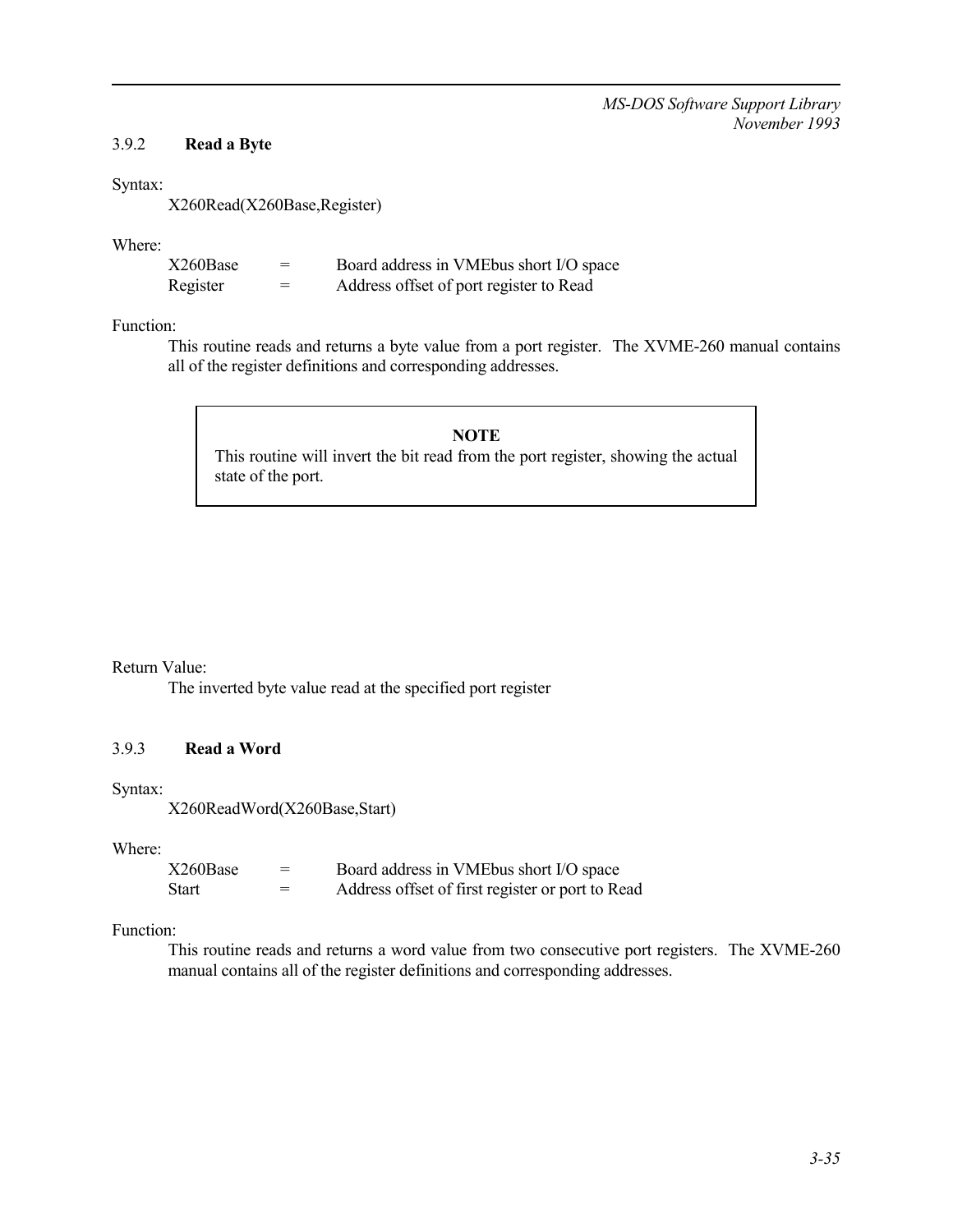### **NOTE**

This routine will invert the bits read from the port register, showing the actual state of the port.

Return Value:

The inverted word value read starting at the specified port register

#### 3.9.4 **Read All**

Syntax:

X260ReadAll(X260Base)

Where:

X260Base = Board address in VMEbus short I/O space

Function:

This routine reads and returns a four byte (2 word) value from all four port status registers. The XVME-260 manual contains all of the register definitions and corresponding addresses.

# **NOTE**

This routine will invert the bits read from the port register, showing the actual state of the port.

Return Value:

The inverted double word value of all four port registers

## 3.9.5 **Write a Channel**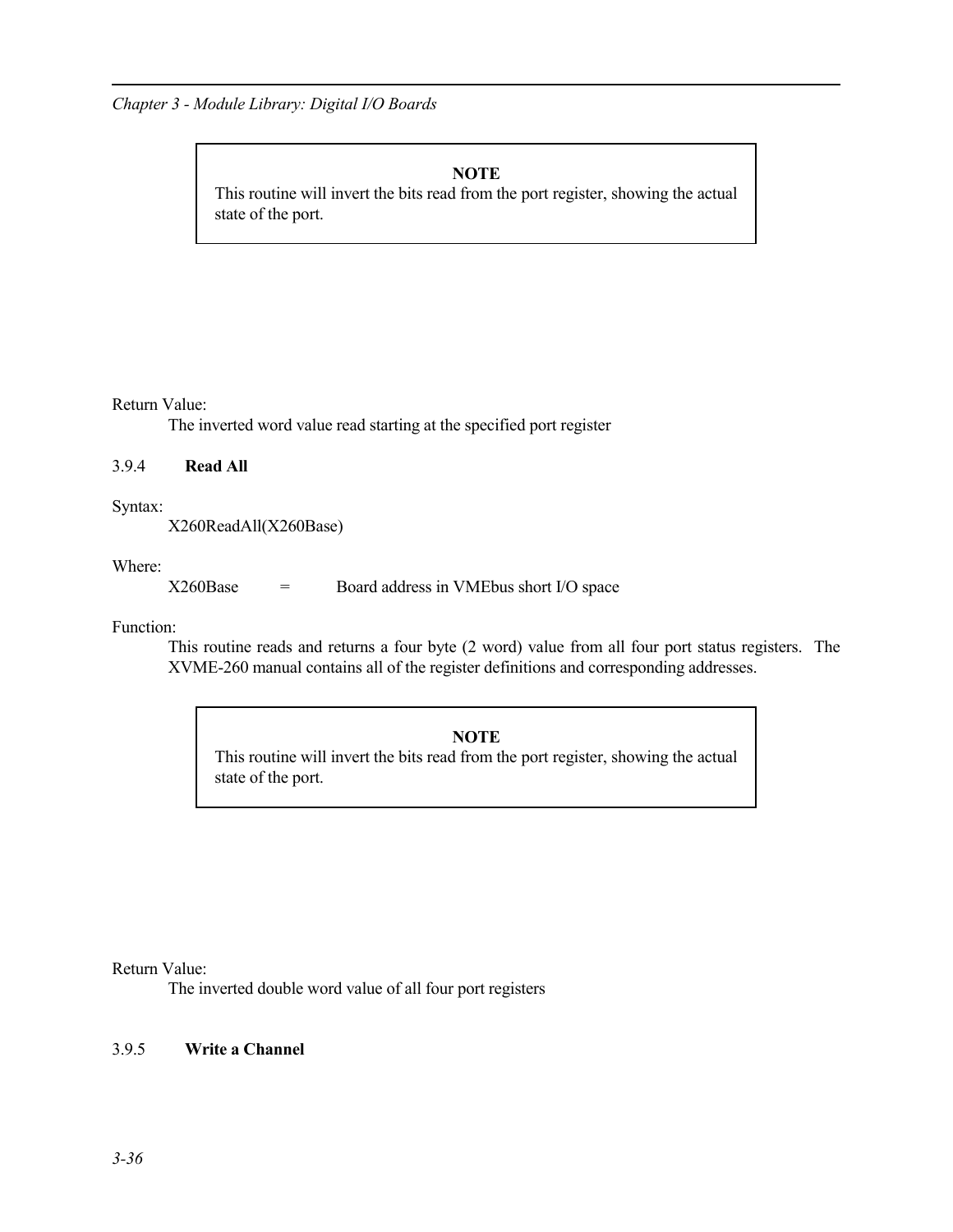Syntax:

X260WriteChannel(X260Base,Channel,ByteData)

Where:

| X260Base        | $=$ | Board address in VME bus short I/O space         |  |
|-----------------|-----|--------------------------------------------------|--|
| Channel         | $=$ | Channel to write status information              |  |
| <b>ByteData</b> | $=$ | Information to configure output channel $(0-31)$ |  |
|                 |     | Channel set low<br>$() =$                        |  |
|                 |     | Channel set high<br>$1 =$                        |  |

Function:

This routine sets a specified channel relay to the desired position.

Return Value: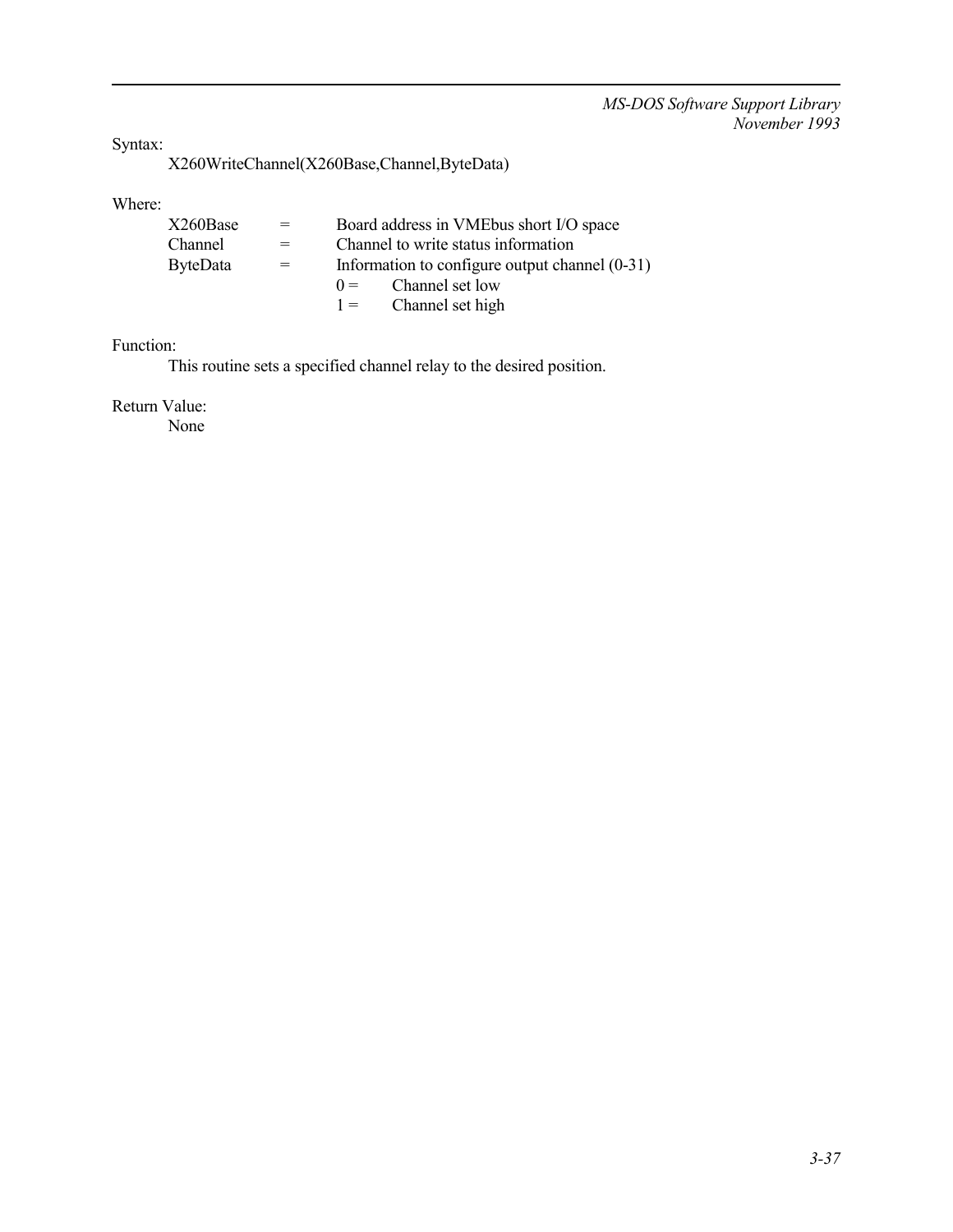# 3.9.6 **Write a Byte**

## Syntax:

X260Write(X260Base,Register,ByteData)

## Where:

| X260Base | $=$ | Board address in VME bus short I/O space    |
|----------|-----|---------------------------------------------|
| Register | $=$ | Address offset of register or port to write |
| ByteData | $=$ | The byte value to be written                |

# Function:

This routine writes a given byte to a desired register or port. The XVME-260 manual contains all of the register and port definitions and corresponding addresses.

### Return Value:

None

# 3.9.7 **Write a Word**

## Syntax:

X260WriteWord(X260Base,Start,WordData)

# Where:

| X260Base | $=$ | Board address in VME bus short I/O space          |
|----------|-----|---------------------------------------------------|
| Start    |     | Address offset of first register or port to write |
| WordData | $=$ | The word value to be written                      |

# Function:

This routine writes a given word (two bytes) to two consecutive registers or ports. The XVME-260 manual contains all of the register and port definitions and corresponding addresses.

## Return Value: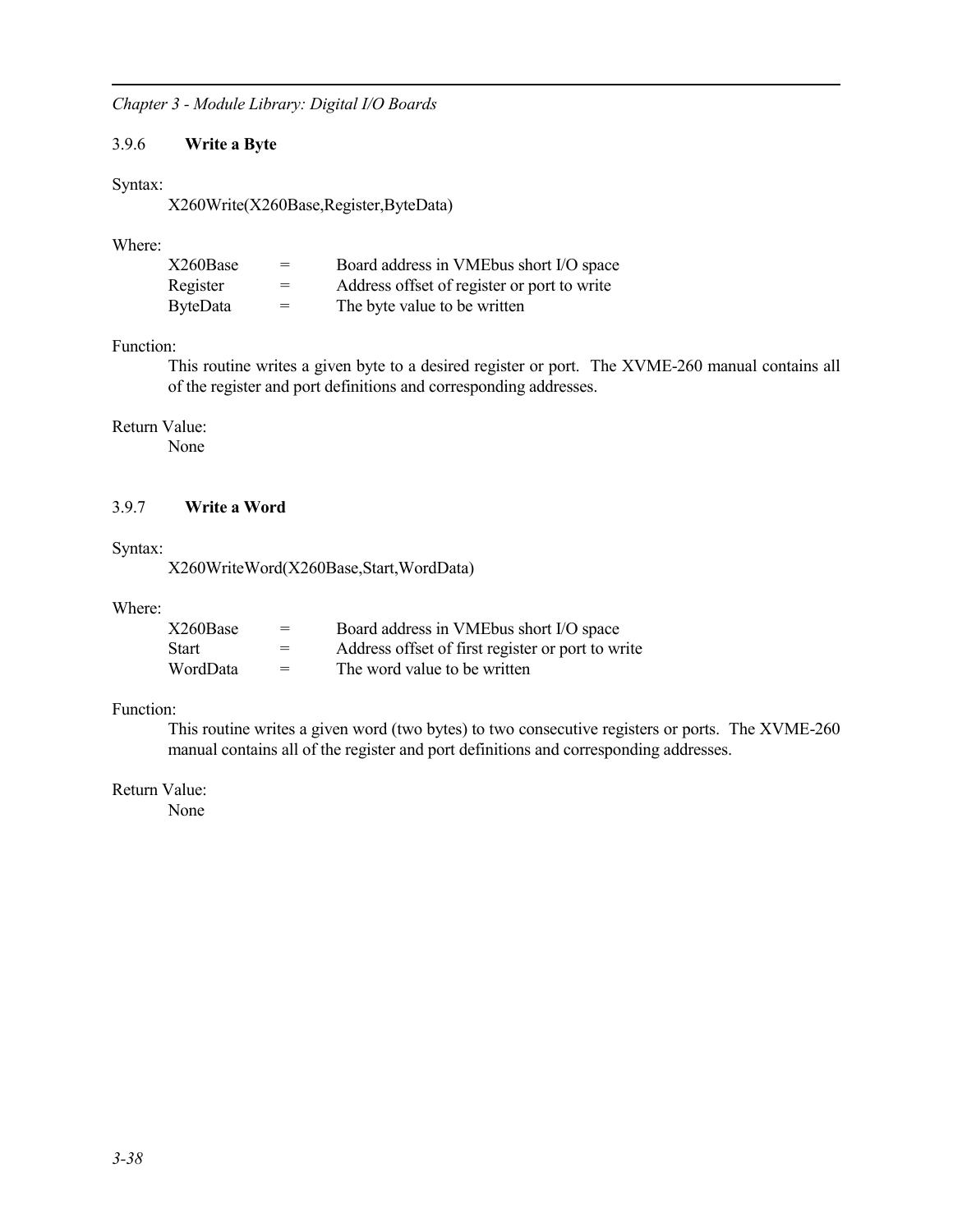# 3.9.8 **Write All**

### Syntax

WriteAll(X260Base,DWordData)

### Where:

| X260Base  | $=$ | Board address in VME bus short I/O space |
|-----------|-----|------------------------------------------|
| DWordData | $=$ | The double word value to be written      |

# Function:

This routine writes two words (four bytes) to all four configuration ports, configuring all 32 output channels. The XVME-260 manual contains all of the register and port definitions and corresponding addresses.

Return Value: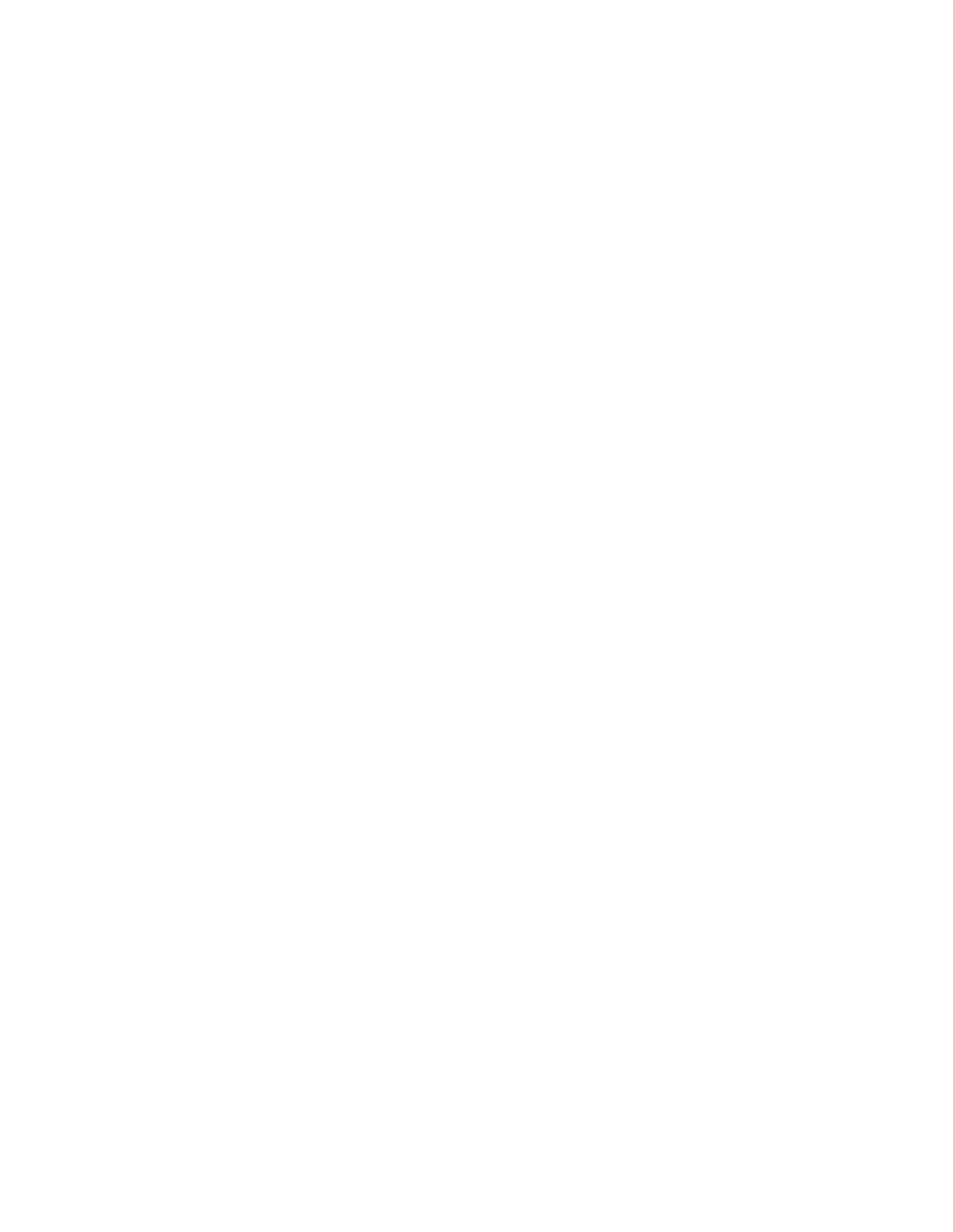# 4.1 **INTRODUCTION**

| MODULE       |           |           |     |           |           |           |
|--------------|-----------|-----------|-----|-----------|-----------|-----------|
| Routine      | 500/595   | 505/595   | 530 | 540       | 560       | 566       |
| ADRead       | $\bullet$ |           |     | $\bullet$ | $\bullet$ |           |
| ChanOut      |           |           |     |           |           |           |
| Diag         |           |           |     |           |           |           |
| ForceAD      | $\bullet$ |           |     |           | $\bullet$ |           |
| Int          | $\bullet$ |           |     |           | $\bullet$ |           |
| Output       |           | $\bullet$ |     |           | ٠         |           |
| Read         | $\bullet$ |           |     | $\bullet$ | $\bullet$ | $\bullet$ |
| ReadGain     | $\bullet$ |           |     |           |           |           |
| Reset        | $\bullet$ |           |     |           | $\bullet$ |           |
| <b>SetCK</b> |           |           |     |           |           |           |
| SetGain      | $\bullet$ |           |     | $\bullet$ | $\bullet$ |           |
| SetMode      | $\bullet$ |           |     |           | $\bullet$ |           |
| SetSampCK    |           |           |     |           |           |           |
| Wait         | $\bullet$ |           |     |           |           |           |
| WordWrite    |           |           |     |           |           |           |
| Write        |           |           |     |           |           |           |
|              | 500/595   | 505/595   | 530 | 540       | 560       | 566       |

# Table 4-1. Analog I/O Routine Matrix **MODULE**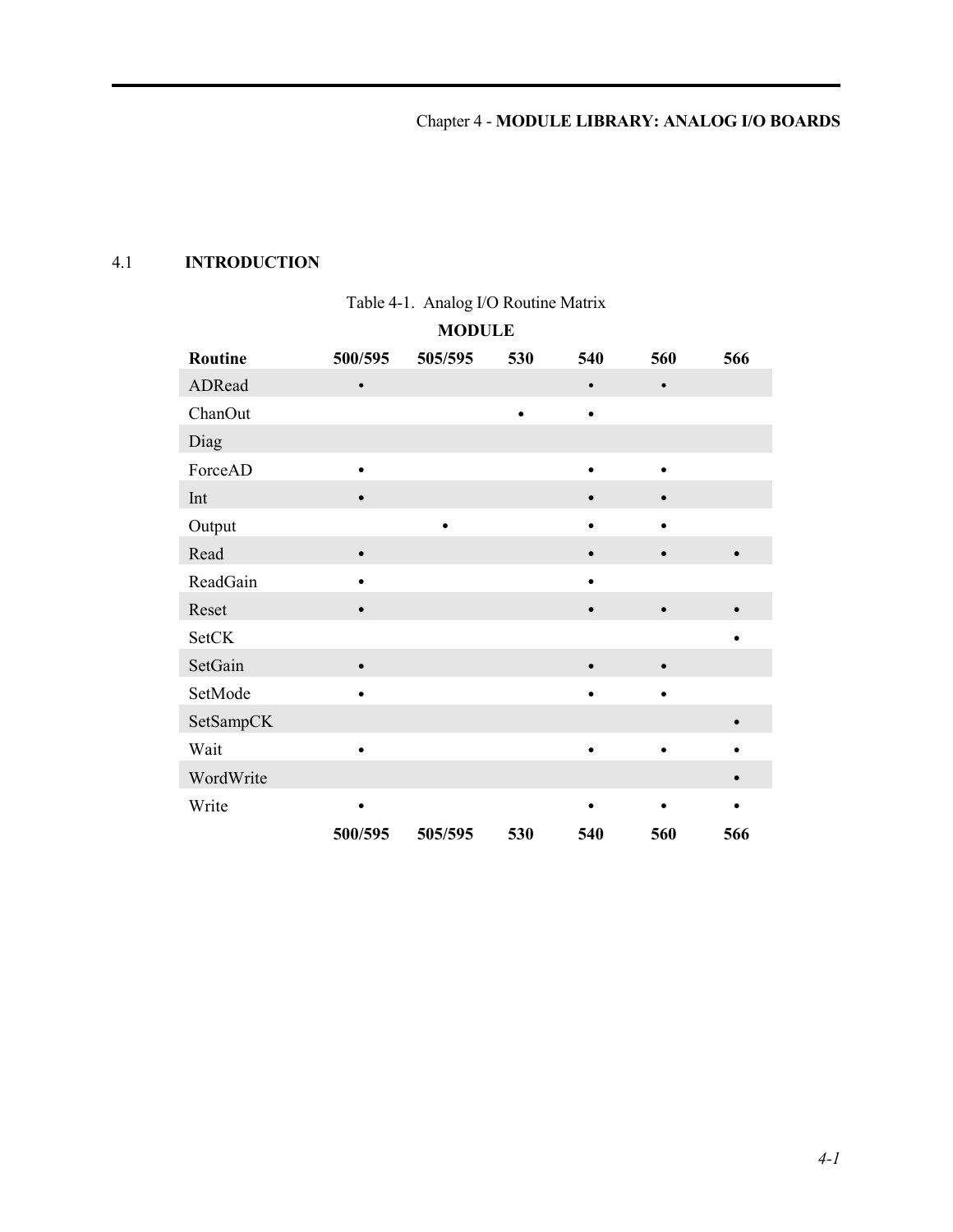# 4.2 **XVME-500/590 ANALOG INPUT MODULE**

The XVME-500 is a complete, single-high VMEbus compatible Analog Input Module with 16 analog input channels expandable to 32 channels. An programmable gain option is available. The XVME-590 is a 6U version of the XVME-500, with the I/O routed to the VMEbus P2 connector.

The parameters used in the routines for the XVME-500/590 must match the type expected by the routine. If you pass an invalid parameter, the routine will operate erratically.

# **Parameters:**

| <b>ByteData</b> | $= 1$ byte  | Channel  | $= 1$ byte  |
|-----------------|-------------|----------|-------------|
| GainFactor      | $= 1$ byte  | IntFlag  | $= 1$ byte  |
| Mode            | $= 1$ byte  | Register | $= 2 bytes$ |
| X500Base        | $= 2 bytes$ |          |             |

# **Source Code Location:** \LIB\SOURCES\ANALOG\XVME500.C

The routines in the following sections are available to the user in the XVME-983 Software Support Library.

# 4.2.1 **Read a Byte**

Syntax:

X500Read(X500Base,Register)

Where:

| X500Base | $=$ | Board address in VMEbus short I/O space |
|----------|-----|-----------------------------------------|
| Register | $=$ | Address offset of register to Read      |

### Function:

This routine reads and returns a byte from a desired register. The XVME-500/590 manual contains all of the register definitions and corresponding addresses.

# Return Value:

The byte read from the desired register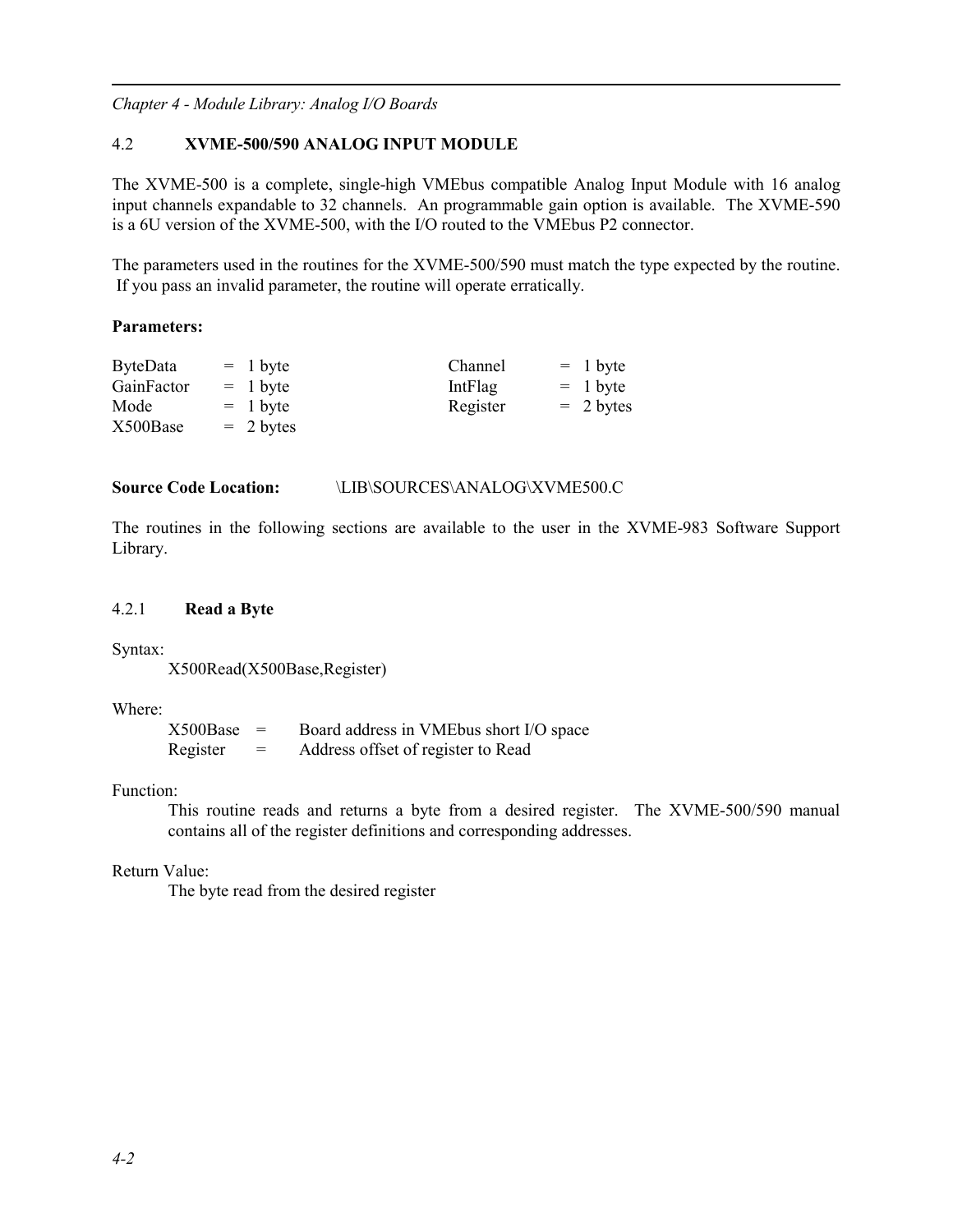# 4.2.2 **Write a Byte**

#### Syntax:

X500Write(X500Base,Register,ByteData)

### Where:

| X500Base        | $=$ | Board address in VMEbus short I/O space |
|-----------------|-----|-----------------------------------------|
| Register        | $=$ | Address offset of register to write     |
| <b>ByteData</b> | $=$ | The byte value to be written            |

# Function:

This routine writes a given byte to a desired register. The XVME-500/590 manual contains all of the register definitions and corresponding addresses.

#### Return Value:

None

### Source Code\XVME500.C

# 4.2.3 **Wait**

#### Syntax:

X500Wait(X500Base)

### Where:

X500Base = Board address in VMEbus short I/O space

# Function:

This routine waits until the current analog-to-digital (A/D) conversion is completed before allowing the program to continue.

# Return Value:

None

Source Code\XVME500.C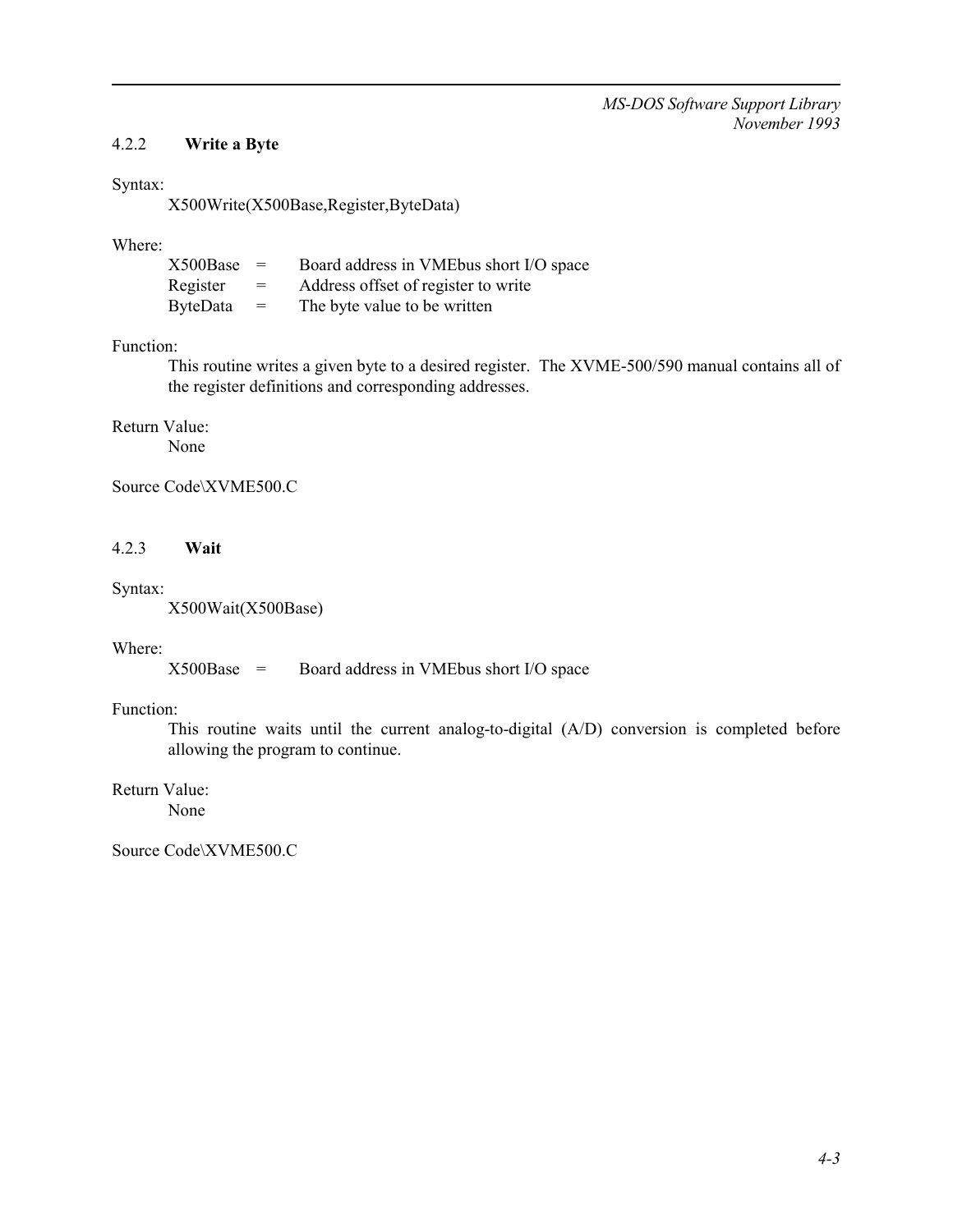# 4.2.4 **Force an A/D Conversion**

### Syntax:

X500ForceAD(X500Base)

# Where:

X500Base = Board address in VMEbus short I/O space

### Function:

This routine sets the A/D busy bit in the Status Control Register to initiate an analog-to-digital conversion on the currently selected channel.

# Return Value:

None

# 4.2.5 **Set Interrupt**

Syntax:

X500Int(X500Base,IntFlag)

### Where:

| X500Base | $=$ | Board address in VMEbus short I/O space |
|----------|-----|-----------------------------------------|
| IntFlag  | $=$ | Interrupt status                        |
|          |     | $0 =$ Interrupts disabled               |
|          |     | $1 =$ Interrupts enabled                |

# Function:

This routine sets the interrupt bit in the Status Control Register to either enable or disable the interrupts.

# Return Value: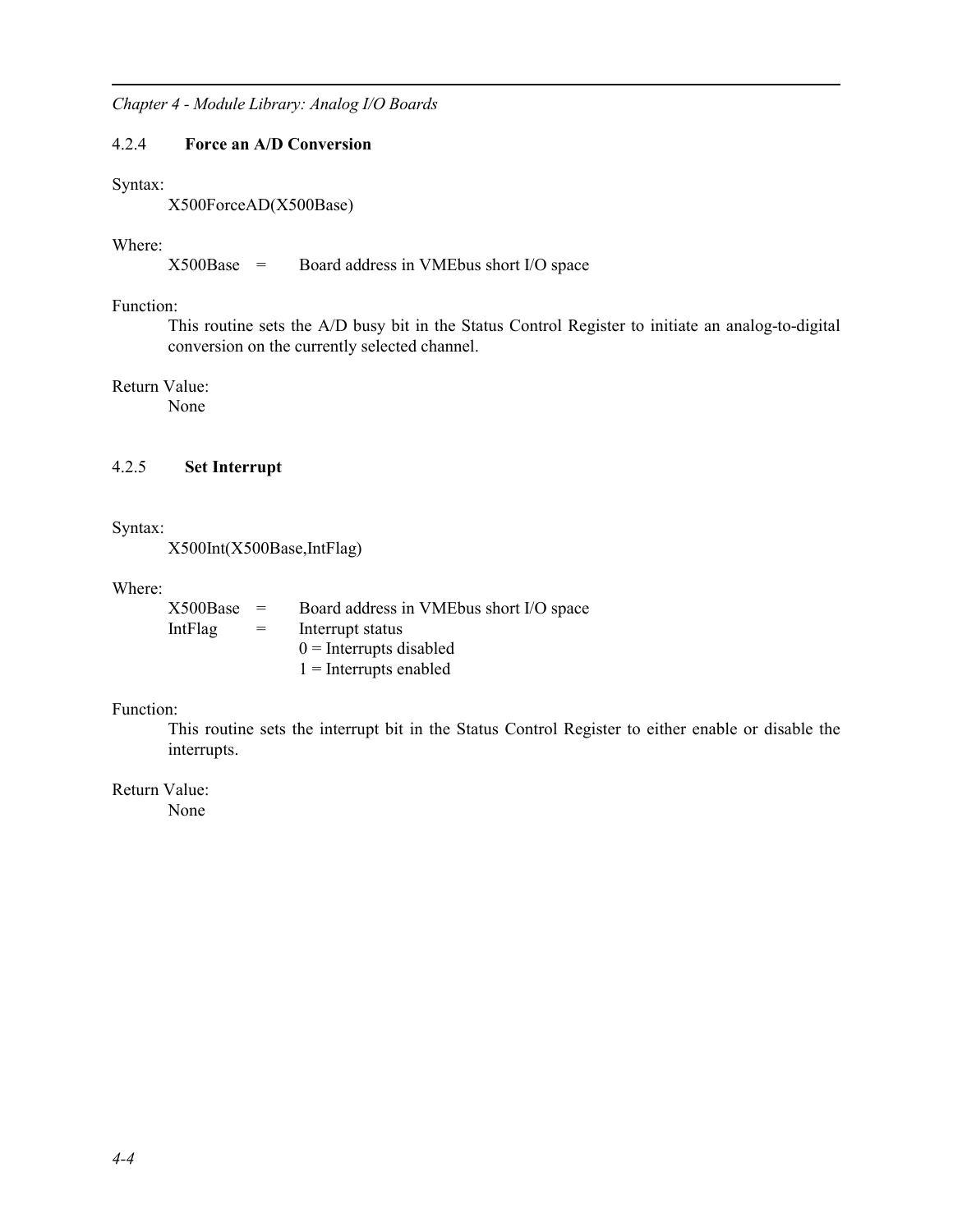### 4.2.6 **Set Conversion Mode**

#### Syntax:

X500SetMode(X500Base,Mode)

# Where:

| X500Base | $=$ | Board address in VMEbus short I/O space |
|----------|-----|-----------------------------------------|
| Mode     | $=$ | Conversion mode                         |
|          |     | $0 = Set$ to Single Channel Mode        |
|          |     | $1 = Set$ to Sequential Channel Mode    |
|          |     | $2 = Set$ to Random Channel Mode        |
|          |     | $3 = Set$ to External Trigger Mode      |
|          |     |                                         |

# Function:

This routine sets the module to one of four analog conversion modes.

# Return Value:

None

# 4.2.7 **Reset**

#### Syntax:

X500Reset(X500Base)

#### Where:

X500Base = Board address in VMEbus short I/O space

# Function:

This routine performs a software reset on the module. The A/D busy and the interrupt pending bits in the Status/Control Register are reset.

# Return Value: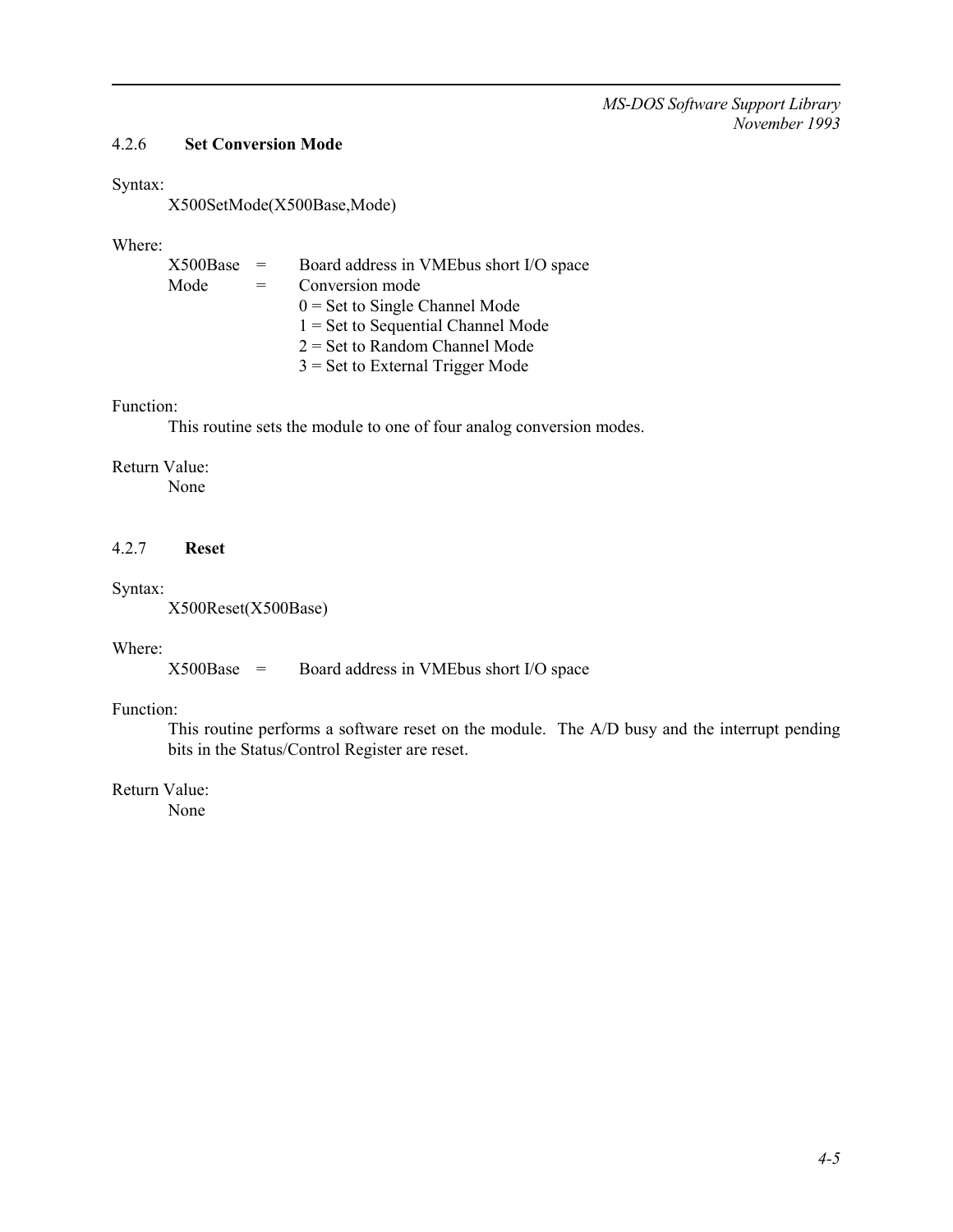# 4.2.8 **Analog to Digital**

Syntax:

X500ADRead(X500Base)

Where:

X500Base = Board address in VMEbus short I/O space

Function:

This routine reads a word (two byte) value containing the A/D reading for a channel.

# **NOTE**

If the module is in Single Channel or Sequential Mode, a new A/D conversion will be initiated every time this routine is called.

Return Value:

The word value containing the A/D reading for a channel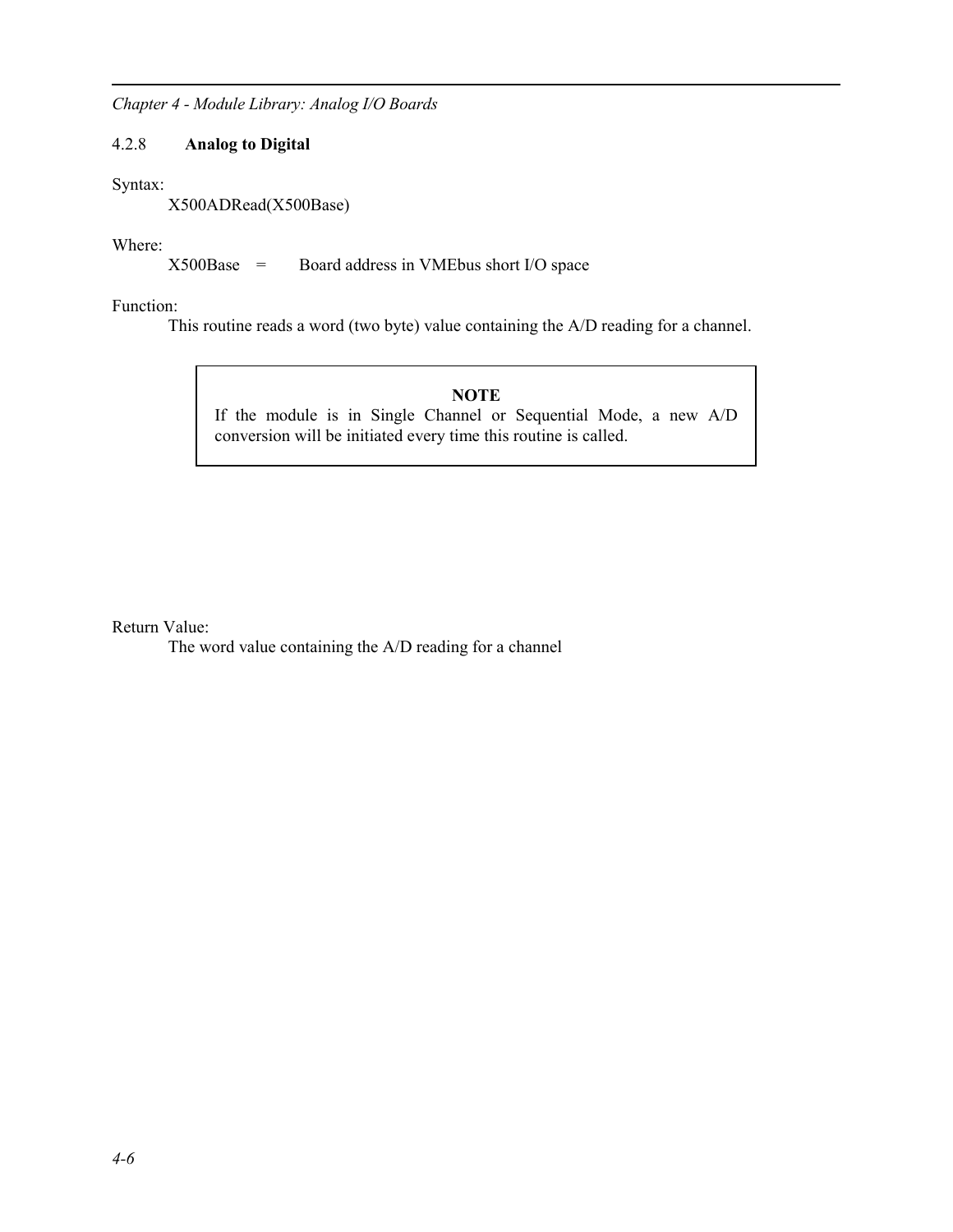# 4.2.9 **Set Gain Factor**

# **NOTE**

This routine is applicable to the XVME-500/590-2 and the XVME-500/590-3 **only**. The gain factor on the XVME-500/590-1 is **not** programmable.

#### Syntax:

X500SetGain(X500Base,Channel,GainFactor)

# Where:

| X500Base<br>$=$                                           |          | Board address in VMEbus short I/O space |     |  |  |
|-----------------------------------------------------------|----------|-----------------------------------------|-----|--|--|
| Channel                                                   |          | Target of new gain setting $(0-31)$     |     |  |  |
| Gain factor applied to converted signal<br>GainFactor $=$ |          |                                         |     |  |  |
|                                                           |          | Range 1 Range 2 Range 3                 |     |  |  |
|                                                           | $0 = 1$  |                                         | 10  |  |  |
|                                                           | $1 = 2$  | 8                                       | 20  |  |  |
|                                                           | $2 = 5$  | 20                                      | 50  |  |  |
|                                                           | $3 = 10$ | 40                                      | 100 |  |  |

#### **NOTE**

Select the range via jumpers on the board. Refer to the XVME-500/590 manual for details.

Function:

This routine sets the module to one of four gain factors in the current range setting.

Return Value: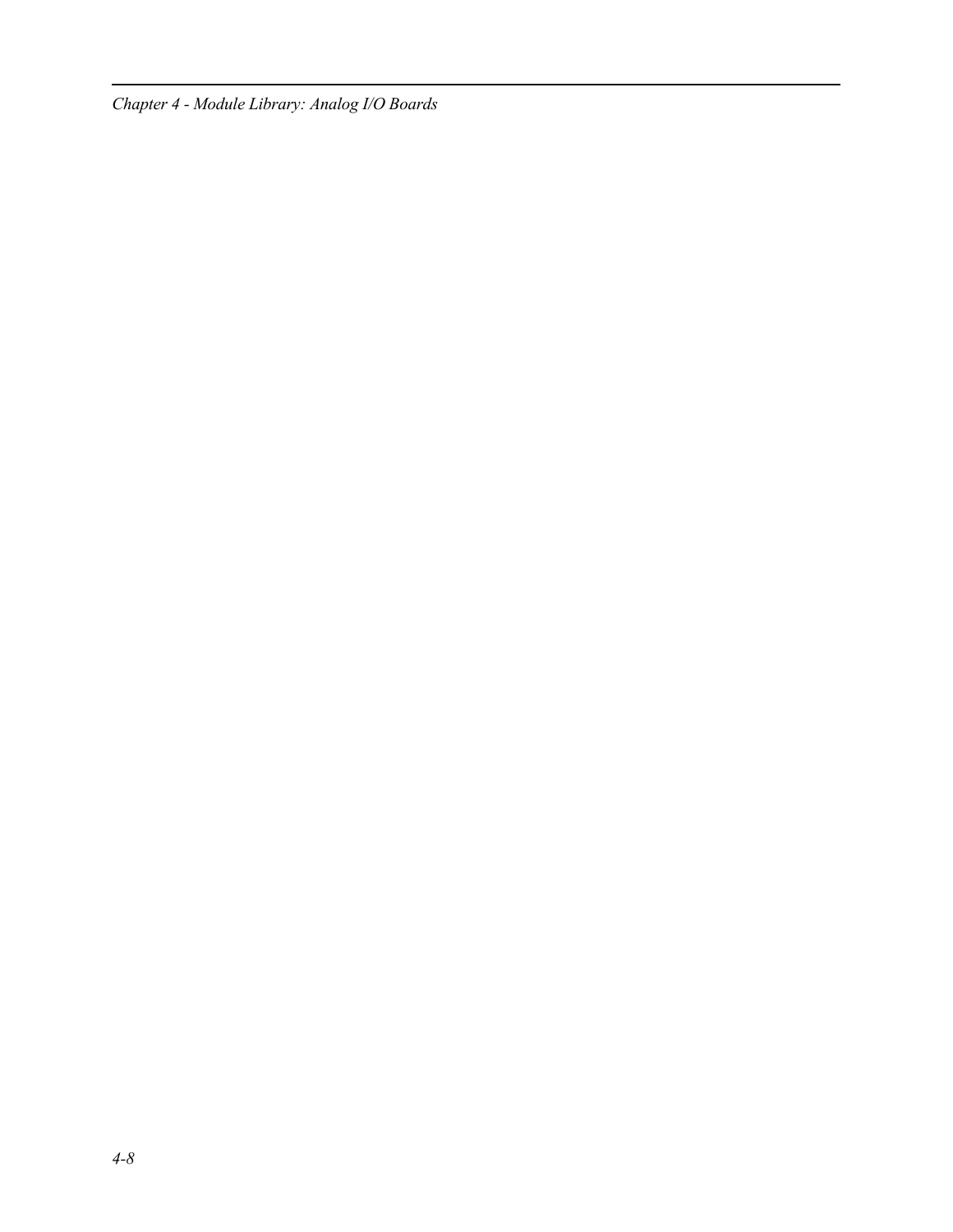# 4.2.10 **Read Gain Factor**

# **NOTE**

This routine is applicable to XVME-500/590-2 and XVME-500/590-3 **only**. The gain factor on the XVME-500/590-1 is hardware selectable.

Syntax:

X500ReadGain(X500Base,Channel)

Where:

| X500Base | $=$ Board address in VME bus short I/O space  |
|----------|-----------------------------------------------|
| Channel  | $=$ Channel number to read gain from $(0-31)$ |

#### **NOTE**

If the module is in Random Mode, an A/D conversion will be initiated for the channel whose gain is to be read.

Function:

This routine reads the module gain register and returns one of four factors in the current range setting.

# Return Value:

A byte containing the gain mode value (0-3)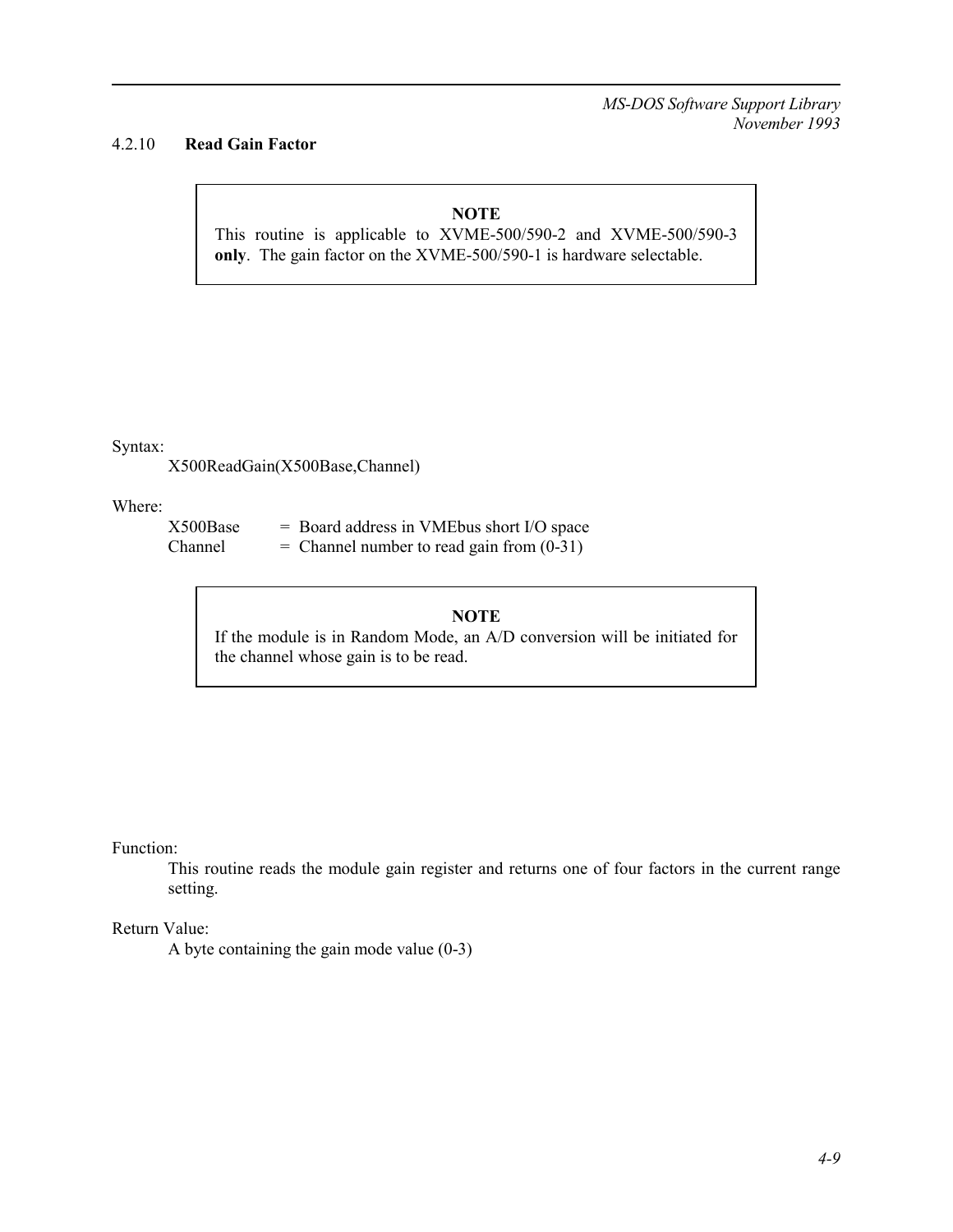# 4.2.11 **Interrupt Example**

For your system to acknowledge interrupts generated by the board, you must set your jumpers and or switches as detailed below. Please refer to the XVME PC/AT manual and the specific Analog I/O manual for further details.

An example program for the use of interrupts can be found in the library. The file for the example is:

# \EXAMPLES\ANALOG\X500INT.EXE

# **Jumpers**:

XVME-500: J10-12 configured to enable one of the VMEbus interrupt levels.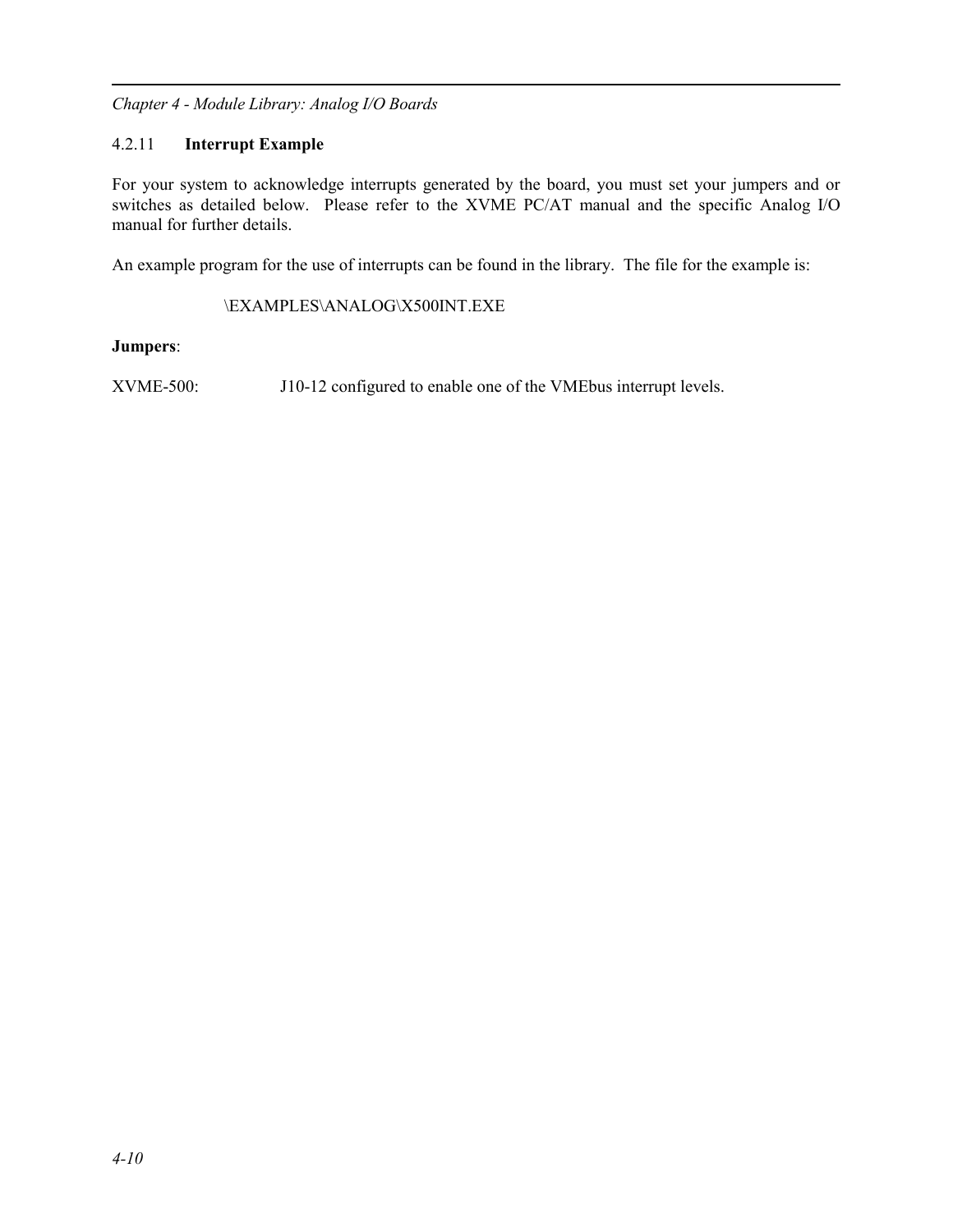# 4.3 **XVME-505/595 4-CHANNEL ANALOG OUTPUT MODULE**

The XVME-505 is a powerful, single-high VMEbus-compatible I/O module that can perform 12-bit digital-to-analog (D/A) conversions. The module can output D/A conversions over any of four independently configured output channels. The XVME-595 is functionally the same as the XVME-505 in a 6U form factor, with the I/O routed to the VMEbus P2 connector.

Unipolar ranges include 0-5 VDC and 0-10 VDC. Bipolar voltages include  $\pm$ 5 VDC and  $\pm$ 10 VDC, and the current range is 4-20 mA. All outputs go to  $0 \text{ V}$  (4 mA) state when the module is reset.

The parameters used in the routines for the XVME-505/595 must match the type expected by the routine. If you pass an invalid parameter, the routine will operate erratically.

### **Parameters:**

| Channel  | $= 1$ byte          | DacValue | $= 2$ bytes |
|----------|---------------------|----------|-------------|
| X505Base | $= 2 \text{ bytes}$ |          |             |
|          |                     |          |             |

### **Source Code Location:** LIB\SOURCES\ANALOG\XVME505.C

The following routine is available to the user in the XVME-983 Software Support Library.

### 4.3.1 **Channel Output**

#### Syntax:

X505Output(X505Base,Channel,DacValue)

### Where:

| X505Base       | $=$ Board address in VME bus short I/O space                |
|----------------|-------------------------------------------------------------|
| <b>Channel</b> | $=$ Channel number whose output to program $(0-3)$          |
| DacValue       | $= 12$ bit output value to write to channel output register |

### Function:

This routine writes a 12-bit value into a channel output register, causing a voltage output that corresponds to the 12-bit value.

# Return Value: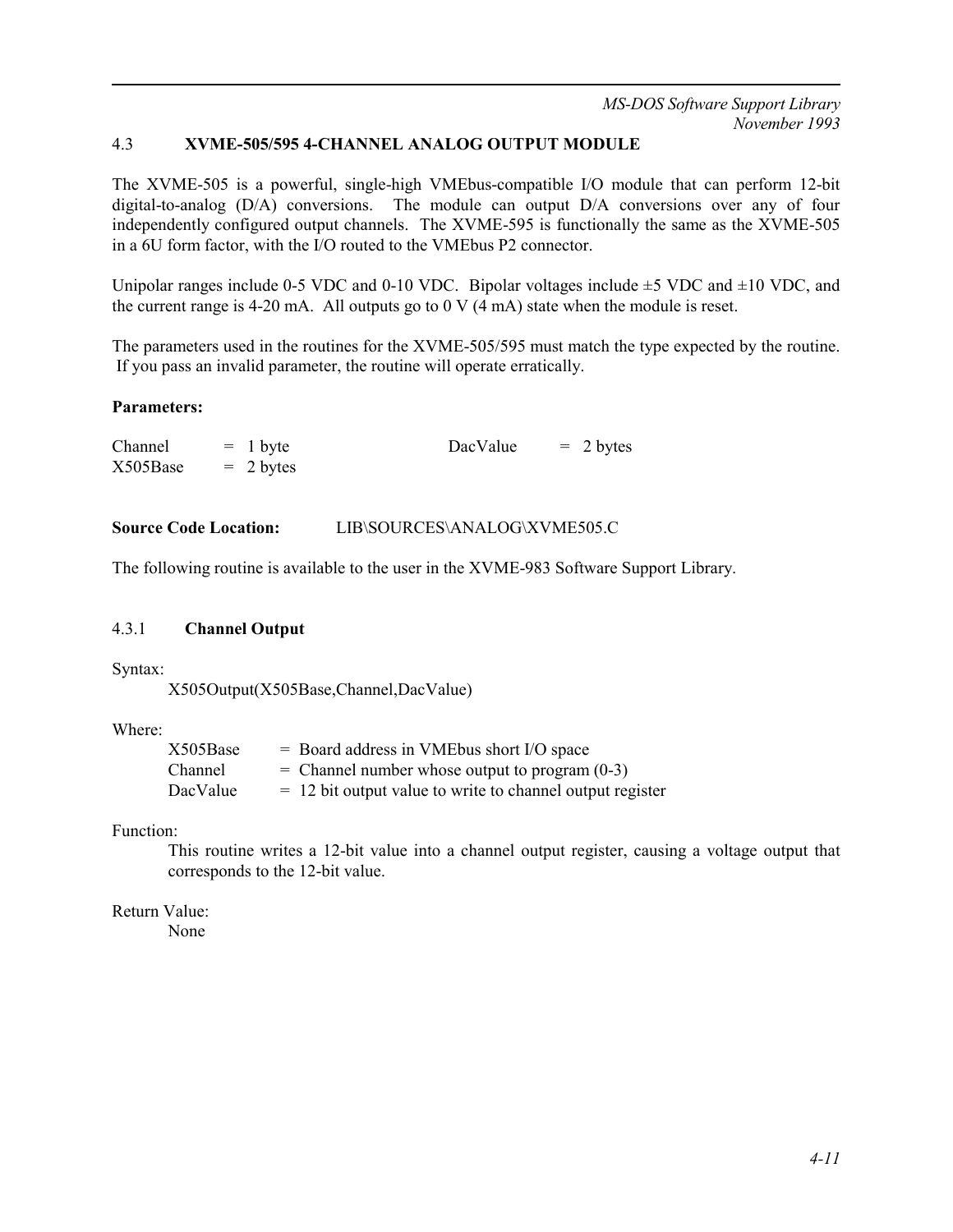# 4.4 **XVME-530 ANALOG OUTPUT MODULE**

The XVME-530 provides VMEbus systems with eight channels of digital-to-analog (D/A) conversion capability. The eight analog outputs are optically isolated from the VMEbus system. The resolution of each D/A conversion is 12 bits.

The parameters used in the routines for the XVME-530 must match the type expected by the routine. If you pass an invalid parameter, the routine will operate erratically.

# **Parameters:**

| <b>ByteData</b> | $= 1$ byte          | Channel  | $= 1$ byte  |
|-----------------|---------------------|----------|-------------|
| DacValue        | $= 2$ bytes         | Register | $= 2 bytes$ |
| X530Base        | $= 2 \text{ bytes}$ |          |             |

# **Source Code Location:** \LIB\SOURCES\ANALOG\XVME530.C

The routines in the following sections are available to the user in the XVME-983 Software Support Library.

# 4.4.1 **Read a Byte**

Syntax:

X530Read(X530Base,Register)

Where:

X530Base = Board address in VMEbus short I/O space Register= Address offset of register to Read

# Function:

This routine reads and returns a byte from a desired register. The XVME-530 manual contains all of the register definitions and corresponding addresses.

# Return Value:

The byte read from the desired register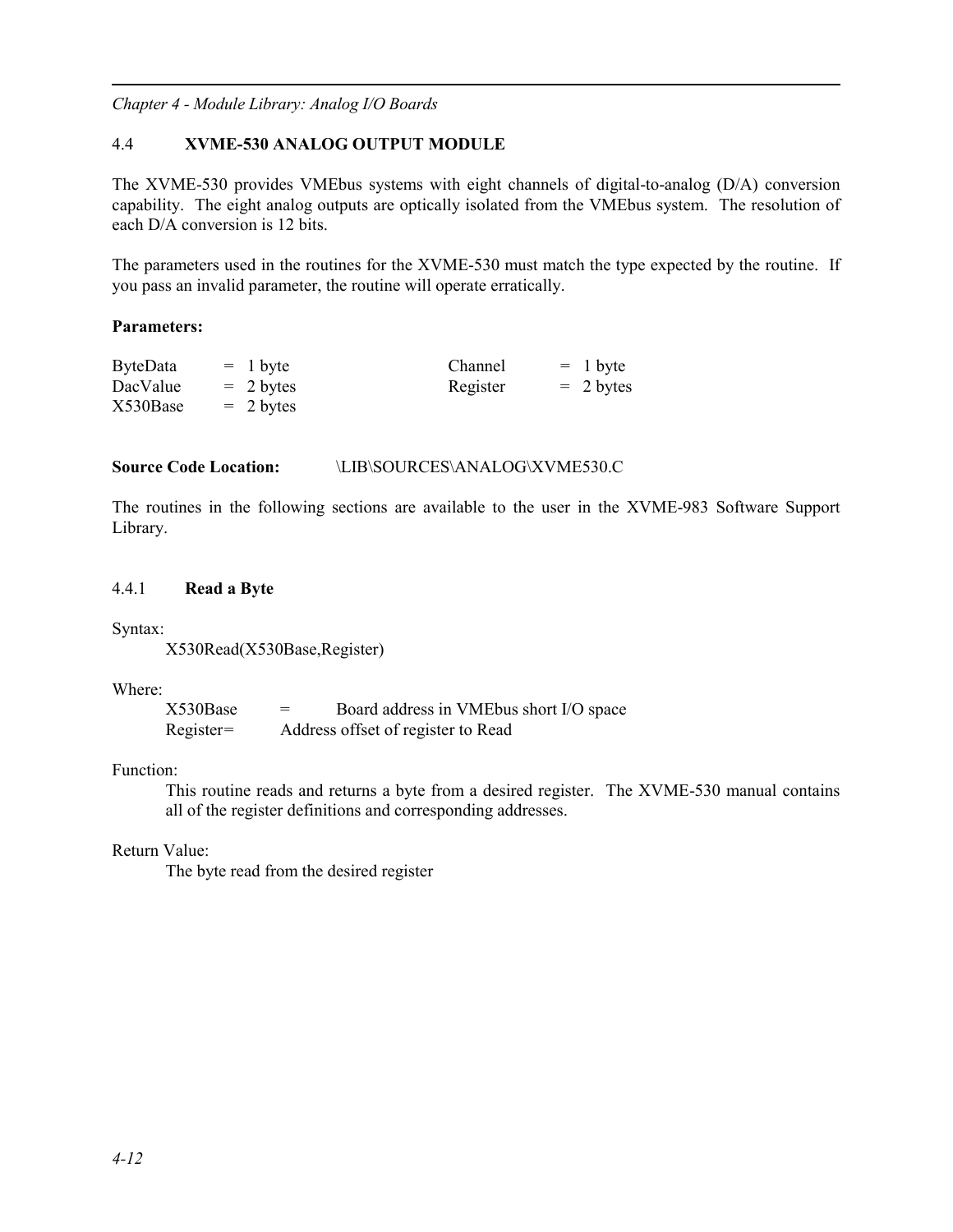# 4.4.2 **Write a Byte**

#### Syntax:

X530Write(X530Base,Register,ByteData)

# Where:

| X530Base        | Board address in VME bus short I/O space<br>$=$ |
|-----------------|-------------------------------------------------|
| $Register=$     | Address offset of register to write             |
| <b>ByteData</b> | The byte value to be written<br>$=$             |

# Function:

This routine writes a given byte to a desired register. The XVME-530 manual contains all of the register definitions and corresponding addresses.

#### Return Value:

None

# 4.4.3 **Reset**

# Syntax:

X530Reset(X530Base)

# Where:

X530Base = Board address in VMEbus short I/O space

# Function:

This routine sets all eight channel outputs to 0 VDC (or 4 mA if in current mode) and turns the green LED to ON and the red LED to OFF.

# Return Value: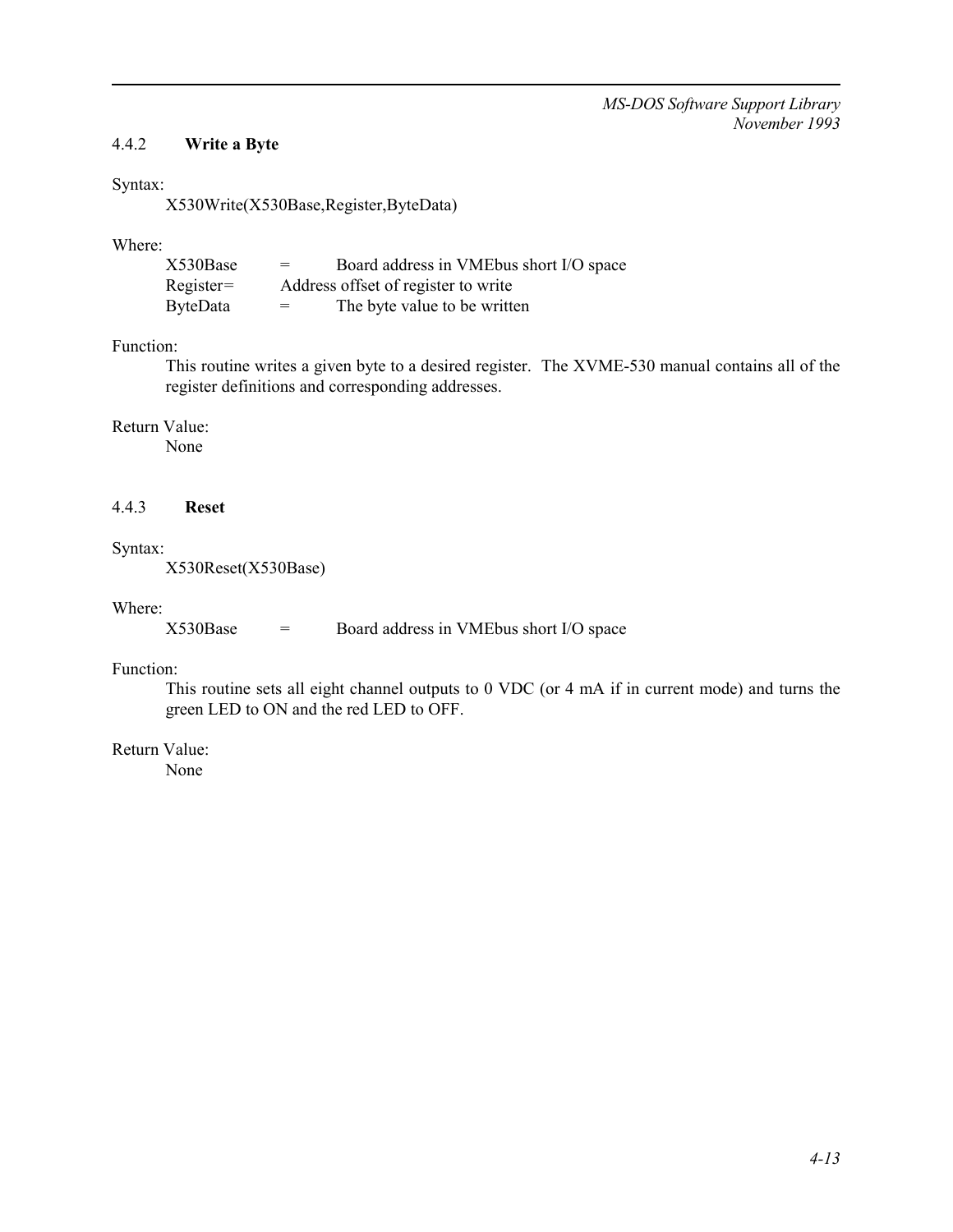# 4.4.4 **Wait**

# Syntax:

X530Wait(X530Base)

# Where:

X530Base = Board address in VMEbus short I/O space

# Function:

This routine waits until the current D/A conversion is completed before allowing the program to continue.

# Return Value:

None

# 4.4.5 **Channel Output**

### Syntax:

X530ChanOut(X530Base,Channel,DacValue)

# Where:

| X530Base | Board address in VME bus short I/O space<br>$=$                    |
|----------|--------------------------------------------------------------------|
| Channel= | Which output channel to program $(0-7)$                            |
| DacValue | 12-bit value determining what voltage value will be set<br>$=$ $-$ |

#### Function:

This routine sets the output channel to a specified voltage value

# Return Value: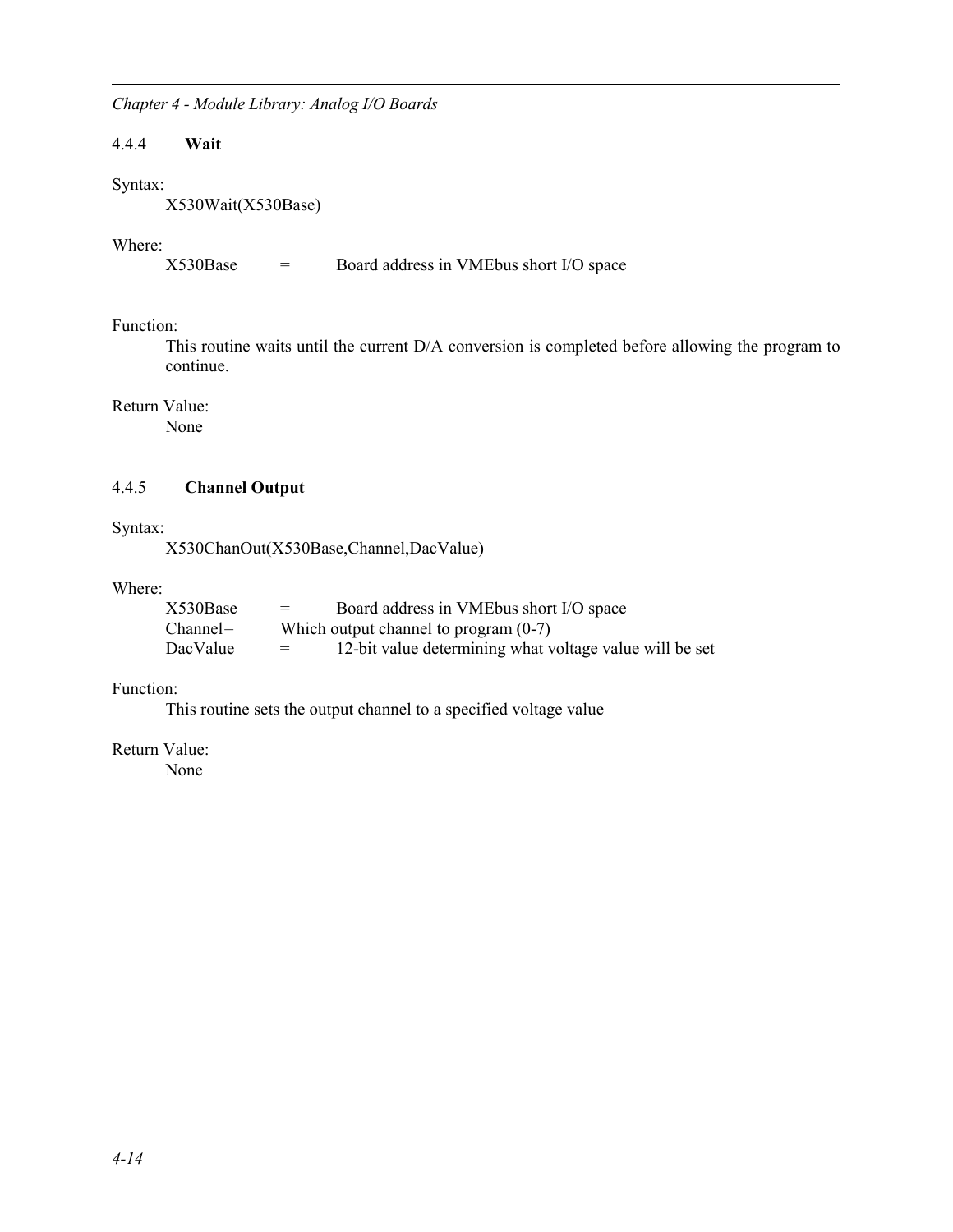# 4.5 **XVME-540 ANALOG INPUT/OUTPUT MODULE**

The XVME-540 is a powerful VMEbus-compatible I/O module that can perform 12-bit A/D and D/A conversions. The XVME-540 allows the dual capability of inputting A/D conversions on up to 32 different input channels and outputting D/A conversions over any of four different output channels. The input signal gain is programmable over three ranges, and all outputs can be in the form of either voltage or current.

The parameters used in the routines for the XVME-540 must match the type expected by the routine. If you pass an invalid parameter, the routine will operate erratically.

# **Parameters:**

| <b>ByteData</b> | $= 1$ byte  | Channel    | $= 1$ byte  |
|-----------------|-------------|------------|-------------|
| DacValue        | $= 2$ bytes | GainFactor | $= 1$ byte  |
| IntFlag         | $= 1$ byte  | Mode       | $= 1$ byte  |
| Register        | $= 2 bytes$ | X540Base   | $= 2 bytes$ |

# **Source Code Location:** LIB\SOURCES\ANALOG\XVME540.C

The routines in the following sections are available to the user in the XVME-983 Software Support Library.

### 4.5.1 **Read a Byte**

Syntax:

```
X540Read(X540Base,Register)
```
### Where:

| X540Base | $=$ Board address in VME bus short I/O space |
|----------|----------------------------------------------|
| Register | $=$ Address offset of register to Read       |

### Function:

This routine reads and returns a byte from a desired register. The XVME-540 manual contains all of the register definitions and corresponding addresses.

### Return Value:

The byte read from the desired register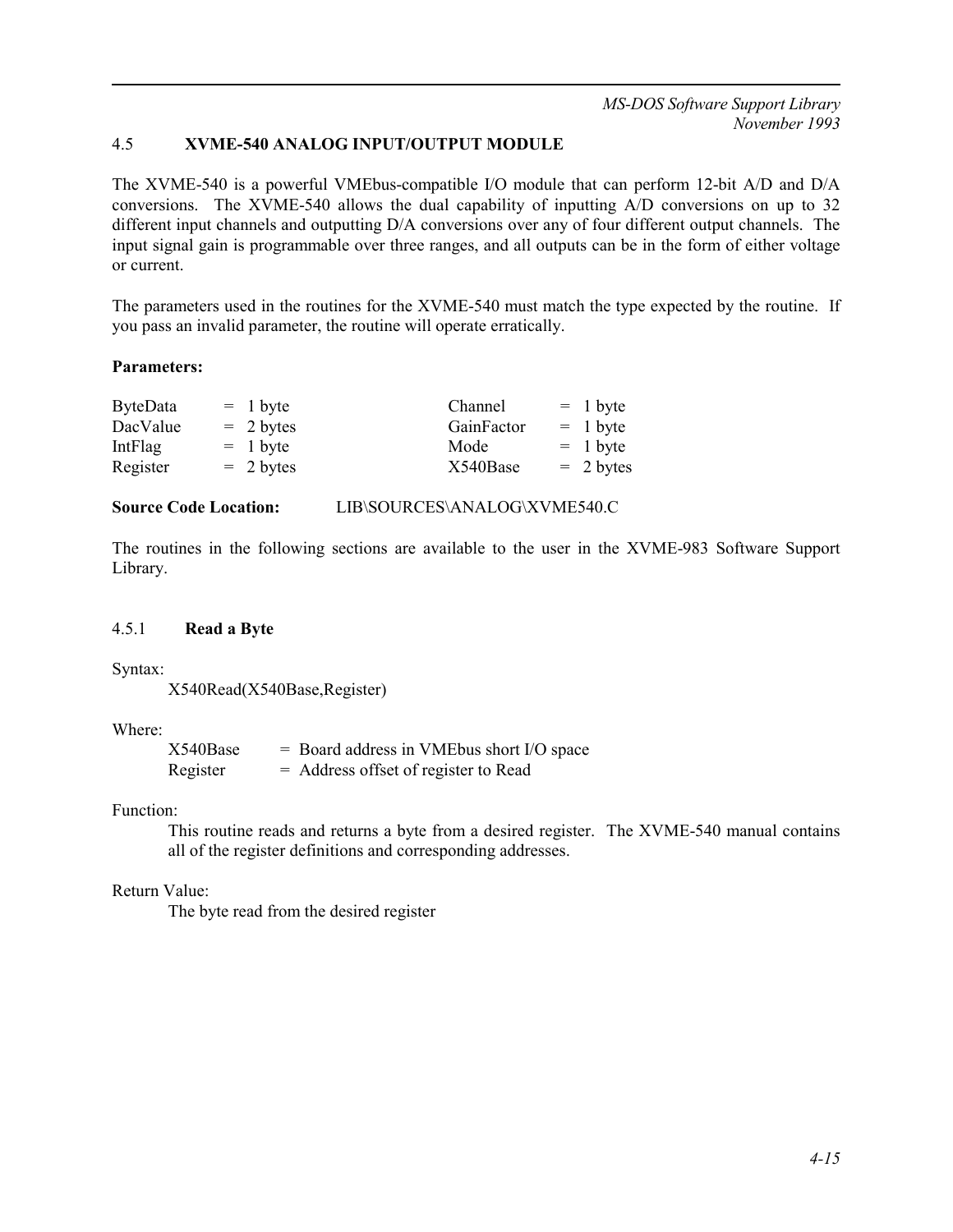# 4.5.2 **Write a Byte**

Syntax:

X540Write(X540Base,Register,ByteData)

# Where:

| X540Base        | $=$ Board address in VMEbus short I/O space |
|-----------------|---------------------------------------------|
| Register        | $=$ Address offset of register to Read      |
| <b>ByteData</b> | $=$ The byte value to be written            |

# Function:

This routine writes a given byte to a desired register. The XVME-540 manual contains all of the register definitions and corresponding addresses.

### Return Value:

None

# 4.5.3 **Wait**

# Syntax:

X540Wait(X540Base)

# Where:

 $X540Base$  = Board address in VMEbus short I/O space

### Function:

This routine waits until the current A/D conversion is completed before allowing the program to continue.

# Return Value: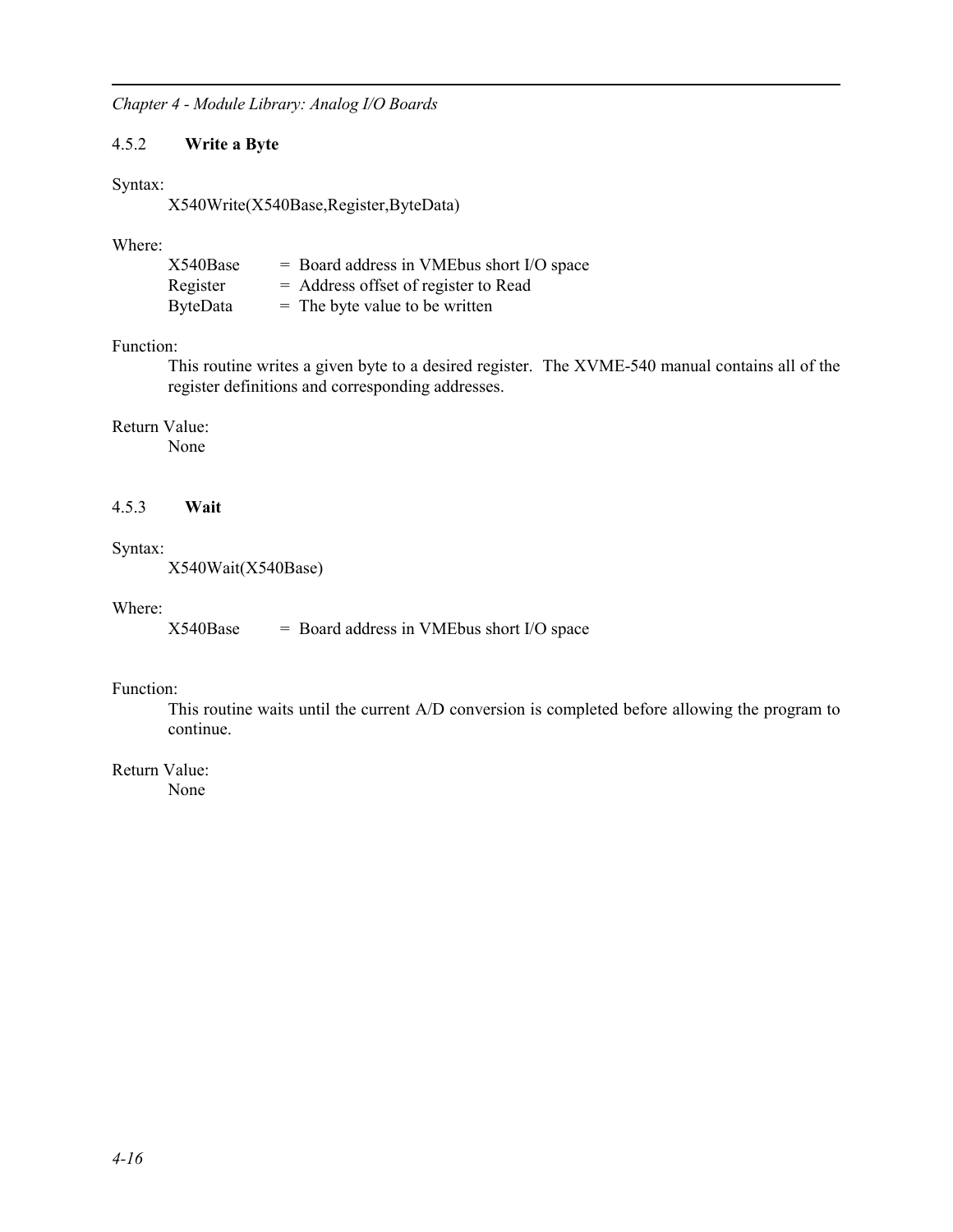### 4.5.4 **Force an A/D Conversion**

#### Syntax:

X540ForceAD(X540Base)

### Where:

 $X540Base$  = Board address in VMEbus short I/O space

### Function:

This routine sets the A/D busy bit in the Status Control Register to initiate an A/D conversion on the present channel.

# Return Value:

None

# 4.5.5 **Set Interrupt**

Syntax:

X540Int(X540Base,IntFlag)

### Where:

| X540Base | $=$ Board address in VME bus short I/O space |
|----------|----------------------------------------------|
| IntFlag  | $=$ Interrupt status                         |
|          | $0$ = Interrupts disabled                    |
|          | $1 =$ Interrupts enabled                     |

# Function:

This routine sets the interrupt bit in the Status Control Register to enable or disable the interrupts.

# Return Value: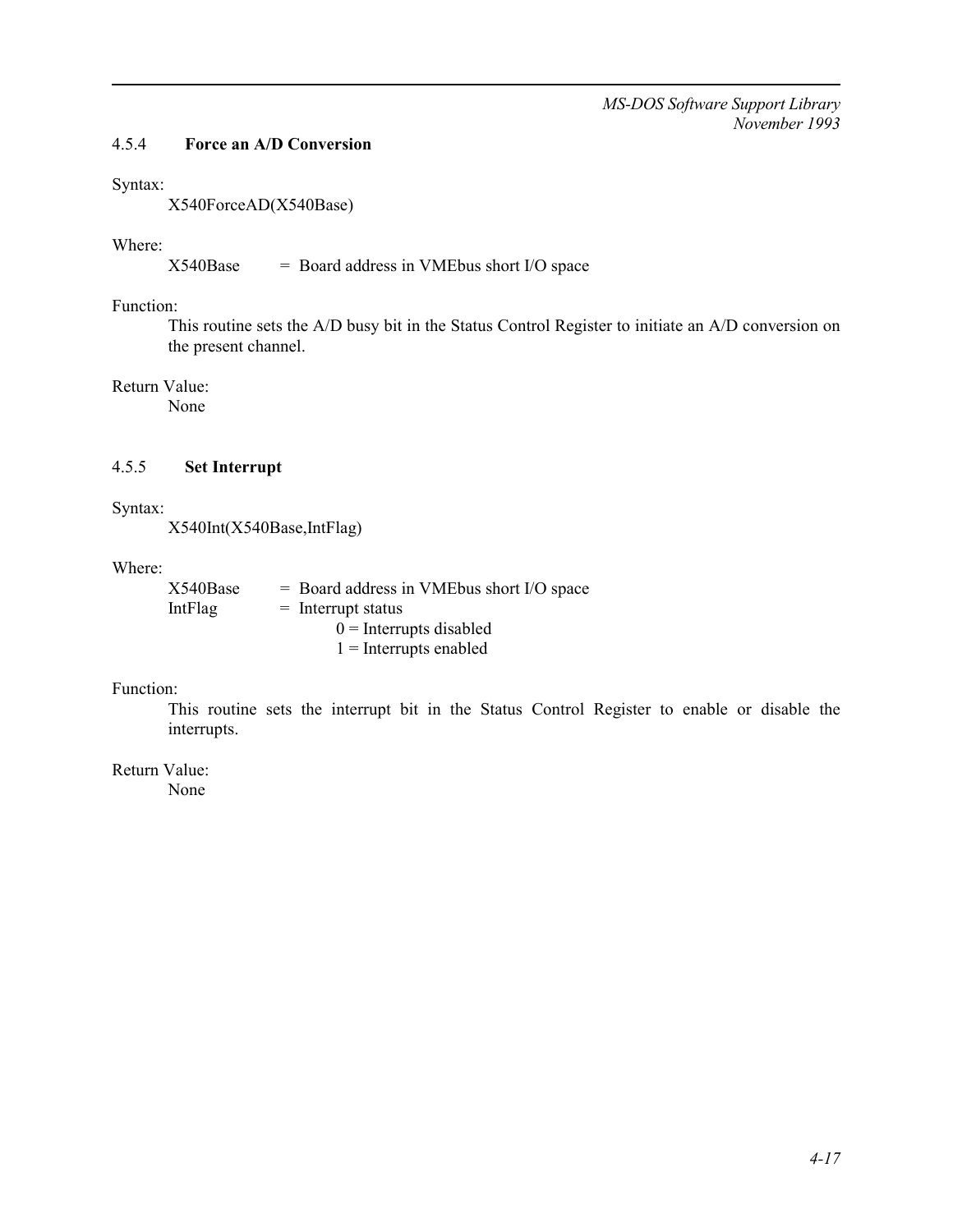# 4.5.6 **Set Conversion Mode**

### Syntax:

X540SetMode(X540Base,Mode)

# Where:

| X540Base | = Board address in VMEbus short I/O space |
|----------|-------------------------------------------|
| Mode     | $=$ Interrupt status                      |
|          | $0 = Set$ to Single Channel Mode          |
|          | $1 = Set to Sequential Channel Mode$      |
|          | $2 = Set$ to Random Channel Mode          |
|          | $3 = Set$ to External Channel Mode        |
|          |                                           |

# Function:

This routine sets the module to one of four analog conversion modes.

# Return Value:

None

# 4.5.7 **Reset**

### Syntax:

X540Reset(X540Base)

### Where:

 $X540Base$  = Board address in VMEbus short I/O space

# Function:

This routine performs a software reset on the module. It also resets the A/D busy bit and the interrupt pending bits in the Status/Control Register, turns the green LED to ON, and turns the red LED to OFF.

Return Value: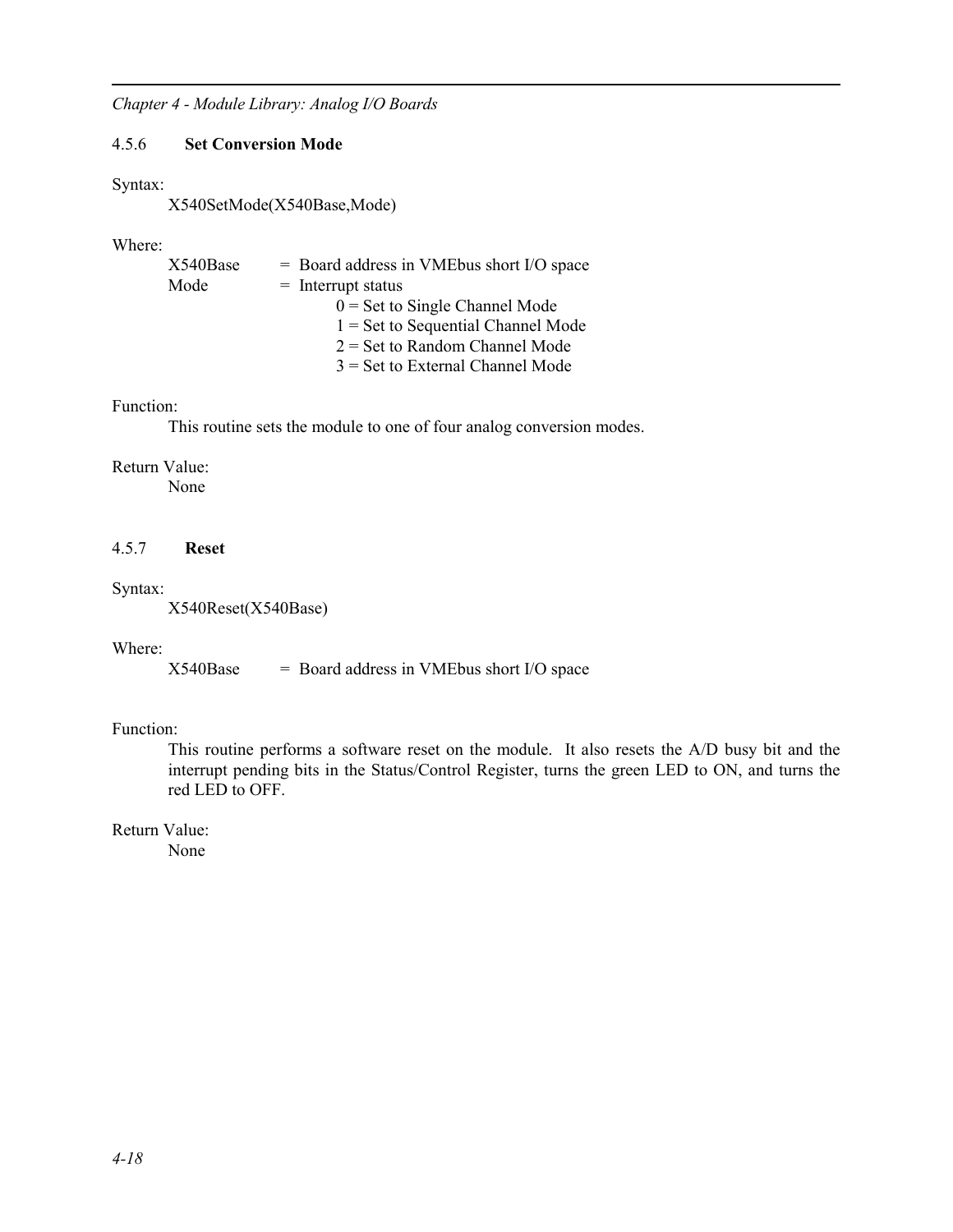# 4.5.8 **Analog to Digital**

#### Syntax:

X540ADRead(X540Base)

### Where:

 $X540Base$  = Board address in VMEbus short I/O space

#### Function:

This routine reads a word (two byte) value containing the A/D reading for a channel.

#### Return Value:

The word value containing the A/D reading for a channel

# 4.5.9 **Set Gain Factor**

#### Syntax:

X540SetGain(X540Base,Channel,GainFactor)

#### Where:

| X540Base   | $=$ Board address in VME bus short I/O space |                |         |  |
|------------|----------------------------------------------|----------------|---------|--|
| Channel    | $=$ Target of new gain setting (0-31)        |                |         |  |
| GainFactor | = Gain factor applied to converted signal    |                |         |  |
|            | Range 1                                      | <b>Range 2</b> | Range 3 |  |
|            | $0 = 1$                                      | 4              | 10      |  |
|            | $1 = 2$                                      | 8              | 20      |  |
|            | $2 = 5$                                      | 20             | 50      |  |
|            | $3 = 10$                                     | 40             | 100     |  |
|            |                                              |                |         |  |

# **NOTE**

Select the range via jumpers on the board. Refer to the XVME-540 manual for details.

Function:

This routine sets the module to one of four gain factors in the current range setting.

Return Value: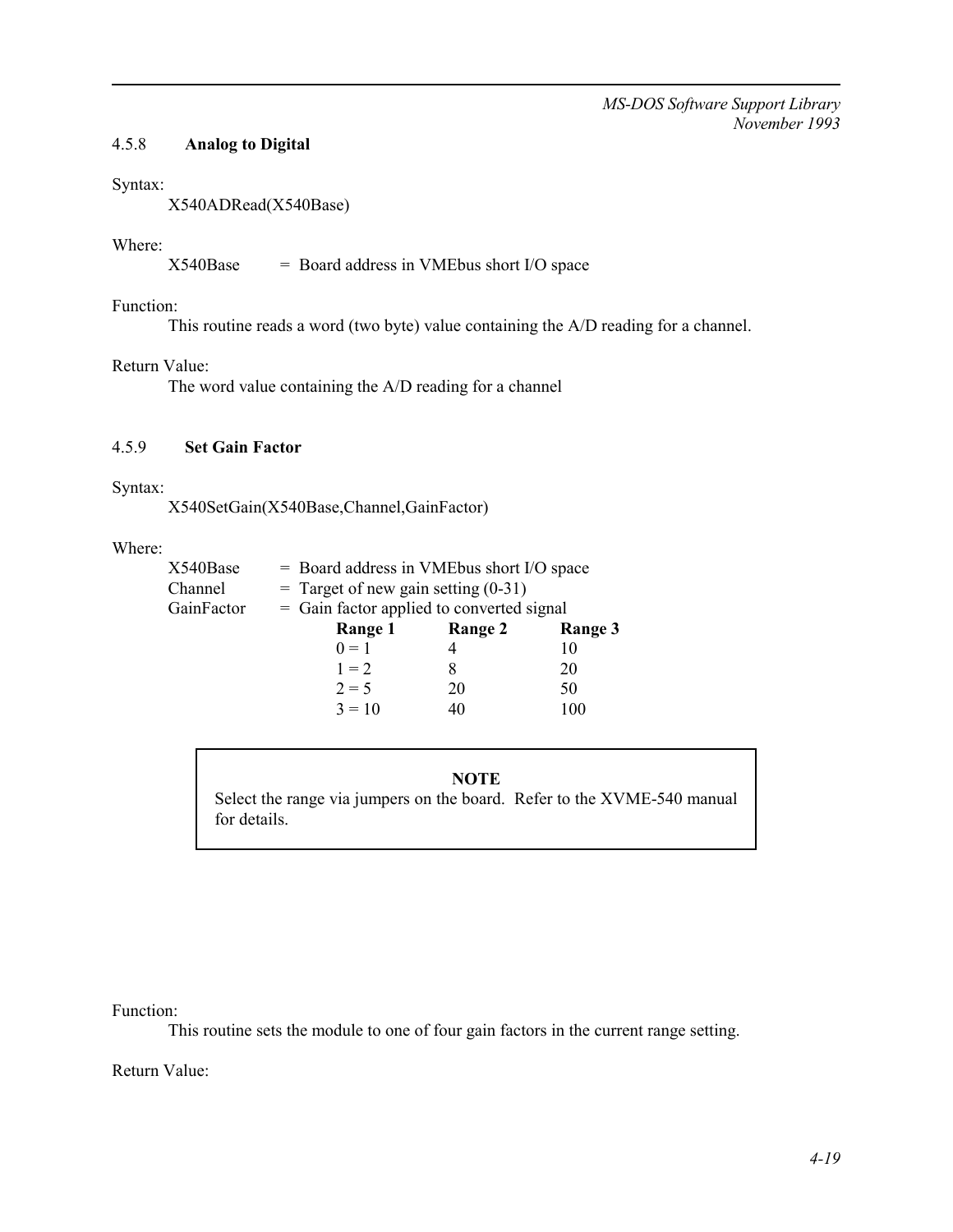*Chapter 4 - Module Library: Analog I/O Boards*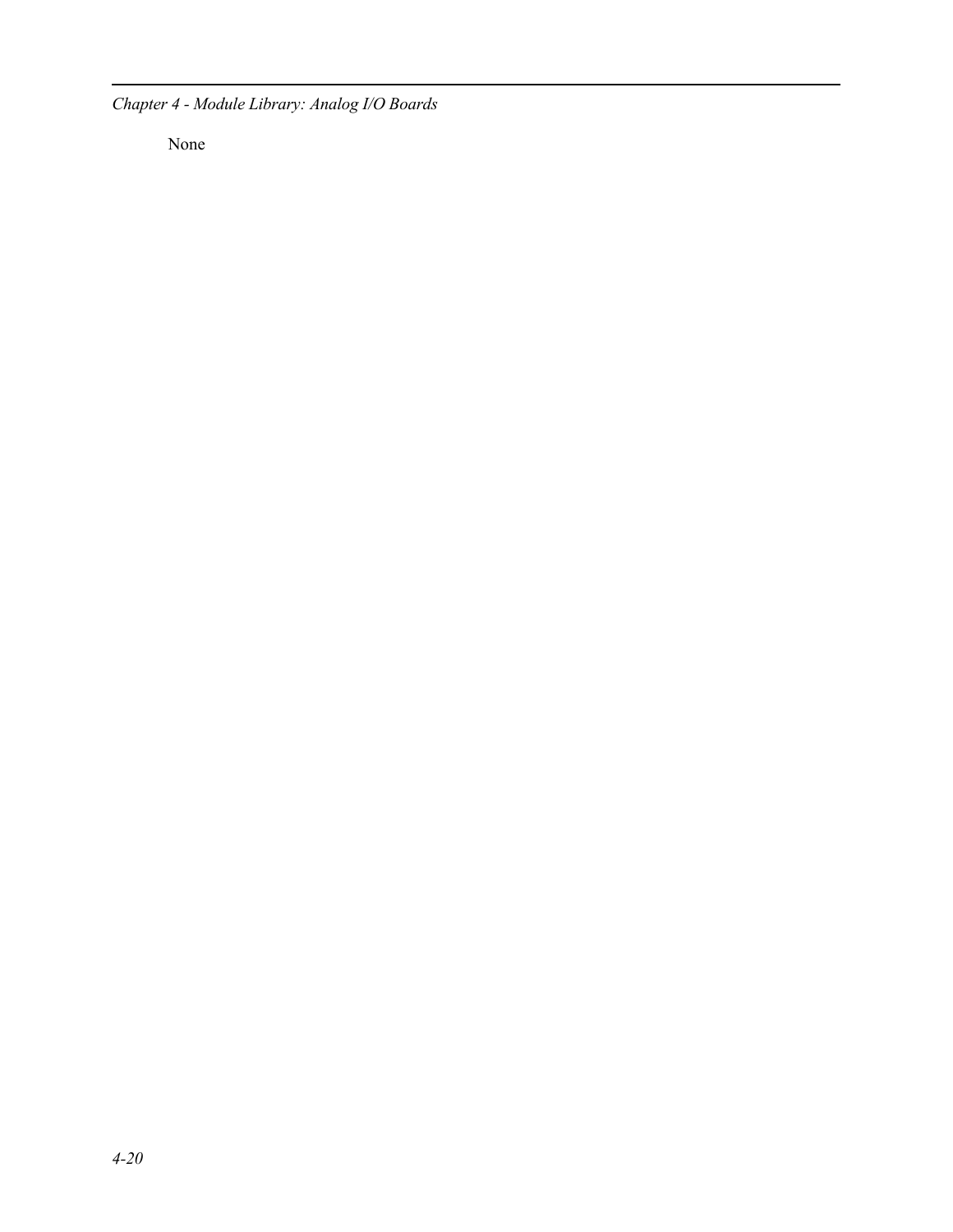# 4.5.10 **Read Gain Factor**

#### Syntax:

X540ReadGain(X540Base,Channel)

#### Where:

| X540Base | $=$ Board address in VMEbus short I/O space   |
|----------|-----------------------------------------------|
| Channel  | $=$ Channel number to read gain from $(0-31)$ |

# **NOTE**

An A/D conversion will be initiated for the channel whose gain is to be read.

#### Function:

This routine reads the module gain RAM and returns one of four factors in the current range setting.

# Return Value:

A byte containing the gain mode value (0-3)

# 4.5.11 **Channel Output**

# Syntax:

X540ChanOut(X540Base,Channel,DacValue)

#### Where:

 $X540Base$  = Board address in VMEbus short I/O space  $Channel = Which output channel to program (0-3)$ DacValue  $= 12$ -bit value to write to channel output register

# Function:

This routine writes a 12-bit value into a channel output register, causing a voltage output that corresponds to the 12-bit value.

# Return Value: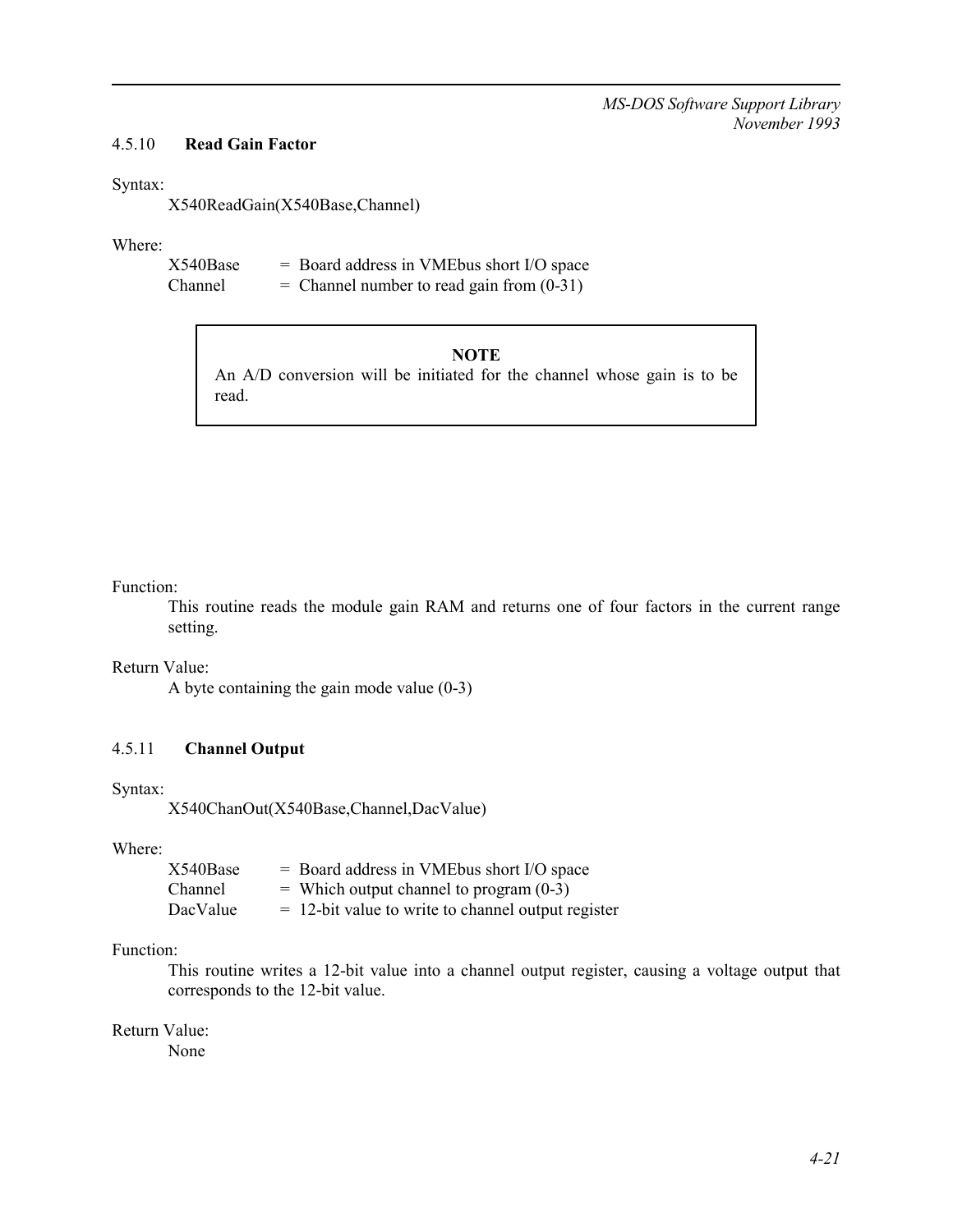# 4.6 **XVME-560 ANALOG INPUT/OUTPUT MODULE**

The XVME-560 is a powerful VMEbus-compatible I/O module that can perform 12-bit A/D conversions. The XVME-560 lets you input A/D conversions on up to 64 different input channels with programmable gain.

The parameters used in the routines for the XVME-560 must match the type expected by the routine. If you pass an invalid parameter, the routine will operate erratically.

# **Parameters:**

| Channel    | $= 1$ byte  | Data     | $= 1$ byte  |
|------------|-------------|----------|-------------|
| GainFactor | $= 1$ byte  | IntFlag  | $= 1$ byte  |
| Mode       | $= 1$ byte  | Register | $= 2 bytes$ |
| X560Base   | $= 2 bytes$ |          |             |

**Source Code Location:** LIB\SOURCES\ANALOG\XVME560.C

The routines in the following sections are available to the user in the XVME-983 Software Support Library.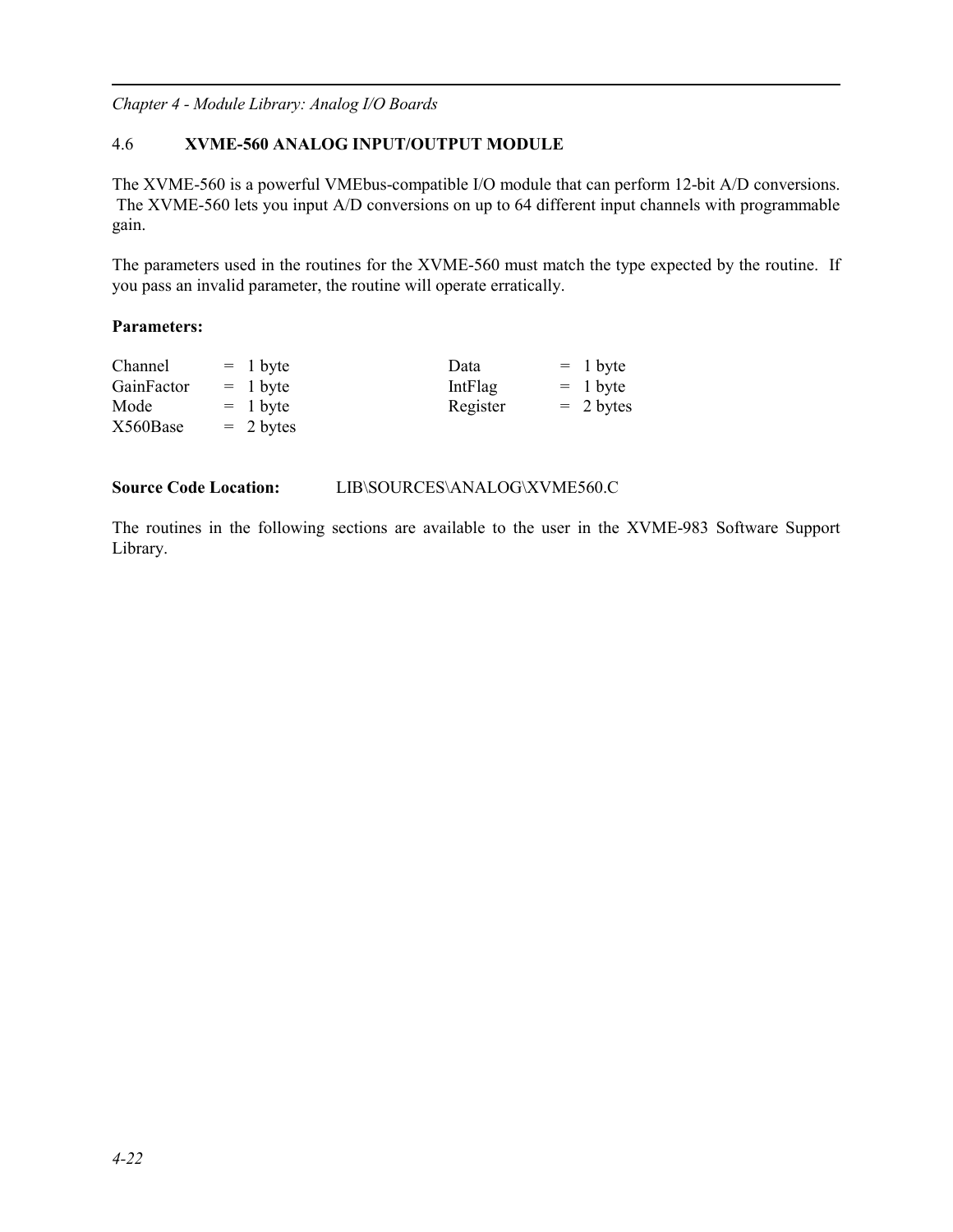# 4.6.1 **Read a Byte**

#### Syntax:

X560Read(X560Base,Register)

### Where:

| X560Base | $=$ Board address in VME bus short I/O space |
|----------|----------------------------------------------|
| Register | $=$ Address offset of register to Read       |

### Function:

This routine reads and returns a byte from a desired register. The XVME-560 manual contains all of the register definitions and corresponding addresses.

# Return Value:

The byte value read from the desired register

# 4.6.2 **Write a Byte**

### Syntax:

X560Write(X560Base,Register,ByteData)

#### Where:

| X560Base        | $=$ Board address in VMEbus short I/O space |
|-----------------|---------------------------------------------|
| Register        | $=$ Address offset of register to write     |
| <b>ByteData</b> | $=$ The byte value to be written            |

#### Function:

This routine writes a given byte to a desired register. The XVME-560 manual contains all of the register definitions and corresponding addresses.

# Return Value: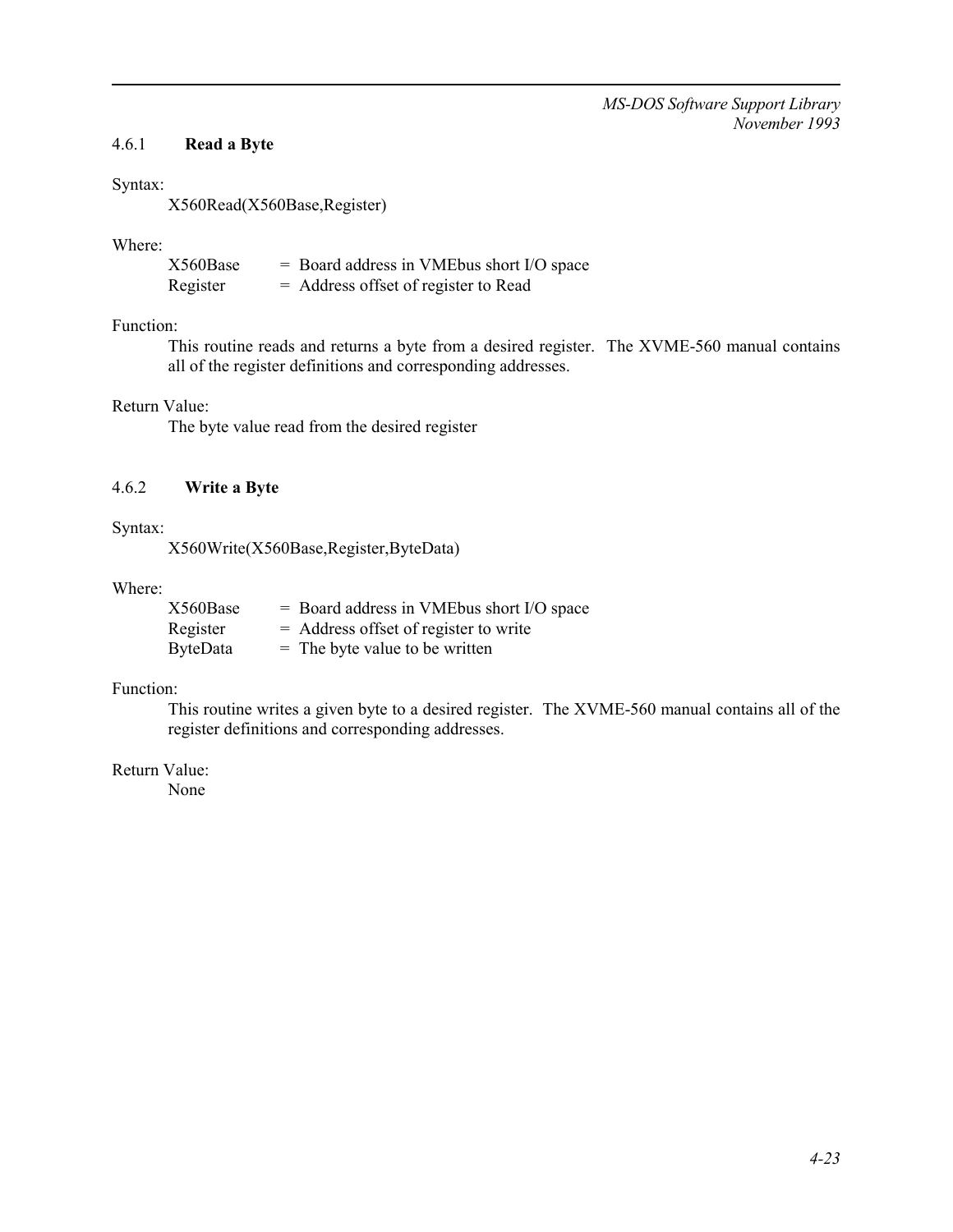# 4.6.3 **Wait**

# Syntax:

X560Wait(X560Base)

# Where:

 $X560Base$  = Board address in VMEbus short I/O space

# Function:

This routine waits until the current A/D conversion is completed before allowing the program to continue.

# Return Value:

None

# 4.6.4 **Force an A/D Conversion**

# Syntax:

X560ForceAD(X560Base)

# Where:

 $X560Base$  = Board address in VMEbus short I/O space

# Function:

This routine sets the A/D busy bit in the Status Control Register to initiate an A/D conversion on the present channel.

# Return Value: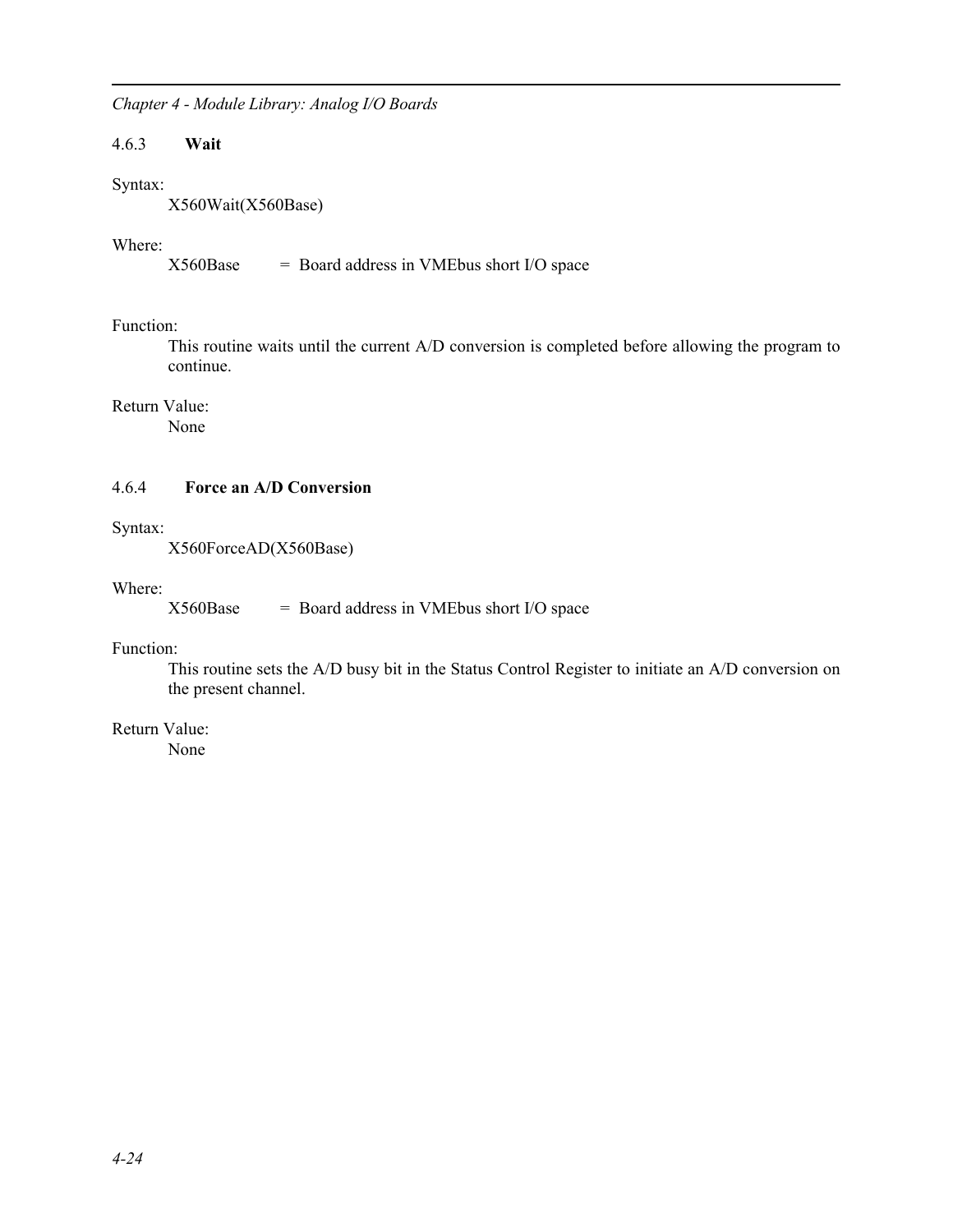# 4.6.5 **Set Interrupt**

### Syntax:

X560Int(X560Base,IntFlag)

# Where:

| X560Base | $=$ Board address in VME bus short I/O space |
|----------|----------------------------------------------|
| IntFlag  | $=$ Interrupt status                         |
|          | $0$ = Interrupts disabled                    |
|          | $1 =$ Interrupts enabled                     |

#### Function:

This routine sets the interrupt bit in the Status Control Register to enable or disable interrupts.

#### Return Value:

None

# 4.6.6 **Set Conversion Mode**

# Syntax:

```
X560SetMode(X560Base,Mode)
```
### Where:

| X560Base | $=$ Board address in VME bus short I/O space |
|----------|----------------------------------------------|
| Mode     | $=$ Conversion mode                          |
|          | $0 = Set$ to Single Channel Mode             |
|          | $1 = Set$ to Sequential Channel Mode         |
|          | $2 = Set$ to Random Channel Mode             |
|          | $3 = Set$ to External Trigger Mode           |

# Function:

This routine sets the module to one of four analog conversion modes.

# Return Value: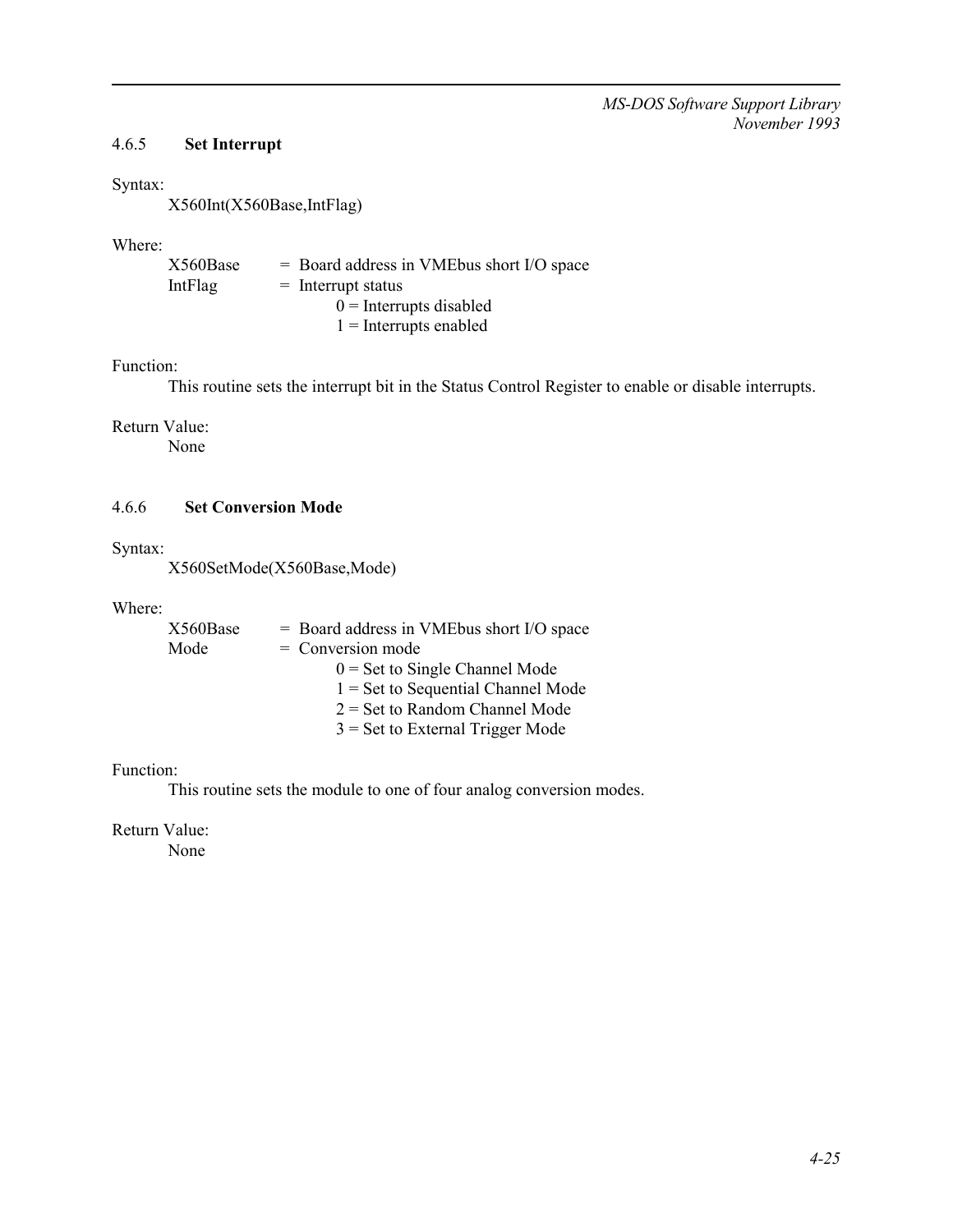4.6.7 **Reset**

Syntax:

X560Reset(X560Base)

#### Where:

 $X560Base$  = Board address in VMEbus short I/O space

### Function:

This routine performs a software reset on the module. It also resets the A/D busy bit and the interrupt pending bits in the Status/Control Register, turns the green LED to ON, and turns the red LED to OFF.

Return Value:

None

# 4.6.8 **Analog to Digital**

Syntax:

X560ADRead(X560Base)

#### Where:

 $X560Base$  = Board address in VMEbus short I/O space

# Function:

This routine reads a word (two byte) value containing the A/D reading for a channel.

# Return Value:

The word value containing the A/D reading for a channel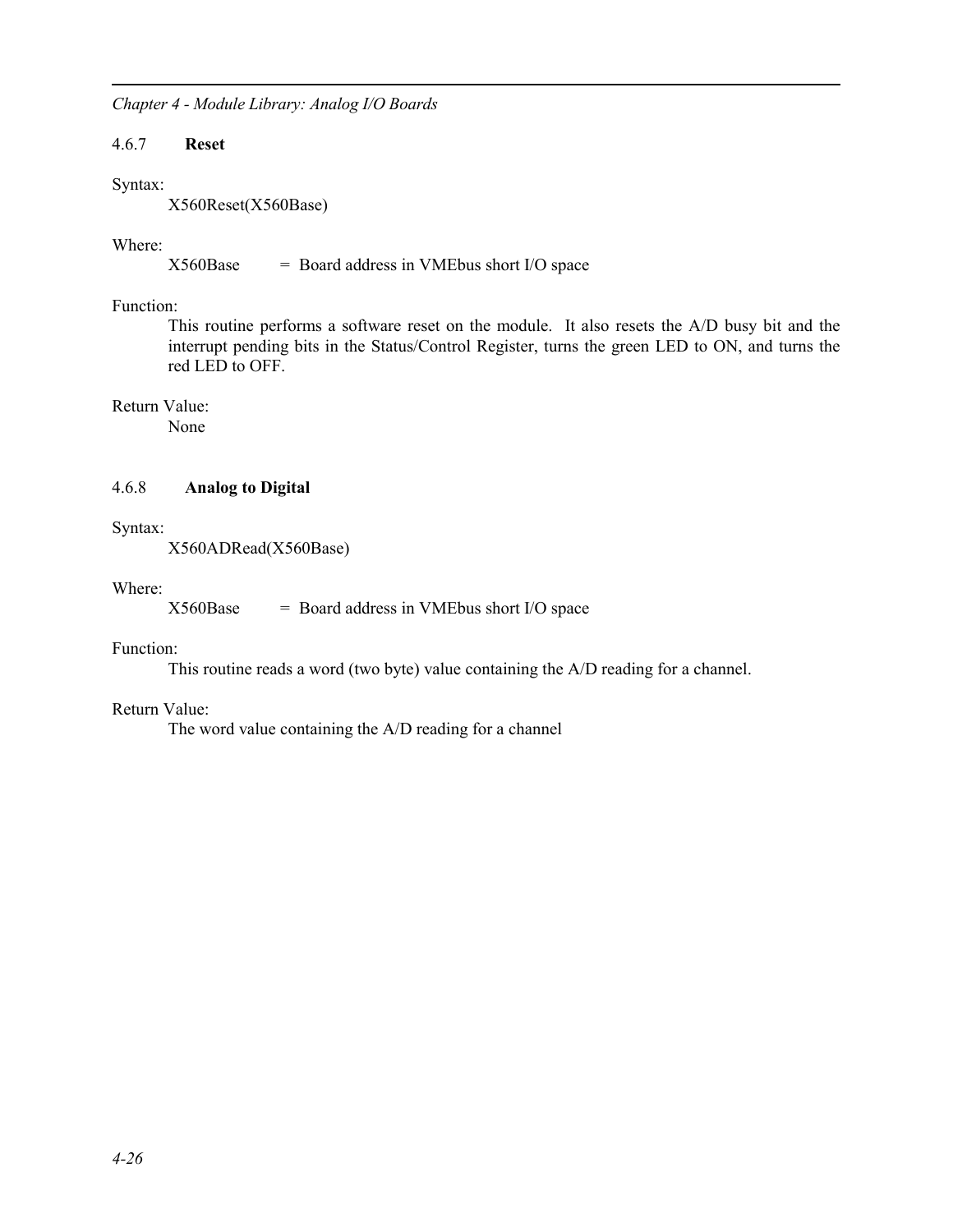# 4.6.9 **Set Gain Factor**

Syntax:

X560SetGain(X560Base,Channel,GainFactor)

Where:

| X560Base   | = Board address in VMEbus short I/O space   |  |  |
|------------|---------------------------------------------|--|--|
| Channel    | $=$ Target of new gain setting              |  |  |
| GainFactor | $=$ Gain factor applied to converted signal |  |  |
|            | $0 = 1$                                     |  |  |
|            | $1 = 2$                                     |  |  |
|            | $2 = 4$                                     |  |  |
|            | $3 = 8$                                     |  |  |
|            |                                             |  |  |

# Function:

This routine sets the module to one of four gain factors.

# Return Value: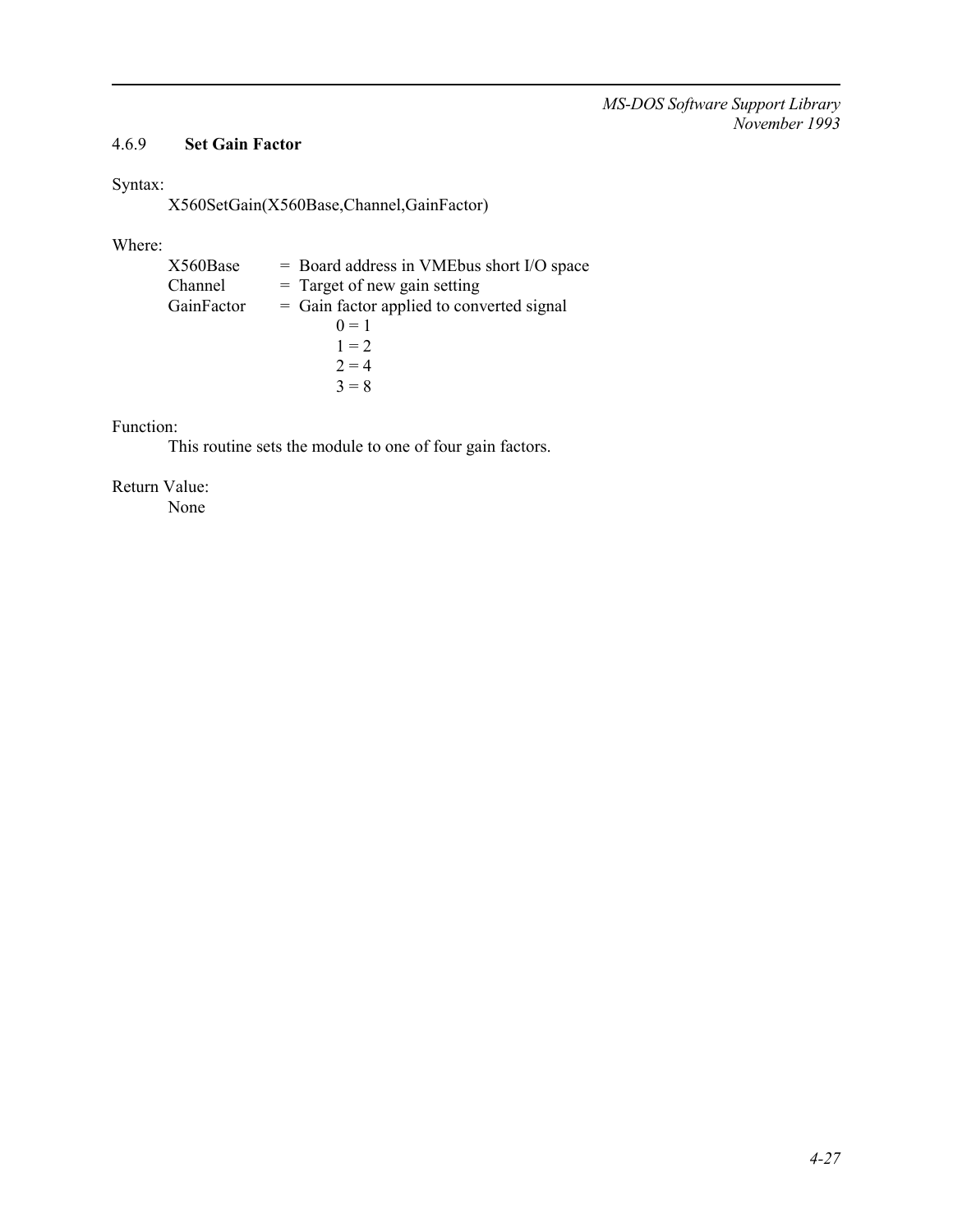# 4.6.10 **Interrupt Example**

For your system to acknowledge interrupts generated by the board, you must set your jumpers and/or switches as detailed below. Please refer to the XVME PC/AT manual and the specific Analog I/O manual for further details.

An example program for the use of interrupts can be found in the Library. The file for the example is:

# \EXAMPLES\ANALOG\X560INT.EXE

# **Jumpers**:

XVME-560: Switch bank 1 configured to enable one of the VMEbus interrupt levels.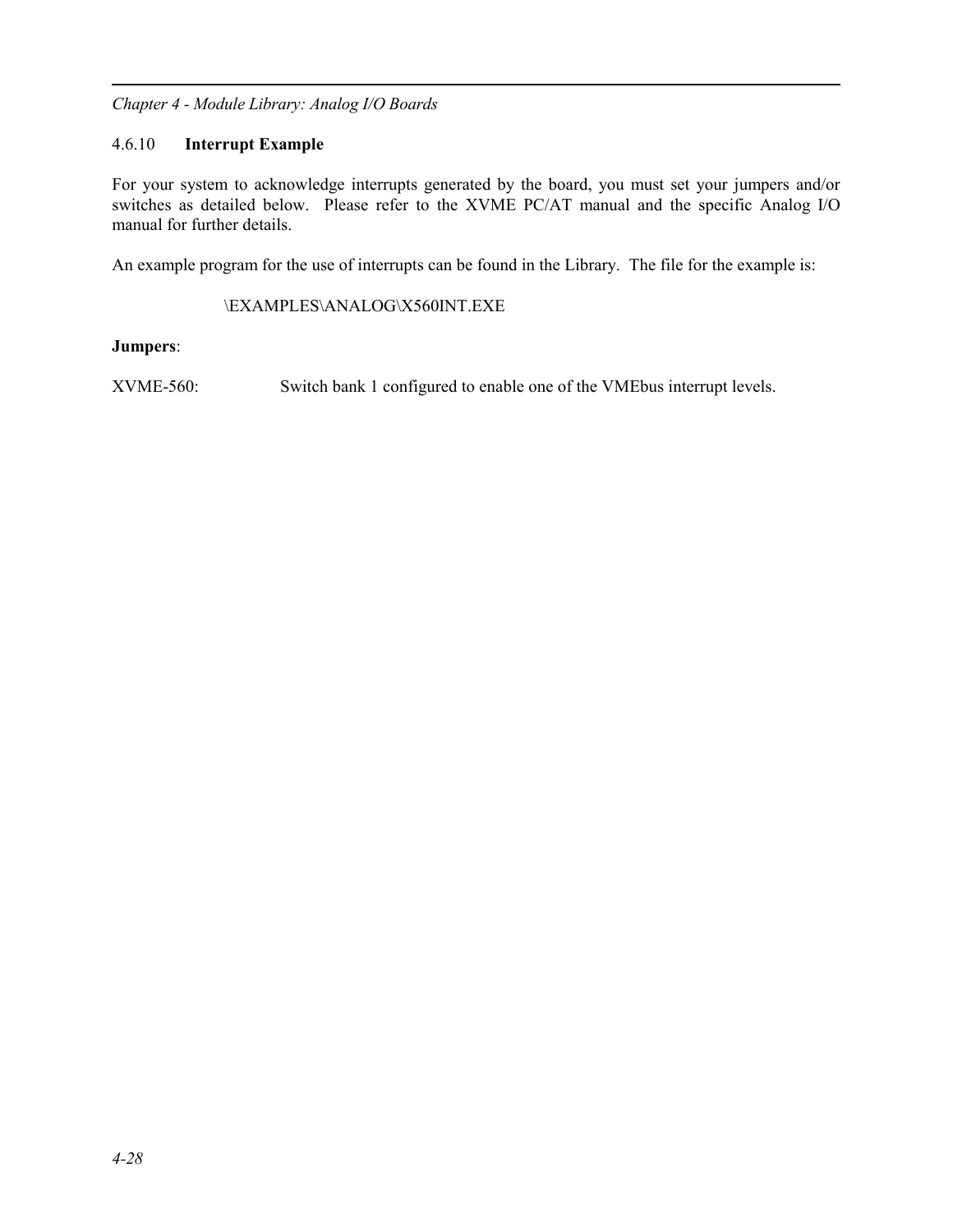# 4.7 **XVME-566 HIGH-PERFORMANCE ANALOG INPUT MODULE**

The XVME-566 is a high-performance VMEbus-compatible Analog Input Module. It converts data on 32 single-ended or 16 differential analog input channels and provides 12-bit resolution. These conversions are performed at a rate of 100 KHz using a dual sample and hold architecture. The module provides 64 Kbytes of dual-ported RAM. Gain RAM and a programmable sample clock are provided. Sample sequences can be triggered by a trigger clock, an external trigger, or a software trigger.

The parameters used in the routines for the XVME-566 must match the type expected by the routine. If you pass an invalid parameter, the routine will operate erratically.

#### **Parameters:**

| <b>ByteData</b> | $= 1$ byte  | ClockNum | $= 1$ byte  |
|-----------------|-------------|----------|-------------|
| ControlMode     | $= 2 bytes$ | HoldReg  | $= 2 bytes$ |
| LoadReg         | $= 2 bytes$ | Period   | $= 2 bytes$ |
| Register        | $= 2 bytes$ | WordData | $= 2 bytes$ |
| X566Base        | $= 2 bytes$ |          |             |

#### **Source Code Location:** LIB\SOURCES\ANALOG\XVME566.C

The routines in the following sections are available to the user in the XVME-983 Software Support Library.

#### 4.7.1 **Read a Byte**

Syntax:

X566Read(X566Base,Register)

### Where:

| X566Base | $=$ Board address in VME bus short I/O space |
|----------|----------------------------------------------|
| Register | $=$ Address offset of register to read       |

#### Function:

This routine reads and returns a byte from a desired register. The XVME-566 manual contains all of the register definitions and corresponding addresses.

### Return Value:

The byte value read from the desired register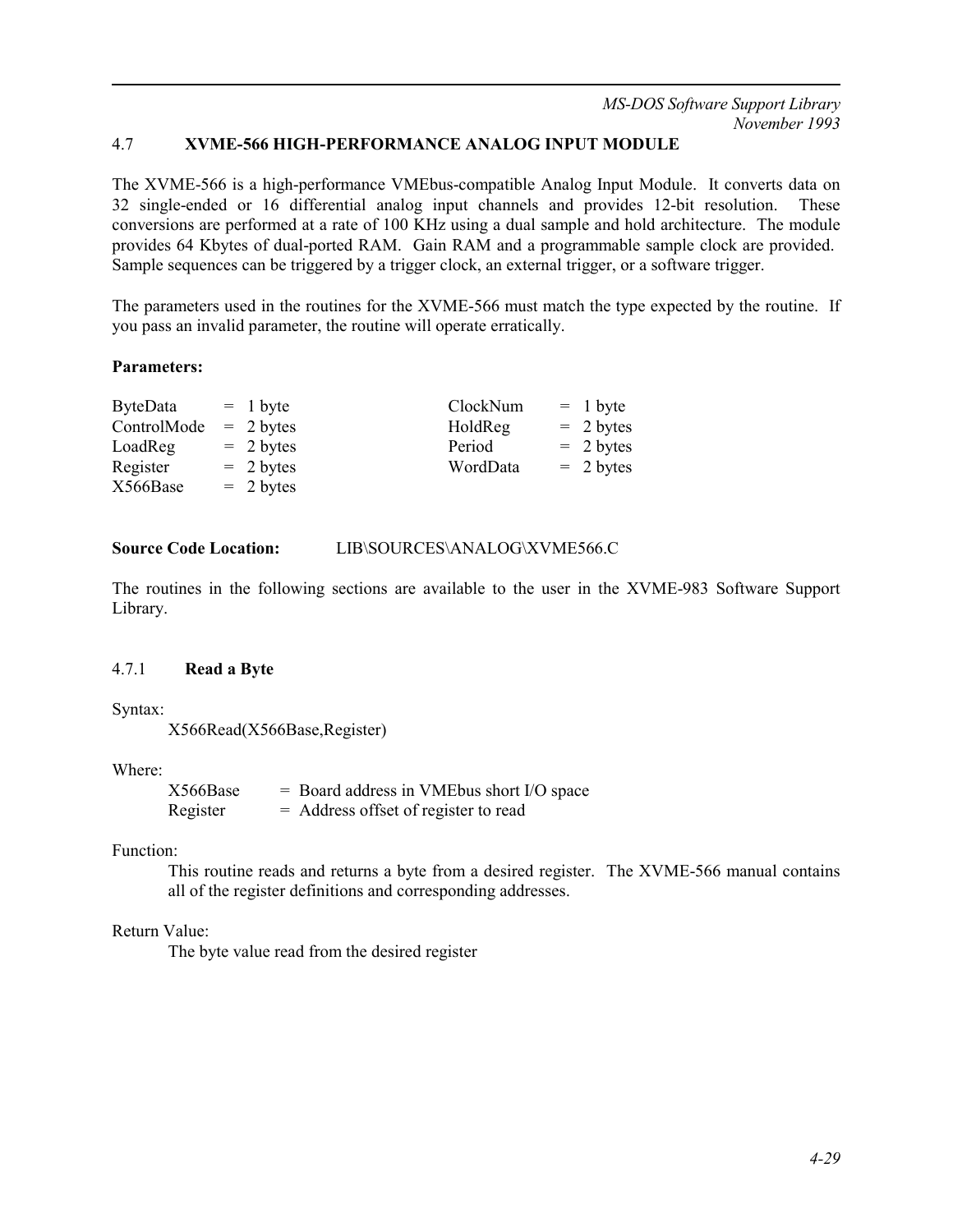### 4.7.2 **Write a Byte**

#### Syntax:

X566Write(X566Base,Register,ByteData)

#### Where:

| X566Base        | $=$ Board address in VMEbus short I/O space |
|-----------------|---------------------------------------------|
| Register        | $=$ Address offset of register to write     |
| <b>ByteData</b> | $=$ The byte value to be written            |

#### Function:

This routine writes a given byte to a desired register. The XVME-566 manual contains all of the register definitions and corresponding addresses.

# Return Value:

None

### 4.7.3 **Write a Word**

#### Syntax:

X566WordWrite(X566Base,Register,WordData)

#### Where:

| X566Base | $=$ Board address in VMEbus short I/O space |
|----------|---------------------------------------------|
| Register | $=$ Address offset of register to Read      |
| WordData | $=$ The word (two byte) value to be written |

### Function:

This routine writes a given word to a desired register. The XVME-566 manual contains all of the register definitions and corresponding addresses.

# Return Value: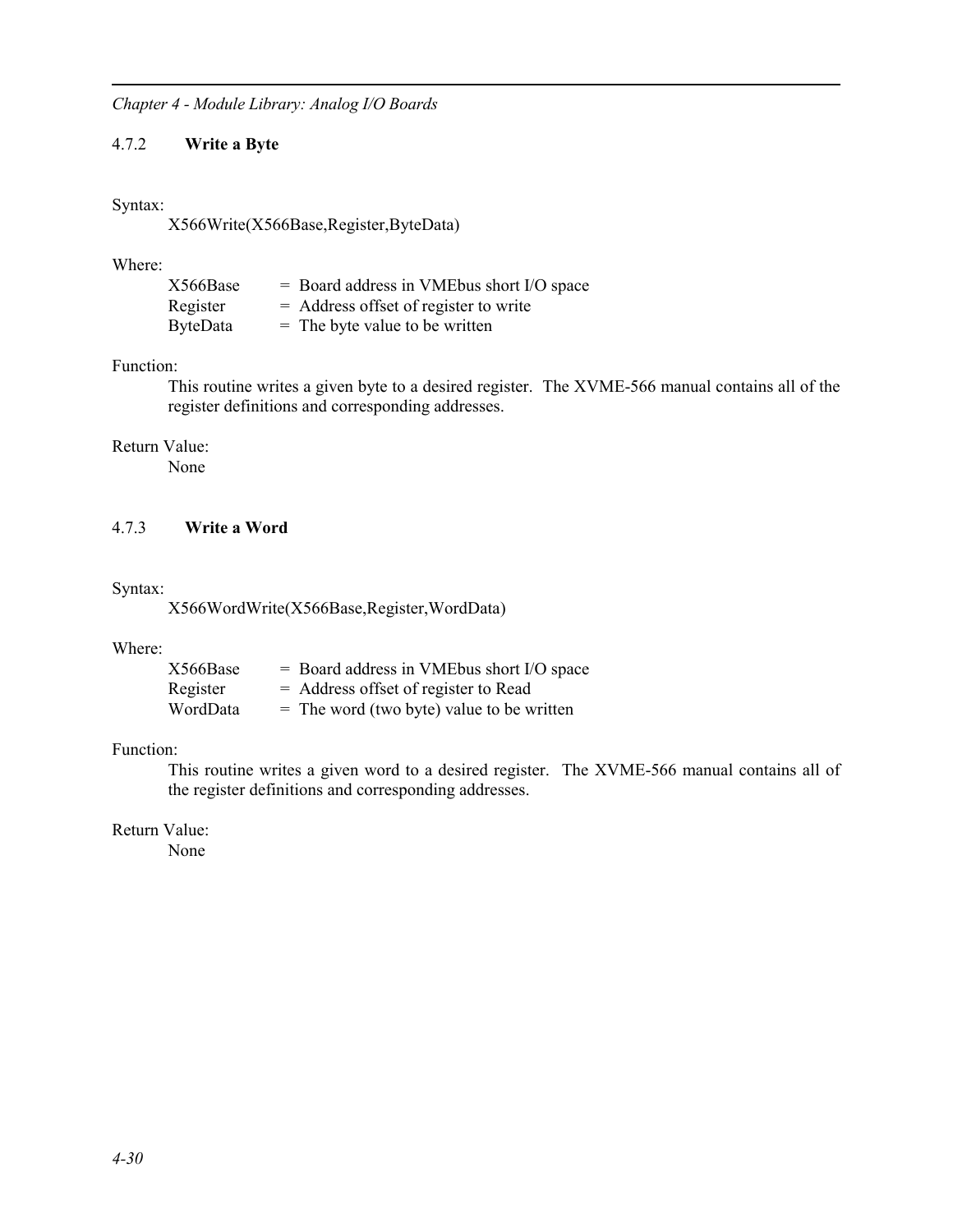### 4.7.4 **Set Sample Clock**

#### Syntax:

X566SetSampCK(X566Base,Period)

#### Where:

| X566Base | $=$ Board address in VME bus short I/O space                 |
|----------|--------------------------------------------------------------|
| Period   | $=$ The period (usec) that determines the sampling frequency |

# Function:

This routine programs the sample clock (STC counter 4) period that controls the A/D conversion frequency.

#### **CAUTION**

The period must be  $\geq 10$  usec for 12-bit conversions and  $\geq 7$  usec for eightbit conversions.

#### Return Value: None

#### 4.7.5 **Set Clock**

#### Syntax:

X566SetCK(X566Base,ClockNum,ControlMode,LoadReg,HoldReg)

#### Where:

 $X566Base$  = Board address in VMEbus short I/O space  $ClockNum = Identifies which of the five counter channels to program$ ControlMode  $=$  Word (two byte) value used to program the counter mode  $LoadReg = Word (two byte) value to store in counter's load register$  $HoldReg$  = Word (two byte) value to store in counter's hold register

#### Function:

This routine programs one of five counters by writing the user-supplied Control Mode into the counter control register and by writing the desired values to the counter load and hold registers.

#### Return Value: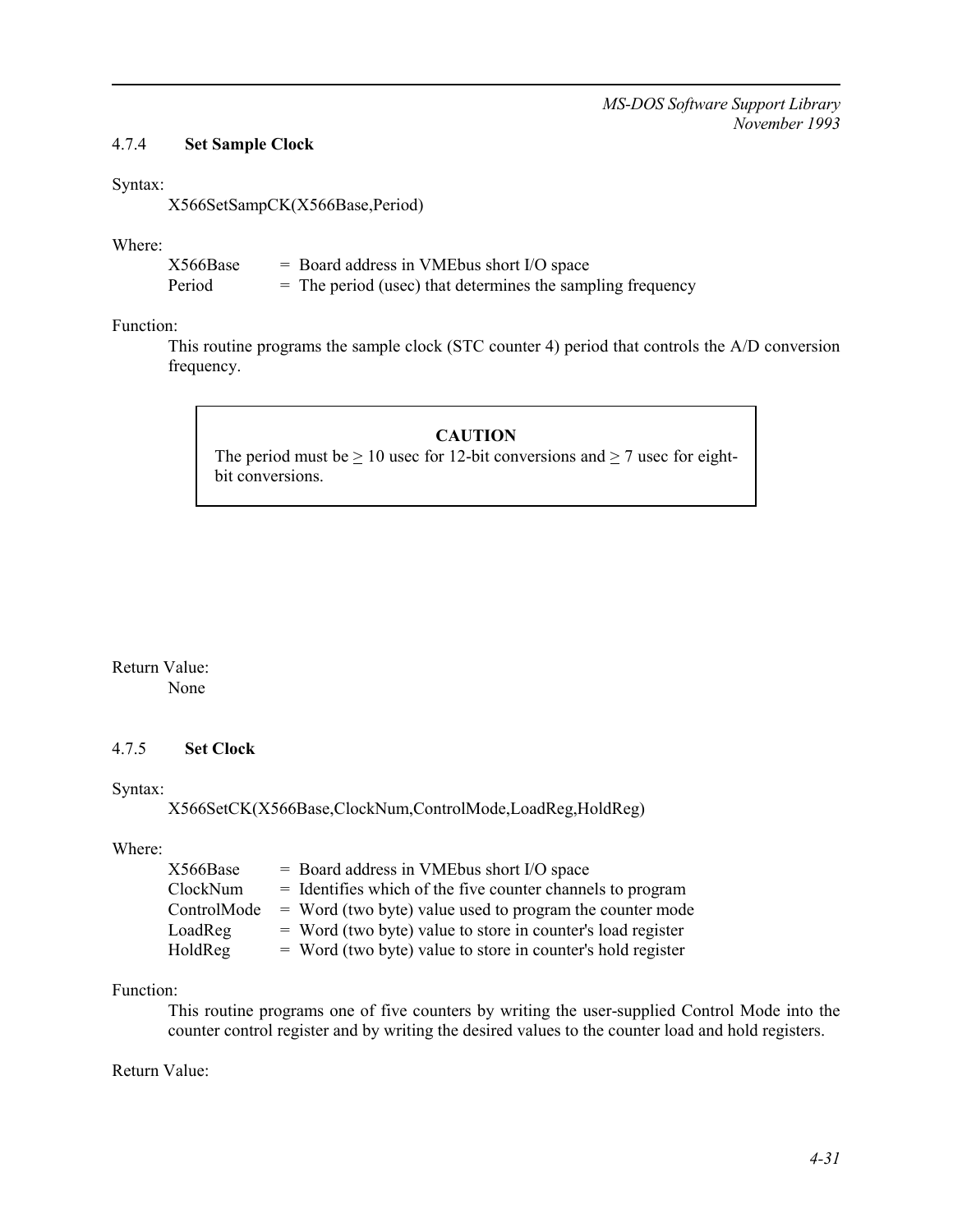*Chapter 4 - Module Library: Analog I/O Boards*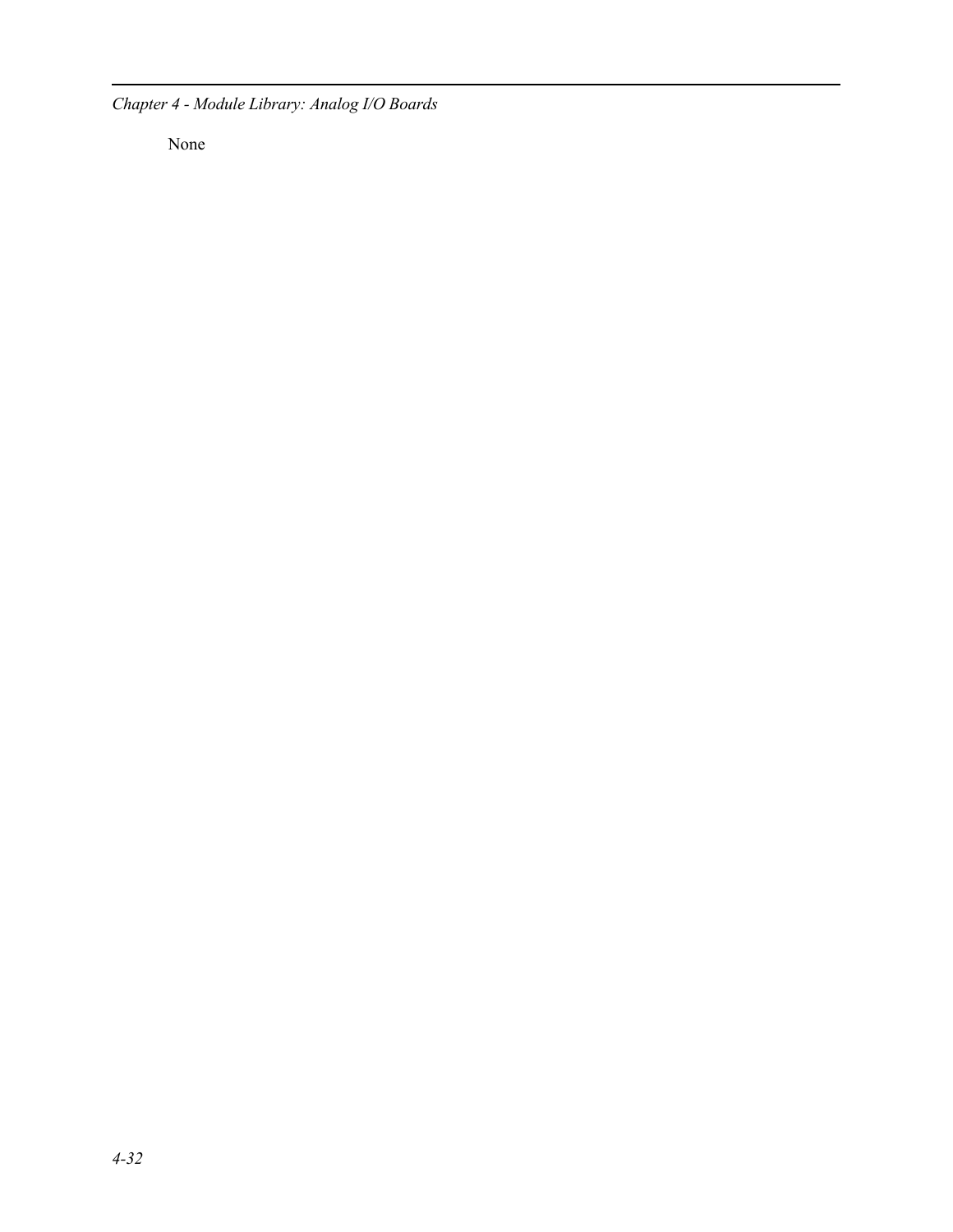# 4.7.6 **Reset**

# Syntax:

X566Reset(X566Base)

# Where:

 $X566Base$  = Board address in VMEbus short I/O space

# Function:

This routine performs a software reset on the module, resetting the sequence controller. This module is set to:

> Continuous Mode Sequential Mode VMEbus Interrupts Disabled Red LED to OFF Green LED to ON STC Channels 2, 4, 5 disabled

Return Value: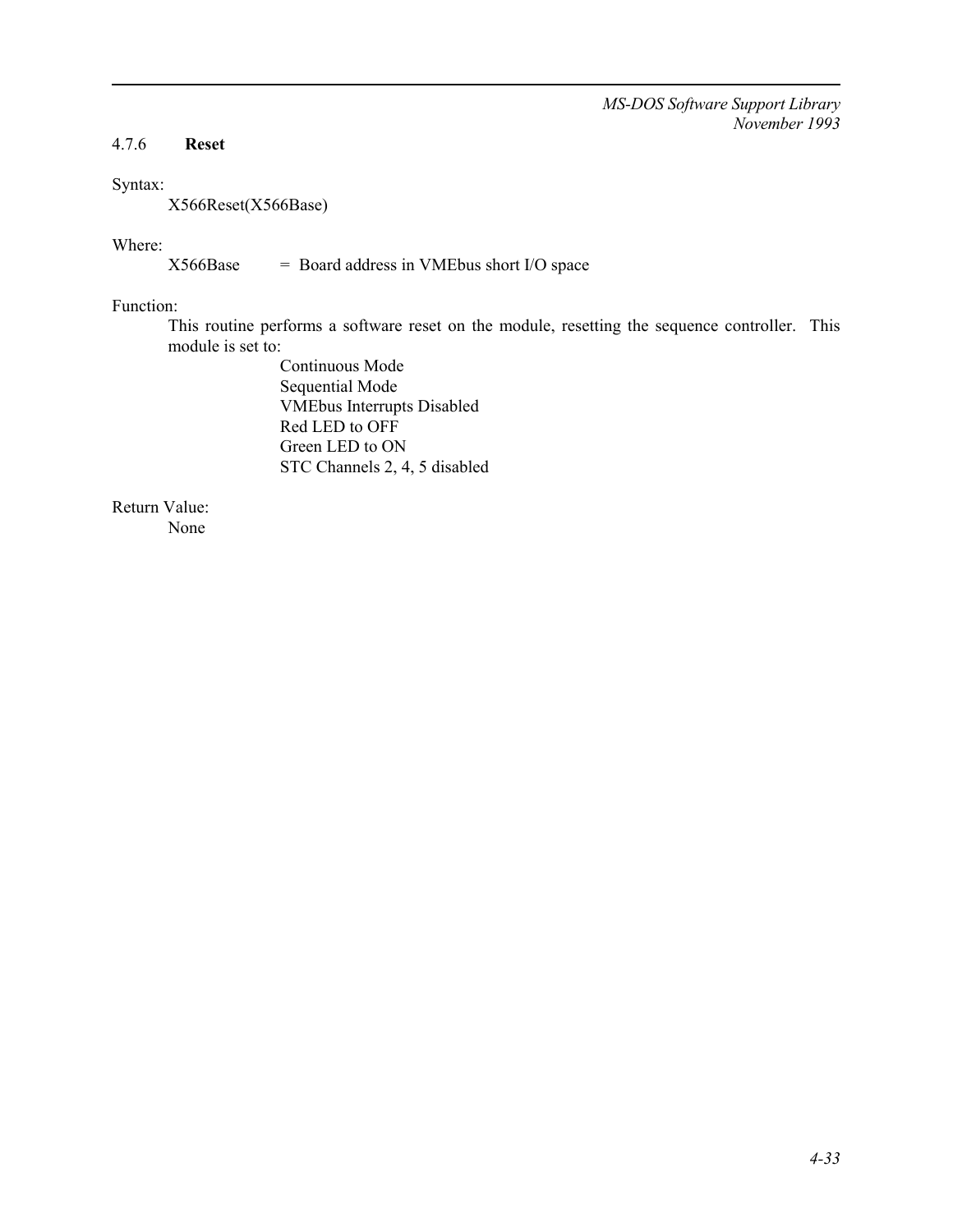# 4.7.7 **Interrupt Example**

For your system to acknowledge interrupts generated by the board, you must set your jumpers and/or switches as detailed below. Please refer to the XVME PC/AT manual and the specific Analog I/O manual for further details.

An example program for the use of interrupts can be found in the Library. The file for the example is:

\EXAMPLES\ANALOG\X566INT.EXE

# **Jumpers**:

XVME-566: Switch bank 1 configured to enable one of the VMEbus interrupt levels.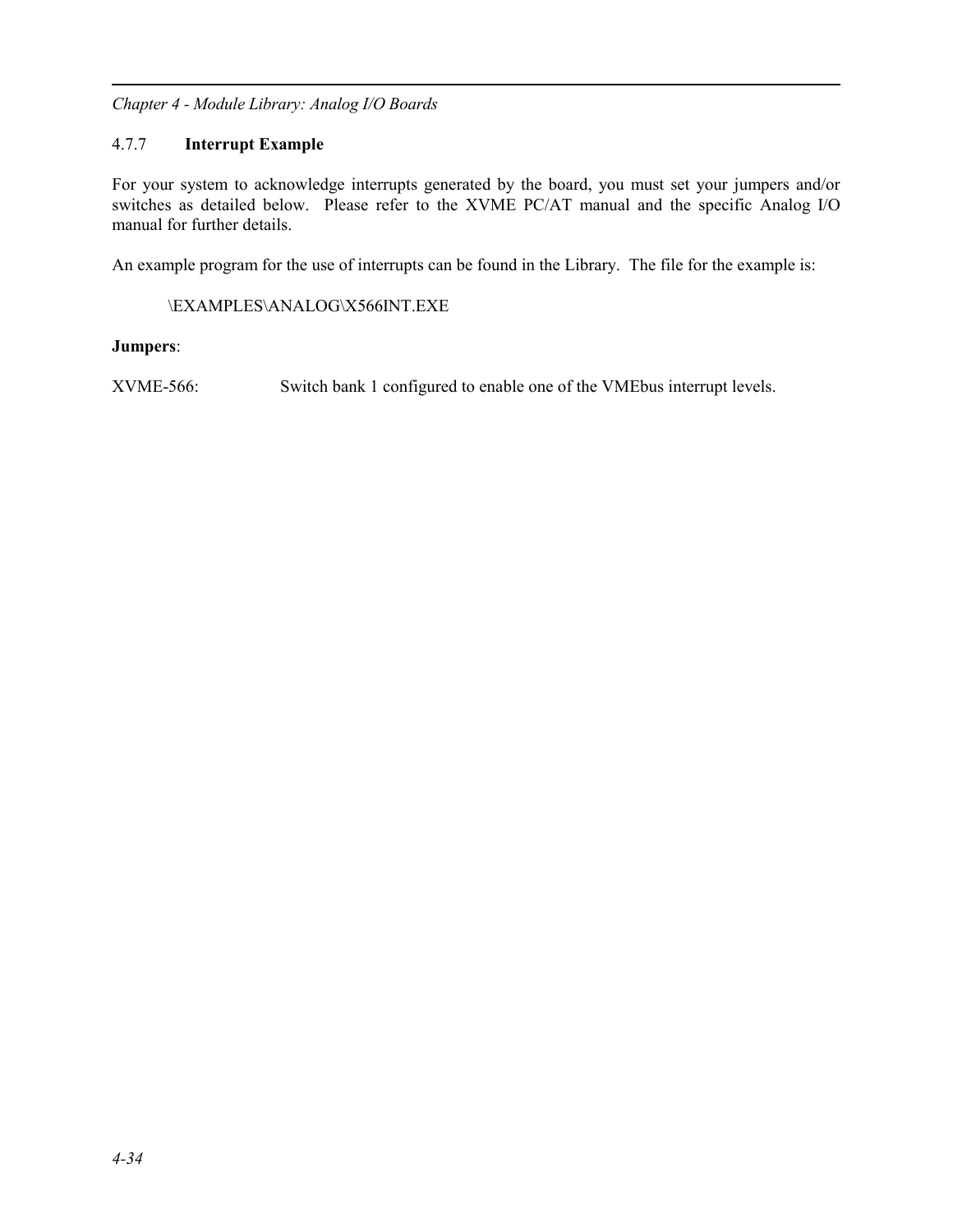# 5.1 **INTRODUCTION**

| <b>MODULE</b>       |         |     |
|---------------------|---------|-----|
| <b>Routine</b>      | 203/293 | 230 |
| <b>BldCmdBlk</b>    |         |     |
| <b>BldCmdBlkBuf</b> |         |     |
| ExecCmd             |         |     |
| IntInit             |         |     |
| Read                |         |     |
| Reset               |         |     |
| Read                |         |     |
| <b>SetCK</b>        |         |     |
| Write               |         |     |
|                     | 203/293 | 230 |

| Table 5-1. Counter Command Matrix |  |
|-----------------------------------|--|
|                                   |  |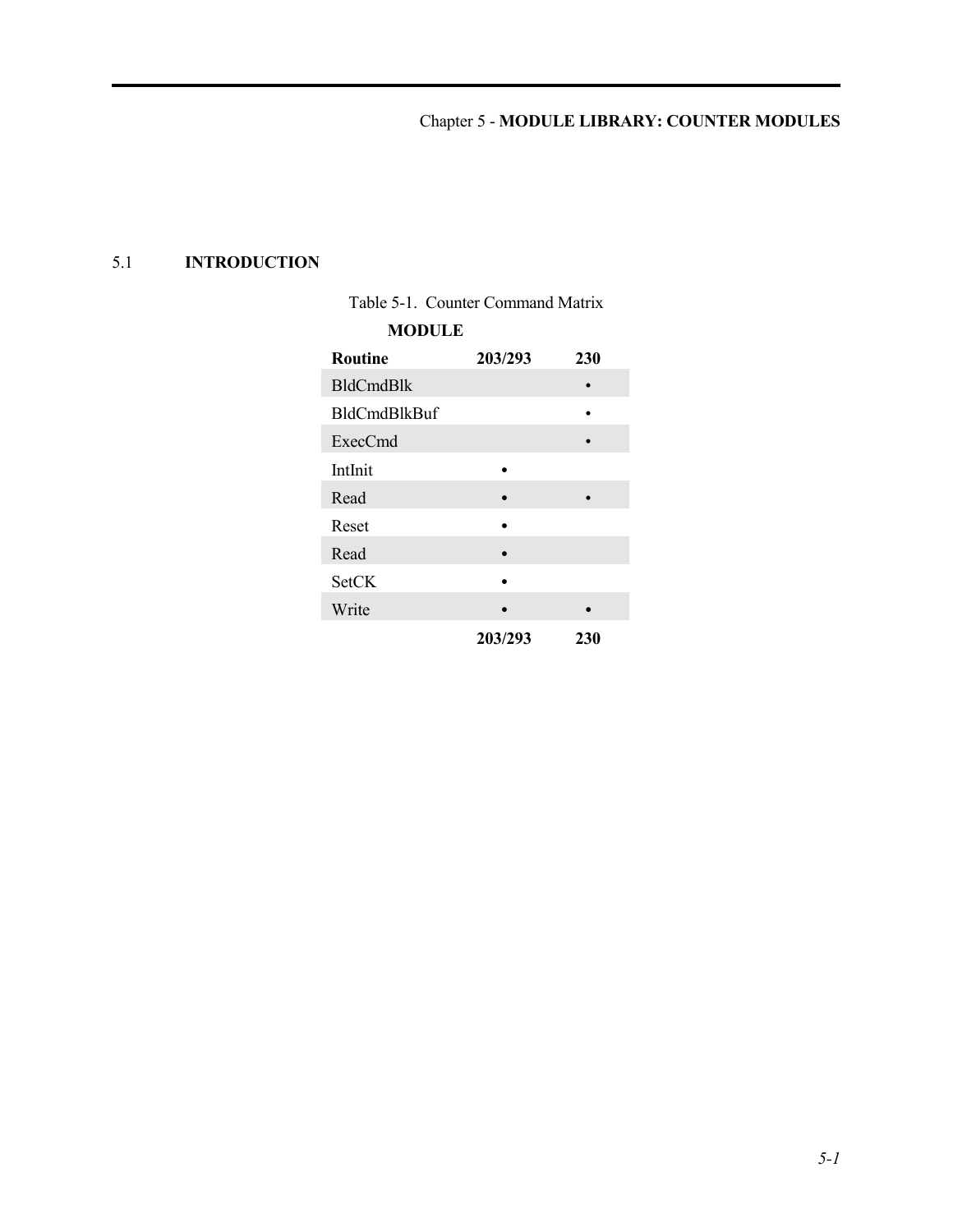## 5.2 **XVME-203/293 COUNTER MODULE**

The XVME-203 Counter Module is a single-high, VMEbus-compatible board using two AM9513A timer/counter devices to provide a total of ten 16-bit counting channels. The timer/counter devices are fully programmable and are capable of counting at a rate of up to 5 MHz. The XVME-203 can provide a complete interrupt structure via eight interrupt channels. This interrupt structure allows for the selection of a fixed interrupt vector for all eight channels or a separate vector for each individual channel.

The XVME-203 can also be used for quadrature detection. Advanced encoding circuitry permits the use of up to four quadrature transducers simultaneously.

The parameters used in the routines for the XVME-203/293 must match the type expected by the routine. If you pass an invalid parameter, the routine will operate erratically.

#### **Parameters:**

| $= 1$ byte          |                                                      | $= 2 \text{ bytes}$                    |
|---------------------|------------------------------------------------------|----------------------------------------|
| $= 1$ byte          |                                                      | $= 2 \text{ bytes}$                    |
| $= 1$ byte          |                                                      | $=$ Pointer to 1st byte of data buffer |
| $= 2 \text{ bytes}$ |                                                      | $= 2 \text{ bytes}$                    |
| $= 2 \text{ bytes}$ |                                                      |                                        |
|                     | CtrlReg<br>HoldReg<br><b>IREQVectors</b><br>Register |                                        |

**Source Code Location:** \LIB\SOURCES\COUNTER\XVME203.C

The routines in the following sections are available to the user in the XVME-983 Software Support Library.

## 5.2.1 **Read a Byte**

Syntax:

X203Read(X203Base,Register)

#### Where:

 $X203Base$  = Board address in VMEbus short I/O space Register  $=$  Address offset of register to Read

#### Function:

This routine reads and returns a byte from a desired register. The XVME-203 manual contains all of the register definitions and corresponding addresses.

## Return Value:

The byte value read from the desired register

## 5.2.2 **Write a Byte**

Syntax: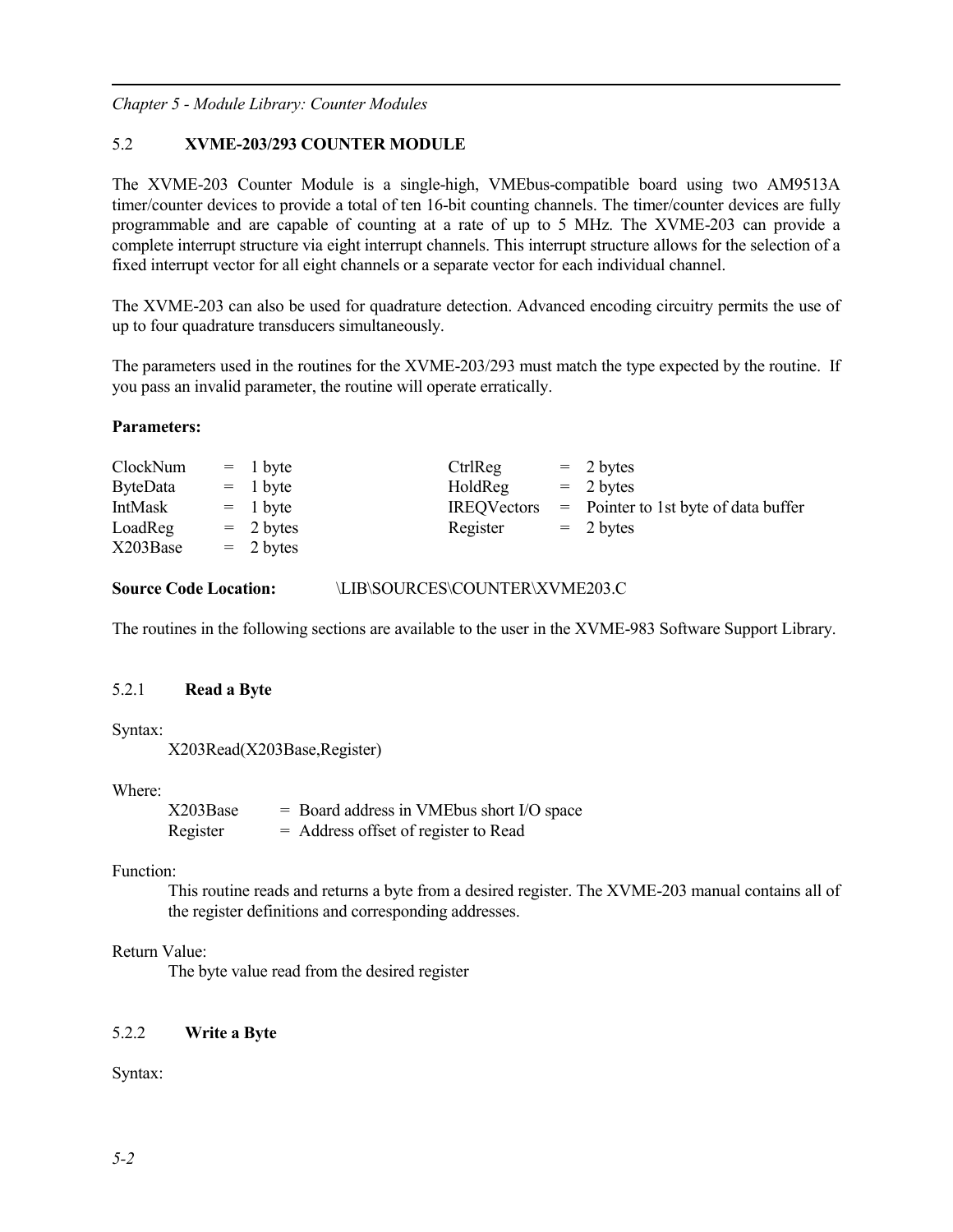X203Write(X203Base,Register,ByteData)

#### Where:

| X203Base        | $=$ Board address in VME bus short I/O space |
|-----------------|----------------------------------------------|
| Register        | $=$ Address offset of register to Write      |
| <b>ByteData</b> | $=$ The byte value to be written             |

## Function:

This routine writes a given byte to a desired register. The XVME-203 manual contains all of the register definitions and corresponding addresses.

#### Return Value:

None

## 5.2.3 **Reset**

## Syntax:

X203Reset(X203Base)

#### Where:

 $X203Base$  = Board address in VMEbus short I/O space

## Function:

This routine resets all counters on STC A and B, enables eight-bit access to counters, turns off quadrature detect circuitry, and resets the AM9519 interrupt controller

## Return Value:

None

#### 5.2.4 **Set Clock**

#### Syntax:

X203SetCK(X203Base,ClockNum,CtrlReg,LoadReg,HoldReg)

#### Where:

| X203Base    | = Board address in VMEbus short I/O space                       |
|-------------|-----------------------------------------------------------------|
| ClockNum    | $=$ Identifies which of the clock channels to program $(1-10)$  |
| $CtrlReg =$ | Word (two byte) value used to program the counter mode          |
| LoadReg     | = Word (two byte) value to store in the counter's load register |
| HoldReg     | = Word (two byte) value to store in the counter's hold register |

#### Function:

This routine programs the one of ten counters by writing the user-supplied Control Mode into the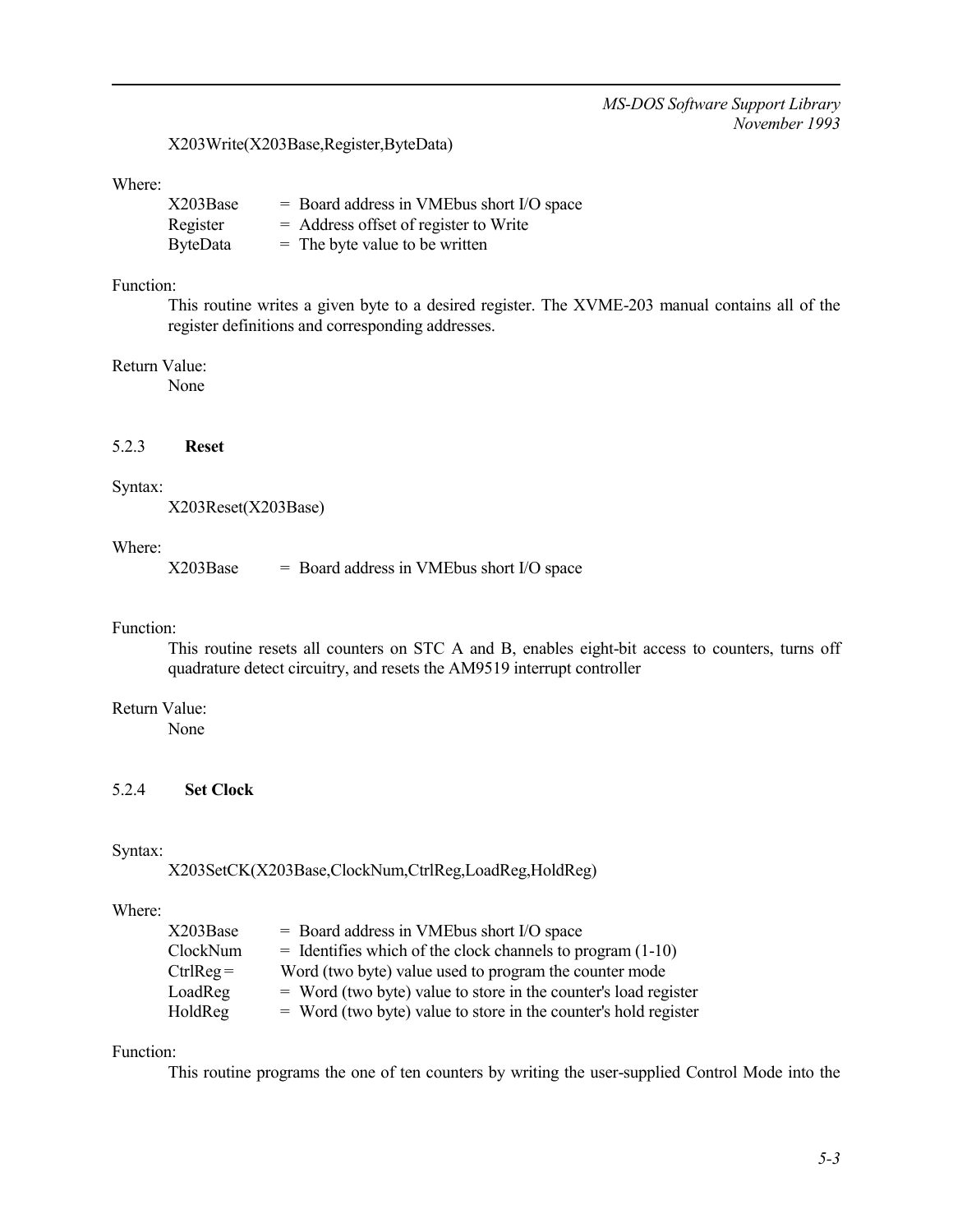counter control register and writing the desired values to the counter load and hold registers.

Return Value:

None

## 5.2.5 **Initialize Interrupt**

Syntax:

X203IntInit(X203Base,IntMask,IREQVectors)

## Where:

| X203Base           | $=$ Board address in VME bus short I/O space                           |
|--------------------|------------------------------------------------------------------------|
| IntMask=           | The byte value that determines which interrupts are enabled            |
| <b>IREQVectors</b> | $=$ Array of eight 1 byte vectors corresponding to each interrupt line |

## Function:

This routine initializes the AM9519 interrupt controller as follows: mode register to individual vectors, fixed priority, GINT active high, IREQs active low, and chip armed. Also, this routine writes the IntMask value to the IMR and the IREQVectors array to the response memory.

## Return Value:

None

## 5.2.6 **Interrupt Example**

For your system to acknowledge interrupts generated by the board, you must set your jumpers and/or switches as detailed below. Please refer to the XVME PC/AT manual and the XVME-203 manual for further details.

An example program for the use of interrupts can be found in the library. The file for the example is:

## \EXAMPLES\COUNTER\X203INT.EXE

## **Jumpers**:

XVME-203: Interrupts are enabled via the three least significant status control register bits in the software. See the XVME-203 manual for more information.

## 5.3 **XVME-230 INTELLIGENT COUNTER MODULE**

The XVME-230 Intelligent Counter Module is a VMEbus-compatible intelligent I/O Module with a variety of high-performance, high-level counting functions. The module's architecture features the Xycom 68000 based I/O kernel, which significantly enhances performance by relieving the host processor of many timeconsuming functions.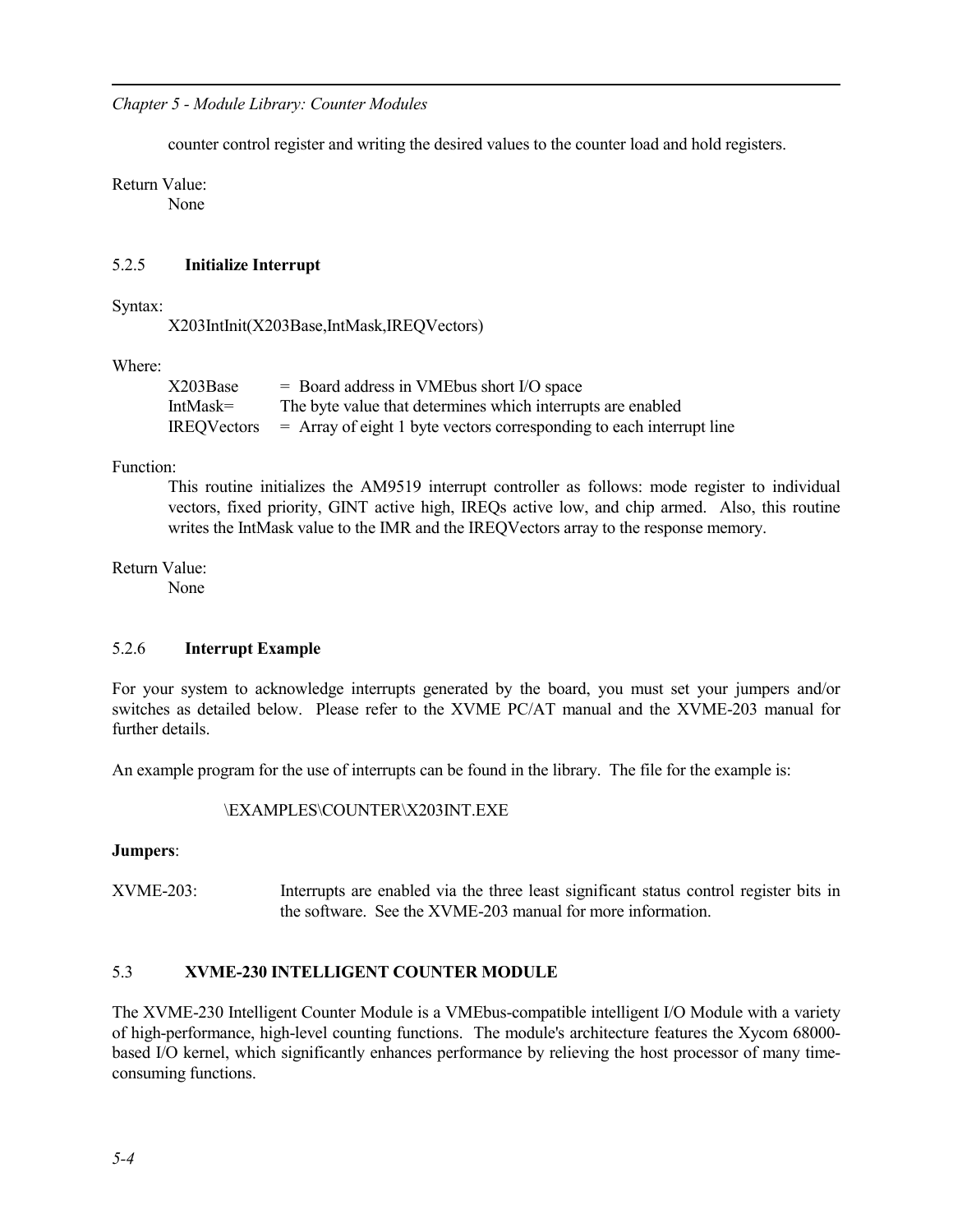The parameters used in the routines for the XVME-230 must match the type expected by the routine. If you pass an invalid parameter, the routine will operate erratically.

## **Parameters:**

| <b>BlkOff</b>  | $= 2 \text{ bytes}$                    | BufAddr         | $=$ 4 bytes         |
|----------------|----------------------------------------|-----------------|---------------------|
| <b>BufSize</b> | $= 2 \text{ bytes}$                    | <b>ByteData</b> | $= 1$ byte          |
| Command        | $= 1$ byte                             | <b>ILevel</b>   | $= 1$ byte          |
| <b>IVect</b>   | $= 1$ byte                             | <b>NextBlk</b>  | $= 2 bytes$         |
| OpBuf          | $=$ Pointer to 1st byte of data buffer | OpSize          | $= 1$ byte          |
| Register       | $= 2 bytes$                            | X230Base        | $= 2 \text{ bytes}$ |

Source Code Location: LIB\SOURCES\COUNTER\XVME230.C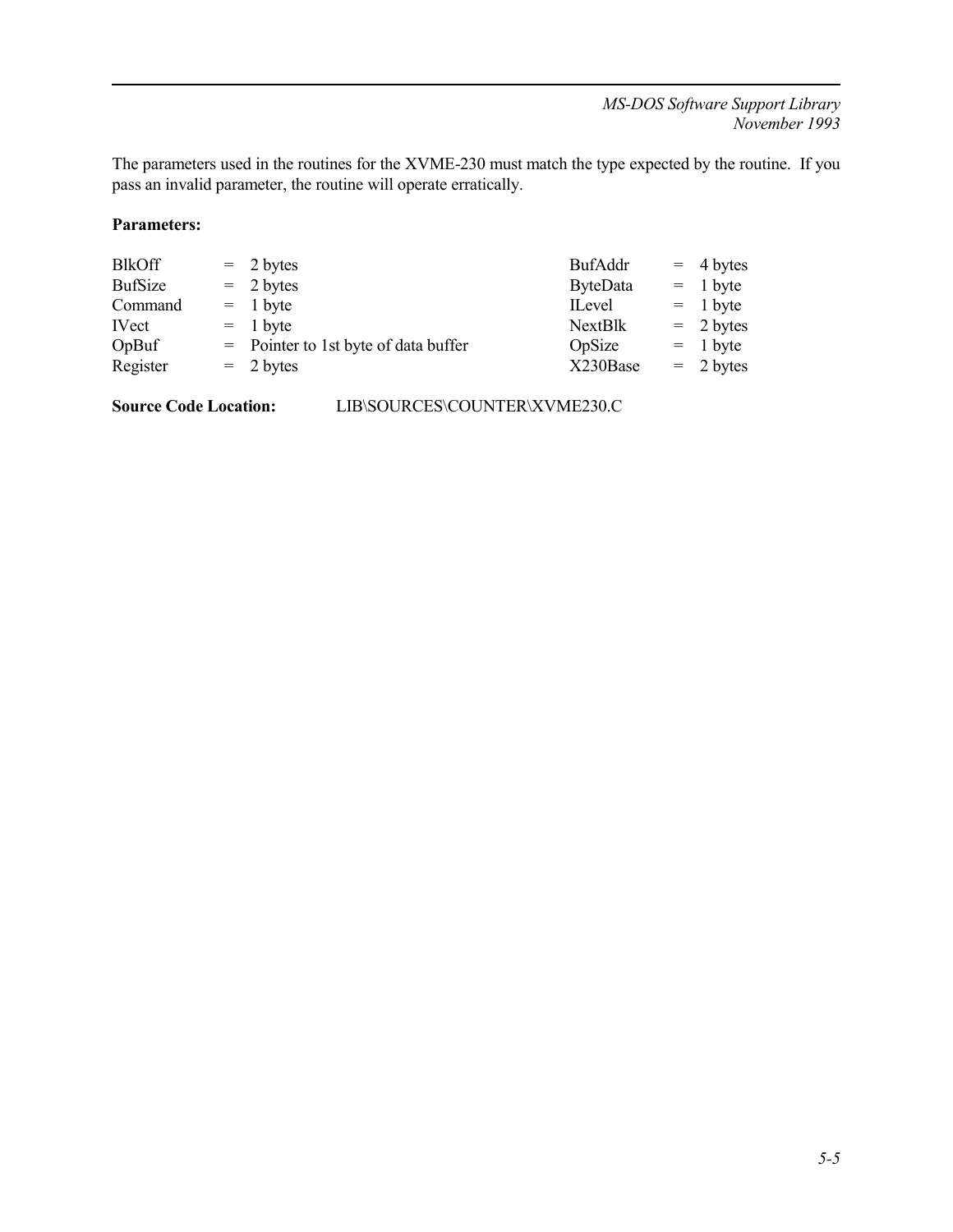The routines in the following sections are available to the user in the XVME-983 Software Support Library.

#### 5.3.1 **Read a Byte**

#### Syntax:

X230Read(X230Base,Register)

#### Where:

| X230Base | $=$ Board address in VMEbus short I/O space |
|----------|---------------------------------------------|
| Register | = Address offset of register to Read        |

#### Function:

This routine reads and returns a byte from a desired register. The XVME-230 manual contains all of the register definitions and corresponding addresses.

#### Return Value:

The byte read from the desired register

## 5.3.2 **Write a Byte**

#### Syntax:

X230Write(X230Base,Register,ByteData)

#### Where:

| X230Base | $=$ Board address in VME bus short I/O space |
|----------|----------------------------------------------|
| Register | $=$ Address offset of register to Write      |
| ByteData | $=$ The byte value to be written             |

## Function:

This routine writes the given byte to the desired register. The XVME-230 manual contains all of the register definitions and corresponding addresses.

## Return Value:

None

## 5.3.3 **Build a Command Block**

#### Syntax:

X230BldCmdBlk(X230Base,BlkOff,Command,ILevel,IVect,NextBlk,OpSize,OpBuf)

## Where:

| X230Base      | $=$ Board address in VME bus short I/O space              |
|---------------|-----------------------------------------------------------|
| <b>BlkOff</b> | $=$ Offset in short I/O memory Where block is to be built |
| Command       | $=$ XVME-230 command to execute                           |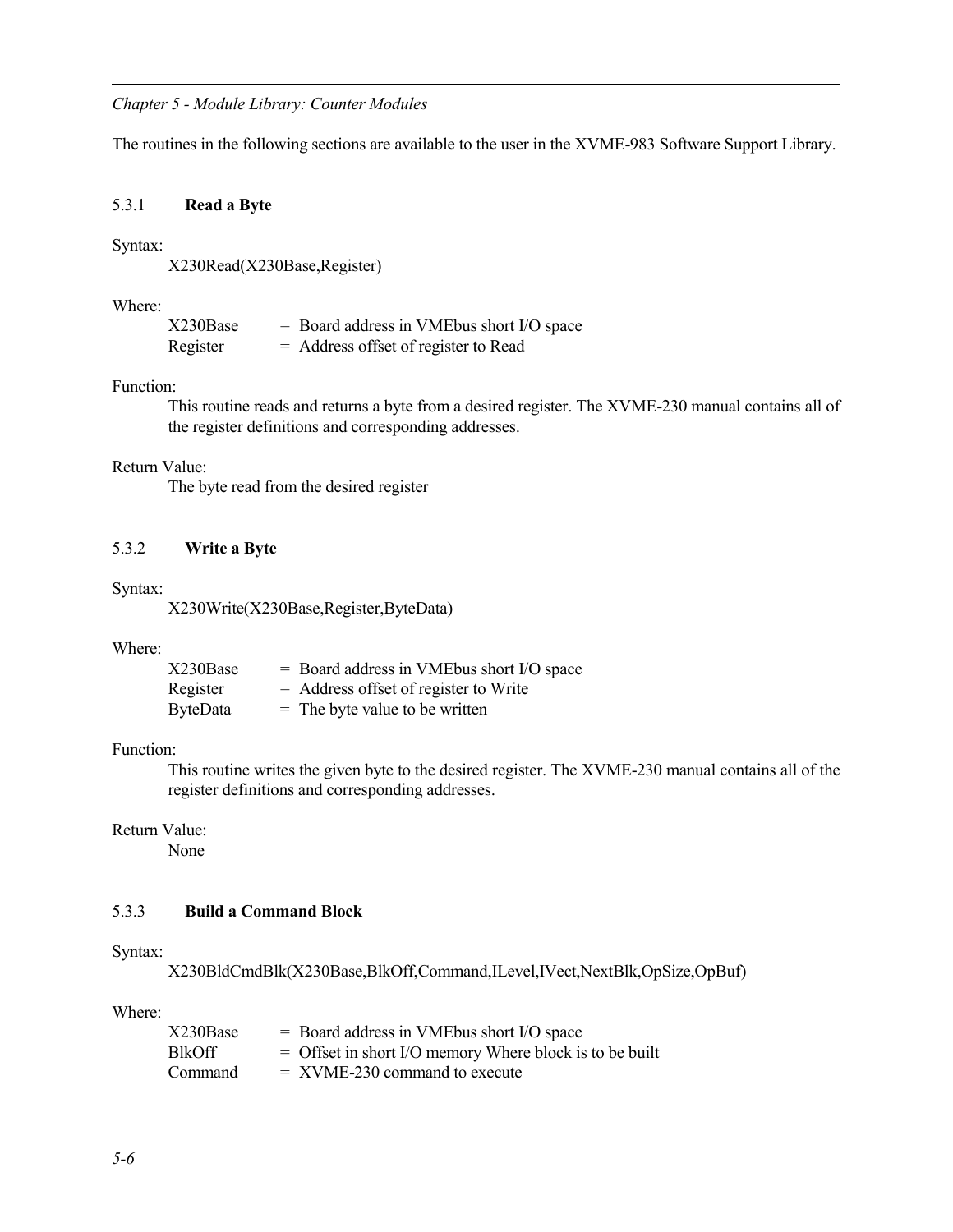| = Interrupt level to use if interrupts enabled               |
|--------------------------------------------------------------|
| = Interrupt vector to use if interrupts enabled              |
| $=$ Pointer to the next command block ( $\emptyset$ if none) |
| $=$ Number of operands                                       |
| = Pointer to operand buffer to store within operand field    |
|                                                              |

## Function:

This routine builds a command block starting at the specified address, transfers the OpBuf contents to the operand field of this block, and sets the response flag to non-zero.

## Return Value:

None

## 5.3.4 **Build a Command Block with Operand Buffer**

#### Syntax:

X230BldCmdBlkBuf(X230Base,BlkOff,Command,ILevel,IVect,NextBlk,BufSize,BufAddr)

#### Where:

| X230Base       | = Board address in VMEbus short I/O space                 |
|----------------|-----------------------------------------------------------|
| <b>BlkOff</b>  | $=$ Offset in short I/O memory Where block is to be built |
| Command        | $=$ Command to execute                                    |
| <b>ILevel</b>  | = Interrupt level to use if interrupts enabled            |
| <b>IVect</b>   | = Interrupt vector to use if interrupts enabled           |
| <b>NextBlk</b> | $=$ Pointer to the next command block                     |
| $ButSize =$    | Size of operand buffer                                    |
| BufAddr        | = Address of operand buffer to store within command block |

#### Function:

This routine builds a command block with user-provided parameters starting at the specified address. It is used for commands with more than five bytes worth of operand data.

#### Return Value:

None

## 5.3.5 **Execute Command Block**

#### Syntax:

X230ExecCmd(X230Base,BlkAddr,Channel)

#### Where:

| X230Base       | $=$ Board address in VME bus short I/O space |
|----------------|----------------------------------------------|
| <b>BlkAddr</b> | $=$ Address of the command block to use      |
| <b>Channel</b> | $=$ Channel to command                       |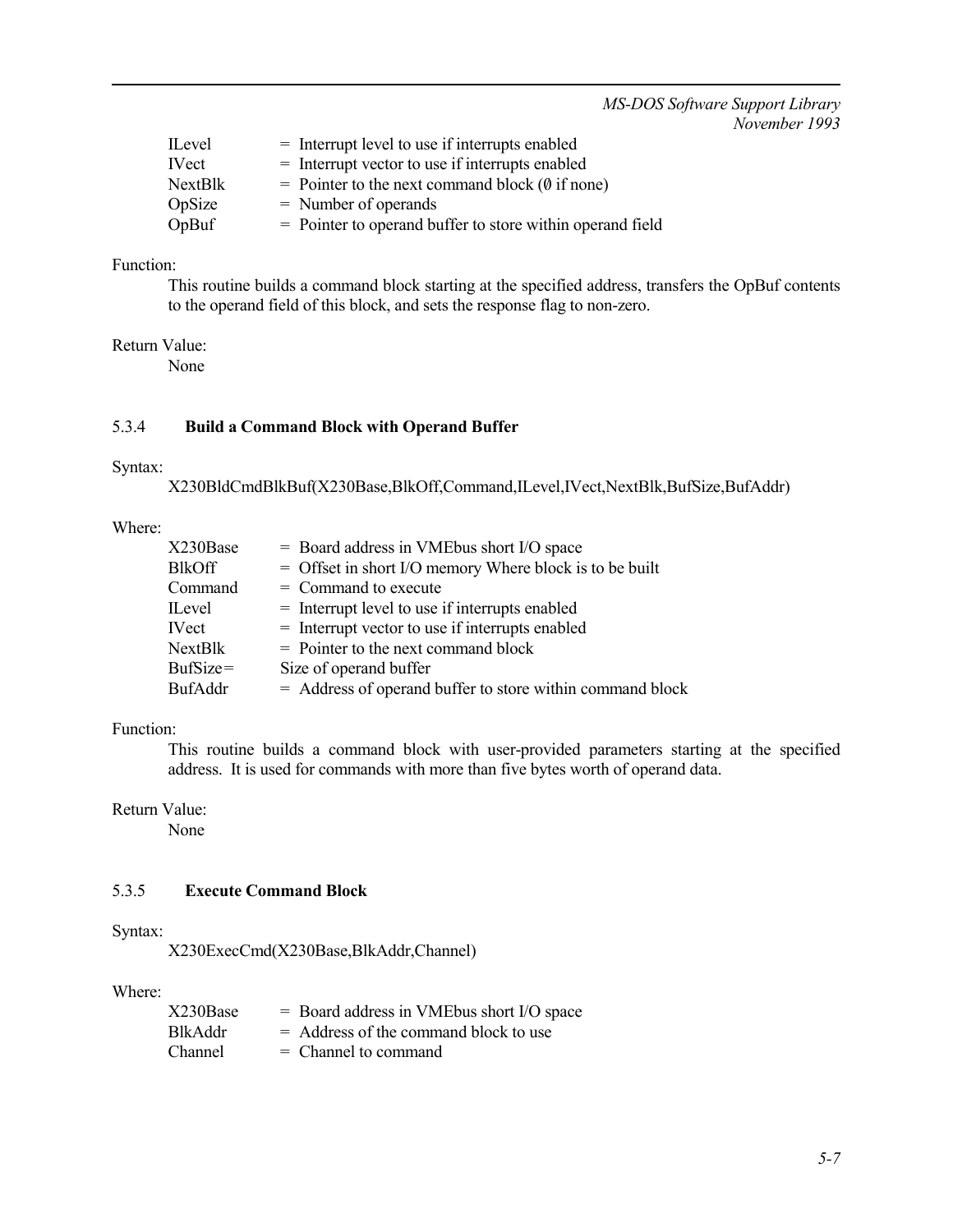Function:

This routine sets up and executes a previously built command block.

Return Value:

None

## 5.3.6 **Interrupt Example**

For your system to acknowledge interrupts generated by the board, you must set your jumpers and/or switches as detailed below. Please refer to the XVME PC/AT manual and the XVME-230 manual for further details.

An example program for the use of interrupts can be found in the Library. The file for the example is:

## \EXAMPLES\COUNTER\X230INT.EXE

This example starts a counter to count four seconds, then generates an interrupt, at which time the program terminates.

## **Jumpers**:

XVME-230: User-programmable interrupt level and vector.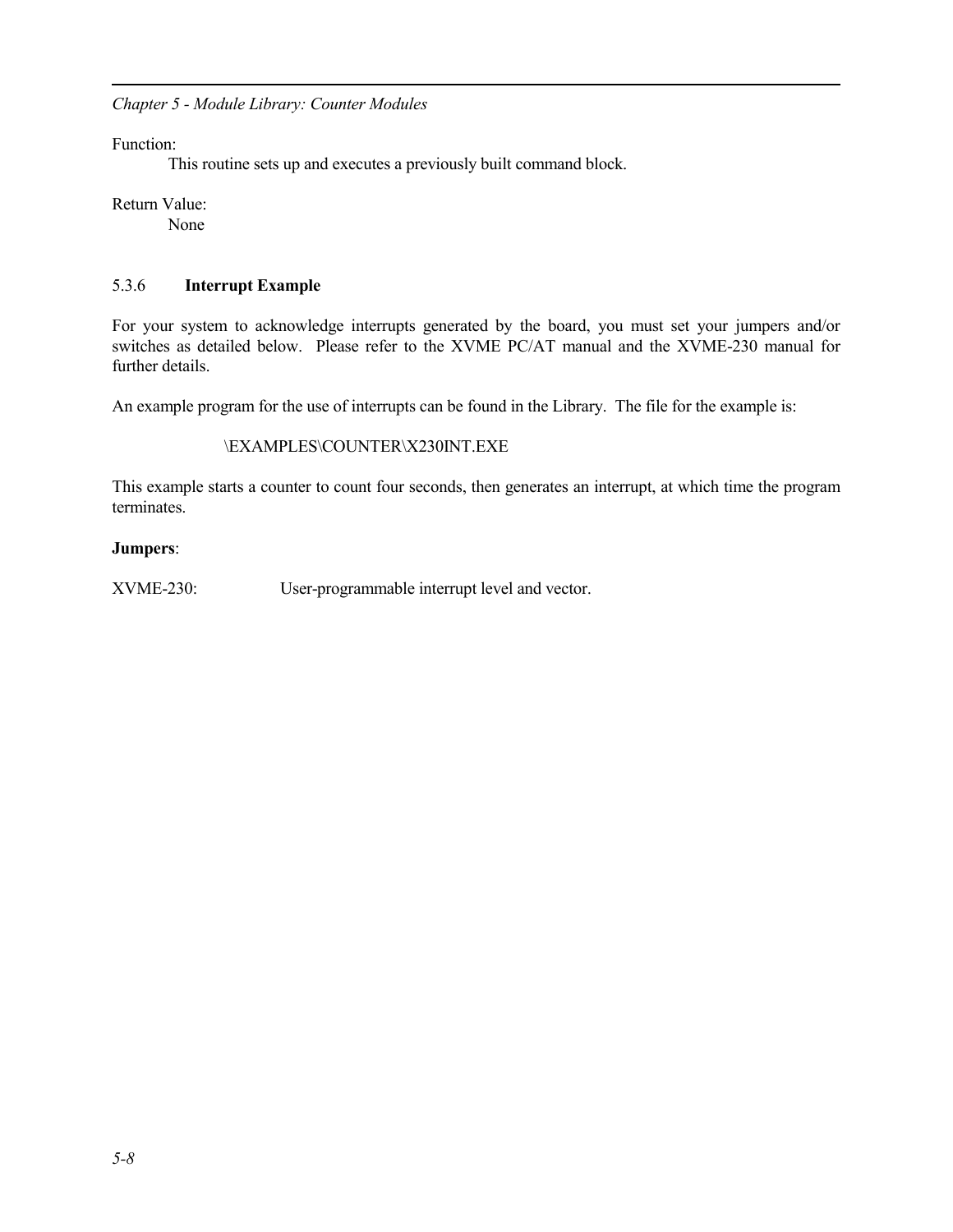## Chapter 6 - **MODULE LIBRARY: MS-DOS COMMUNICATION DRIVERS**

## 6.1 **INTRODUCTION**

This section describes the MS-DOS Communication Drivers included in the XVME-983 Software Support Library. This makes it easier for the XVME CPU to use the XVME-400, XVME-401, or XVME-428 as an additional serial I/O module.

The MS-DOS device drivers you need are in a file named **X40X.SYS** or **X42X.SYS**, depending on which module you use. This name is for identification only and the installed software requires a different naming convention. Details of the naming convention are found in Section 6.4.1.

The software is installed as part of the configuration information used by DOS and obtained from the DOS file **CONFIG.SYS**. Modifying this file is discussed in Section 6.4.

In order for the XVME CPU and the serial I/O module to communicate with each other, there must be some agreement as to the address modifiers that will be used. The pertinent settings are provided in the following sections. For further details on addressing and configuration, please consult the XVME-400/401/428 and XVME CPU manuals.

## 6.2 **VMEbus BASE ADDRESS JUMPERS**

Base address jumpers should be set to correspond to the base address field of the MS-DOS device command in the CONFIG.SYS file. The base address jumpers on the XVME-428 are J4, J5, J7, and J8. The base address jumpers on the XVME-400/401 are JA10 through JA15.

## 6.3 **ADDRESS MODIFIER JUMPERS**

Both the CPU and the Serial I/O Modules must be set to supervisor access mode (refer to the XVME CPU manual). If the XVME-400/401 is used, jumpers J1 and J7 will be removed. On the XVME-428, jumper J3 will be removed.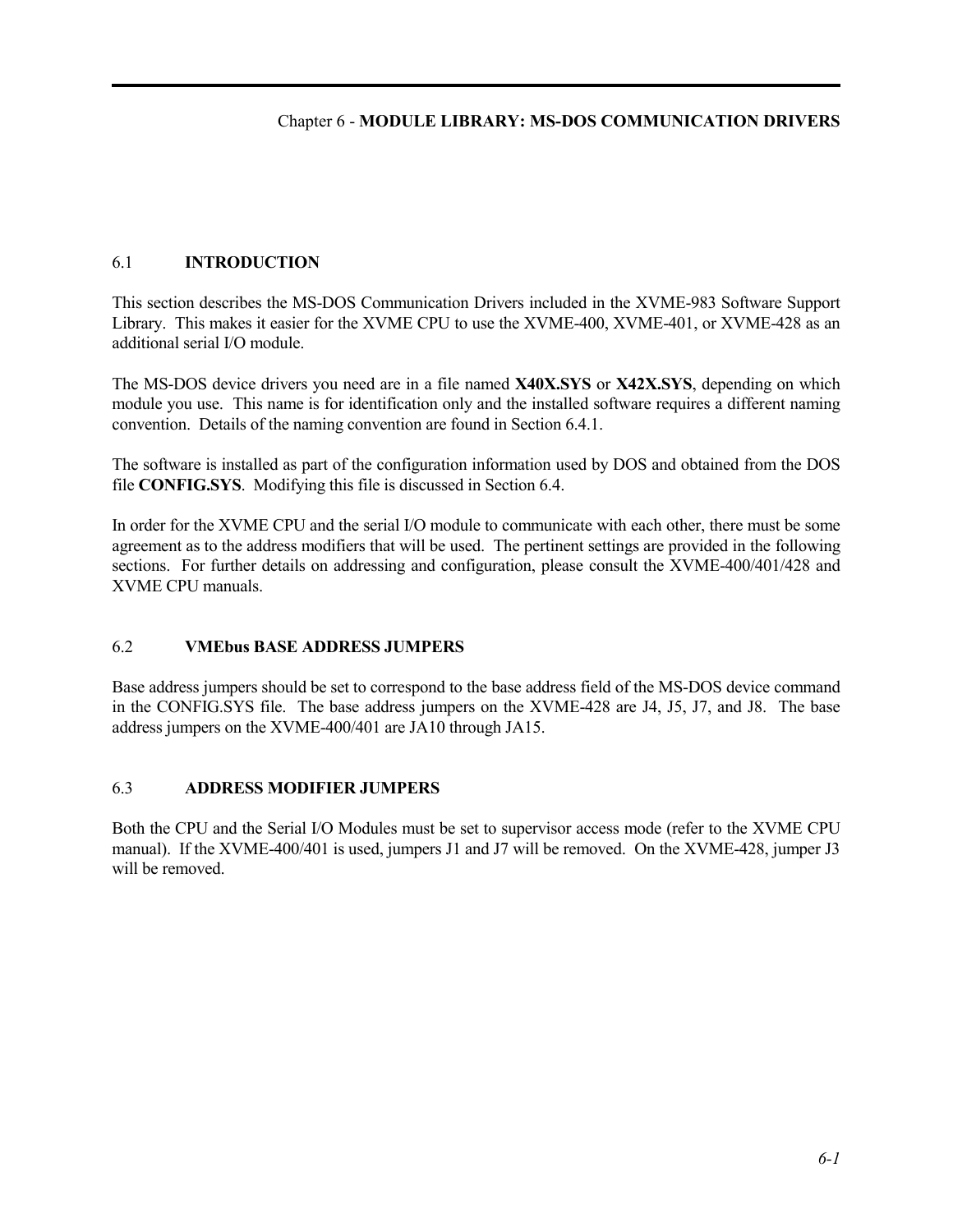*Chapter 6 - Module Library: MS-DOS Communication Drivers*

## 6.4 **CONFIG.SYS**

The CONFIG.SYS file on the system must be modified to contain the following line:

| Where: |                  |     |                |
|--------|------------------|-----|----------------|
|        | <b>NAMEX.SYS</b> | $=$ | File name      |
|        | bbbb             |     | Base address   |
|        | c                |     | Channel number |
|        | SS               |     | Baud rate      |
|        | p                |     | Parity         |
|        |                  |     | Data bits      |
|        |                  |     | Stop bits      |
|        |                  |     |                |

The various fields of this command line are explained in the following sections.

## 6.4.1 **File Name Field**

The field shown in the example above as **NAMEx.SYS** is the file name field. This is the actual name of the file that DOS will attempt to load as it reads the CONFIG.SYS file. The following rules govern the format of the file names. Be sure to copy the distribution file X42X.SYS or X40X.SYS to the new file name before editing the CONFIG.SYS file.

- The file name must be a text string followed by a one- or two-digit integer. Examples are **COM3.SYS**, **XPORT6.SYS**, and **KOM1.SYS**.
- Because of the way DOS treats device names such as **COM1** and **COM2**, it is necessary to provide alternate names for these installable files. If a file begins with the string **KOM**, it will be converted into the string **COM** and treated as a replacement for the standard DOS device.
- The name of the file, minus the .**SYS** extension, will be the name of the installed device.
- The trailing digits of the file name will be the **INT 14H** device number that the installed device driver will use. That means that the device driver named **KOM1.SYS** and installed as COM1 will respond to interrupts as device **0**, replacing the standard DOS COM1 service. If any name other than COM is used, the trailing digits are incremented in such a way that the standard DOS COM1 and COM2 drivers are unaffected and the new drivers are installed directly above them for INT 14H service. That means that the device driver installed as XPORT0 will respond to the device code of 2, leaving device codes 0 and 1 as they normally are.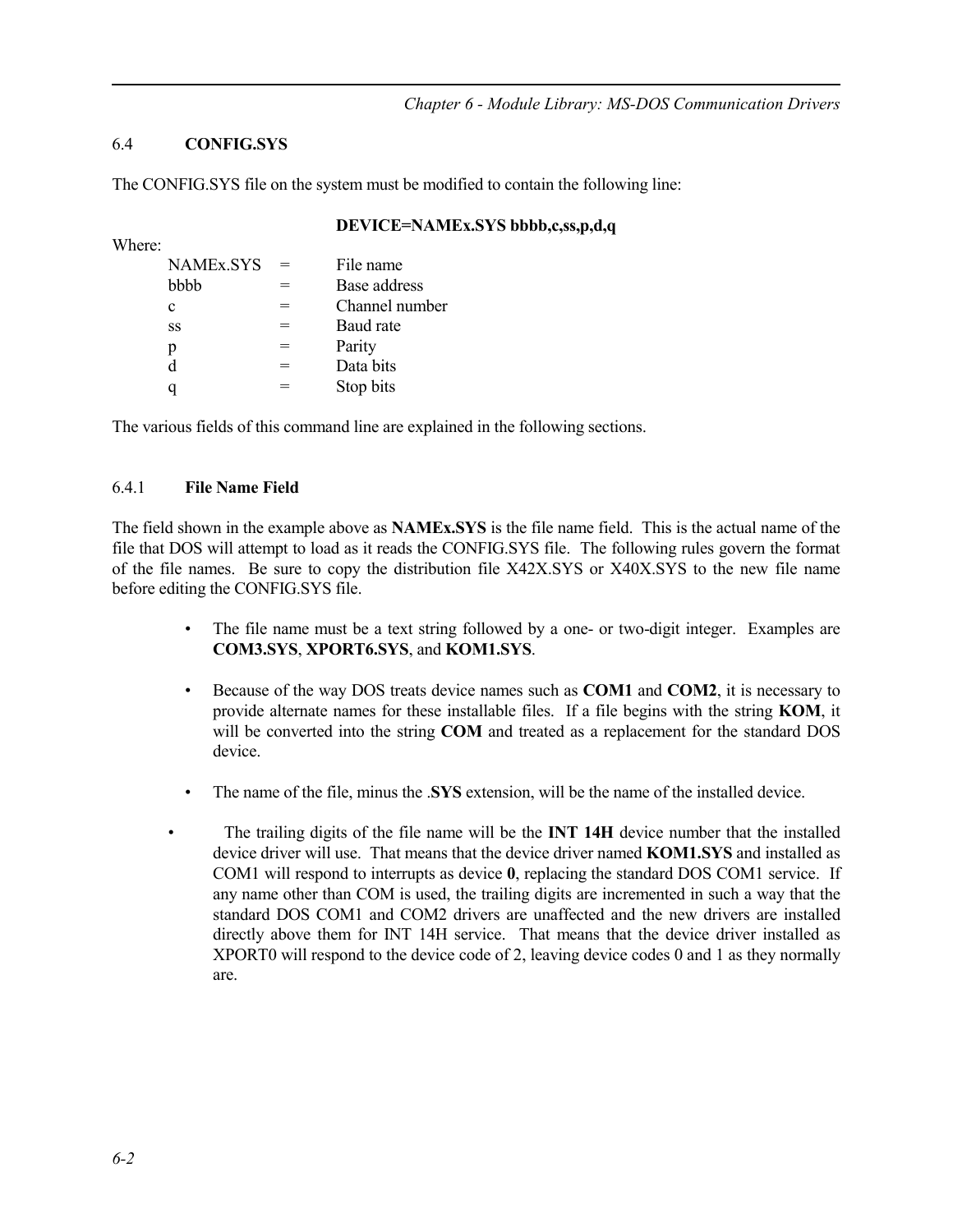## 6.4.2 **Base Address Field (bbbb)**

The base address corresponds directly to the base address that the XVME-42X or XVME-40X board is jumpered to respond to. It is necessary to tell the installable device driver the base address of the board, so that multiple boards may be installed in the system.

The 400/401 can be jumped from 0000H to FC00H on 1 Kbyte boundaries using jumpers JA10 through JA15. The 428 can be jumped from 0000H to 3C00H on 1 byte boundaries using jumpers J4, J5, J7, and J8.

#### 6.4.3 **Channel Number (c)**

The XVME-400/401 each have four available serial data channels, while the XVME-428 has eight. This parameter specifies which data channel is to be associated with this configuration command. It is the responsibility of the user to make sure that each data channel is used only once. Channel numbers start at 0, so the XVME-428 will have channels 0 through 7.

#### 6.4.4 **Speed or Baud Rate (ss)**

This parameter, and the following parameters, correspond directly to the parameters used in the DOS **MODE** command. For information about this command, see the DOS Commands section of the DOS manual.

This parameter specifies the baud rate at which this channel is initialized to run. The following baud rates are recognized: 110, 150, 300, 600, 1200, 2400, 4800, and 9600. Baud rates are represented by their first two digits only, so the values you can enter for this parameter are 11, 15, 30, 60, 12, 24, 48, and 96.

## 6.4.5 **Parity (p)**

This parameter may take the value **N** (none), **O** (odd) or **E** (even).

## 6.4.6 **Databits (d)**

This parameter may be **7** or **8**.

## 6.4.7 **Stopbits (q)**

This parameter may be **1** or **2**.

#### 6.5 **EXAMPLES**

From the preceding, it can be seen that the following are examples of valid commands.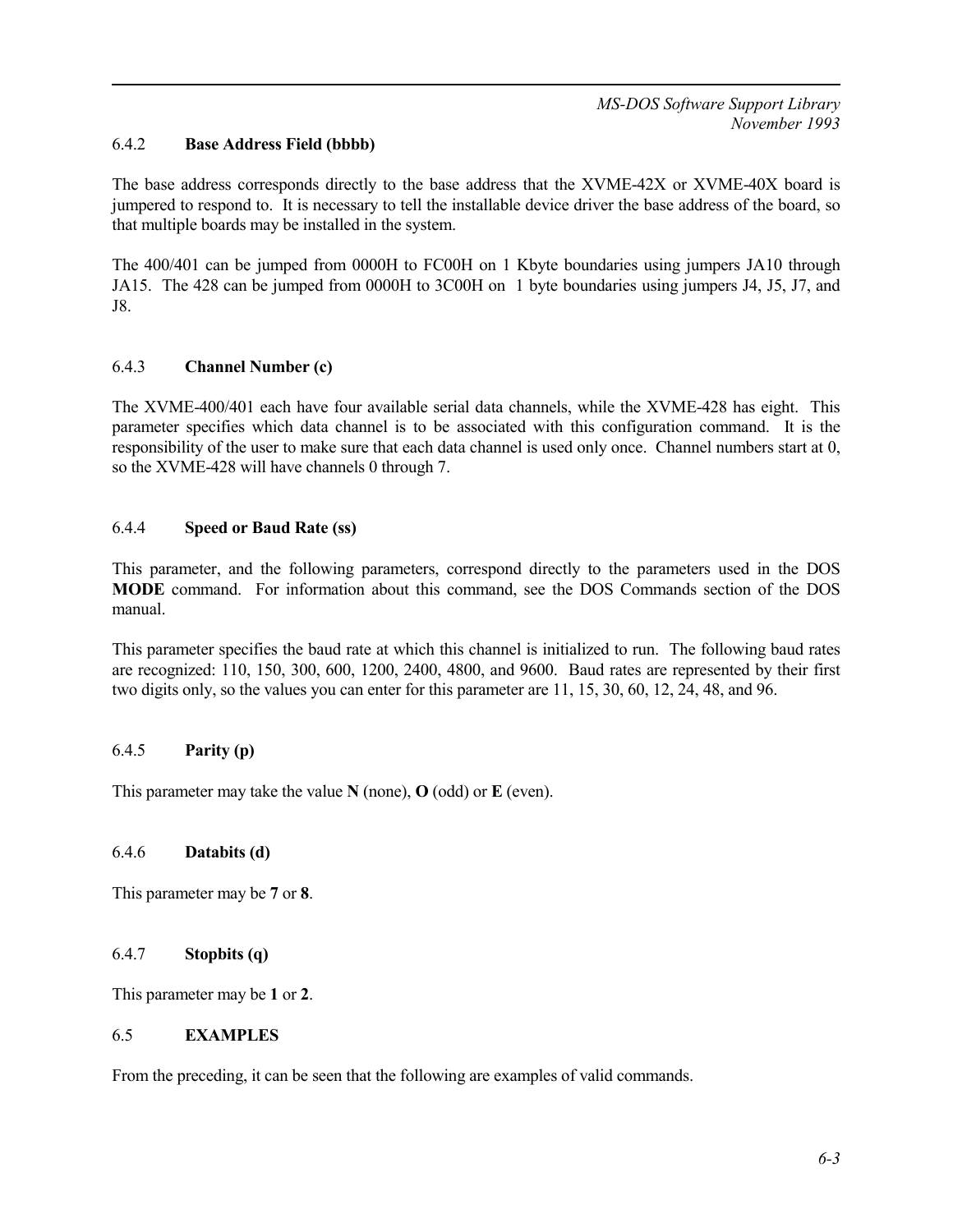*Chapter 6 - Module Library: MS-DOS Communication Drivers*

#### **DEVICE=KOM1.SYS 3C00,0,9600,N,8,1**

This command would cause the device driver to expect the board at short I/O address 3C00H. It would assign channel 0 on the board to the normal DOS COM1 functions and initialize the channel at 9600 baud, no parity, 8 data bits and 1 stop bit.

## **DEVICE=XPORT2.SYS 3000,2,4800,E,7,2**

This command would assign channel 2 on the Serial I/O Module located at base address 3000H to the device XPORT2 using INT 14H device assignment 4. It would initialize the channel at 4800 baud, even parity, 7 data bits and 2 stop bits.

## 6.6 **TROUBLESHOOTING**

- Some versions of DOS do not make the distinction between a file named **COM1.SYS** and the **COM1:** device. Since DOS always has **COM1** and **COM2** loaded, you should use KOM1.SYS and KOM2.SYS so DOS can differentiate.
- In view of the above problem, **always** perform any file manipulation before editing the CONFIG.SYS file. Do not remove a previously used DEVICE line from the CONFIG.SYS file before making modifications.
- Each active I/O channel must have its own **DEVICE** line in the **CONFIG.SYS** file. Each **DEVICE** line must have its own **NAMEx.SYS** file to be loaded. Remember that each channel can only be used once.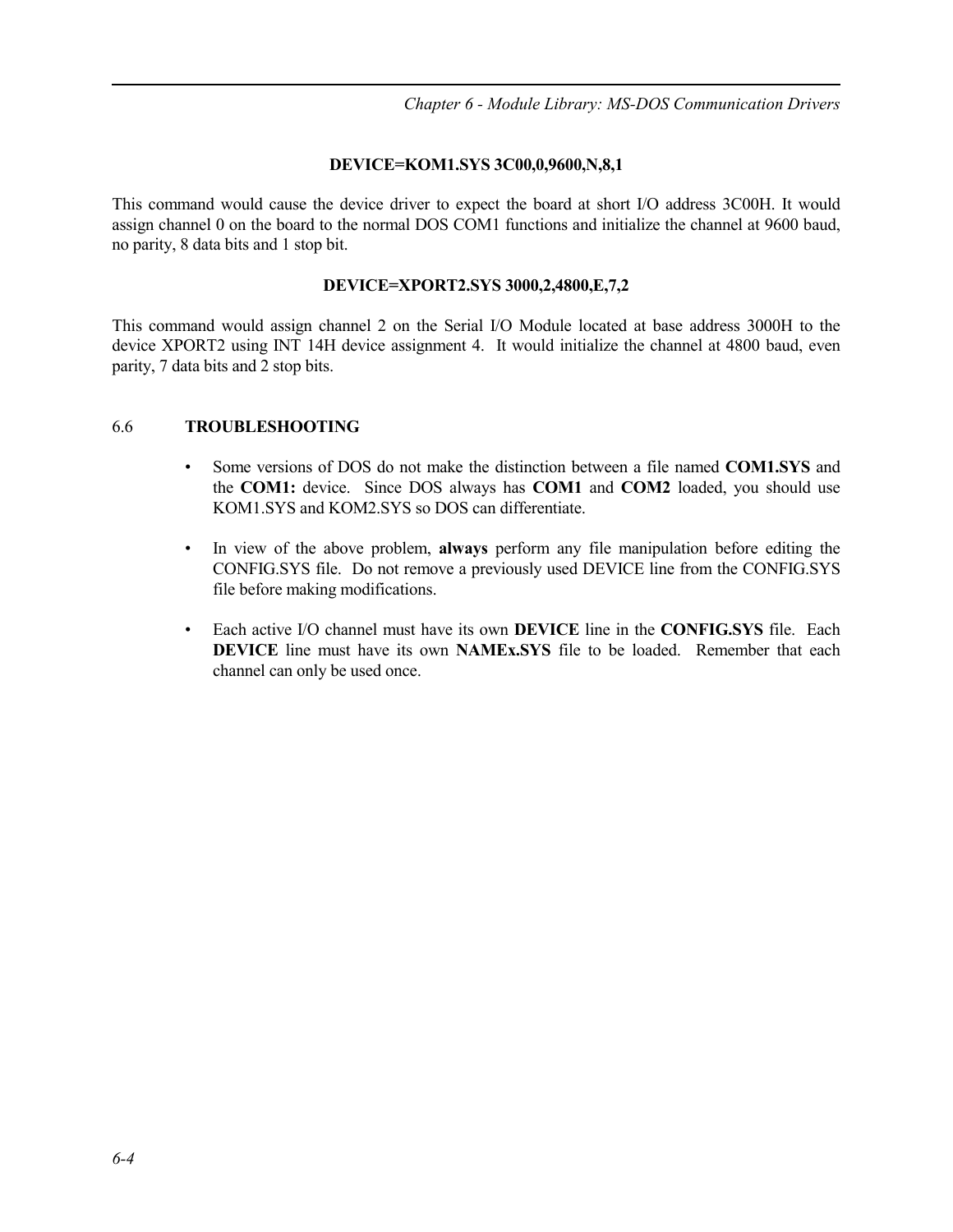## 7.1 **INTRODUCTION**

This chapter explains the following example programs available in the XVME-PC/AT software support library: Interrupt Service Routines to handle ABORT, ACFAIL, SYSFAIL, BERR, and WDT interrupts.

## 7.2 **AUXILIARY NON-MASKABLE INTERRUPT**

This sample program sets up an interrupt handler for NMI. After the handler is set up, it waits until the operator invokes an NMI by pressing the ABORT button, then the program ends. This program is in the ANMI.C file on your XVME-983 diskette.

<stdio.h> #include <dos.h> #include <xvmedefs.h> #include <vmeext.h>

#define ABORT\_BIT8 #define ACFAIL2 #define ANMI\_ENABLE0x10 #define SYSFAIL4 #define TIMER\_BIT0x80 #define WDT\_ENABLE1 #define WDT\_TRIG0x35

extern void Invoke\_NMI();

ULONG OldNMI; VOID (interrupt far \*OldNMIHandler)(); UBYTE AbortFlag; UBYTE FailFlag;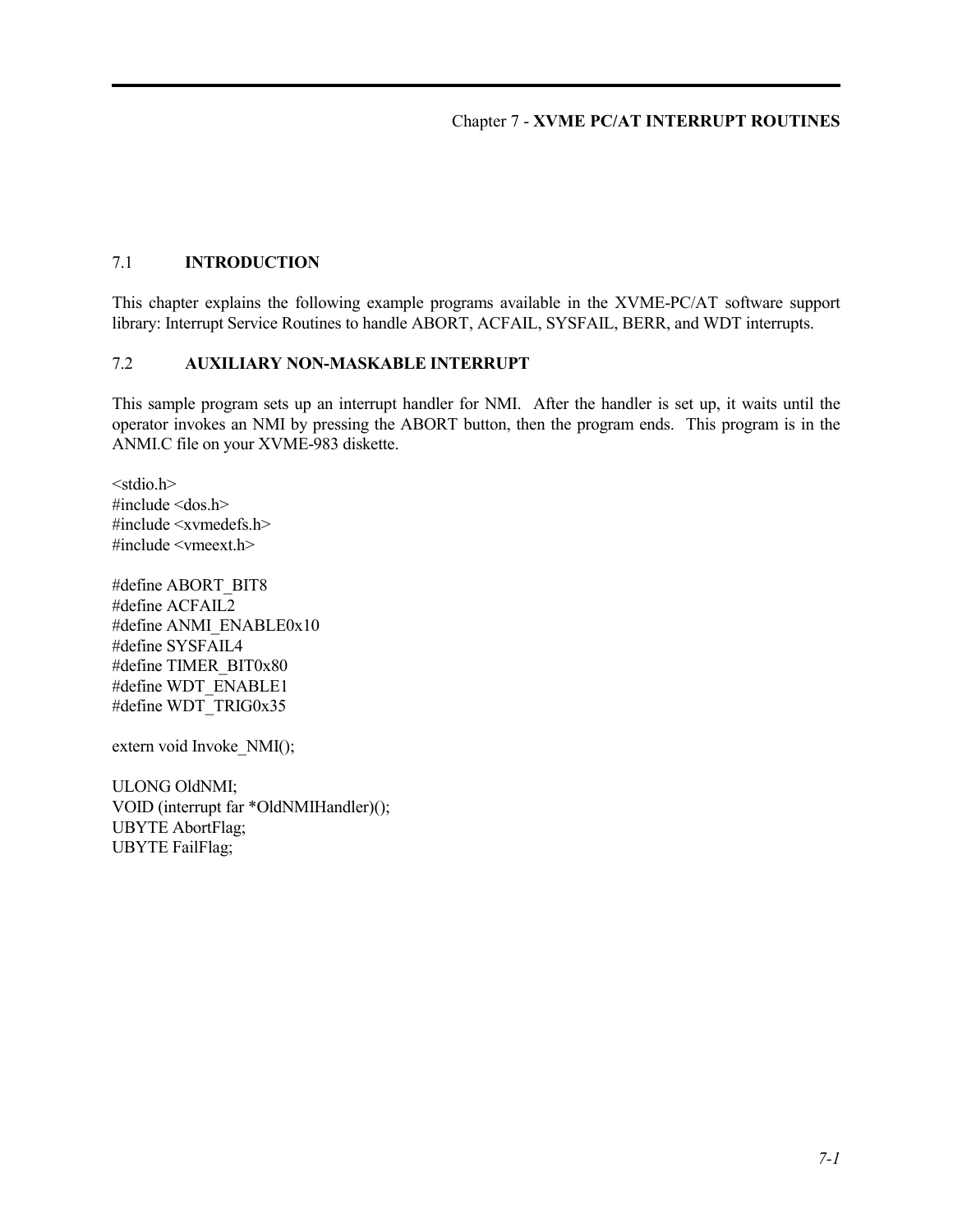```
Chapter 7 - XVME PC/AT Interrupt Routines
\ast************
************
                     Function:
                              Anmi ISR
************
                     Description: Interrupt handler for Auxiliary NMI
************
عط
VOID interrupt far AnmiISR()
\{UBYTE Mask;
 UBYTE Level:
 UBYTE Status;
 Status = Inp(STATUS_1);if((Status & ABORT_BIT)) {
   AbortFlag++;
 \mathcal{E}else if(Status & (ACFAIL | SYSFAIL)) {
  FailFlag++;
 ∤
 else \{OldNMIHandler = (void (interrupt far *)())OldNMI;(*OldNMIHandler)();
 \}\}
```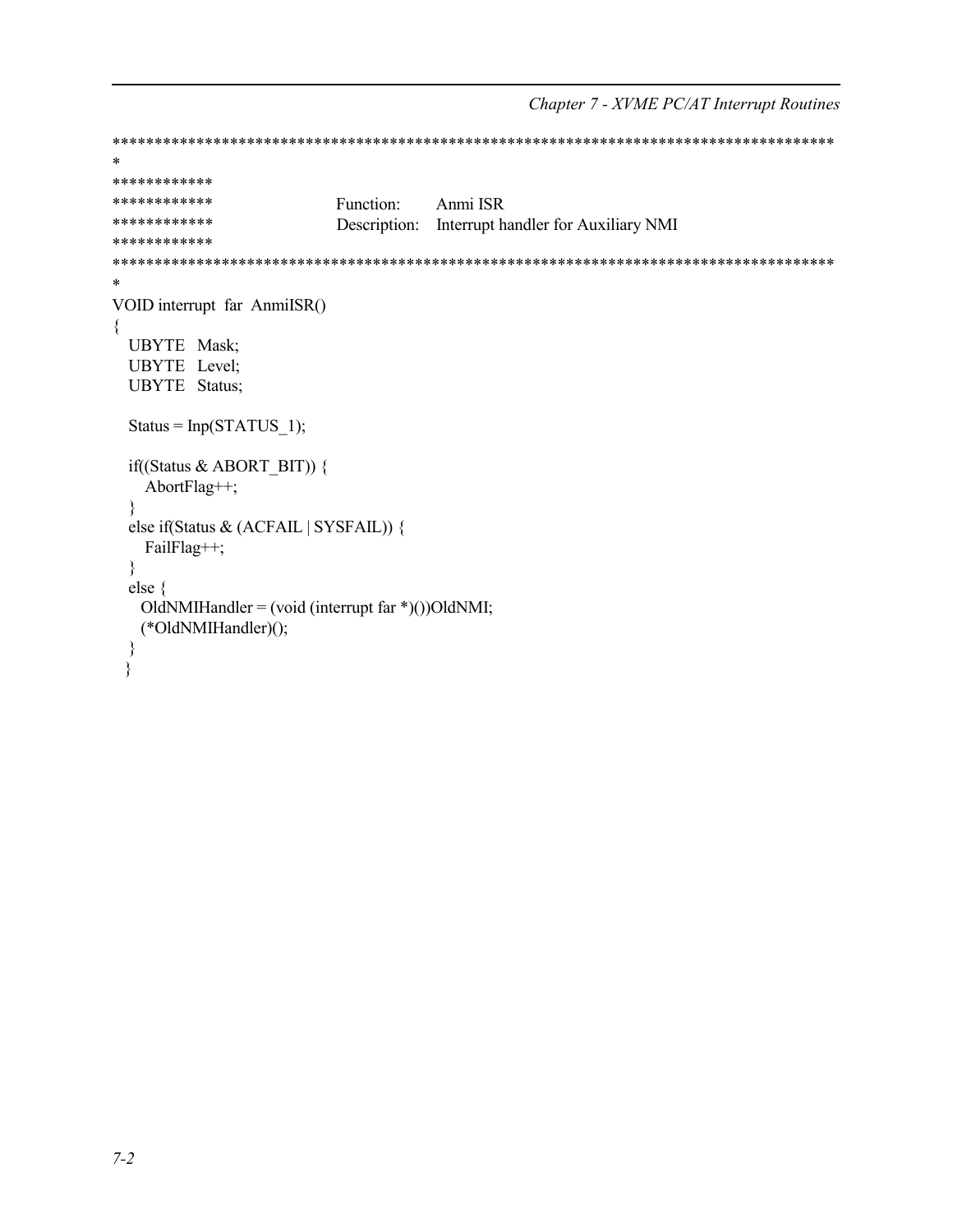```
MS-DOS Software Support Library
                                                                 November 1993
\ast************
************
                       Function:
                                  main
************
                       Description: Sets up and enables the auxiliary NMI handler
************
                                        and waits for the abort button to be presses
************
\astmain()\{UBYTE Data;
 UBYTE Status;
 AbortFlag = FailFlag = 0;
 printf("\nPush the abort button to exit");
 OldNMI = SetNMIVect((ULONG)AnmiISR);
 EnableNMIInt();
 while(!AbortFlag) {
   if(FailFlag) \{printf("\n SYSFAIL or ACFAIL occurred");
     FailFlag = 0;
   \mathcal{E}₹
 DisableNMIInt();
 printf("\nAbort Button was pushed");
 SetNMIVect(OldNMI);
\mathcal{E}
```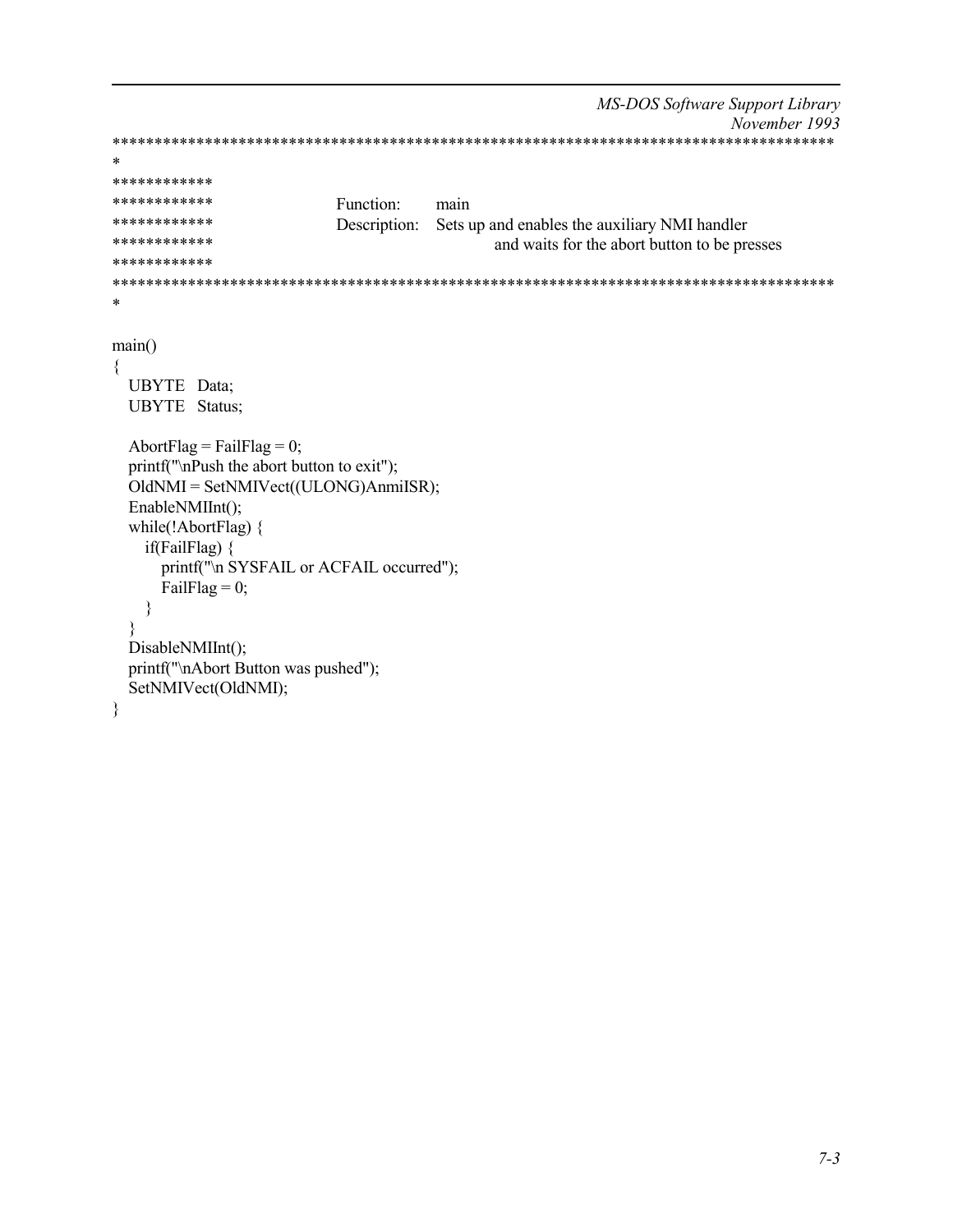Chapter 7 - XVME PC/AT Interrupt Routines

#### $7.3$ **BERR**

The program in this section sets up an interrupt handler for BERR. When the handler is set up, it tries to read data out on the VMEbus to an illegal address; this causes a bus error (BERR). The program will end when the bus error has been acknowledged. This program is in the BERR.C file on your XVME-983 diskette.

<stdio.h> #include  $<$ dos.h> #include  $\leq$ xvmedefs.h> #include  $\leq$ ymeext h> #define BERR BIT  $\mathbf{1}$ #define BERR RST  $\overline{R}$ #define PORT B  $0x61$ **ULONG OldNMI:** VOID (interrupt far \*OldNMIHandler)(); UBYTE BerrFlag=0; \*\*\*\*\*\*\*\*\*\*\*\* \*\*\*\*\*\*\*\*\*\*\*\* Function: **BerrISR** \*\*\*\*\*\*\*\*\*\*\*\* Interrupt handler for Auxiliary NMI Description: \*\*\*\*\*\*\*\*\*\*\*\* VOID interrupt far BerrISR() ₹ **UBYTE** Mask; UBYTE Level; **UBYTE** Status; Status =  $Inp(STATUS 1);$ if(Status & BERR BIT) { BerrFlag =  $1$ ; Status =  $Inp(PORT B);$ Outp(PORT B, Status | BERR RST); Outp(PORT B, Status); ₹ else  $\{$ OldNMIHandler =  $(void (interrupt far *)())OldNMI;$ (\*OldNMIHandler)();  $\}$ ₹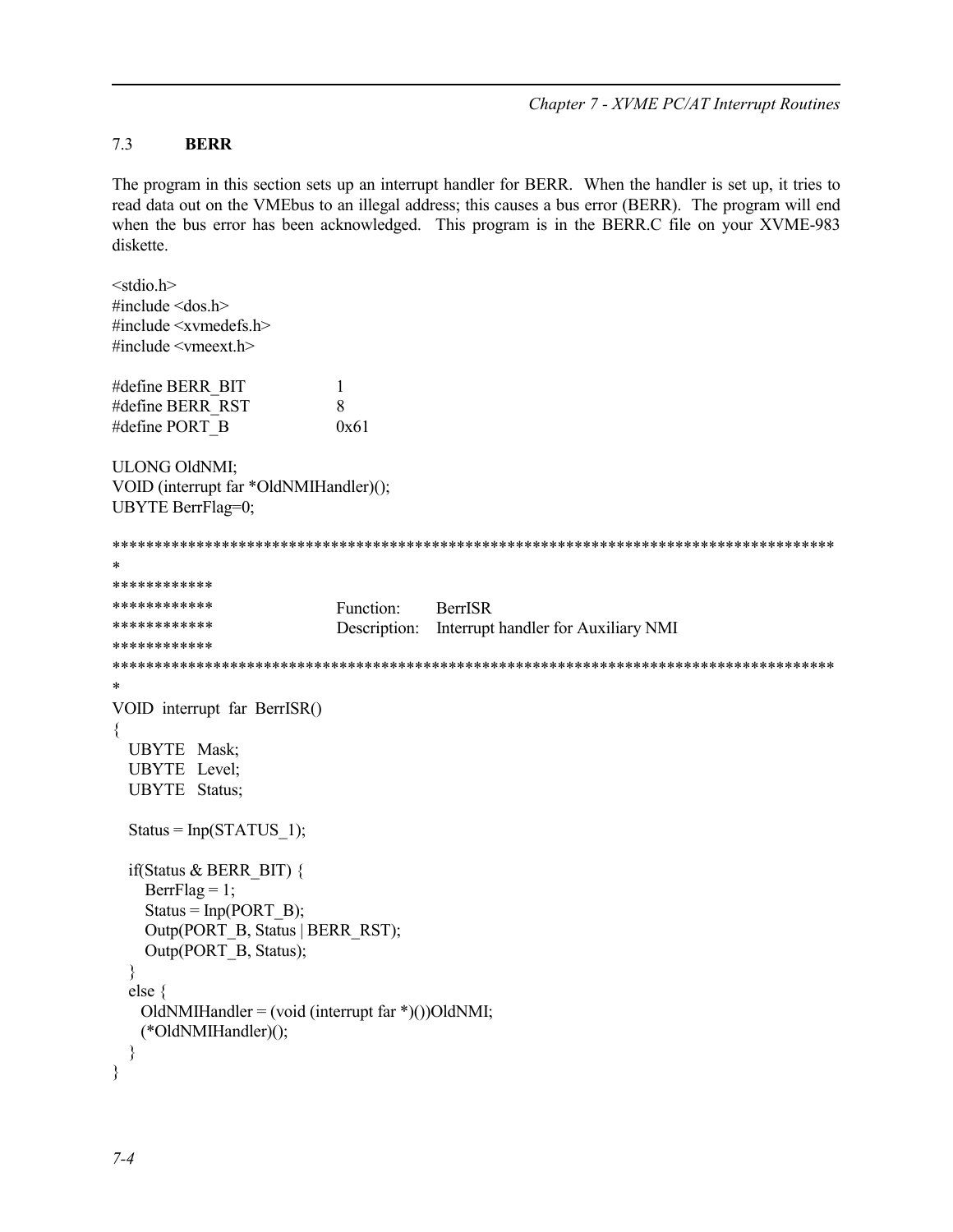```
MS-DOS Software Support Library
                                                                      November 1993
\ast************
************
                   Function:
                                    main
************
                   Description:
                                    Sets up and enables the Auxiliary NMI handler and
************
                                    then purposely generates a Bus Error on the VMEbus
                                    *************************************
s.
main()\{UBYTE Data:
 UBYTE input[80];
 UBYTE *stopstr;
 printf("\n\nEnter the type of XVME CPU board (681,682,683,686):");
 gets(input);
 switch((UINT)strtoul(input, &stopstr, 10)){
  case 681:
  case 682:
  case 683:
  case 686:
   InitLib((UINT)strtoul(input, &stopstr, 10));
   break:
  default:
   InitLib(682);
   break;
  ł
 OldNMI = SetNMIVect((ULONG)BerrISR);EnableNMIInt();
 ReadVMEBusMemoryRM(&Data,TRANSFER8,0,1,SHORT IO ACCESS,0x500L,0);
 while(!BerrFlag) \{;\}printf("\nBERR has occurred");
 DisableNMIInt();
 SetNMIVect(OldNMI);
₹
```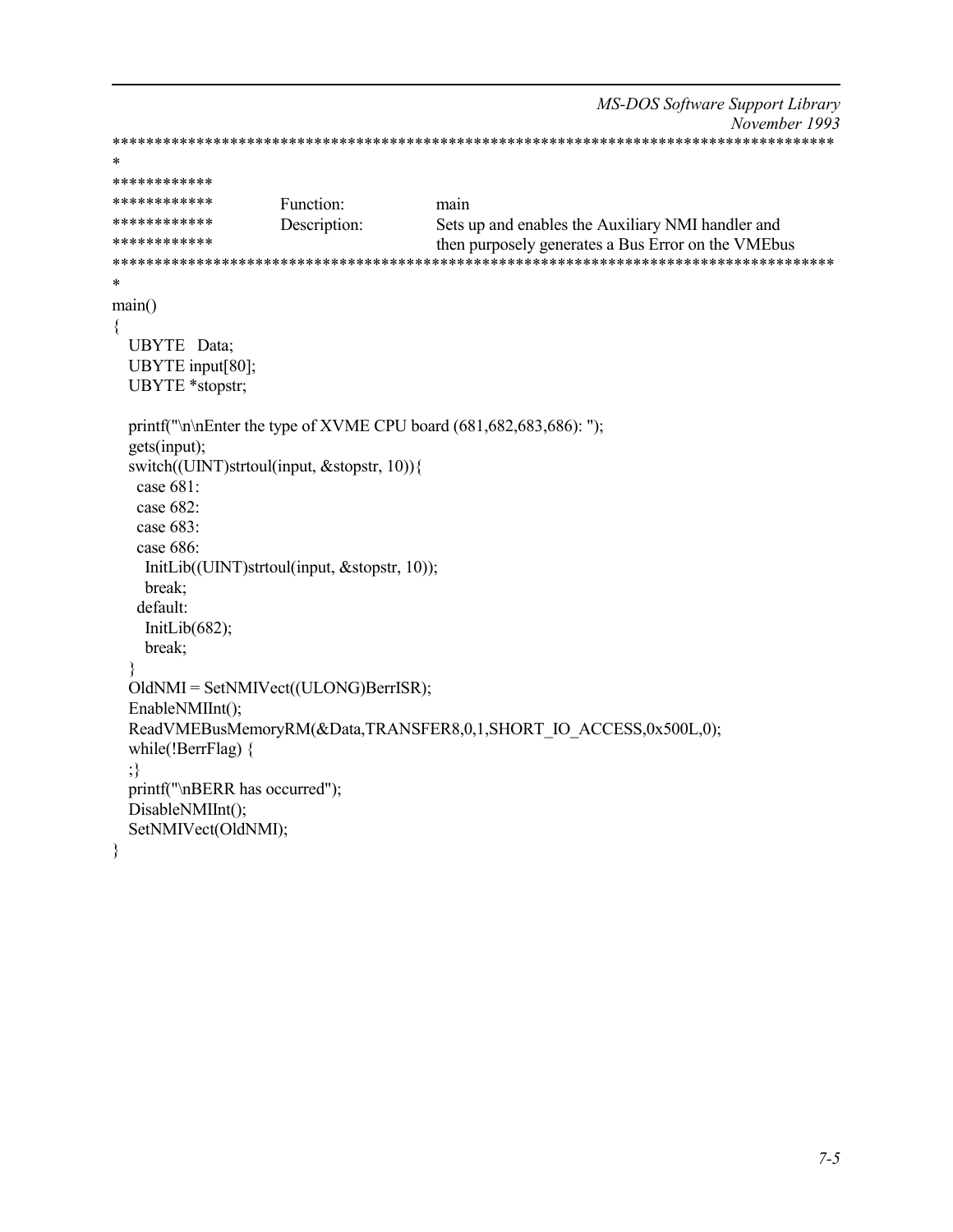Chapter 7 - XVME PC/AT Interrupt Routines

#### 7.4 **WATCHDOG TIMER (WDT)**

This example program sets up an interrupt handler for the watchdog timer, telling the timer to strobe until a key is hit. After a key is hit, it will wait until the timer "times-ou 25 times before ending the program. This program is in the WDTIMER.C file on your XVME-983 diskette.

```
<stdio.h>#include <dos.h>
#include <xvmedefs.h>
#include <vmeext.h>
#define STATUS 2
                              0x33#define TIMER BIT
                              0x80#define WDT ENABLE
                              \mathbf{1}#define WDT TRIG
                              0x35UINT far *Head = (unsigned far *) 0x0000041A;
UINT far *Tail = (unsigned far *) 0x0000041C;
ULONG OldNMI;
VOID (interrupt far *OldNMIHandler)();
UBYTE TimerFlag = 0;
\star************
                  Function:
                                    TimerISR
************
                  Description:
                                    Interrupt handler for watchdog timer.
                        ****************
                 ***VOID interrupt far TimerISR()
₹
 UBYTE Mask;
 UBYTE Level;
 UBYTE Status;
 DisableNMIInt();
 Status = inp(STATUS 2);
 if(!(Status & TIMER \text{ BIT})) {
   TimerFlag++;
   ResetWDTimer();
 \mathcal{E}else \{OldNMIHandler = (void (interrupt far *)())OldNMI;(*OldNMIHandler)();
  j
 EnableNMIInt();
∤
```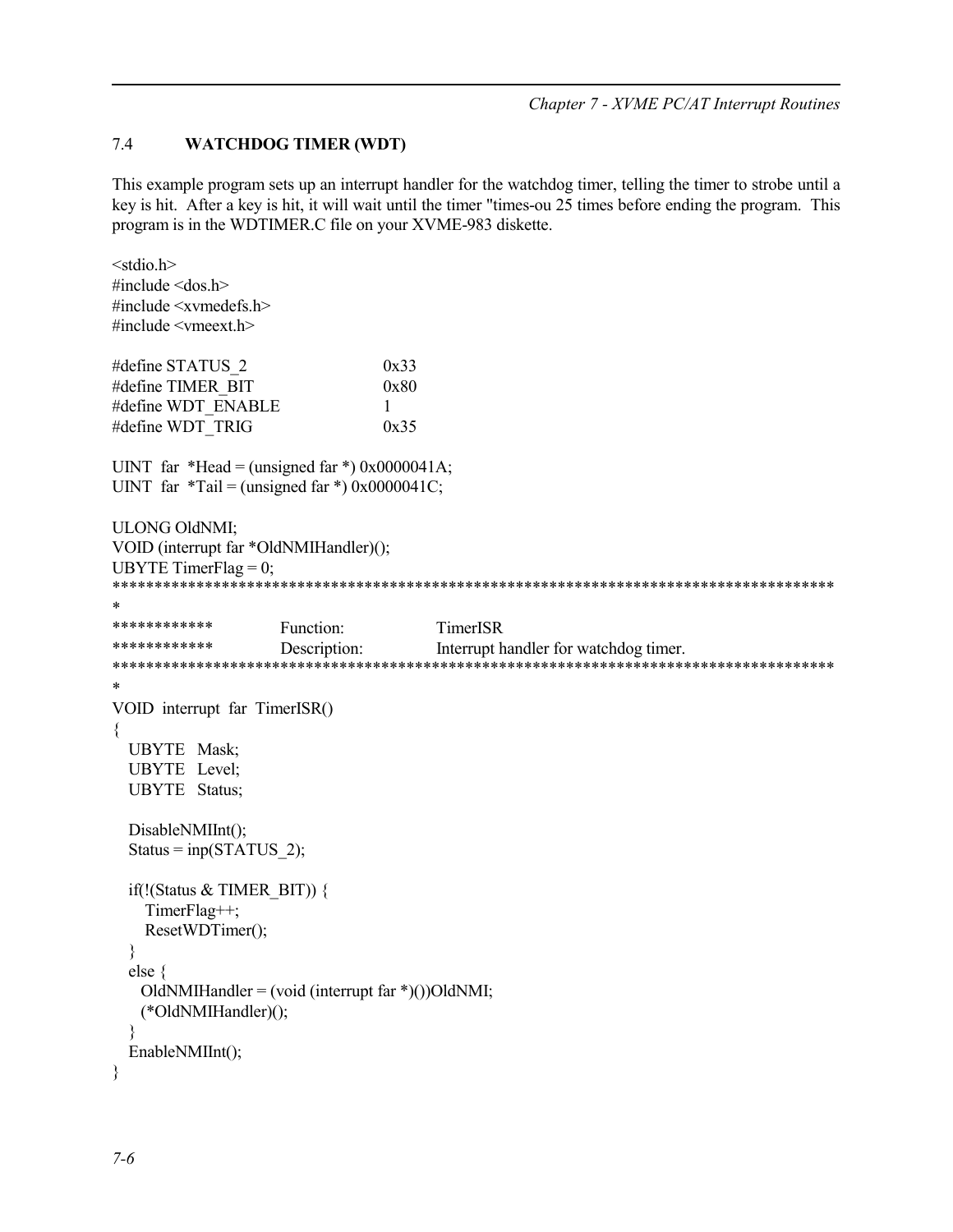```
************
************
                   Function:
                                     main
************
                   Description:
                                     Enables the watchdog timer and strobes it until a key
************
                                     is pressed. At that time strobing will cease and the
************
                                     timer will be allowed to trigger 25 times before the
************
                                     program stops. The interrupt handler will reset the
************
                                     timer after each trigger.
************
main()∤
 UBYTE Data:
 UBYTE Status;
    printf("\nThe watchdog timer has been enabled and is being retriggered. Press");
    printf("\na key to quit retriggering the timer. The program will then stop after");
    printf("\nthe timer has triggered 25 times.\n");
    OldNMI = SetNMIVect((ULONG)TimerISR);ResetWDTimer();
    while(*Head = *Tail) {
                                /* While no keys are pressed */
          StrobeWDTimer();
    ₹
    while(TimerFlag < 25) {
    ;\}DisableWDTimer();
    SetNMIVect(OldNMI);
    printf("\n25 watchdog timer interrupts have occurred since the key was pressed.");
    *Tail = *Head;/* Get rid of the key */₹
```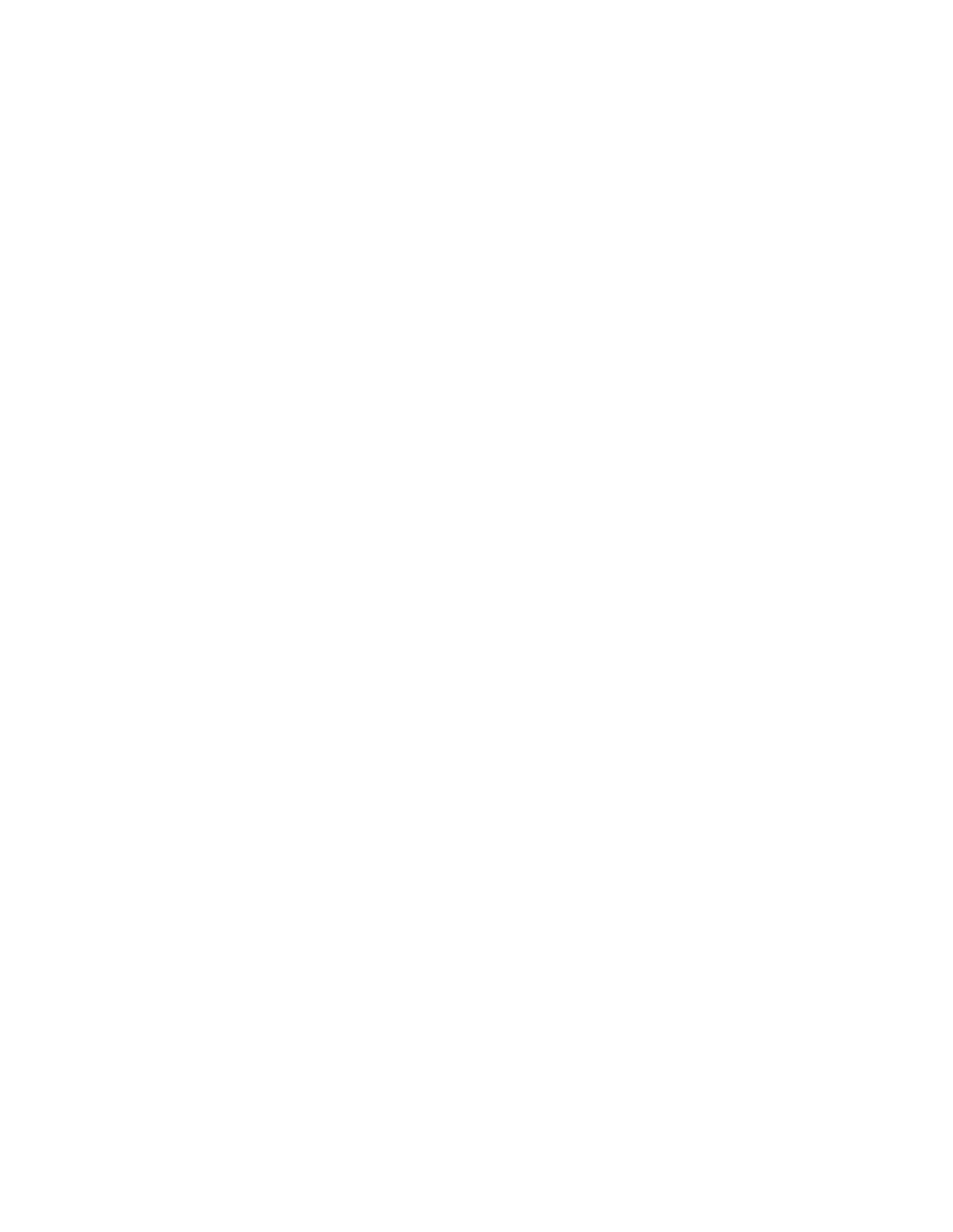Address Modifier Jumpers 6-1 Analog I/O Boards 4-1 Analog I/O routine matrix 4-1 Auxiliary non-maskable interrupts 7-1

## **B**

Base address field 6-3 Baud rate 6-3 BERR 7-4

# **C**

C Language subroutines VMEbus boards supported 1-2 Channel number 6-3 CONFIG.SYS 6-1, 6-2 Base address field 6-3 Channel number 6-3 Databits 6-3 File name field 6-2 Parity 6-3 Speed or baud rate 6-3 Stopbits 6-3 Counter Command matrix 5-1 Counter modules 5-1

## **D**

Databits 6-3 Digital I/O routine matrix 3-1

## **E**

EPROM 2-1

## **G**

General purpose routines 2-2 Access the VMEbus 2-5 Disable Auxiliary NMI 2-13 Disable the Watchdog Timer 2-15 Disable VME Interrupts 2-11

**A** General purpose routines (*continued*) Enable Auxiliary NMI 2-13 Enable the Watchdog Timer 2-14 Enable VME Interrupts 2-11 Generate VMEbus Interrupt 2-14 Initial XVME Library 2-3 Initialize XVME Library 2-4 Mask the Interrupt Controller 2-11 Parameters 2-2 Read Interrupt Vector 2-10 Read NMI Vector 2-12 Read VMEbus Memory In Protected Mode 2-8 Read VMEbus Memory Through The Real Mode Window 2-6 Release the VMEbus 2-4 Reserved constants 2-3 Reset the Watchdog Timer 2-16 Set Interrupt Vector 2-10 Set NMI Interrupt Vector 2-12 Set Real Mode Window 2-5 Strobe the Watchdog Timer 2-15 Write VMEbus Memory In Protected Mode 2-9 Write VMEbus Memory Through The Real Mode Window 2-7

## **I**

IACK Space 2-1 Interrupt routines XVME-200/290 3-6 XVME PC/AT 7-1 Interrupts, XVME PC/AT Auxiliary Non-maskable 7-1 BERR 7-4 Watchdog timer 7-6

## **J**

**Jumpers** Address Modifier 6-1 VMEbus Base Address 6-1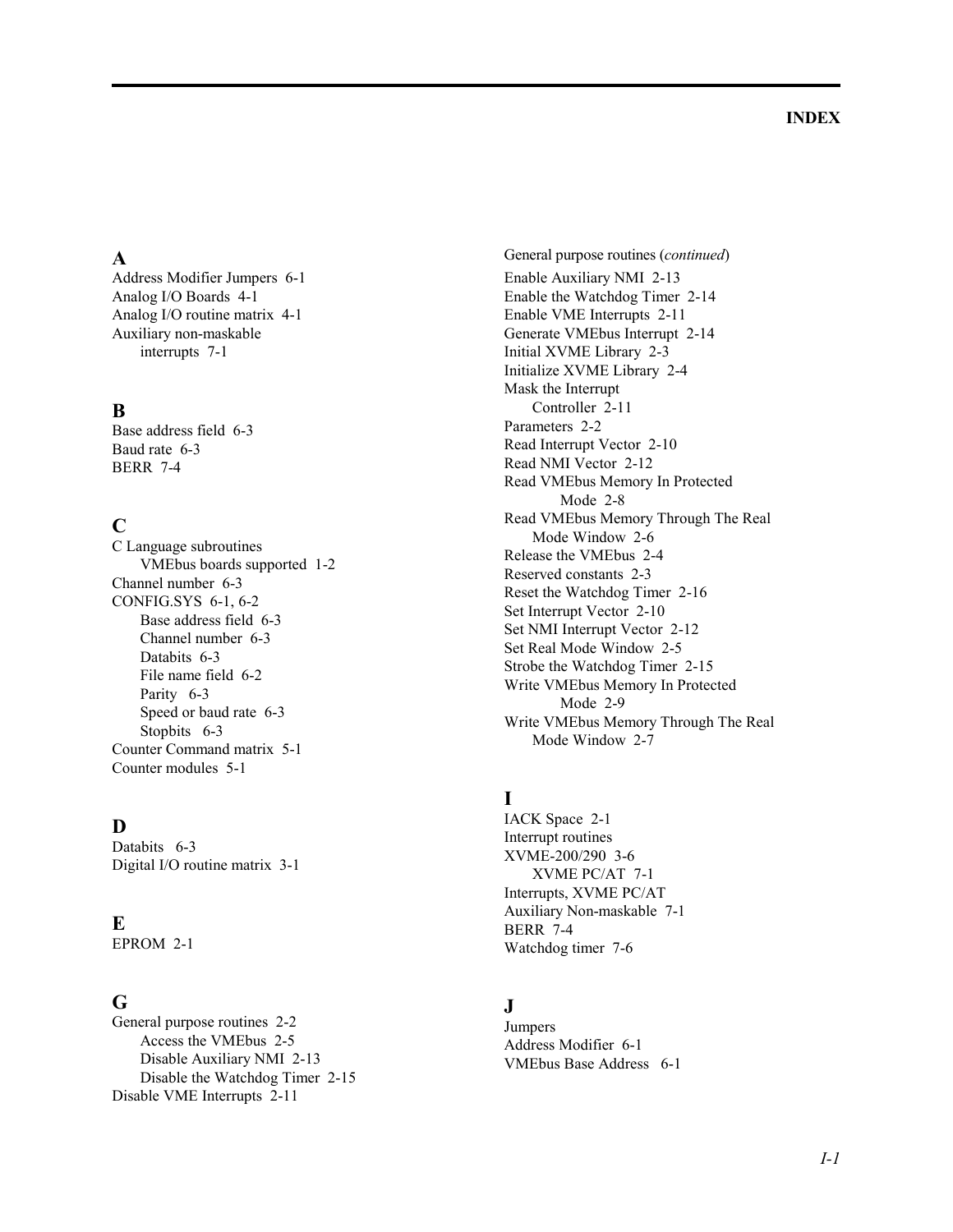#### *Index*

## **M**

Manual structure 1-1 Matrices Analog I/O routines 4-1 Counter Command 5-1 Digital I/O routines 3-1 MS-DOS Communication Drivers 6-1 Command examples 6-4 Troubleshooting 6-4 X40X.SYS 6-1 X42X.SYS 6-1 MS-DOS drivers VMEbus boards supported 1-3

## **N**

NAMEx.SYS 6-2

## **P**

Parity 6-3

## **R**

Real Mode Window 2-1 RMW, see Real Mode Window 2-1 Routines General purpose 2-2 XVME-200/290 Digital I/O Module 3-2 XVME-201 Digital I/O Module 3-7 XVME-202 PAMUX Controller 3-11 XVME-212 Digital Input Module 3-14 XVME-220 Digital Output Module 3-20 XVME-240 Digital I/O Module 3-25 XVME-260 Digital Output Module 3-34

## **S**

Short I/O 2-1 Speed 6-3 Standard Address Space 2-1 Stopbits 6-3

## **V**

VMEbus Base Address Jumpers 6-1

## **W**

Watchdog Timer 7-6

## **X**

X40X.SYS 6-1 X42X.SYS 6-1 XVME PC/AT interrupt routines 7-1 XVME-200/290 Digital I/O Module 3-2 Timer interrupt jumper settings 3-6 Interrupts 3-6 Parameters 3-2 Port interrupt jumper settings 3-6 Source code location 3-2 XVME-200/290 Digital I/O Module routines 3-4 Initialize 3-2 Read a Byte 3-5 Set Port A Direction 3-3 Set Port B Direction 3-4 Set Port B Sub Mode 3-5 Set the Counter Pre-Load Register 3-3 Write a Byte 3-6 XVME-201 Digital I/O Module 3-7 Parameters 3-7 Source code location 3-7 XVME-201 Digital I/O Module routines Initialize 3-8 Read a Byte 3-10 Set Port C Direction 3-9 Set Port Direction 3-8 Set the Counter Pre-Load Register 3-9 Write a Byte 3-10 XVME-202 PAMUX Controller 3-11 Parameters 3-11 Source code location 3-11 XVME-202 PAMUX Controller routines Initialize 3-11 Read a Byte 3-12 Reset 3-13 Write a Byte 3-12 XVME-203/293 Counter Module 5-2 Jumper settings 5-5 Parameters 5-2 Source code location 5-2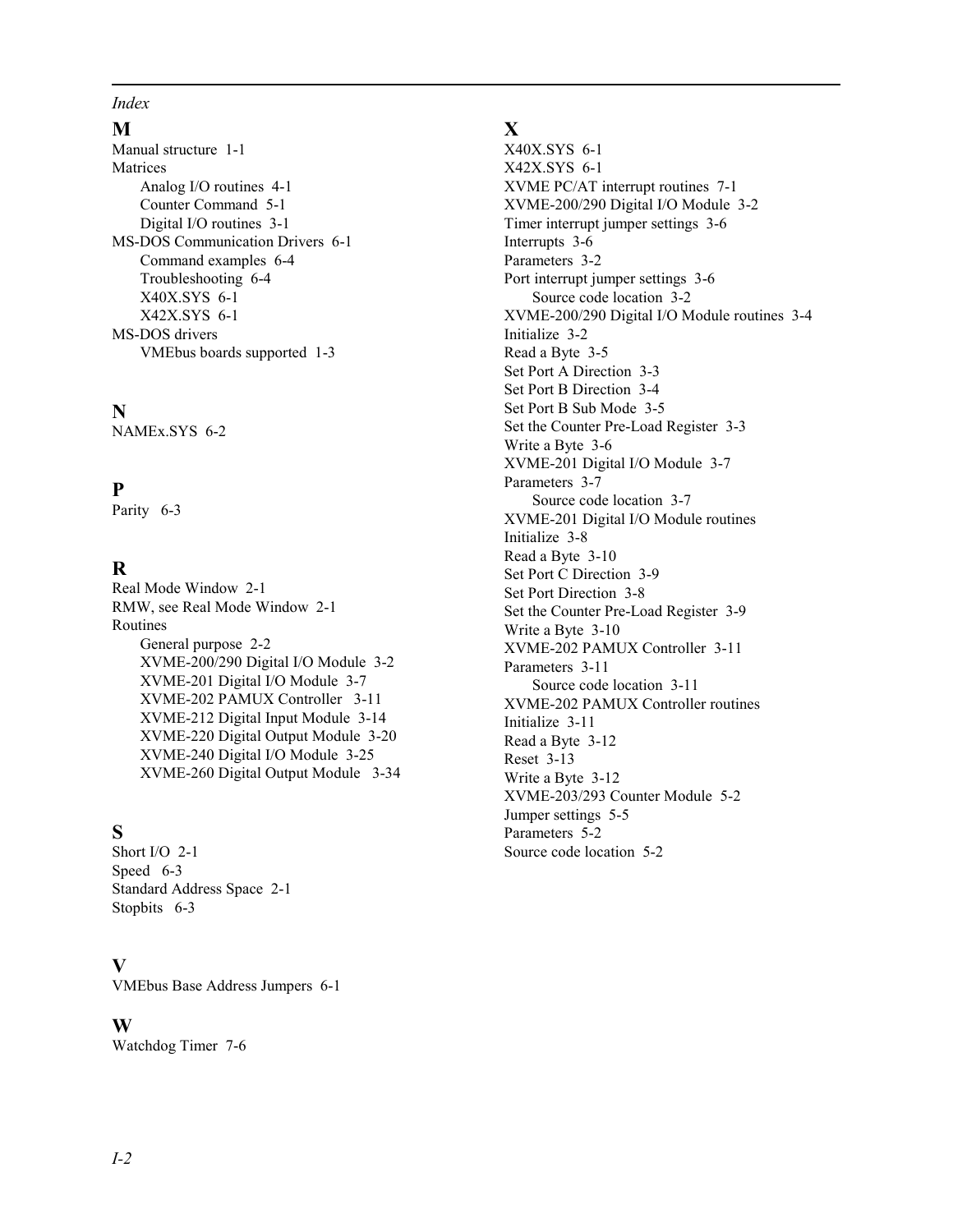*XVME-983 Manual*

XVME-203/293 Counter Module routines Initialize Interrupt 5-4 Interrupt example 5-5 Read a Byte 5-2 Reset 5-3 Set Clock 5-4 Write a Byte 5-3 XVME-212 Digital Input Module 3-14 Interrupts 3-19 Jumper settings 3-19 Parameters 3-14 Source code location 3-14 XVME-212 Digital Input Module routines Initialize 3-14 Interrupt Disable 3-18 Read a Byte 3-15 Read a Channel 3-19 Read a Word 3-16 Read Scan 3-17 Read Word Scan 3-18 Write a Byte 3-15 Write a Word 3-16 XVME-220 Digital Output Module 3-20, 3-29 Source code location 3-20 XVME-220 Digital Output Module routines Parameters 3-20 Read a Byte 3-21 Read a Channel 3-20, 3-29 Read a Word 3-21 Read All 3-22 Reset 3-24 Write a Byte 3-23 Write a Channel 3-22 Write a Word 3-23 Write All 3-24 XVME-230 Intelligent Counter Module 5-5 Jumper settings 5-8 Parameters 5-5 Source code location 5-5 XVME-230 Intelligent Counter Module routines Build a Command Block 5-7 Build a Command Block with Operand Buffer 5-7 Execute Command Block 5-8 Interrupt example 5-8 Read a Byte 5-6 Write a Byte 5-6

*November 1993* XVME-240 Digital I/O Module 3-25 Interrupts 3-28 Jumper settings 3-28 Parameters 3-25 Source code location 3-25 XVME-240 Digital I/O Module routines Read a Byte 3-26 Read a Word 3-26 Reset 3-25 Write a Byte 3-27 Write a Word 3-27 XVME-244 Digital Output Module Parameters 3-29 Source code location 3-29 XVME-244 Digital Output Module routines Read a Byte 3-30 Read a Channel 3-29 Read a Word 3-30 Read All 3-31 Reset 3-33 Write a Byte 3-32 Write a Word 3-32 Write All 3-33 XVME-260 Digital Output Module 3-34 Parameters 3-34 Source code location 3-34 XVME-260 Digital Output Module routines Read a Byte 3-35 Read a Channel 3-34 Read a Word 3-35 Read All 3-36 Write a Byte 3-37 Write a Channel 3-36 Write a Word 3-37 Write All 3-38 XVME-500/590 Analog Input Module 4-2 Parameters 4-2 Source code location 4-2 XVME-500/590 Analog Input Module routines Analog to Digital 4-6 Force an A/D Conversion 4-4 Read a Byte 4-2 Read Gain Factor 4-8 Reset 4-5 Set Conversion Mode 4-5 Set Gain Factor 4-7 Set Interrupt 4-4 Wait 4-3 Write a Byte 4-3